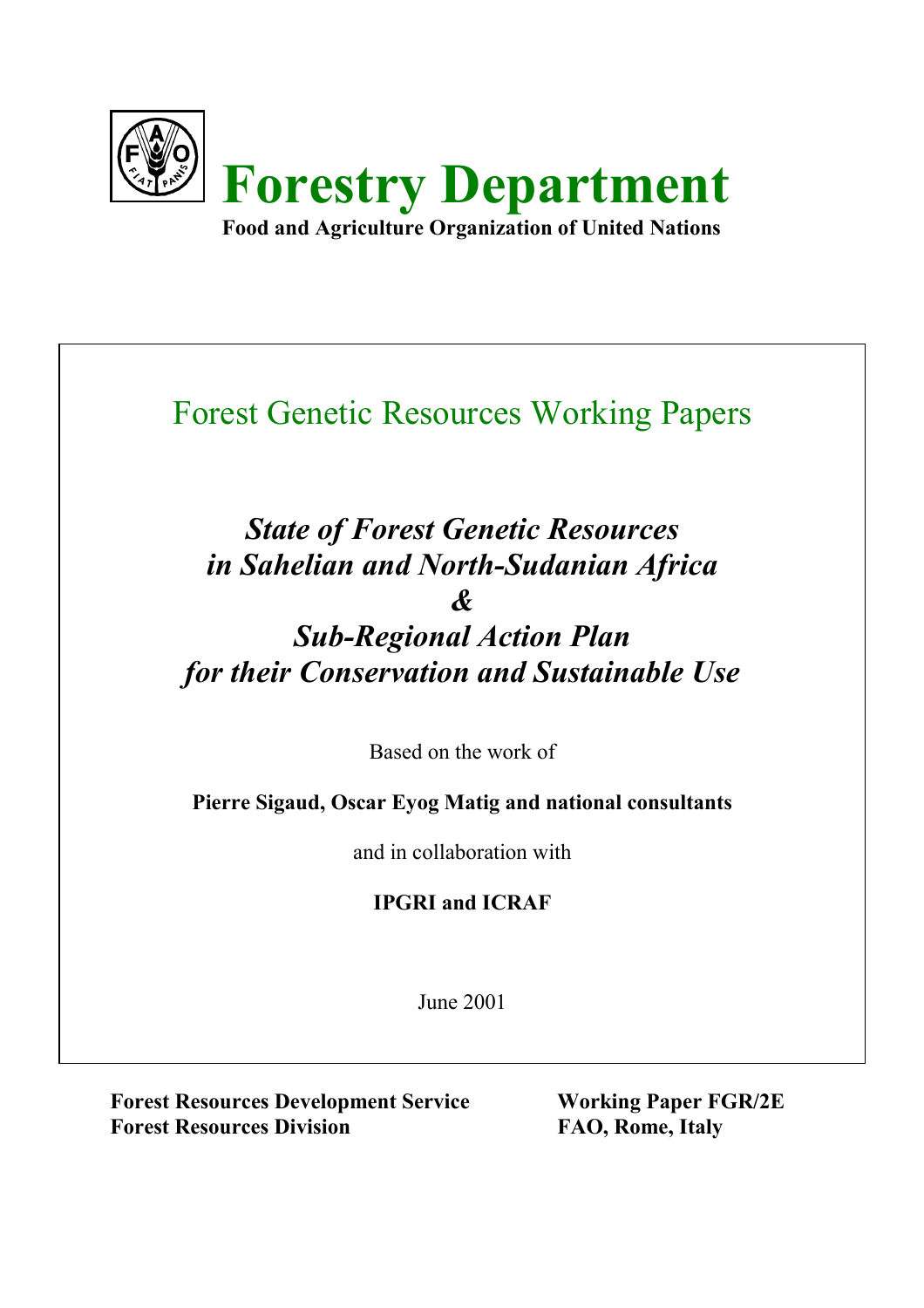#### Disclaimer

The Forest Genetic Resources Working Papers report on issues and activities in related to the conservation, sustainable use and management of forest genetic resources. These working papers do not reflect any official position of FAO. Please refer to the FAO website (www.fao.org/fo) for official information.

The purpose of these papers is to provide early information on on-going activities and programmes, and to stimulate discussion.

Comments and feedback are welcome.

For further information please contact:

Pierre Sigaud, Forestry Officer (Forest Genetic Resources) Forest Resources Division Forestry Department FAO, Viale delle Terme di Caracalla 00100 Rome, Italy Fax: + 39 06 570 55 137 Email: pierre.sigaud@fao.org

#### For quotation:

FAO. 2001. *State of Forest Genetic Resources in Sahelian and North-Sudanian Africa & Regional Action Plan for their Conservation and Sustainable Use*. Forest Genetic Resources Working Papers, Working Paper 2. Forest Resources Development Service, Forest Resources Division. FAO, Rome (*unpublished*).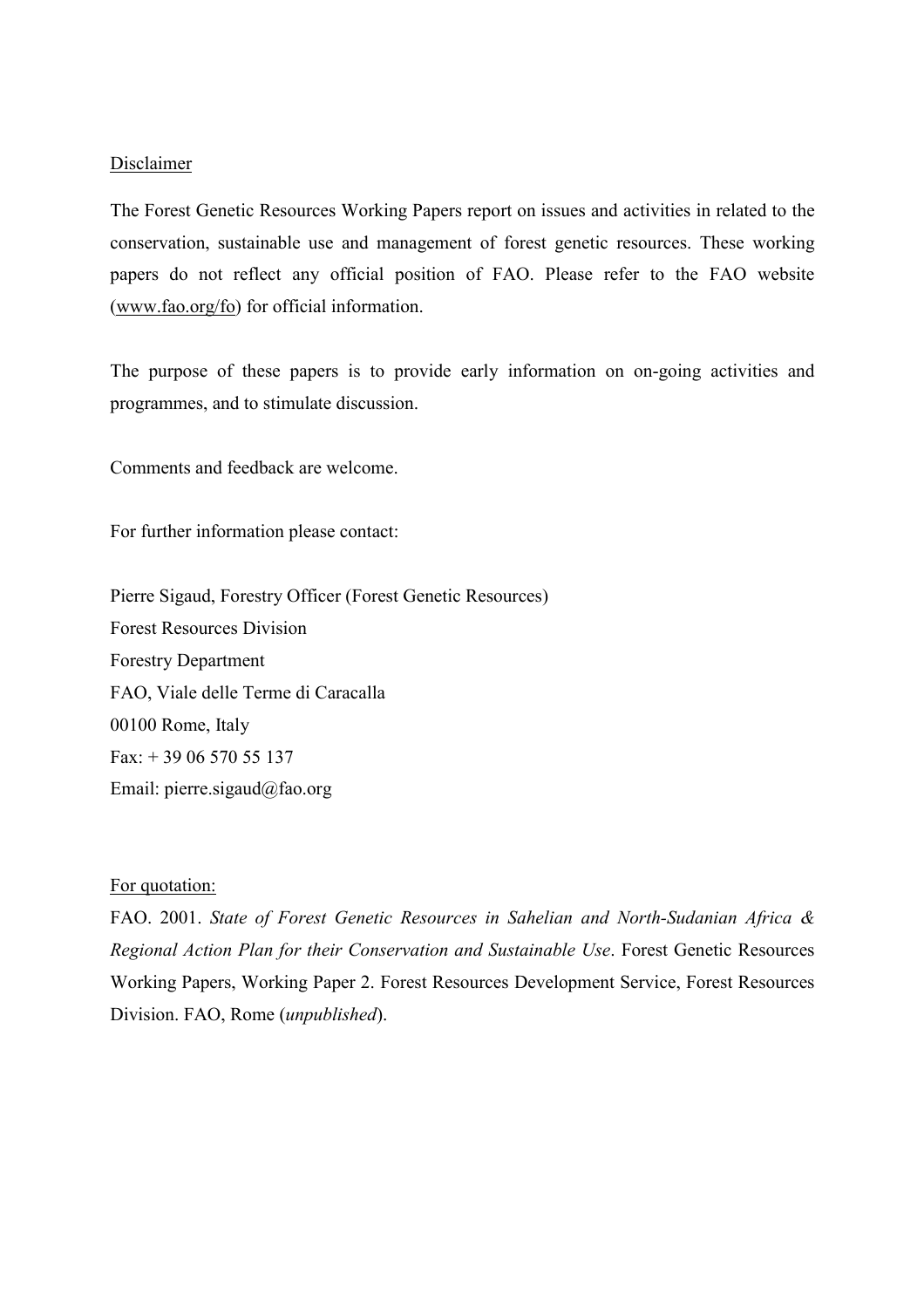## **TABLE OF CONTENTS**

| EXECUTIVE SUMMARY                                                           |  |
|-----------------------------------------------------------------------------|--|
|                                                                             |  |
|                                                                             |  |
|                                                                             |  |
|                                                                             |  |
|                                                                             |  |
|                                                                             |  |
| PART I: STATE OF THE FOREST GENETIC RESOURCES IN SAHELIAN AND               |  |
|                                                                             |  |
|                                                                             |  |
|                                                                             |  |
|                                                                             |  |
| 1.1.1. Climate and relief in the Sahelian and North-Sudanian sub-region  5  |  |
|                                                                             |  |
|                                                                             |  |
|                                                                             |  |
|                                                                             |  |
|                                                                             |  |
|                                                                             |  |
| 1.2.5. Pressures exerted on forest resources and forest genetic resources13 |  |
|                                                                             |  |
|                                                                             |  |
|                                                                             |  |
|                                                                             |  |
|                                                                             |  |
|                                                                             |  |
|                                                                             |  |
|                                                                             |  |
|                                                                             |  |
|                                                                             |  |
|                                                                             |  |
|                                                                             |  |
|                                                                             |  |
|                                                                             |  |
|                                                                             |  |
|                                                                             |  |
|                                                                             |  |
|                                                                             |  |
|                                                                             |  |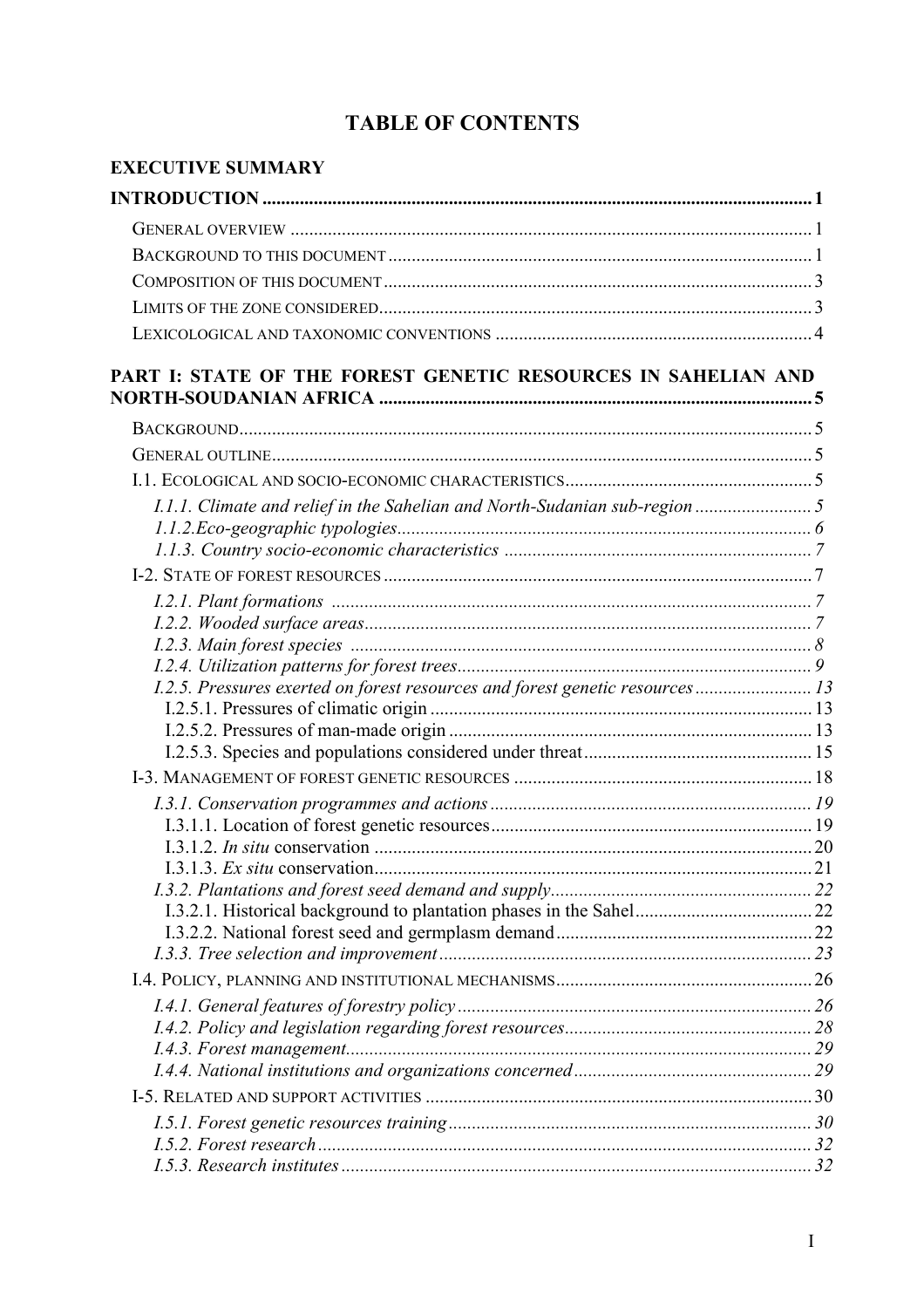| PART II: SUB-REGIONAL ACTION PLAN ON FOREST GENETIC                                                                                                                                                                         |  |
|-----------------------------------------------------------------------------------------------------------------------------------------------------------------------------------------------------------------------------|--|
|                                                                                                                                                                                                                             |  |
|                                                                                                                                                                                                                             |  |
|                                                                                                                                                                                                                             |  |
|                                                                                                                                                                                                                             |  |
|                                                                                                                                                                                                                             |  |
|                                                                                                                                                                                                                             |  |
|                                                                                                                                                                                                                             |  |
|                                                                                                                                                                                                                             |  |
|                                                                                                                                                                                                                             |  |
|                                                                                                                                                                                                                             |  |
| II.3. OBJECTIVE 1: IMPROVING THE MANAGEMENT (UTILIZATION AND CONSERVATION) OF                                                                                                                                               |  |
|                                                                                                                                                                                                                             |  |
|                                                                                                                                                                                                                             |  |
|                                                                                                                                                                                                                             |  |
| II.4. OBJECTIVE 2: STRENTHENING AVAILABILITY OF QUALITY REPRODUCTION MATERIAL 57                                                                                                                                            |  |
|                                                                                                                                                                                                                             |  |
|                                                                                                                                                                                                                             |  |
|                                                                                                                                                                                                                             |  |
|                                                                                                                                                                                                                             |  |
|                                                                                                                                                                                                                             |  |
|                                                                                                                                                                                                                             |  |
|                                                                                                                                                                                                                             |  |
| FAO/IPGRI/ICRAF SUB-REGIONAL WORKSHOP ON THE CONSERVATION,<br>II.7.<br>MANAGEMENT, SUSTAINABLE UTILIZATION AND ENHANCEMENT OF FOREST GENETIC<br>RESOURCES IN DRY ZONE SUB-SAHARIAN AFRICA. OUAGADOUGOU, BURKINA FASO, 22-24 |  |
|                                                                                                                                                                                                                             |  |
|                                                                                                                                                                                                                             |  |
|                                                                                                                                                                                                                             |  |
|                                                                                                                                                                                                                             |  |
|                                                                                                                                                                                                                             |  |
| APPENDIX 2: INDEX OF LATIN, ENGLISH AND FRENCH NAMES OF PRIORITY FOREST TREES 76                                                                                                                                            |  |
|                                                                                                                                                                                                                             |  |
|                                                                                                                                                                                                                             |  |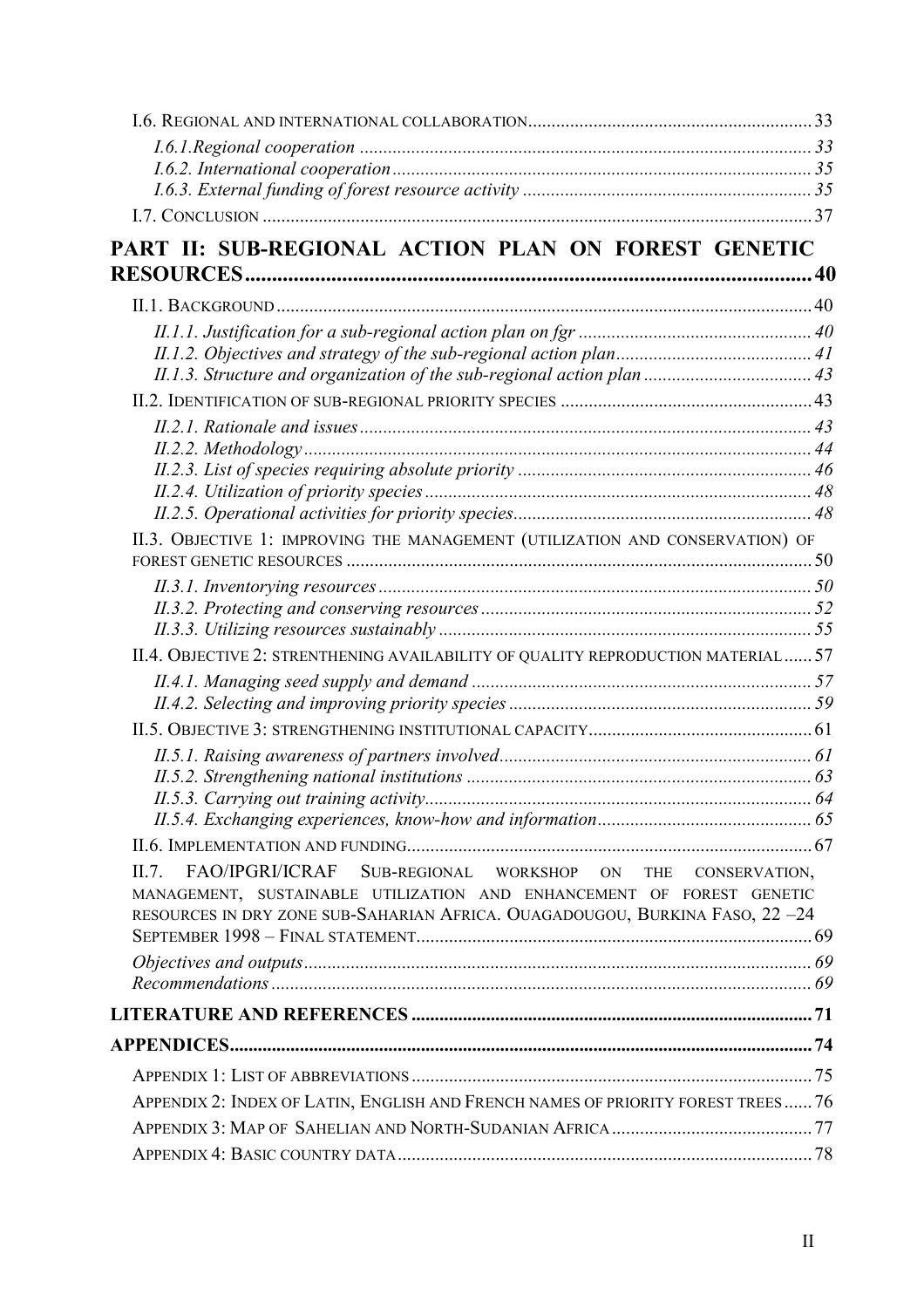| APPENDIX 5: FOREST COVER AND CHANGE 1990 - 1995 IN SAHELIAN AND NORTH-SUDANIAN                                                                                                                                             |
|----------------------------------------------------------------------------------------------------------------------------------------------------------------------------------------------------------------------------|
|                                                                                                                                                                                                                            |
| APPENDIX 6: PRODUCTION, TRADE AND CONSUMPTION OF FOREST PRODUCTS IN SAHELIAN,                                                                                                                                              |
| APPENDIX 7: INTERNATIONAL CONVENTIONS AND AGREEMENTS AND NATIONAL FOREST                                                                                                                                                   |
| APPENDIX 8: ANNUAL FOREST SEED SUPPLY (KG) PRESENTED BY SOME COUNTRIES IN<br>NATIONAL REPORTS AND DURING FAO OR DANIDA FOREST SEED CENTRE MISSIONS  83                                                                     |
| APPENDIX 9: VALUE AND UTILIZATION OF 16 TOP PRIORITY SPECIES AT REGIONAL LEVEL 85                                                                                                                                          |
| APPENDIX 10: GENETIC MANAGEMENT OF 16 TOP PRIORITY SPECIES, BY COUNTRY AND                                                                                                                                                 |
| APPENDIX 11: LEVEL OF SECURITY AND NATURE OF THREATS TO THE INTEGRITY OF GENETIC                                                                                                                                           |
| APPENDIX 12: OUTLINE FOR COUNTRY REPORTS ON FOREST GENETIC RESOURCES IN<br>SAHELIAN AND NORTH-SUDANIAN AFRICA FOR THE PREPARATION OF THE SUB-REGIONAL<br>WORKSHOP ON FOREST GENETIC RESOURCES, OUAGADOUGOU, SEPT. 998  105 |
| APPENDIX 13: LIST OF COUNTRY REPORTS PREPARED BY NATIONAL EXPERTS FOR THE SUB-<br>REGIONAL ON THE CONSERVATION, MANAGEMENT, SUSTAINABLE UTILIZATION OF FOREST                                                              |
| GENETIC RESOURCES IN SUB-SAHARIAN AFRICA, OUAGADOUGOU, BURKINA FASO, 22-24                                                                                                                                                 |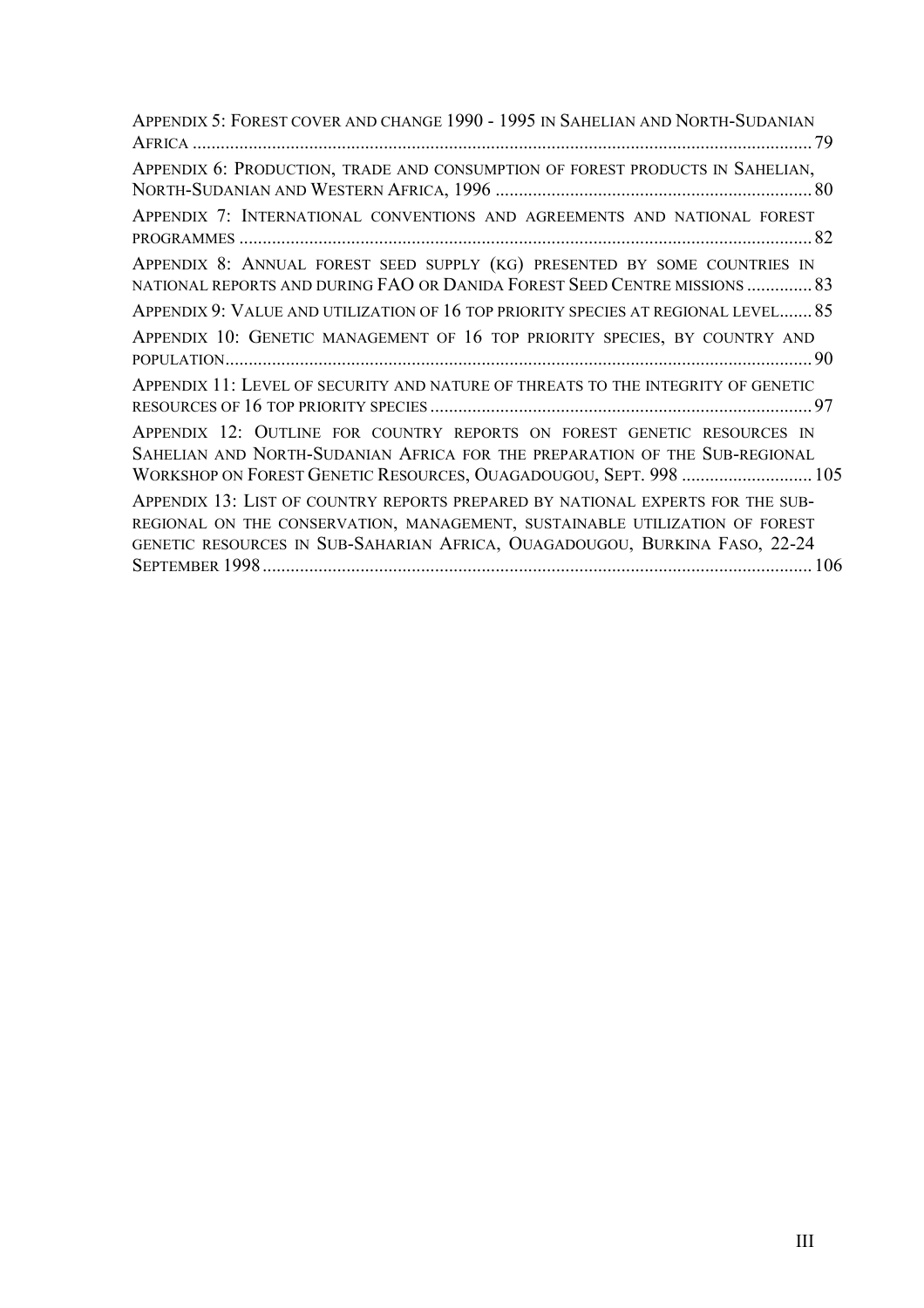## **List of Figures**

| Figure 1: Distribution of types of use for dry-zone tree species cited in country reports  10 |  |
|-----------------------------------------------------------------------------------------------|--|
|                                                                                               |  |
|                                                                                               |  |
| Figure 4: Utilization preferences for 16 forest tree species requiring absolute priority at   |  |
|                                                                                               |  |

## **List of Tables**

| 16                                                                                                |
|---------------------------------------------------------------------------------------------------|
| Table 2: Management systems and population sizes of 16 selected tree species in countries of      |
| Sahelian and North-Sudanian Africa.<br>20                                                         |
| Table 3: Classified (gazetted) forests and natural reserves in some dryland African countries21   |
| Table 4: Distribution of forest seed and storage centres in Sahelian and North-Sudanian Africa 23 |
|                                                                                                   |
| Table 6: Administrative and legislative provisions regarding forest management                    |
| Table 7: National capacity for training and research (forests and forest genetic resources)31     |
|                                                                                                   |
| Table 9: Main regional and sub-regional political and economic groups and research networks       |
| 34                                                                                                |
|                                                                                                   |
| Table 11: Result of tree species hierarchy analysis in 18 countries - list of 16 top priority     |
| species.<br>.47                                                                                   |
| Table 12: Operational recommendations for species requiring absolute priority at regional         |
| level<br>49                                                                                       |
| Table 13: Summary of technical options available for genetic conservation activities in           |
| connection with types of repositories available.<br>54                                            |
|                                                                                                   |

## **List of Boxes**

| Box 1: Evaluation of seedlots collected within the framework of the FAO project on genetic |     |
|--------------------------------------------------------------------------------------------|-----|
|                                                                                            |     |
|                                                                                            |     |
|                                                                                            | -50 |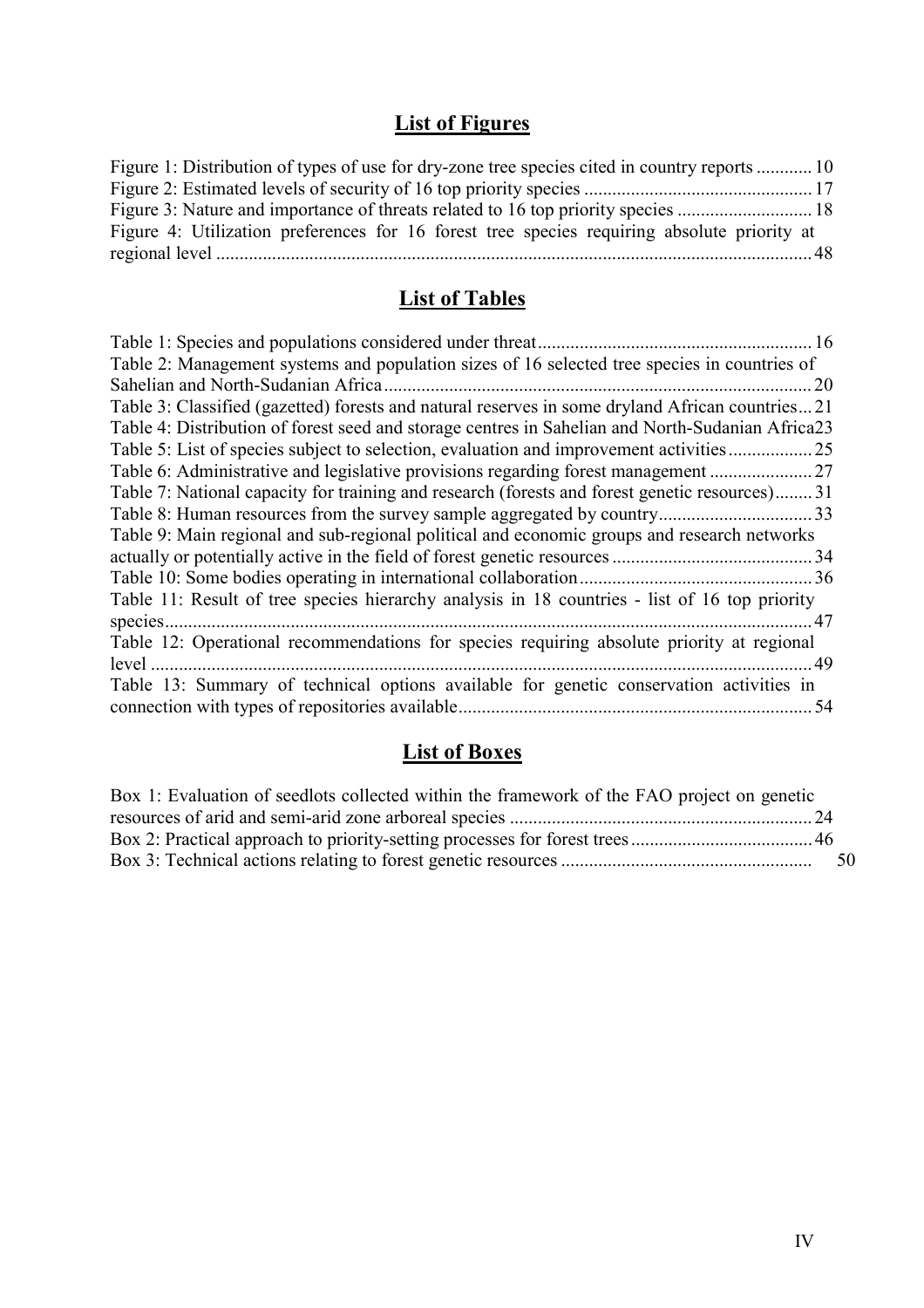## **Acknowledgements**

This presentation on the state of genetic resources in the Sahelian and North Sudanian areas, together with the sub-regional action plan, are the fruits of concerted effort and team work from numerous collaborators. The acknowlegements of FAO, IPGRI and ICRAF go to all those people who contributed, either through direct involvement or through their useful advice, to this document, particularly to G. Agbahungba, K. Amian, E. Araya Eman, L. Bojang, A. Boyé, A. M. Brahimi, T. Byring, P. Danthu, D. Diawara, B. Diop, B. Ditlevsen, T. Djagba, I. El-Din Warrag, E. Eyog-Matig, S. Hald, R. Flood, J. M. Fondoun, A. R. Gorashi, A. Itkam, B. Kigomo, F. Koné, M. S. Koné, A. M. Kouyaté, M. Laminou Attaou, F. Marta, T. Moulnang, A. Nikiéma, E. Omollo, N. Ouattara, E. Ouro-Djéri, K.N. Sonko, Z. Sultan Kuflu, B.M. Taal and A.Yapi.

**In memory of Mr Abdou Salam, a dear colleague and friend who will be dearly missed.**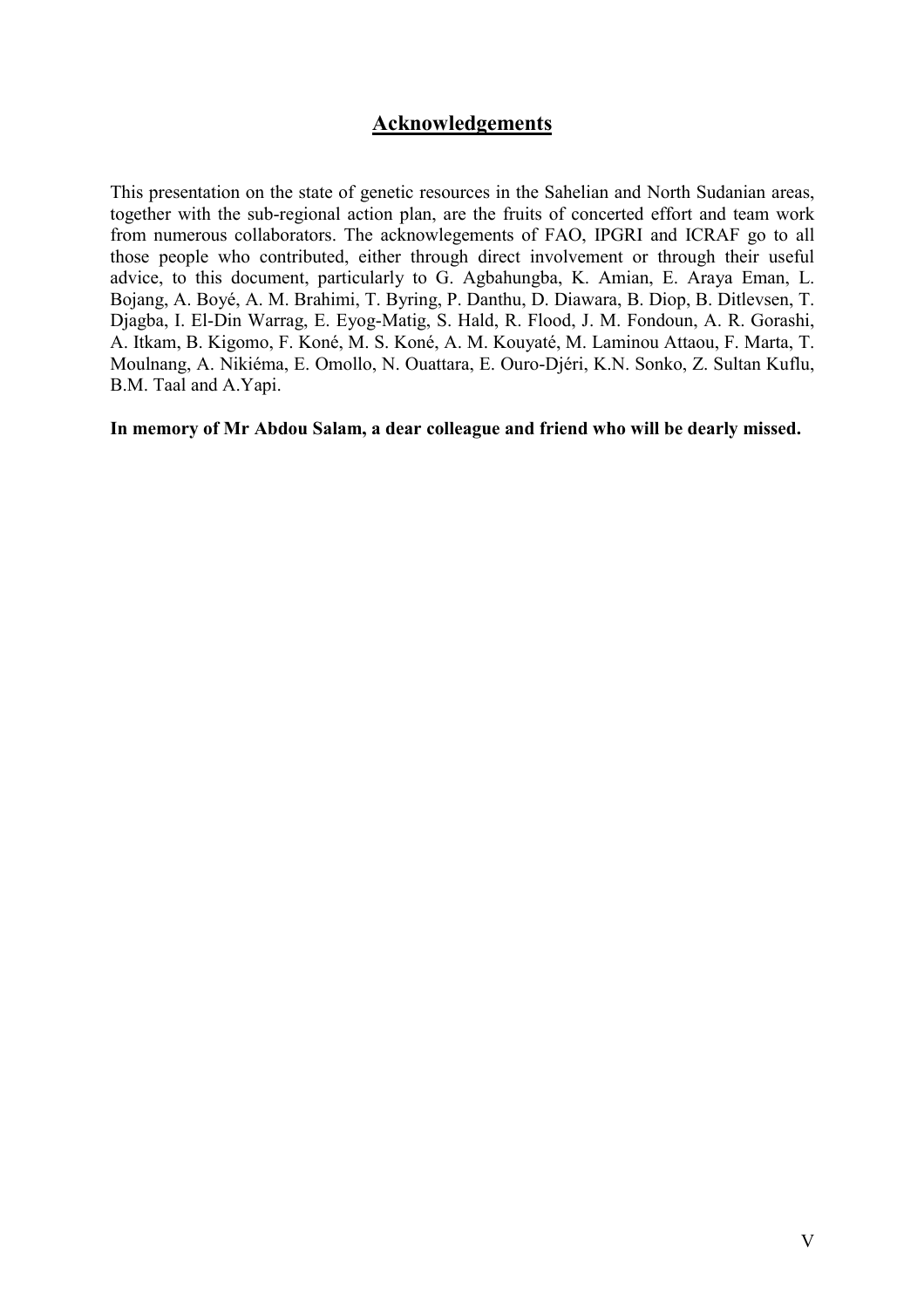## **State of forest genetic resources in Sahelian and North-Sudanian Africa and sub-regional action plan**

### **EXECUTIVE SUMMARY**

This first edition of a synthesis document, compiling a status of forest genetic resources in the Sahelian and North-Sudanian zone of Africa and a sub-regional action plan for the sustainable management of these resources, is the fruit of a process undertaken at the initiative of countries in the sub-region, towards a better consideration of the important but complex issues linked to forest genetic resources.

The synthesis and the action plan were prepared by the representatives of 15 countries assembled during a sub-regional workshop on the conservation, management, sustainable management and enhancement of forest genetic resources in Sahelian Africa, which was held from 22 to 24 September 1998 in Ouagadougou, Burkina Faso. The drafting of the documents also benefited from the active participation of 8 international, regional and bilateral institutions, the work of resource persons, as well as various national actors in Burkina Faso.

The aim of the synthesis is to supply foresters, researchers, scientists, managers and political and economic decision makers with elements of evaluation of the state of forest tree genetic resources, and appreciation of the relative values and level of importance attached to them at country and sub-regional level, on the basis of national preferences. Knowledge gaps on the diversity, availability and use of these resources are identified, and subsequent proposals for action in an informed manner are hierarchized. The action plan describes the action areas, objectives and priority activities identified by countries at sub-regional level. For the first time, it puts forward the scientific, socio-economic and political basis, as well as the framework and necessary incentives, with a view to promoting targeted, well founded and equitable cooperative activities to the benefit of states, national institutions and actors. Finally, by its nature, the plan contributes significantly to implementing the Convention on Biological Diversity in the area regarding forest tree and shrub species.

This country-led initiative represents an important step in the improvement of general knowledge related to forest genetic resources in the Sahelian and North-Sudanian region of Africa and in the dissemination of this information. The document itself should not remain frozen but should be updated at regular intervals, for example by taking into account the evolution of the status of forest genetic resources, changes in the scale of priorities, and progress in knowledge on ecosystems, species and genetic diversity. In its current state, it is aimed to act as a leading channel for targeted but flexible and evolutionary activities. As the action plan will be implemented by different actors in very diverse conditions, a pragmatic and concrete approach is put forward for its development, using the identification of priority species as the key approach. Based on these elements, more precise proposals, such as project proposals for example, could be formulated with the aim of presenting them for funding and implementation to various partners.

The plan sets ambitious but realistic and practicable goals. In order to reach them and produce tangible results, the plan will require voluntary actions from national actors in order to ensure solid implementation. Current international, regional and bilateral organizations, mechanisms and instruments, will be invited to contribute to its success.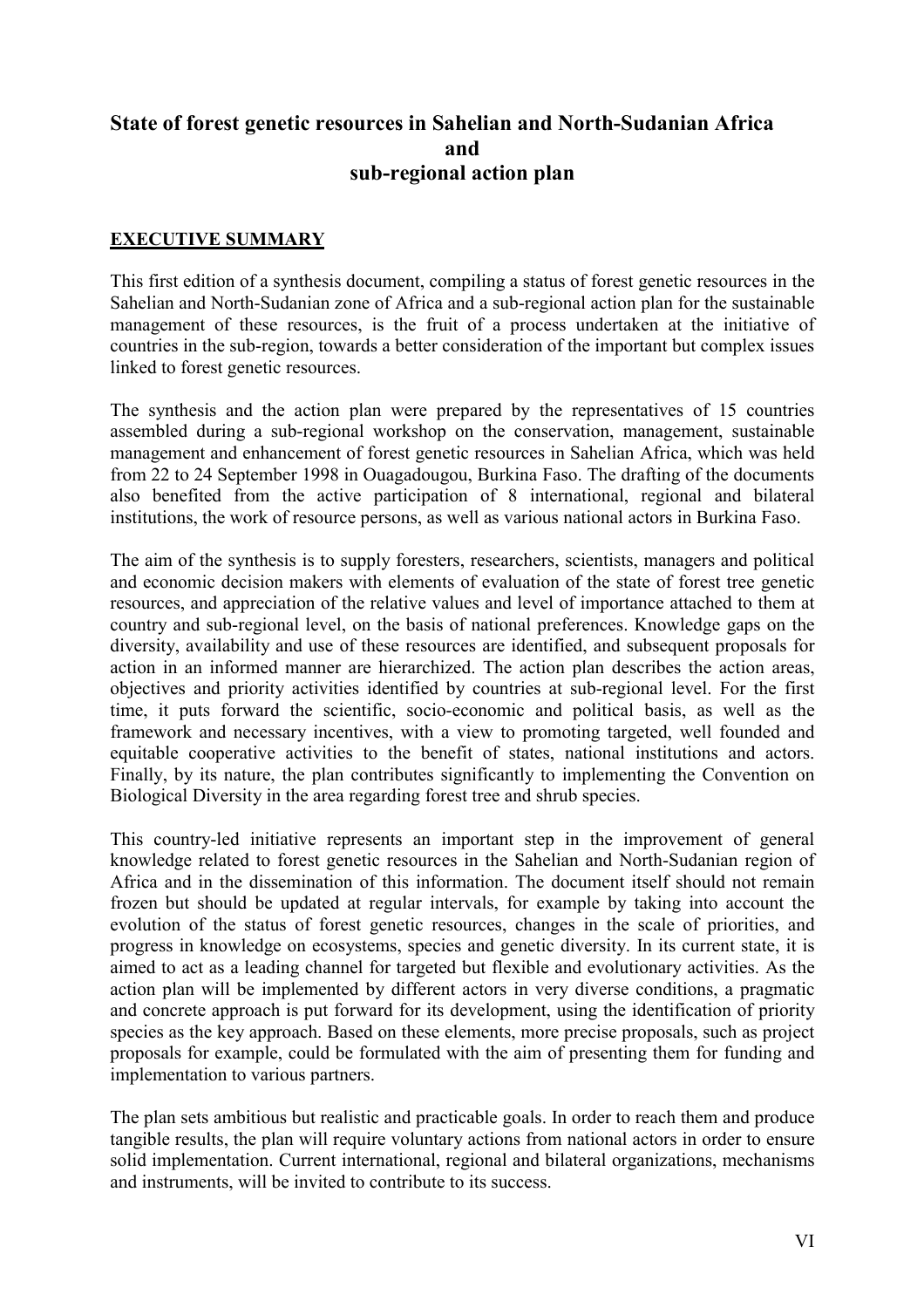## **INTRODUCTION**

## **General overview**

Forest genetic resources, which represent the value of hereditary variation between and within species, are a necessary and essential value to forest permanence and the maintenance of their productivity. They constitute an essential component of the biological diversity of forest ecosystems.

Forests in Sahelian and North-Sudanian Africa include closed and open forests, plantations, parklands, savannah and steppe formations. They supply a wide range of goods and services essential to the life of rural communities as well as to the development of local and national economies. Trees and shrubs contribute to the production of building timber, fuelwood, forage, foods, essential oils, gums, resins and rubber, medicines, and provide shade. They also encourage soil protection and regulate water flows, and represent living receptacles for fundamental values regarding aesthetics, ethics, culture and religion.

These forests are located in areas dominated by subsistence agriculture and numerous herds. Forestry and agroforestry systems have frequently been disrupted by changes in land use, particularly over the last 20 to 30 years, together with a succession of drought years and considerable population growth. In many places, the growth of agriculture, increased fuelwood harvesting, and intensification of grazing, have brought about strong pressures on forests.

The genetic resources of forest trees and shrubs are most commonly stored in living trees, in contrast to most agricultural crops for which genetic diversity can be relatively easily stored and conserved in seed banks. Variations in forest cover, quality and composition have therefore direct impacts on the extent and patterns of genetic variation of forest trees and shrubs.

## **Background to this document**

The consequences of man-made pressures and climatic fluctuations on the integrity of forest genetic resources in the Sahelian area have been only partly documented and analysed in a systematic way but are worrying enough to be the object of growing concern both for national and international institutions.

Given the urgency of the problem in Sahelian Africa and in other regions of the world, FAO brought up the issue of forest genetic resources in order to discuss it in greater depth with representatives of Member States during the thirteenth session of the FAO Committee on Forestry (COFO) in March  $1997<sup>1</sup>$ .

 $\overline{a}$ 

<sup>&</sup>lt;sup>1</sup> See also FAO. 1997b; FA0. 1997c; FAO. 1998a.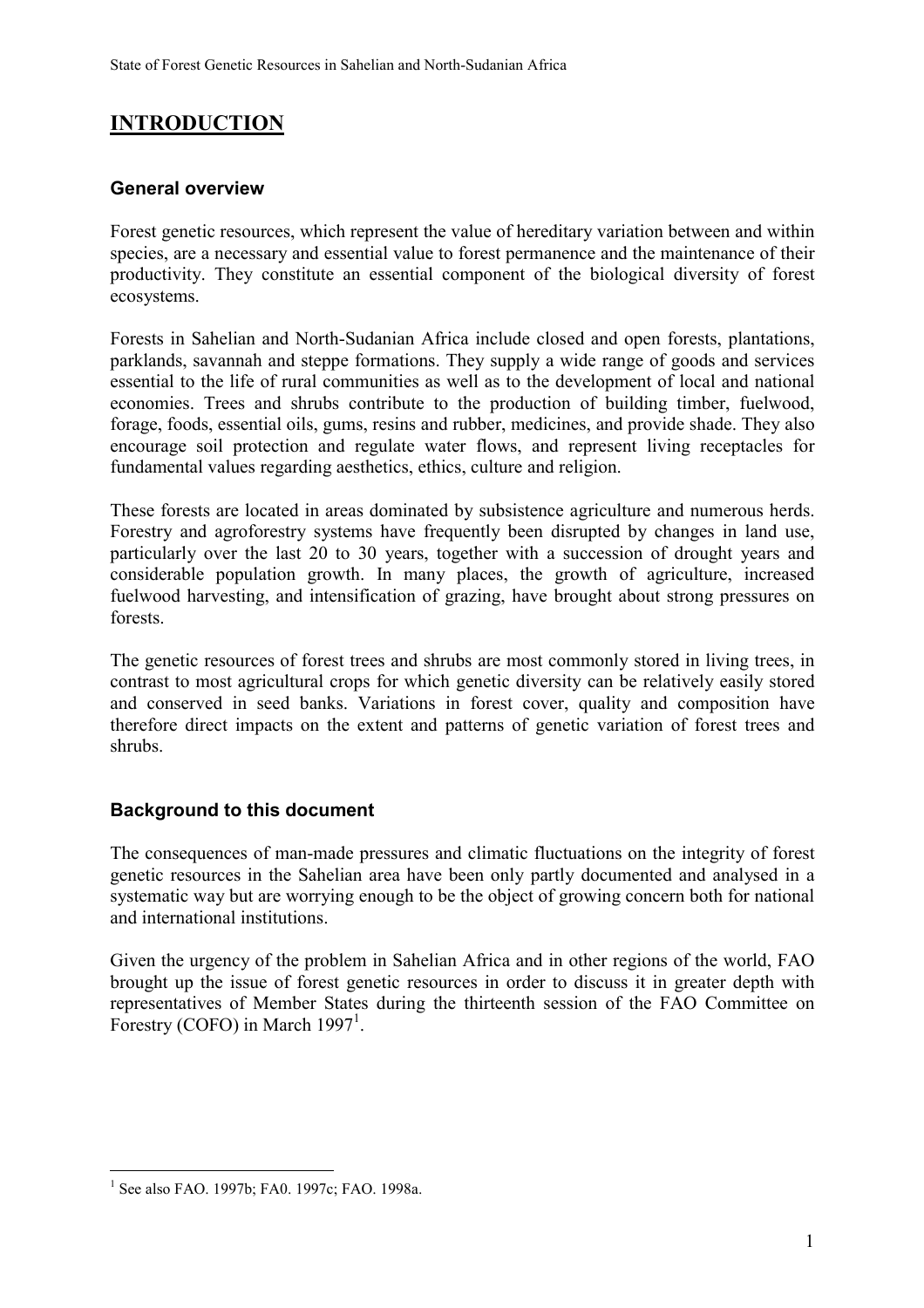After discussion, the Committee on Forestry decided that "*there was an urgent need for concerted action to strengthen national, regional and international activities in the conservation and sustainable use of forest genetic resources, to help enhance country capacities and to support the exchange of information, experiences and know-how*"(extracts of the report of the Thirteenth Session of the Committee<sup>2</sup>). "*Efforts in this regard, which rested on the principles of national sovereignty over natural resources, as set out in the Forest Principles and the Rio Declaration, should be country-driven in recognition of the fact that the most appropriate action varied according to environmental, social and economic circumstances, institutional and legal frameworks, and prevailing needs and priorities of countries concerned*". Finally COFO added that "*FAO, in conjunction with Regional Forestry Commissions and countries that request it, could convene regional and sub-regional forest genetic workshops complementary to those already held in 1995 for boreal and temperate* zones<sup>3</sup>".

Following up on these recommendations, FAO adopted a certain number of provisions to help countries which so wish to prepare sub-regional and regional action plans for the sustainable utilization and conservation of forest genetic resources, through the convening of regional workshops.

In September 1997, FAO, the International Plant Genetic Resource Institute (IPGRI) and the International Centre for Research in Agroforestry (ICRAF) united their efforts to assist national institutions in Sahelian and North-Sudanian Africa to organize a sub-regional workshop on the conservation, management, sustainable development and valorization of forest genetic resources.

Two consultants, Messrs. B. N. Kigomo<sup>4</sup> and A. Nikiéma<sup>5</sup>, released from institutions in the sub-region, visited several countries to discuss the process in 1997 and 1998. It was agreed that each country willing to take part in the initiative would prepare a national report beforehand summarizing the status of forest genetic resources. The form and contents of these reports were decided in close collaboration with the countries and harmonized so that all aspects associated with forest genetic resources be studied and in order to develop a regional synthesis at a later date<sup>6</sup>. Based on 12 reports received in mid August 1998, a synthesis project was drafted by Dr O. Eyog Matig (Cameroon), IPGRI consultant, for presentation to participants to the workshop.

The sub-regional workshop was held at the National Forest Seed Centre in Ouagodougou (Burkina Faso), 22-24 September 1998<sup>7</sup>. Participants examined and commented on the regional synthesis project and put forward a number of observations. They also debated and adopted a project for a sub-regional action plan on forest genetic resources, and discussed the ways and instruments for its implementation. The current document summarizes the results of these efforts.

 $\overline{a}$ 

<sup>&</sup>lt;sup>2</sup> Report of the Thirteenth Session of the Committee on Forestry, Rome, Italy,  $10 - 13$  March 1997. Document COFO-97/REP. FAO, Rome.

<sup>3</sup> See Canadian Forest Service and FAO. 1996; Rodgers, D.L. and Ledig F.T., 1996.

<sup>4</sup> Kigomo, B.N. 1998b.

<sup>5</sup> Nikiéma, A. 1998.

 $6$  See Appendix 12 for details on the format recommended for drafting national reports

<sup>7</sup> See Summary Report of the Workshop in § II.7 and in Sigaud *et al*. 1998.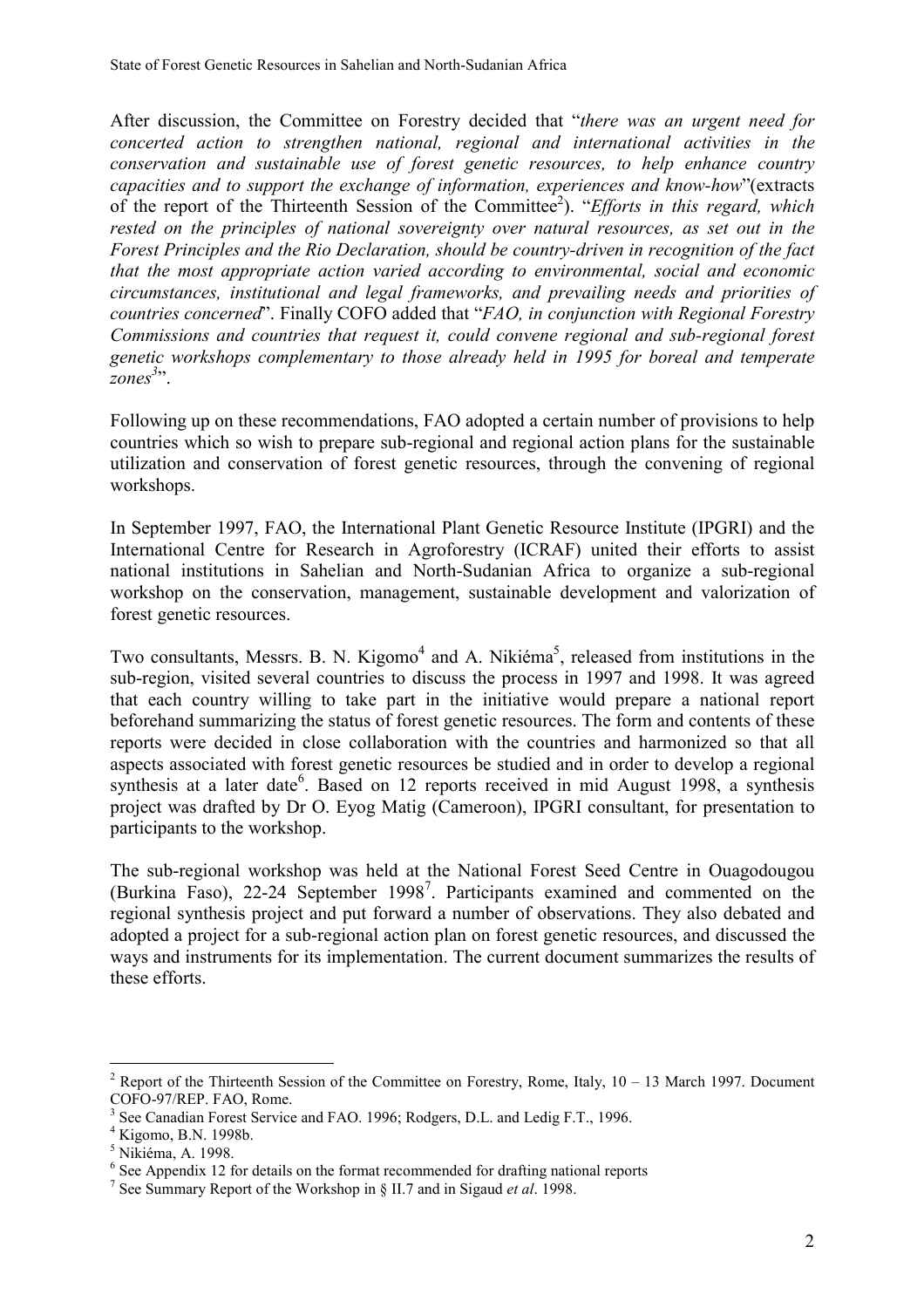The sub-regional workshop had also been prepared during a training session on forest genetic resources organized by IPGRI in collaboration with FAO, ICRAF and other international, regional and bilateral partners, for French-speaking countries in sub-Saharan Africa. This training session<sup>8</sup>, the first of its kind in the region, gathered nearly all the national focal points responsible for drafting the national report in francophone Sahelian Africa. A proposal to launch a research programme on forest genetic resources in sub-Saharan Africa (SAFORGEN) was made by participants and later developed in Ouagadougou in September 1998.

#### **Composition of this document**

This document comprises two parts:

- a part describing the *State of forest genetic resources in Sahelian and North-Sudanian Africa.* The technical information was provided by countries through the national reports on forest genetic resources prepared before the workshop. A first draft synthesis prepared by Dr O. Eyog Matig was reviewed and complemented by the national experts during the meeting. The contributions of workshop participants, and data from national reports received after the workshop, are included in this final version. General data on forests and trees in dry-zone Sahelian Africa, used especially in the first part of the work, were taken from *State of the World's Forests*<sup>9</sup> and other publications mentioned in the bibliographic references.

- a part devoted to the compilation at sub-regional level of tree and shrub species considered priority at national level, and to outlining action identified as priority in the regional context by participants at the Ouagadougou workshop. This part makes up the *Sub-regional action plan on forest genetic resources in Sahelian and North-Sudanian Africa*.

#### **Limits of the zone considered**

For better harmonization of current or forecast initiatives concerning forest genetic resources, action has focused on an eco-geographic zone within which natural, social and economic conditions are likely to bear certain similarities. This approach was expected to facilitate the identification of issues and opportunities that are common to several countries in the given zone. The initiative outlined in this document only considered data from areas with annual average rainfall higher or equal to 300 mm and lower or equal to 1 000 mm. Information on the Guinean, Sudano-Guinean and Saharan forest areas has not been included.

 8 The report of the training workshop is available in the publication *"Vers une approche régionale des ressources génétiques forestières en Afrique sub-saharienne*", A.S. Ouédraogo and J.M. Boffa, editors. IPGRI, 1999.

<sup>9</sup> *State of the world's forests*, FAO, 1999.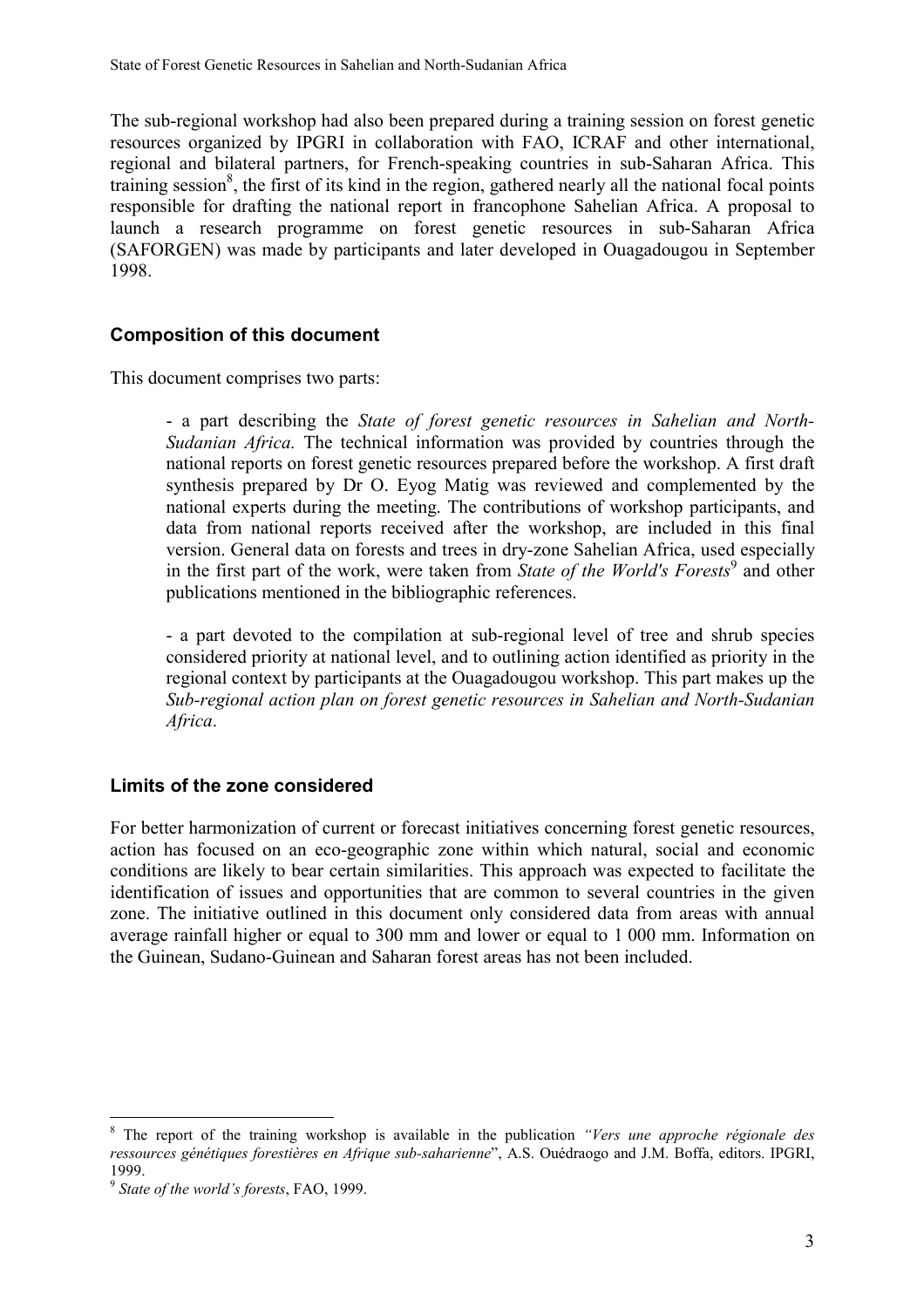This document concerns those countries which are fully integrated into the western Sahelian zone (Burkina Faso, Cape Verde, Gambia, Guinea-Bissau, Mali, Mauritania, Niger, Senegal, Chad) and the eastern Sahelian zone (Djibouti, Eritrea, Ethiopia, Kenya, Somalia and Sudan)<sup>10</sup>. In addition, a certain number of countries bordering the Gulf of Guinea with a considerable proportion of dryland forests were included in the analysis. In particular, this was the case with Benin, Cameroon, Côte d'Ivoire, Ghana, Guinea, Nigeria and Togo, where forest formations in northern areas offer similar aspects to those in the Sahelo-Sudanian or North-Sudanian areas.

The map in Appendix 3 depicts the dry tropical forests of Sahelian and North Sudanian Africa and the limits of the zone considered in this document.

#### **Lexicological and taxonomic conventions**

 $\overline{a}$ 

Scientific names of certain species which lacked consensus in national reports had to harmonized on a case-by-case basis. This is the case with *Acacia albida* or *Faidherbia albida* (called *Faidherbia albida* in this report*), Butyrospermum paradoxum* subsp. *parkii* or *Vitellaria paradoxa* (the name used is *Vitellaria paradoxa*) and *Cassia siamea* or *Senna siamea* (here referred to as *Senna siamea)*. The verification work for species scientific names did not extend to all taxa, and a certain number of species might thus be described by several names. A short index of Latin, French and English names is provided in Appendix 2.

 $10$  Due to fragmentary information and the lack of updated national reports, four countries (Cape Verde, Djibouti, Guinea-Bissau and Somalia) are not included in the tables of data on genetic resources.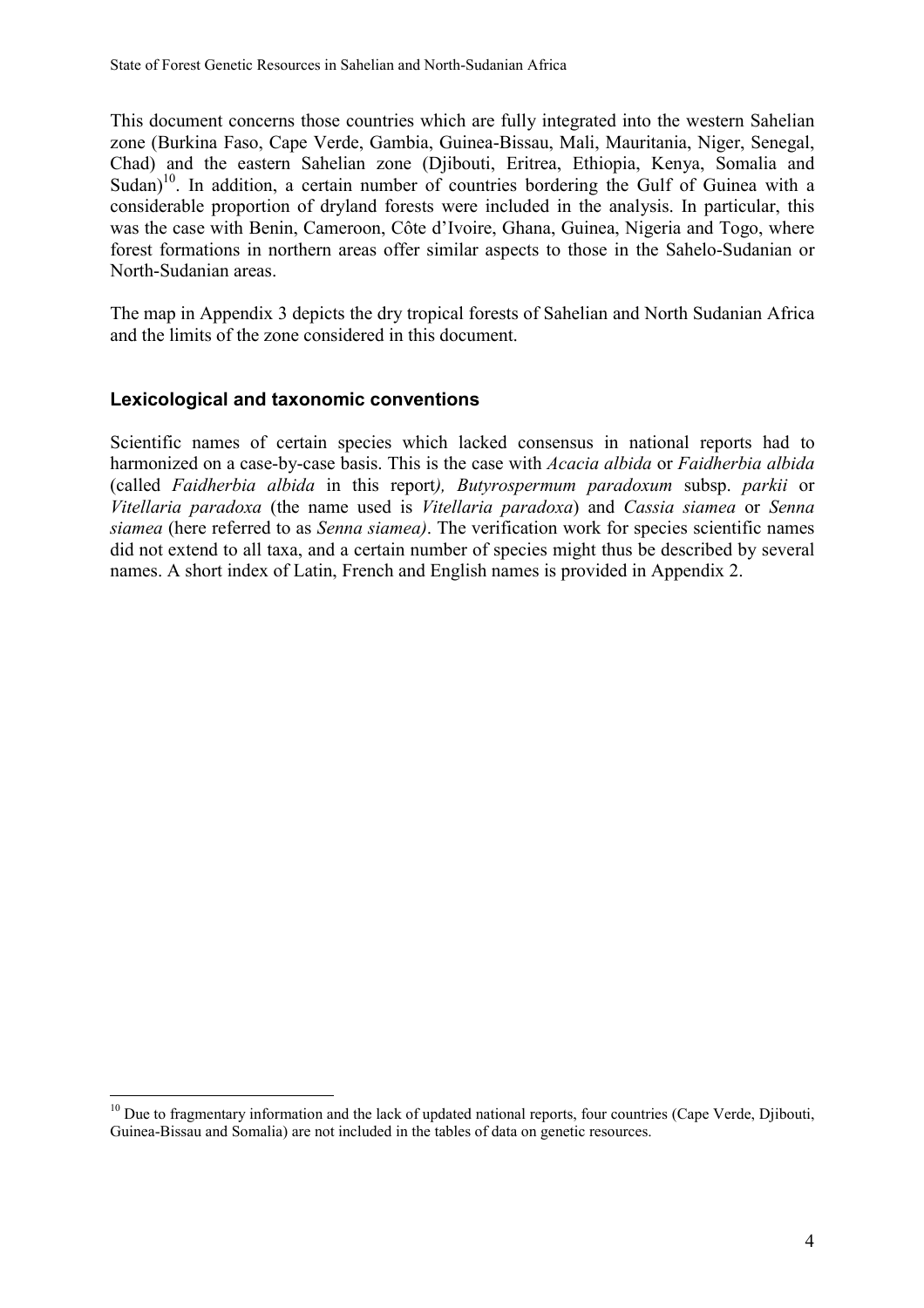## **PART I: STATE OF FOREST GENETIC RESOURCES IN SAHELIAN AND NORTH-SOUDANIAN AFRICA**

## **Background**

The following synthesis is based on information supplied in the national reports and from the participants in the *Sub-regional workshop on the conservation, management, sustainable utilization and enhancement of forest genetic resources in sub-Saharan (Sahelian) Africa* (Ouagadougou, 22 – 24 September 1998), for the following eighteen countries: Benin, Burkina Faso, Cameroon, Côte d'Ivoire, Eritrea, Ethiopia, Gambia, Ghana, Guinea, Kenya, Mali, Mauritania, Niger, Nigeria, Senegal, Sudan, Chad and Togo. Cape-Verde also provided general information. The list of national reports considered in the synthesis is given in appendix 13. Contributions were also considered from Messrs B. N. Kigomo and A. Nikiéma, who on behalf of FAO, IPGRI and ICRAF visited several countries in the sub-region to discuss the preparation of national reports in 1997 and 1998. In order to ensure consistency between information sources, basic country data (including population, forest cover, forest cover change) available in FAO's publications *State of the world's forests 1997* and *State of the world's forests 1999* have been used.

## **General outline**

The outline of the *State of forest genetic resources in Sahelian and North-Sudanian Africa* is structured in line with the plan recommended for the national reports (see Appendix 12). The first chapter presents the general ecological and socio-economic features of countries in the zone. The following chapter describes the state of forest resources, especially the threats these resources face from non-sustainable utilization. The third chapter presents activities related to the utilization and conservation of forest genetic resources. The fourth chapter refers to the institutional framework relating to forest genetic resources. The fifth chapter assesses support capacities for research and training. Finally the sixth chapter outlines the state of bilateral, regional and international cooperation.

## **I.1. Ecological and socio-economic characteristics**

#### *I.1.1. Climate and relief in the Sahelian and North-Sudanian sub-region*

Whether the sub-region is traversed from north to south or east to west, climatic or typographical homogeneity is difficult to find. Low temperatures (10°C annual average in the mountainous zones of East Africa) and very high temperatures (more than 30°C in the plains of central and West Africa) can be experienced.

Rainfall is just as heterogeneous. Annual average rainfall varies from less than 300 mm to more than 1 000 mm. Maritime influence to the west and east accentuates this heterogeneity. Pagney (1994) explains these important differences by the fact that the fringes of the Sahel are contact zones between arid climates (desert-like in their most extreme form) and humid climates (equatorial). These influences foster many local climatic nuances.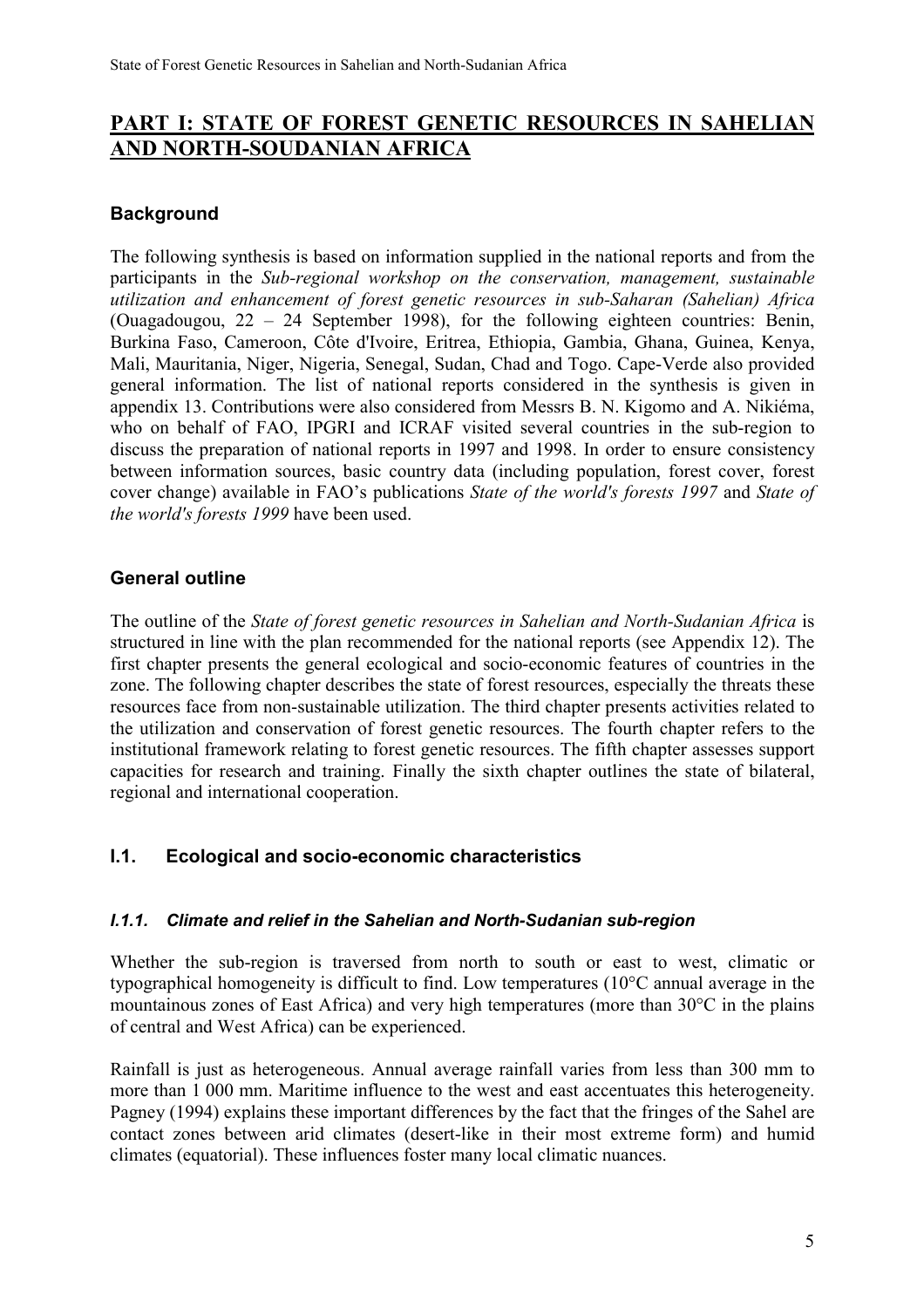The climate of the study zone is a tropical climate with a marked, very marked dry season. The intensity of this season is modified by altitude and the influence of the Gulf of Guinea. Climatic heterogeneity has visible consequences on the distribution of flora, in which interwoven Sahelian, Sudanian and Guinean components can be distinguished.

## *I.1.2. Eco-geographic typologies*

Certain authors (Le Houérou, 1989; Donfack, 1998) distinguish several eco-climatic zones distributed along a rainfall gradient. The zones are relatively regular to the west where they trace the isohyets which are roughly parallel with the Gulf of Guinea; to the east, the zones depend primarily on relief. Taking into account the various phytogeographical areas mentioned in the national reports, this gradient can be summarized thus:

- Average annual rainfall above 1,200 mm: Guinean area;
- Rainfall of between 1 000 and 1 200 mm: Sudanian-Guinean area;
- Rainfall of between 800 and 1 000 mm: Sudanian area;
- Rainfall of between 600 and 800 mm: Sahelo-Sudanian area:
- Rainfall of between 350 and 600 mm: Sudano-Sahelian area;
- Rainfall of between 350 and 200 mm: Sahelian area.

The Saharan area is characterized by fewer than 10 days of rain per year. Annual rainfall rarely exceeds 150 mm (Pagney, 1994).

This classification presents advantages but also drawbacks associated with the gradual transition between extreme conditions. As the objectives of this document do not require such precise classification and with a concern for clarity, we preferred to adopt Menaut's (1983) simplified classification, which distinguishes three broad phytogeographical areas in the region:

- the Sahelian area, characterized by average annual rainfall of between 300 and 650 mm. From west to east, this area covers (see map in appendix 3) the south of Mauritania, the far north of Senegal, the central coastline of Mali, central Niger, the far north of Cameroon, central Chad and central Sudan;

- the Sudanian zone, where annual rainfall averages between 650 and 1 000 mm. This area covers from west to east the rest of Senegal, all of Gambia, Guinea Bissau, Guinea, southern Mali, northern Côte d'Ivoire, Burkina Faso, Ghana, Togo, Benin, Nigeria, northern Cameroon, southern Chad, the north of the Central African Republic, southern Sudan, and northern Uganda;

- the eastern zone, where annual average rainfall is between 150 and 350 mm (highly arid zones), 300 to 500 mm for arid areas, and 450 to 900 mm (semi-arid zone assimilated here to the Sudanian area). East Africa is the subject of special classification owing to its strong altitudinal gradient and the appearance of mountain flora mixing with Sudanian and Sahelian elements from the west. This area includes the following countries: Djibouti, Eritrea, Ethiopia, Somalia, Kenya, and Tanzania.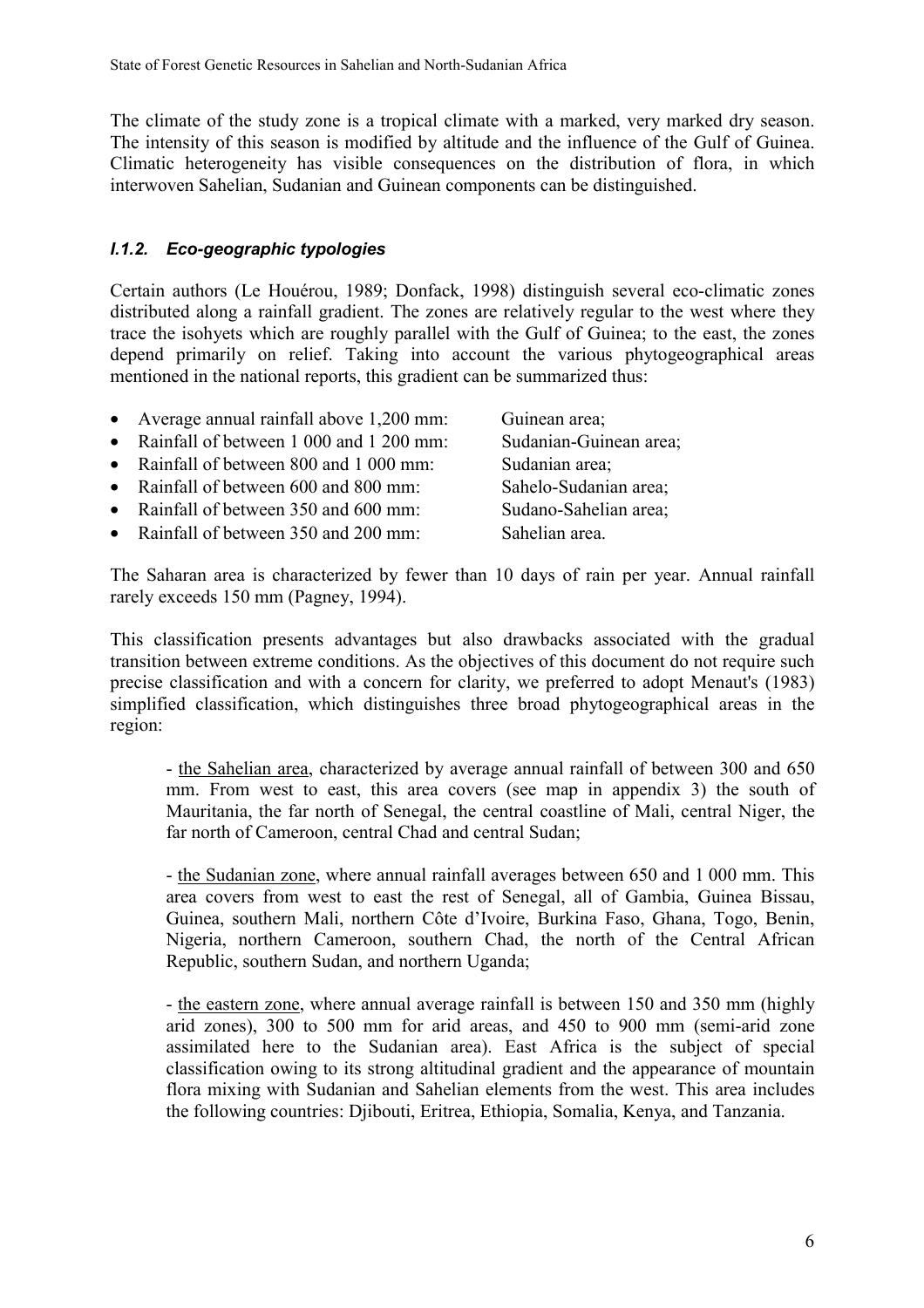## *I.1.3. Country socio-economic characteristics*

Summary tables of basic country data are given in Appendix 4. They can be summarized as follows:

- Population: apart from Nigeria and Ethiopia, where there are more than 60 million inhabitants (FAO, 1999), most other countries have populations of less than 28 million inhabitants. The average of the 21 countries listed in appendix 4 is 18 million inhabitants, including the moist regions of countries around the Gulf of Guinea. Cameroon, Côte d'Ivoire, Ghana, Kenya, Mali, Somalia and Sudan have more than 10 million inhabitants. All these countries are characterized by high population growth above 2%.

- Economic activities: For several countries in the zone (Cameroon, Ghana, Kenya, Mauritania and Senegal), the contribution of agriculture to GDP ranges from 20 to 29%. This figure is more than 30% in the other countries (World Bank, 1991).

## **I.2. State of forest resources**

#### *I.2.1. Plant formations*

The term dry tropical forest often used in contrast with moist tropical forests can lead to ambiguity as it encompasses extremely different formations. The plant formations covered in this study include:

- Dry dense forests
- Open forests
- Savannah
- Wooded steppe
- Tree steppe
- Shrub steppe

According to FAO terminology, «forests» include plant formations with raised cover of over 10% and a surface area of more than  $0.5$  ha<sup>11</sup>. This standardized definition has been employed in the tables of general country data and the surface area of forest cover (Appendixes 4 and 5). Everywhere else, the quantitative information on genetic resources taken from national reports refer to the specific definitions of each country.

## *I.2.2. Wooded surface areas*

The surface area of forest cover is given by country in Appendix 5. Western Sahelian countries total approximately 41 000 ha of wooded formations (using the FAO definition) and eastern Sahelian countries approximately 59 000 hectares. The surface area of dryland forest in countries bordering the Gulf of Guinea is guestimated at approximately 26 000 hectares.

 $\overline{a}$ <sup>11</sup> FAO, Forestry Department. *FRA 2000 - Terms and Definitions*. Forest Resources Assessment Programme, Working Paper 1, Rome, 18 November 1998. http://www.fao.org/FORESTRY/FOR/FRA/docs/FRA\_WP1eng.PDF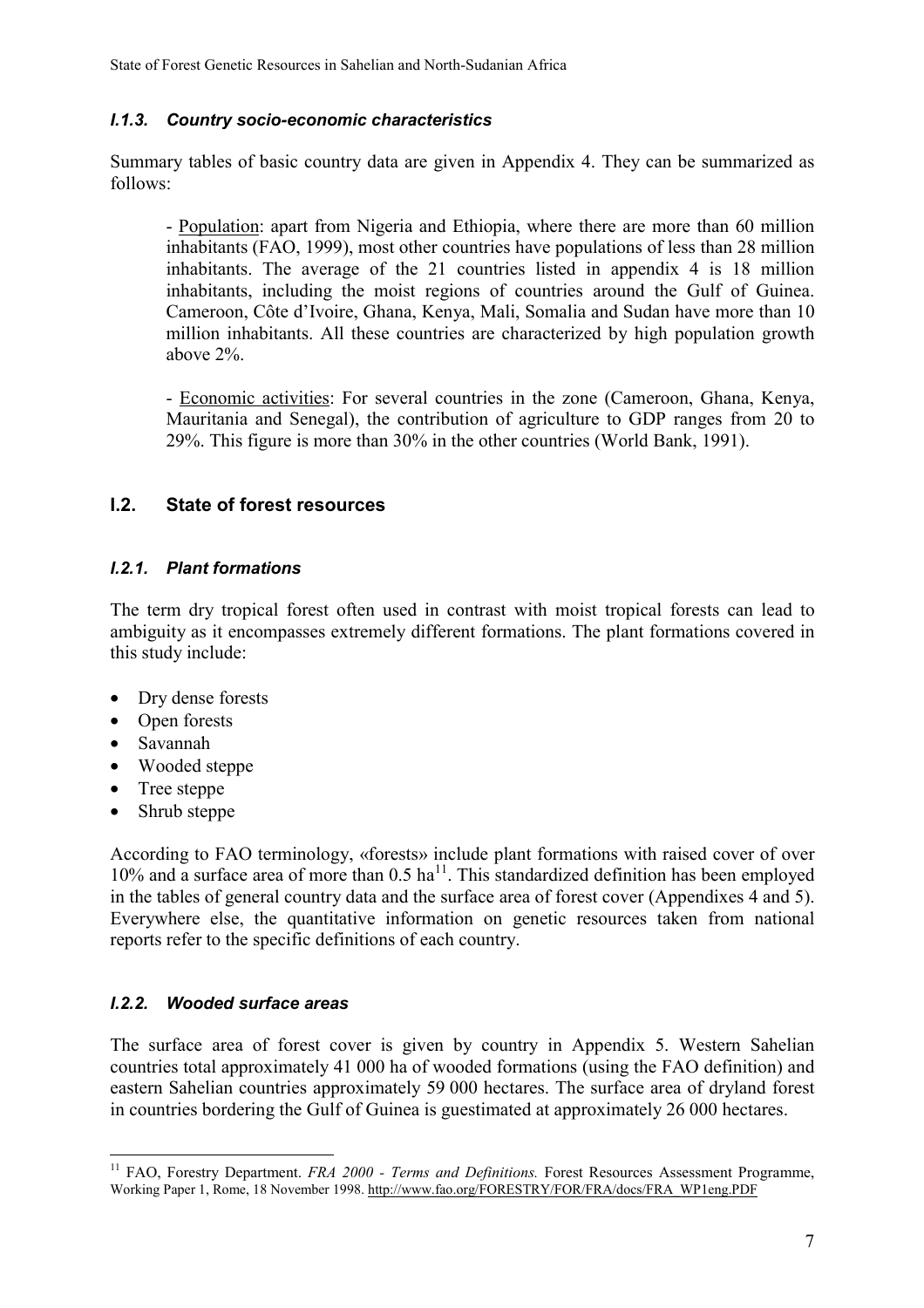The distribution of the main forest species by eco-geographical zone is presented in the following paragraph.

## *I.2.3. Main forest species*

In the Sahelian area, the flora is made up of about 1,200 species, 40 of which being strictly endemic (Kigomo, 1998a). The Sahelian area is the privileged domain of *Acacia*. The main woody species found are  $12$ :

*Acacia nilotica, A. raddiana, A. senegal, A. seyal, A. tortilis, Balanites aegyptiaca, Borassus aethiopum, Boscia senegalensis, Calotropis procera, Combretum glutinosum, Commiphora africana, Dalbergia melanoxylon, Faidherbia albida, Hyphaene thebaica, Phoenix dactylifera.*

Introduced species include *Azadirachta indica* (neem tree), *Eucalyptus camaldulensis, Prosopis juliflora, P. chilensis* and *Senna siamea*.

In the Sudanian area there are about 2,750 species, a third of which are endemic. The main woody species include:

*Adansonia digitata, Acacia sieberana, Anogeissus leiocarpus, Ceiba pentandra, Daniella oliveri, Ficus sycomorus, Isoberlinia doka, Khaya senegalensis, Parkia biglobosa, Piliostigma thonningii, Prosopis africana, Pterocarpus erinaceus, Sclerocarya birrea, Strichnos spinosa, Tamarindus indica, Vittelaria paradoxa, Ziziphus mauritiana, Ziziphus mucronata*

The most widely used exotic species in reforestation programmes include *Anacardium occidentale, Azadirachta indica, Casuarina equisetifolia, Dalbergia sissoo, Eucalyptus camaldulensis, Jatropha currcas, Senna siamea* and *Thevetia nervifoli.*

In the eastern area, flora is made up of about 2,500 species, with about a half being endemic. The woody species vary according to the humidity of the macroclimate:

- in the arid and semi-arid zones, *Acacia* and *Commiphora* are prevalent. The main tree species include:

*Casipourea malosana, Combretum molle, Diospyros abyssinica, Juniperus procera,, Lawsonia inermis, Olea africana, O. hochstetteri, Podocarpus gracilior* and *Teclea simplicifolia.*

- in semi-humid zones, the following can be found:

*Acacia mellifera, Acacia etbaica, A. reficiens, A. senegal, A. tortilis, Dodonaea angustifolia, Euphorbia sp., Faidherbia albida* and *Pappea capensis.*

 $\overline{a}$ 

 $12$  See also FAO. 1996.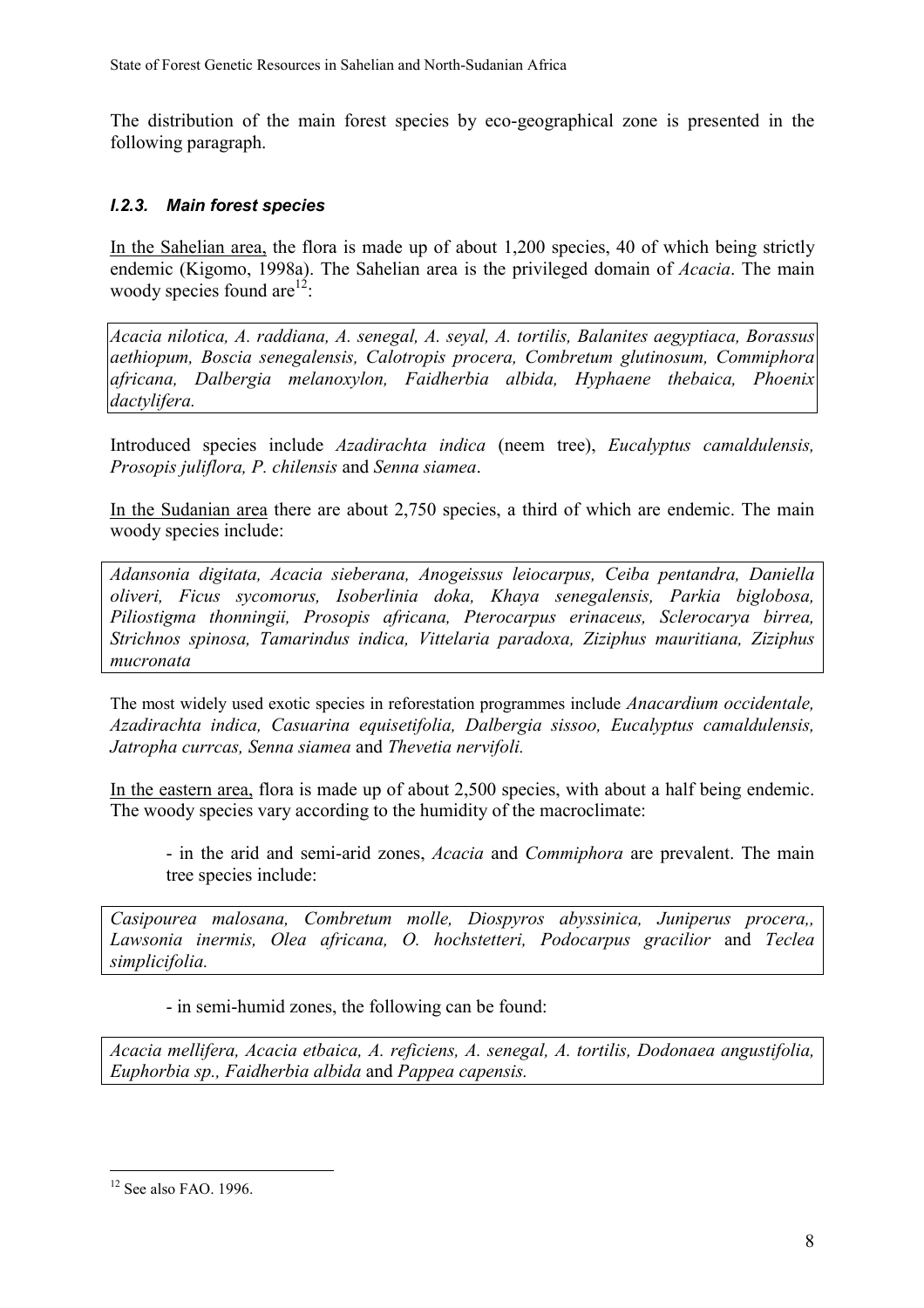The following species have been introduced: *Azadirachta indica, Eucalyptus camaldulensis, E.tereticornis, Jatropha curcas, Leucaena leucocephala, Parkisonia aculeata, Pinus caribaea, Prosopis cineraria, Prosopis juliflora* and *Senna siamea*.

## *I.2.4. Utilization patterns for forest trees*

General utilization features of Sahelian and North-Sudanian trees

While most dryland forests have relatively low potential for timber production, compared to humid lowland forest, they provide a wide range of wood and non-wood products which are vital for local people, not to mention their many important environmental functions(see Figure 1). These products are harvested for household use or for sale on local markets and their significance is often underestimated in statistics, national policy and programmes.

Dryland trees and forests provide fuelwood and small roundwood for poles, carpentry or tool handles, and a whole range of non-wood products, including human foods or game, forage for domestic animals, medicinal products or raw material for craftsmen (oils, tannins, gums, etc.). Among their environmental services, the most important is soil conservation against erosion and the preservation of fertility, not to mention shelter from wind and sun.

Sahel trees are multi-usage. Of more than 310 species mentioned in the national reports, all have more than one type of use. The 114 woody species of the Sahelian zone listed by Von Maydell all have multiple uses<sup>13</sup>. The uses of the various parts of forest trees vary from one country to another (see in particular Appendix 9). In the same country, the species can have various types of use.

The various use patterns are grouped thereafter in 7 categories:

(1) Species producing timber and service wood

Most of the Sahelian population have only few raw materials, among which wood occupies a privileged place. The trees, shrubs and bushes of drylands provide small diameter roundwood used for making posts, frames or tool handles:

*Anogeissus leiocarpus, Azadirachta indica, Balanites aegyptiaca, Commiphora africana, Dalbergia melanoxylon, Daniella oliveri, Eucalyptus camaldulensis, Hyphaene thebaïca, Isoberlina doka, Khaya senegalensis, Melia volkensii, Prosopis africana, Prosopis juliflora, Pterocarpus erinaceus, Sclerocarya birrea, Terminalia brownii*.

 $\overline{a}$  $13$  Von Maydell, H.J., 1986.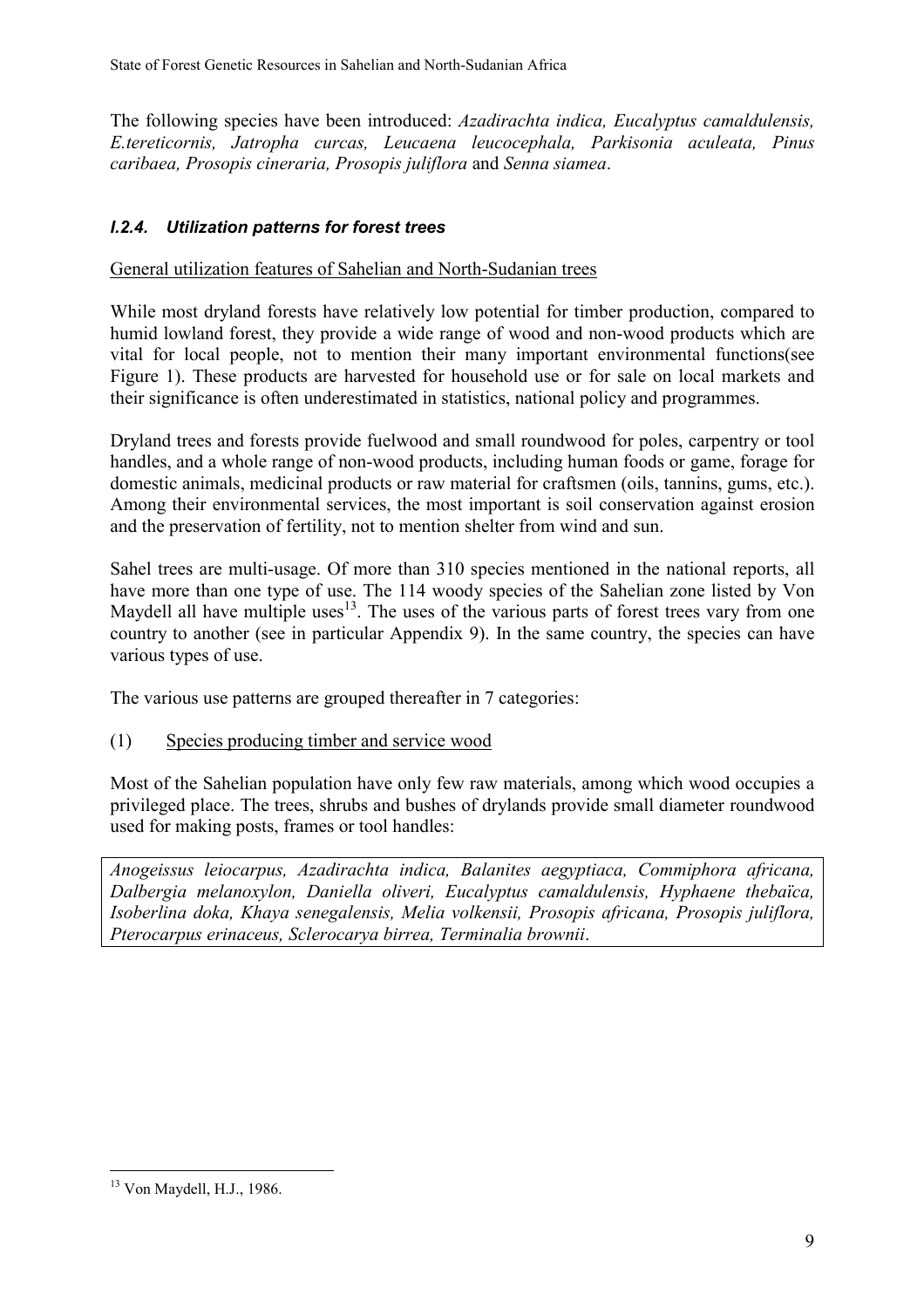## FIGURE 1: DISTRIBUTION OF TYPES OF USE FOR DRY-ZONE TREE SPECIES CITED IN COUNTRY REPORTS

*Source: country reports (1998)*



Use types include: fuelwood, charcoal; posts, poles, roundwood; non-wood products (gums, resins, oils, tannins, medicines, dyes...); food; timber production; fodder; shade, shelter; agroforestry systems; soil and water conservation; amenity, esthetic, ethical values; pulp and paper.

#### (2) Forage species

The pastoral economy is one of the population's main resources in the Sahel, especially in the northern part. Fodder from trees and shrubs on the rangelands of arid and semi-arid zones is essential for cattle, particularly during the dry season. Pastoral communities also draw an important benefit as milk represents one of their most important basic foodstuffs.

*Acacia holosericea, Acacia senegal, Adansonia digitata, Anacardium occidentale, Annona senegalensis, Balanites aegyptiaca, Borassus aethiopum, Boscia senegalensis, Bauhinia rufescens, Detarium senegalensis, Diospyros mespiliformis, Faidherbia albida, Ficus sp., Grewia bicolor, Hyphaene thebaica, Moringa oleifera, Parkia biglobosa, Prosopis juliflora, Sclerocarya birrea, Spondias mombin, Sterculia setigera, Tamarindus indica, Terminalia brownii, Vitellaria paradoxa, Ziziphus mauritiana.*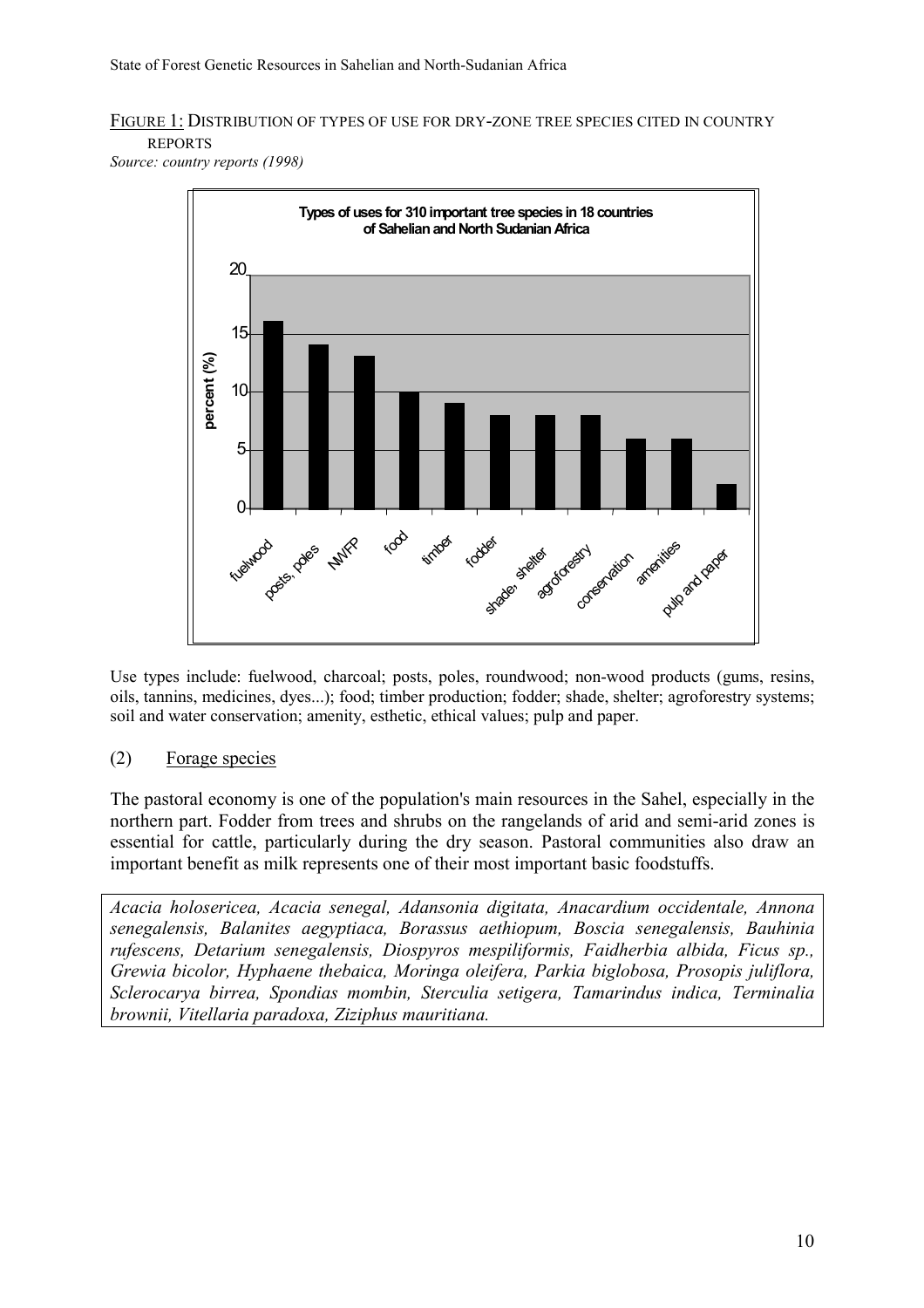## (3) Food species

Whether in the form of plants or animals, forest products play a critical part in food security in Africa, directly and indirectly. In addition to products used frequently in foods and directly contributing to nutritional well-being, forests and trees outside forests are an income source for purchasing food products and provide fuelwood to cook food. They also supply products which are sometimes less appetising but which can be essential food complements during bad harvests $^{14}$ .

*Acacia holosericea, Acacia senegal, Adansonia digitata, Anacardium occidentale, Annona senegalensis, Balanites aegyptiaca, Borassus aethiopum, Boscia senegalensis, Cordia pinnata, Detarium microcarpum, Detarium senegalensis, Diospyros mespiliformis, Faidherbia albida, Ficus sp, Grewia bicolor, Hyphaene thebaica, Lannea microcarpa, Maerua crassifolia, Mangifera indica, Moringa oleifera, Parinari macrophylla, Parkia biglobosa, Phoenix dactilifera, Prosopis juliflora, Saba senegalensis, Sclerocarya birrea, Tamarindus indica, Vitellaria paradoxa, Vitex doniana, Ximenia americana, Ziziphus mauritiana*.

## (4) Species yielding non-wood forest products

Populations in dry Africa depend heavily on non-wood forest products (various drugs, raw materials, chemicals). Thus medicinal products from forests are highly important, especially for village communities, and play a fundamental role in rural production systems.

*Acacia holosericea, Acacia laeta, Acacia nilotica, Acacia raddiana, Acacia senegal, Acacia seyal, Adansonia digitata, Anacardium occidentale, Anogeissus leiocarpus, Azadirachta indica, Balanites aegyptiaca, Borassus aethiopum, Cassia singueana, Ceiba pentandra, Combretum micrantum, Combretum microcarpum, Commiphora africana, Diospyros mespiliformis, Faidherbia albida, Guiera senegalensis, Hyphaene thebaica, Hyphaene compressa, Khaya senegalensis, Lannea microcarpa, Lannea acida, Lawsonia inermis, Mangifera indica, Moringa oleifera, Moringa stenopetala, Moringa volkensii, Parinari macrophylla, Parkia biglobosa, Piliostigma thoningii, Pistia strastiotes, Pterocarpus erinaceus, Rottbellia exaltata, Salvadora perica, Sterculia setigera, Tamarindus indica, Vitellaria paradoxa, Vitex doniana, Ziziphus mauritiana*.

#### (5) Energy source (fuelwood and charcoal)

The high rate of population growth in Sahelian zone countries and the relatively low revenue have contributed to an important increase in fuelwood and charcoal consumption. Popular dependence on this fuel threatens resource sustainability in some cases and therefore supplies. Supply problems in rural settings are restricted to isolated cases, while in some large urban conurbations or metropolises, problems are already reaching catastrophic proportions. In theory, almost all trees and shrubs can be used for fuel if they are dry enough; however, their calorific properties vary considerably. The most sought after burn without unpleasant smoke or sparks or provide an excellent charcoal (certain acacias*, Anogeissus, Balanites, Eucalyptus, Prosopis*); others are used only as a last resort. The species mentioned in the national reports include:

 $\overline{a}$ <sup>14</sup> See also FAO. 1984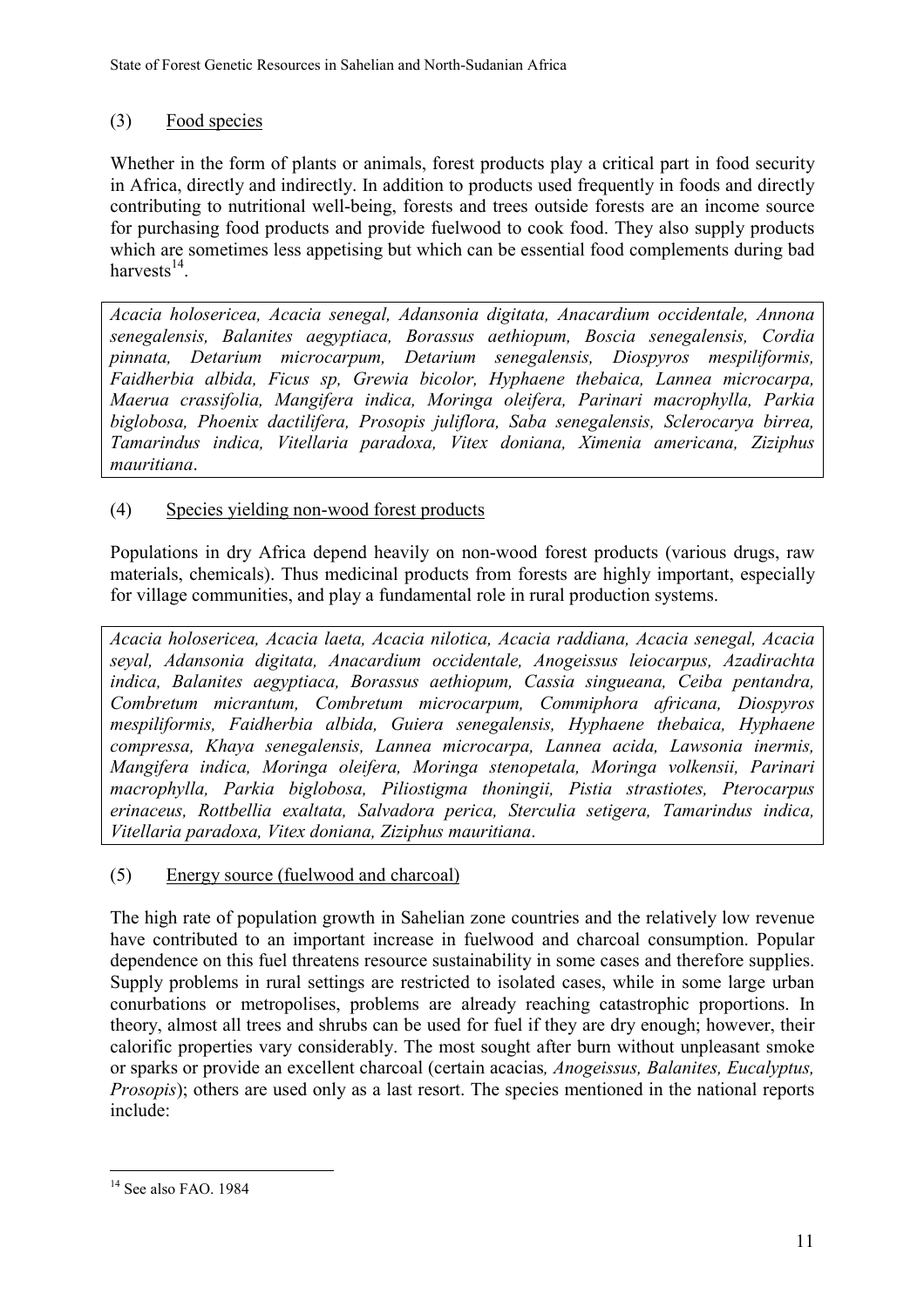*Acacia holosericea, Acacia laeta, Acacia nilotica, Acacia raddiana, Acacia senegal, Acacia seyal, Acacia tortilis, Afzelia africana, Annona senegalensis, Anogeissus leiocarpus, Azadirachta indica, Balanites aegyptiaca, Bauhinia rufesens, Boscia senegalensis, Cassia sieberiana, Combretum microcarpum, Dalbergia melanoxylon, Daniella oliveri, Detarium microcarpum, Diospyros mespiliformis, Eucalyptus camaldulensis, Eucalyptus tereticornis, Faidherbia albida, Ficus sp., Grewia bicolor, Grewia tenax, Isoberlinia doka, Khaya senegalensis, Lannea acida, Leptadenia pyrotechnica, Leucaena leucocephalla, Moringa oleifera, Mangifera indica, Parinari macrophylla, Parkia biglobosa, Piliostigma thonningii, Prosopis africana, Prosopis juliflora, Pterocarpus erinaceus, Sclerocarya birrea, Sterculia setigera, Tamarindus brownii, Tamarindus indica, Vitex doniana, Ziziphus mauritiana.*

#### (6) Species used in agroforestry systems

The paramount contribution of forests and trees to food security is indirect: it resides in their protection of essential natural resources for agricultural production<sup>15</sup>. The following species are closely associated with agroforestry systems, which confirms their economic importance:

*Acacia mellifera, Acacia nilotica, Acacia senegal, Acacia sieberiana, Acacia tortilis, Adansonia digitata, Anogeissus leiocarpus, Azadirachta indica, Anacardium occidentale, Balanites aegyptiaca, Borassus aethiopum, Ceiba pentandra, Combretum microcarpum, Cordyla pinnata, Diospyros mespiliformis, Faidherbia albida, Gmelina arborea, Guiera senegalensis, Hyphaene thebaica, Lannea acida, Lawsonia inermis, Leucaena leucocephala, Moringa oleifera, Mangifera indica, Moringa volkensii, Parkia biglobosa, Pinus spp , Pterocarpus erinaceus, Salvadora perica, Tamarindus indica, Thevetia nervifolia, Vitellaria paradoxa, Vitex doniana, Ziziphus mauritiana.*

#### (7) Species used for protection, cultural or ornamental purposes

The most obvious protective effect is the shade trees produce. Many species are appreciated and planted close to rural dwellings, localities, along roads and riverbanks.

In an area where arborescent vegetation is generally small in size, giant trees stand out all the more and often the object of veneration and religious or artistic demonstrations. It is not surprising that the baobab tree, which figures among the largest and oldest representatives of the Sahel plant kingdom, earns much respect. Few species rival them in size, but under favourable conditions, the following species are recognized for their protective, cultural or ornamental value:

*Acacia macrostachya, Acacia nilotica, Acacia senegal, Adansonia digitata, Anacardium occidentale Anogeissus leiocarpus Azadirachta indica, Balanites aegyptiaca, Borassus aethiopum, Casuarina equisetifolia, Ceiba pentandra, Combretum microcarpum, Diospyros mespiliformis Eucalyptus camaldulensis, Faidherbia albida, Gmelina arborea, Lawsonia inermis, Leptadenia pyrotechnica, Khaya senegalensis, Mangifera indica, Moringa oleifera, Parkia biglobosa, Parkinsonia aculeata, Prosopis africana, Prosopis juliflora, Piliostigma thonningii, Senna siamea, Pterocarpus erinaceus, Vitellaria paradoxa.*

 $\overline{a}$ 

<sup>&</sup>lt;sup>15</sup> For more information, see also Boffa, J.M. 1999.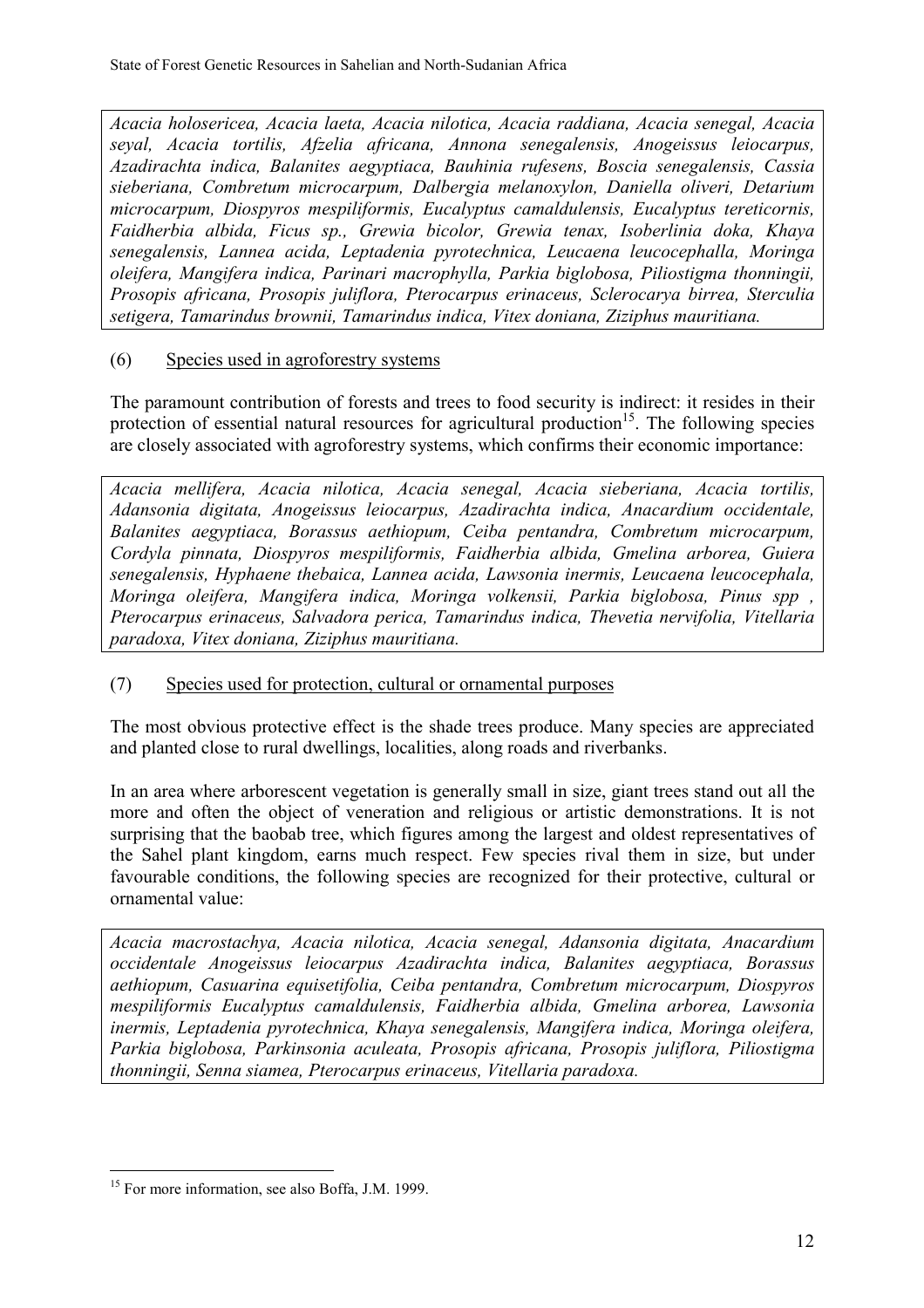### *I.2.5. Pressures exerted on forest resources and forest genetic resources*

The forest resources of the Sahelian and North-Sudanian zone are subject to strong pressures which contribute to their embrittlement and, gradually, to their reduction and marginalization. These pressures can be climatic or man-made in origin.

## *I.2.5.1. Pressures of climatic origin*

Since 1965, the curve of annual variations in rainfall (Catinot, 1988) demonstrates that the zone has experienced successive droughts. Of particular note are the droughts at the beginning of the 1970s and above all in the 1980s. One of the long-term results of these droughts was the alteration of grassland flora. In some regions, perennial species (*Andropogon gayanus*) were replaced by mixed composition flora and introduced annual species such as *Cenchrus biflorus* and *Sida cordifolia*.

The resistance of woody species to these successive droughts varied from species to species. In Chad, the drought caused considerable loss among stands of *Acacia senegal*, *Anogeissus leiocarpus* and *Khaya senegalensis*.

Threats from climatic fluctuations spring not so much from the drought itself as from uncontrolled human intervention in already fragile environments. Consequences for a given species can consist of localized destruction of several individuals or the whole population. In extreme circumstances, the whole functioning forest ecosystem can be threatened. In countries such as Cameroon and Senegal, annual destruction of dry savannah is estimated at nearly 100 000 ha. The most vulnerable species are *Acacia nilotica, Acacia senegal, Pterocarpus lucens, Sclerocarya birrea, Prosopis africana, Lannea microcarpa* and *Dalbergia melanoxylon*.

In addition to climatic drought, edaphic drought can occur from an increase in soil salt content. This is the case with the "*tannes"* or salted soils in Senegal, as well as the "*harde*" or sterile soils in Cameroon. In Senegal, this combination of drought and soil salinity has led to the disappearance of certain forests in Cavor area and palm groves in Casamance.

## *I.2.5.2. Pressures of man-made origin*

These are linked to numerous uncontrolled human interventions on forests and trees. The unmanaged exploitation of soils, forests and water reserves is manifested in the uncontrolled spread of agriculture, over-development of aerial grazing, sporadic multiplication of brush fires, anarchic exploitation of fuelwood, timber and service wood and finally the unsustainable utilization of non-wood forest products.

Agriculture: two types of agriculture can be distinguished: (i) shifting agriculture, which is practised particularly during the rainy season on sandier soils that are fairly poor in mineral content; and (ii) counter-season agriculture, which is carried out at the end of the rainy season within temporarily flooded areas on relatively hydromorphic soils.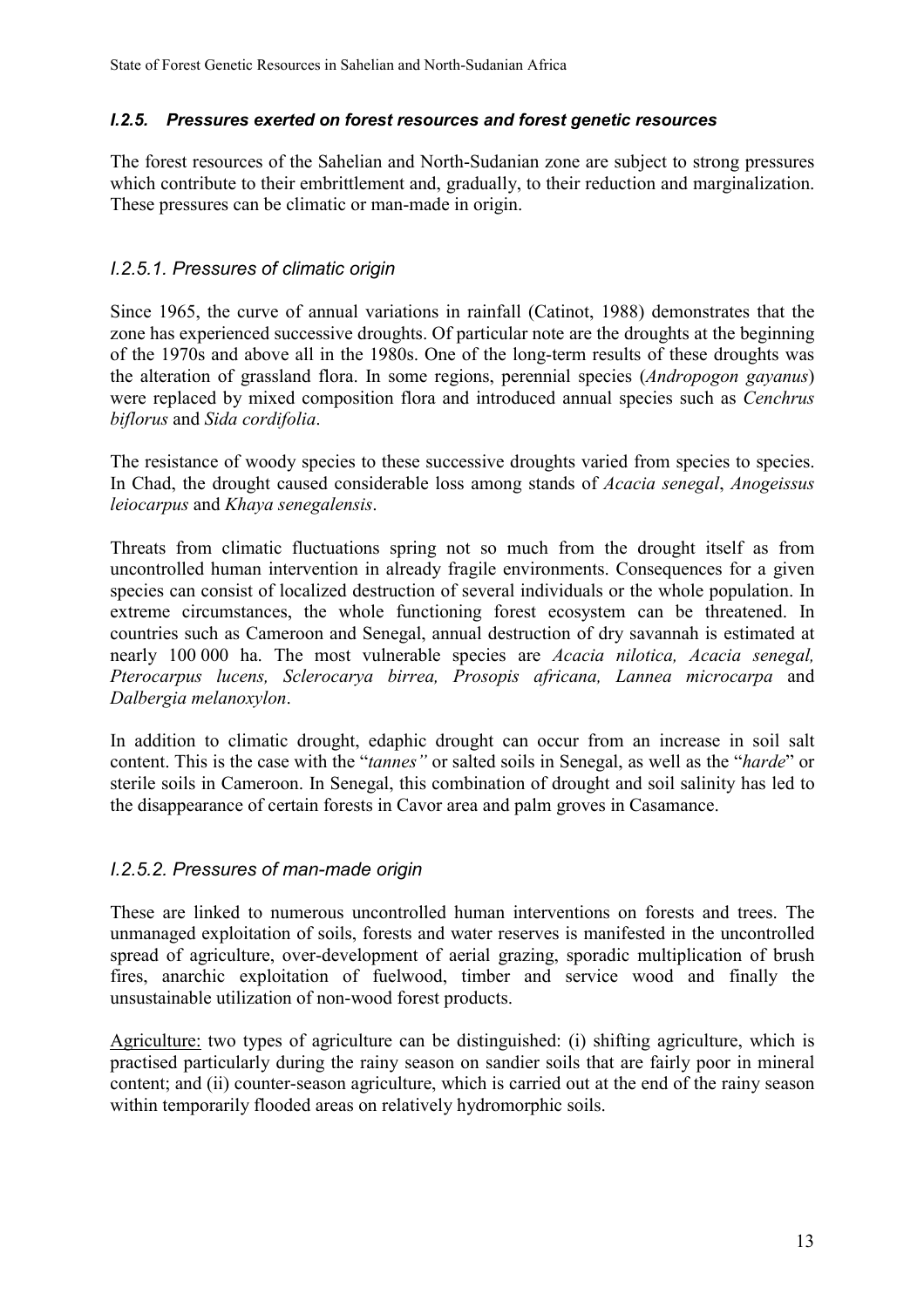Species threatened by shifting agriculture are: *Faidherbia albida, Acacia senegal, Cordyla pinnata, Sterculia setigera, Parkia biglobosa* and *Tamarindus indica.* These species occupy mostly light soils (clayey-sand to sandy), with poor water reserves available. The joint action of drought and continuous clearing contribute to their disappearance.

Species associated with heavier soils (vertic soils) which are subjected to counter-season cropping like sorghum are the most threatened. In effect, counter-season crops grow when there are weak soil reserves and consequently cannot withstand any competition from woody species left in the cultivated areas. Therefore trees are systematically felled in cropped areas with low water reserves. The most threatened species are: *Acacia seya* and *Acacia nilotica*.

Grazing: Certain species are used as food sources for cattle grazing. This is the case for: *Acacia raddiana, Acacia senegal*, *Commiphora africana* and numerous *Ficus.* Every year, these species are subject to mutilations, from leaves to the whole tree.

Industrial wood: The most widely sought after species for house building, boat building, and the manufacture of mortars and other cooking implements, are: *Khaya senegalensis, Pterocarpus erinaceus, Daniella olliveri, Borassus aethiopum, Diospyros mespiliformis, Eucalyptus camaldulensis, Azadirachta indica* and *Dalbergia sissoo*.

Fuelwood harvesting: When concern started to mount regarding dryland forests at the beginning of the 1970s, the main issue was focused on fuelwood supply. The fear of shortages hitting both rural and urban people led many countries to establish fuelwood plantations, notably using recently introduced or sub-spontaneous species. During this time, large-scale exploitation of local resources continued in order to meet the energy requirements of an everincreasing population. Despite considerable efforts made by countries to increase fuelwood supplies and reduce consumption (in particular using improved wood stoves), results did not live up to expectations. Furthermore, statistics show that both rural and urban demand for wood-based energy has increased and should continue to increase owing to demographic growth (see Appendix 6) and to macro-economic evolution (as an indirect result of structural adjustment programmes). Hence progress achieved towards reducing pressure on natural forests and local genetic resources has been nullified. Today, the species *Acacia nilotica, Anogeissus leiocarpus, Diospyros mespiliformis* and *Vitellaria paradoxa* and certain *Combretacea* are particularly sought after.

Harvesting of non-wood forest products: The impact on genetic resources can be direct or indirect.

- Direct consequences, when reproductive organs (flowers, fruits and seeds) are removed. This is the case with most *Acacia,* where cattle eat the flowers and cloves. Also worthy of mention are the seeds of *Khaya senegalensis, Parkia biglobosa* and *Vitellaria parkii,* used to produce multiple-use oils. Finally there are species bearing edible fruits, such as *Sclerocarya birrea* and *Ximenia americana*. We should also mention *Acacia nilotica;* the extracts of its cloves are used as tannins.

- Indirect consequences include disfigurements to trees from the extraction of particular organs (bark, cambium, roots, leaves, etc.). Such damage can impact flowering or fructification of individuals and hence reduce the number of mating individuals.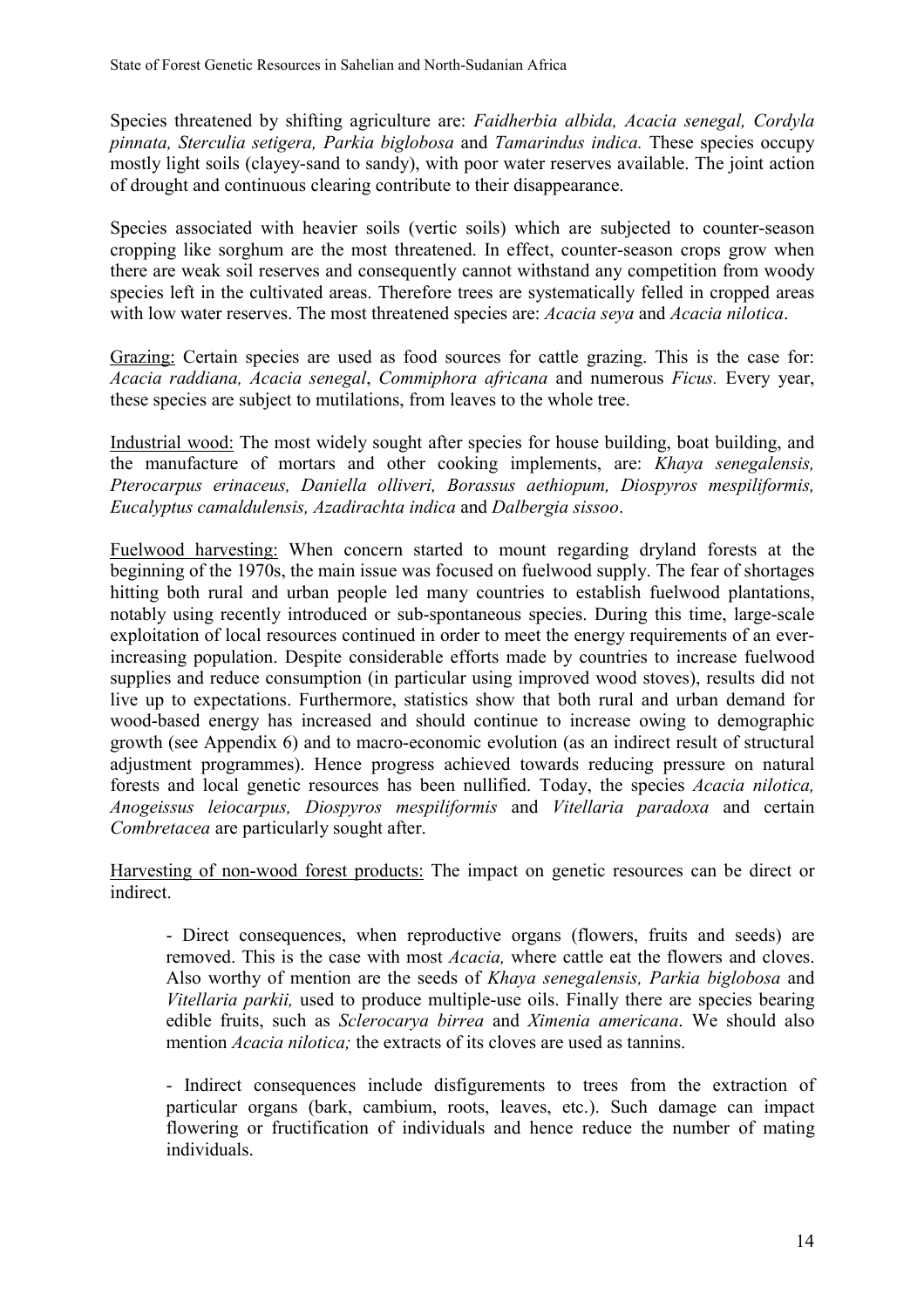In both cases, resource exploitation, too often combined with the action of brush fires, can lower the number of individuals participating in reproduction and reduce possibilities for natural regeneration, aggravating the risk of genetic erosion.

## *I.2.5.3. Species and populations considered under threat*

.

National experts have provided lists of species of national significance with their degree of security and alleged threats. The result of the compilation of individual country reports is given in Table 1, Figures 2 and 3. More details on the nature of the threats, orders of magnitude by populations by country and ecological zone (when available), are given for 16 top priority species in Appendix 11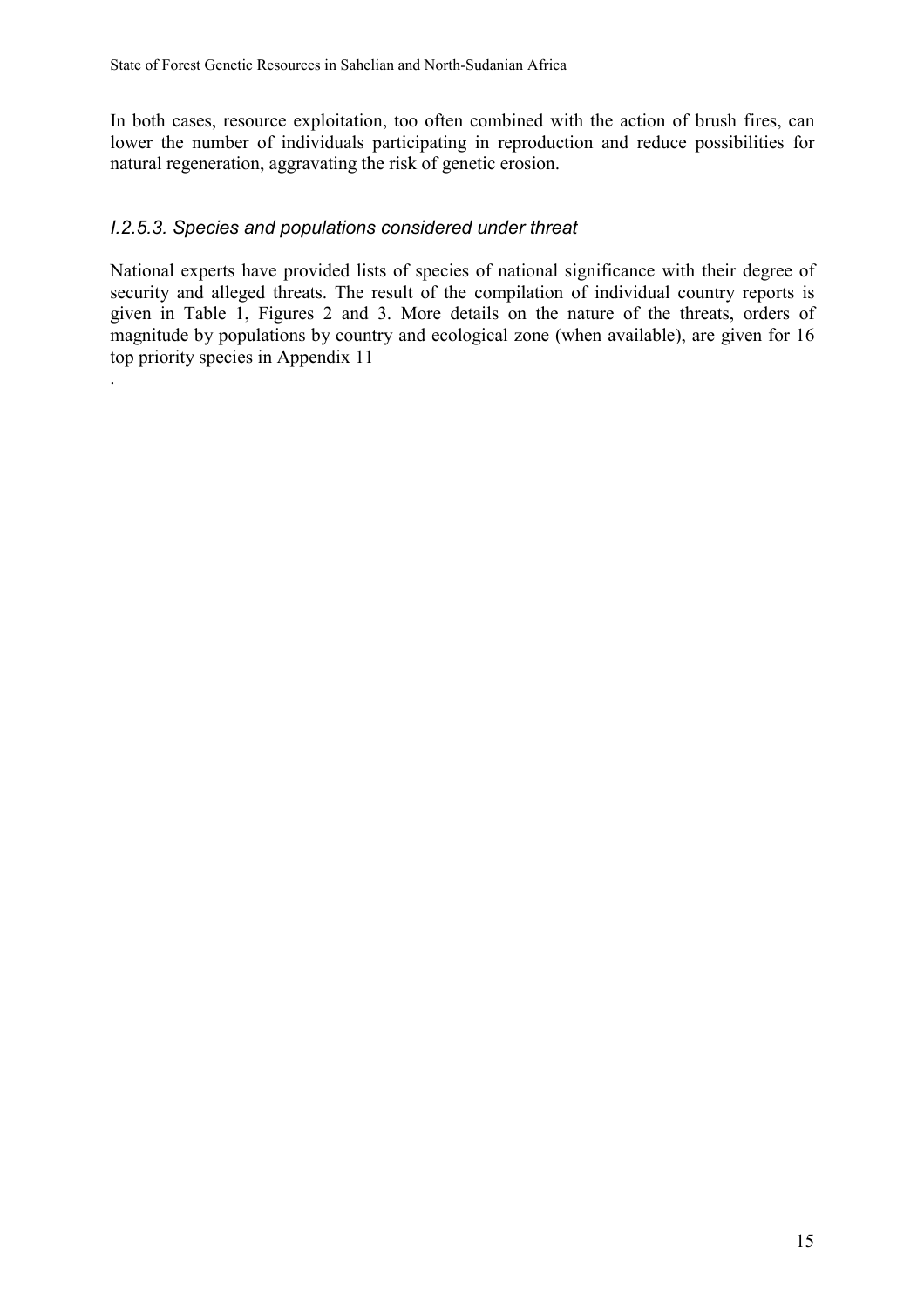| <b>Countries</b>       | Threats at species level                                                                                                                                                                                                                      | Threats at population level                                                                                                                                                                                                                                                                                          |
|------------------------|-----------------------------------------------------------------------------------------------------------------------------------------------------------------------------------------------------------------------------------------------|----------------------------------------------------------------------------------------------------------------------------------------------------------------------------------------------------------------------------------------------------------------------------------------------------------------------|
| <b>Benin</b>           | Afzelia africana, Khaya senegalensis, Pterocarpus erinaceus                                                                                                                                                                                   |                                                                                                                                                                                                                                                                                                                      |
| <b>Burkina</b><br>Faso |                                                                                                                                                                                                                                               | Acacia senegal, A. seyal, Anogeissus leiocarpus<br>Adansonia digitata, Bombax costatum<br>Faidherbia albida, Khaya senegalensis<br>Parkia biglobosa, Vitellaria paradoxa<br>Pterocarpus erinaceus, P. lucens                                                                                                         |
| Cameroon               | Azadirachta indica<br>Dalbergia melanoxylon                                                                                                                                                                                                   | Acacia nilotica, Acacia seyal<br>Anogeissus leiocarpus, Khaya senegalensis                                                                                                                                                                                                                                           |
| Chad                   | Azadirachta indica                                                                                                                                                                                                                            | Acacia senegal, Anogeissus leiocarpus<br>Balanites aegyptiaca, Khaya senegalensis<br>Parkia biglobosa, Vittelaria paradoxa<br>Ziziphus mauritiana                                                                                                                                                                    |
| Côte<br>d'Ivoire       | Cassia sieberiana, Ceiba pentandra<br>Diospyros mespiliformis<br>Ficus capensis, Khaya senegalensis<br>Pterocarpus erinaceus                                                                                                                  | Anogeissus leiocarpus                                                                                                                                                                                                                                                                                                |
| Eritrea                | Acacia etbaica, Adansonia digitata<br>Boswellia papyrifera                                                                                                                                                                                    | Balanites aegyptiaca, Dodonaea angustifolia<br>Juniperus procera, Olea africana<br>Tamarindus indica, Ximenia americana                                                                                                                                                                                              |
| Gambia                 | Bombax buonopozence, Khaya senegalensis<br>Oxytenanttera abyssinica, Parkia biglobosa<br>Prosopis africana, Pterocarpus erinaceus<br>Raphia spp                                                                                               | Afzelia africana, Borassus aethiopum<br>Diospyros mespiliformis, Erythrophleum guineense<br>Mitragyna inermis, Parinari macrophylla<br>Rhizophora racemosa, Vitex doniana                                                                                                                                            |
| Kenya                  | Acacia tortilis, Balanites aegyptiaca, Faidherbia albida                                                                                                                                                                                      | Tamarindus indica, Ziziphus mauritiana                                                                                                                                                                                                                                                                               |
| Mali                   |                                                                                                                                                                                                                                               | Gilbertiodendron glaudolosum, Guibourtia copallifera                                                                                                                                                                                                                                                                 |
| Mauritania             |                                                                                                                                                                                                                                               | Acacia nilotica, Acacia senegal, Adansonia digitata, Ziziphus<br>mauritiana<br>Boscia senegalensis, Borassus flabelifer<br>Combretum micrantum, Commiphora africana, Hyphaene<br>thebaica<br>Faidherbia albida, Grewia bicolor,<br>Khaya senegalensis, Pterocarpus erinaceus<br>Raphia soudannica, Tamarindus indica |
| <b>Niger</b>           | Acacia senegal, Diospyros mespiliformis<br>Lannea microcarpa, Prosopis africana<br>Sclerocarya birrea                                                                                                                                         | Acacia nilotica, Acacia seyal<br>Acacia raddiana, Commiphora africana<br>Pterocarpus lucens                                                                                                                                                                                                                          |
| Nigeria                | Bombax costatum, Guiera senegalensis<br>Pterocarpus erinaceus                                                                                                                                                                                 | Acacia nilotica, Acacia senegal<br>Annona senegalensis, Anogeissus leiocarpus<br>Balanites aegyptiaca, Borassus aethiopum<br>Carrisa edulis, Hyphaene thebaica<br>Lannea bacteri, Phoenix dactylifera<br>Piliostigma thonningii, Ximenia americana<br>Ziziphus spina christii                                        |
| Senegal                | Faidherbia albida<br>Pterocarpus erinaceus                                                                                                                                                                                                    | Acacia nilotica, Acacia senegal<br>Borassus aethiopum, Cordyla pinnata<br>Dalbergia melanoxylon, Parkia biglobosa<br>Pterocarpus lucens, Saba senegalensis<br>Sclerocarya birrea, Sterculia setigera<br>Tamarindus indica                                                                                            |
| Sudan                  |                                                                                                                                                                                                                                               | Acacia mellifera, Acacia seyal, Acacia tortilis<br>Adansonia digitata, Albizia amara, Albizia aylmeri<br>Anogeissus leiocarpus, Balanites aegyptiaca<br>Borassus aethiopum, Dalbergia melanoxylon<br>Diospyros mespiliformis<br>Faidherbia albida, Hyphaene thebaica<br>Lannea fructicosa, Sclerocarya birrea        |
| Togo                   | Anogeissus leiocarpus, Botrichium chamaeconium<br>Daniellia oliveri, Dorstenia walleri, Faidherbia albida<br>Garcinia afzelia, Garcinia Kola<br>Khaya senegalensis, Parinari sp<br>Polyscia pulva, Prosopis africana<br>Pterocarpus erinaceus | Borassus aethiopum<br>Diospyros mespiliformis                                                                                                                                                                                                                                                                        |

## TABLE 1: SPECIES AND POPULATIONS CONSIDERED UNDER THREAT

*Source: country reports (1998)*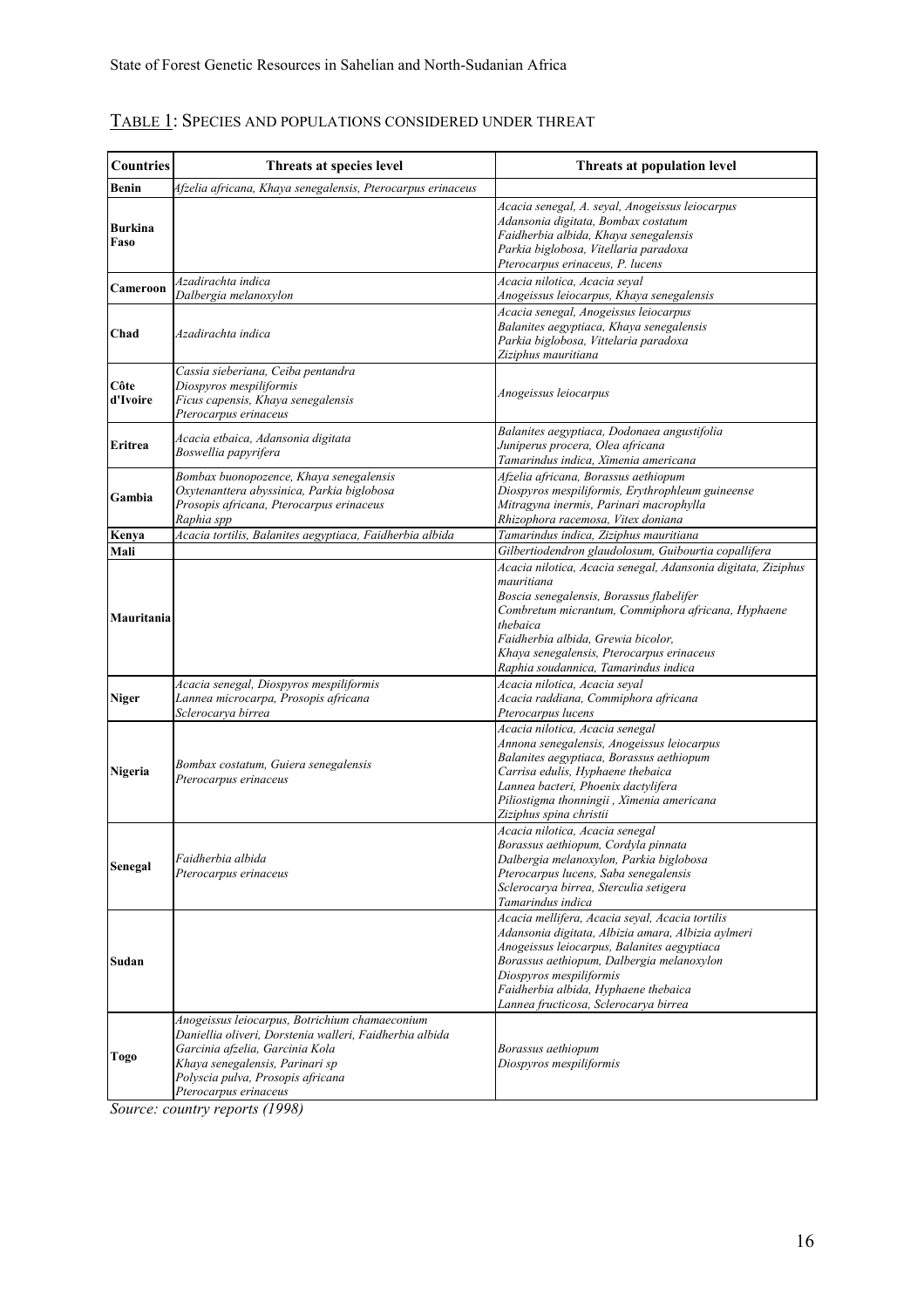

#### FIGURE 2: ESTIMATED LEVELS OF SECURITY OF 16 TOP PRIORITY SPECIES\*

Total number of populations considered: 159, representing 16 top priority species in 18 countries. The degree of security of each population has been ranked according to the following scale:

1.: implementation / enforcement of protection/conservation regulations probable, and regulations scientifically sound; or threat mild/occasional; 5: implementation/ enforcement of regulations unlikely; or threat severe with high probability of genetic degradation or loss; 2 to 3: intermediate between 1 and 5. 16 species considered top priorities in the region by country experts include: *Faidherbia albida, Tamarindus indica, Khaya senegalensis, Acacia nilotica, Adansonia digitata, Anogeissus leiocarpus, Parkia biglobosa, Acacia senegal, Azadirachta indica, Borassus aethiopum, Diospyros mespiliformis, Pterocarpus erinaceus, Balanites aegyptiaca, Eucalyptus camaldulensis, Vitellaria paradoxa* and *Ziziphus mauritiana.* See II 2.3 for more details.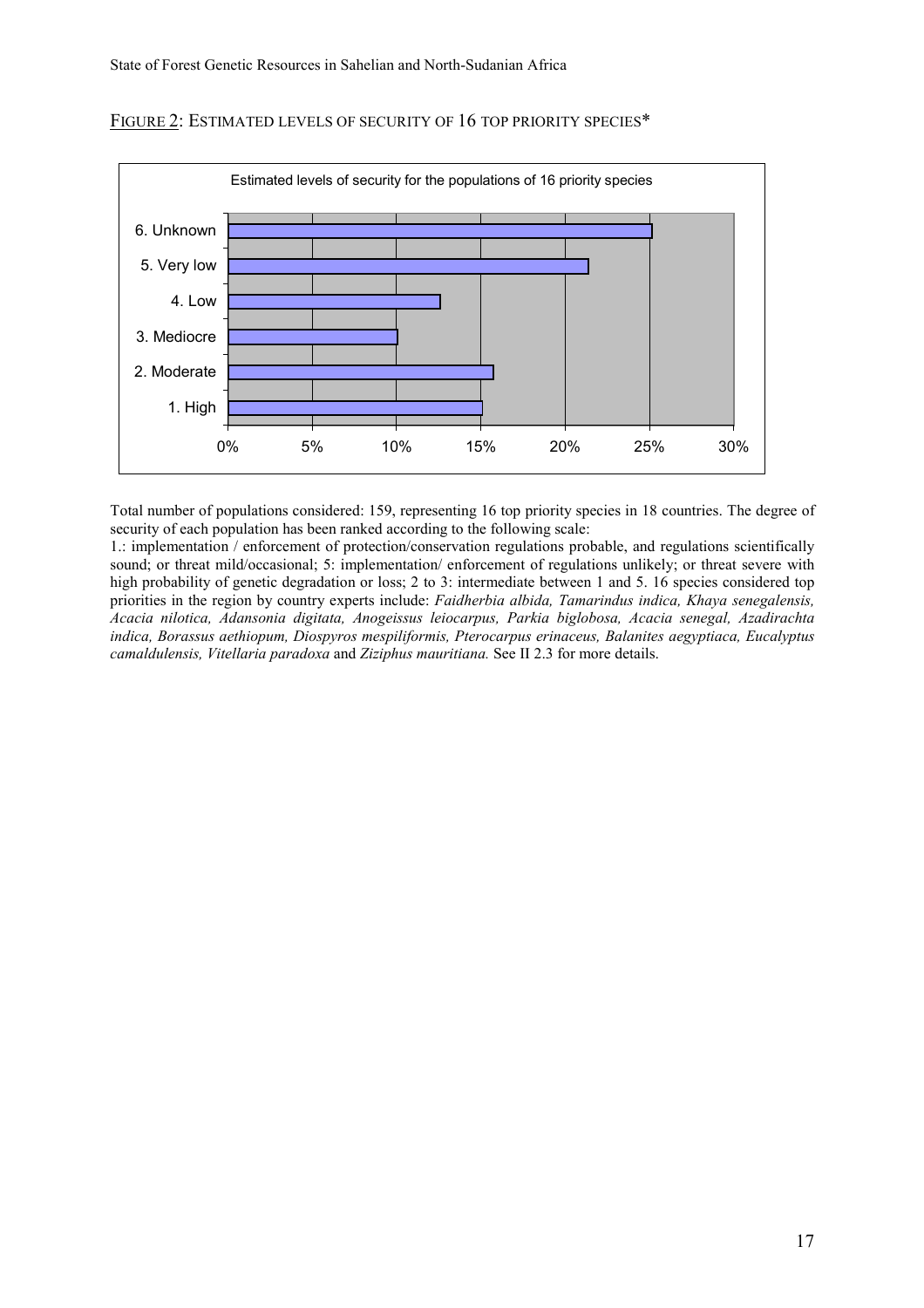

#### FIGURE 3: NATURE AND IMPORTANCE OF THREATS RELATED TO 16 TOP PRIORITY SPECIES

Nature and importance of threats related to 16 species and their populations in Sahelian and North Sudanian Africa. Information provided in country reports for each species' population regarding its level of security and the nature of possible threats has been compiled. Number of species studied: 16; number of populations: 159. "Others" include vegetal, insect or disease pests, and fire. The relative low importance given to bush fires may be linked to the fact that it is not considered as a primary factor of threat, but associated with human activities such as agricultural extension and (over)grazing. See Figure 2 for the list of species.

#### **I.3. Management of forest genetic resources**

In operational terms, action relating to the genetic resources of forest trees and shrubs translates into three types of technical activities:

- conservation, for maintaining the adaptability of tree species and populations;
- utilization, for drawing benefit from genetic variation through tree selection and improvement;
- identification and supply of reproductive material (seeds, cuttings, etc.).

These actions are interdependent. Thus, genetic improvement programmes supply superior reproductive materials for planting and afforestation; to be pursued sustainably, these programmes require a broad base of genetic material which has to be conserved and maintained.

There is more and more tendency to take into account interactions between the objectives of conservation and sustainable utilization through the concept of sustainable management of genetic resources, thereby underlining that the conservation of forests and their genetic pools is generally compatible with their managed utilization to meet human requirements. In turn, efforts are under way to integrate forest genetic resources conservation concepts into wider frameworks, such as national forestry programmes, sustainable forest management plans, forest biological diversity status and action plans, and protected areas establishment and maintenance initiatives.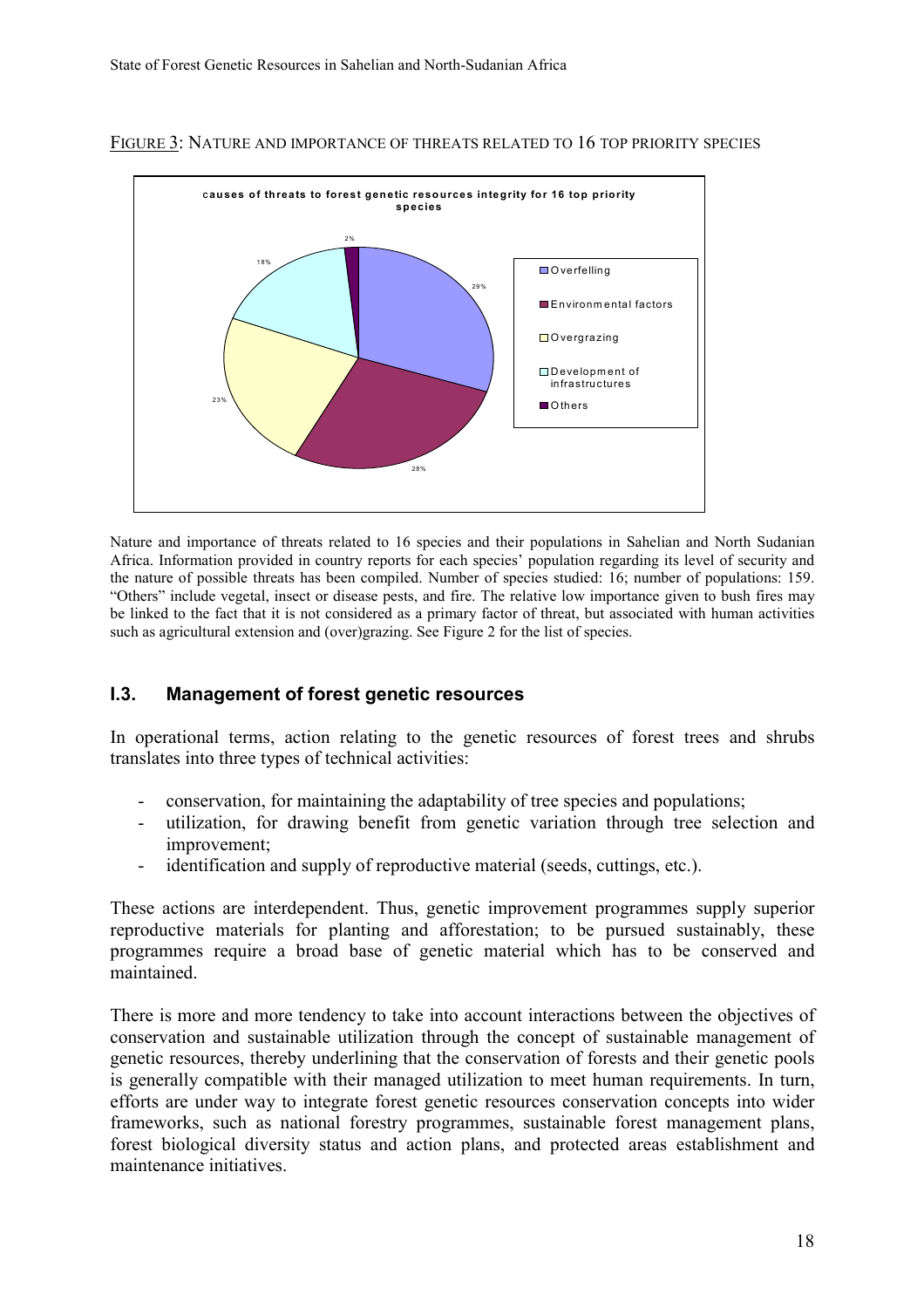In countries of Sahelian and North-Sudanian Africa, several phases of forest policies and environmental regulations have influenced activities regarding forest genetic resources:

- protection measures, which led to the creation of parks and reserves for the protection of wildlife or wild flora, or of exceptional sites;
- large-scale plantation programmes, which aimed to water conservation, soil erosion and desertification control, particularly following the first droughts of the 1970s;
- efforts towards the sustainable management of natural forests. In the 1980s, policy measures started to address the issue of the management of natural forests in African drylands, promoting multi-disciplinary and participatory approaches.

#### *I.3.1. Conservation programmes and activities*

Technical programmes to conserve genetic variation between and within species (populations, individuals, genes) can use two basic strategies: *in situ* conservation (on the spot), i.e., in the natural or original habitat; or *ex situ* conservation (outside the natural habitat), i.e., in gene banks (seeds, tissue, pollen, stocks), or collections of individuals (botanical gardens, arboreta, *ex situ* conservation stands, tree improvement trials).

#### *I.3.1.1. Location of forest genetic resources*

Forest genetic resources in Sahelian and North-Sudanian Africa are distributed in various types of sites and areas, including forest stands and woodlands, either managed or unmanaged, trees outside forests, classified (gazetted) forest systems, natural reserves and protected areas. Information from national reports show that, the tree populations of 16 priority species are located in forests or wooded lands with some kind of control or management (either for soil or water conservation, for the production of wood and non wood products, or as grazing lands). Sites offering some kind of protection (reserve, protected area, gene conservation stand, parks) only retain 15% of these tree populations (Table 2). It should be noted however that no specific information is provided on the effectiveness of control, management, or protection systems.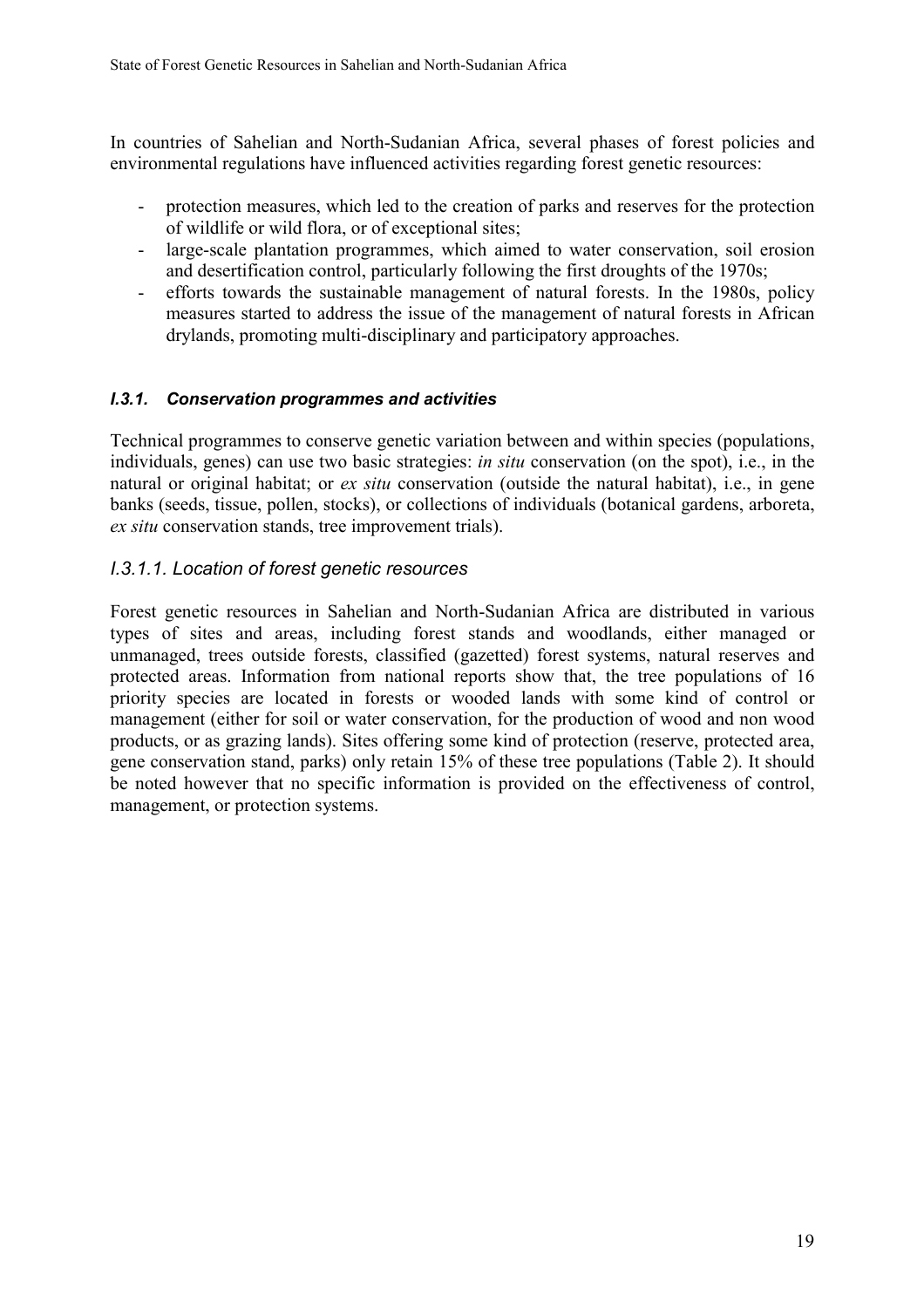| <b>Management</b> type/ | <b>Protected</b> | <b>Managed for</b> |       |         | Not managed |                                      |                         |
|-------------------------|------------------|--------------------|-------|---------|-------------|--------------------------------------|-------------------------|
| population size         | site             | soil/<br>water     | wood  | grazing | felling     | Uncontrolled Uncontrolled<br>grazing | <b>Total</b><br>by size |
| $\approx 100$ trees     | 3%               | $5\%$              | $2\%$ | 4%      | 4%          | 4%                                   | 22%                     |
| 100 to 500 trees        | $2\%$            | $2\%$              | 3%    | $2\%$   | 3%          | 3%                                   | 16%                     |
| 500 to 1 000 trees      | $5\%$            | 6%                 | 7%    | $2\%$   | 6%          | 3%                                   | 29%                     |
| $> 1000$ trees          | 2%               | $1\%$              | 4%    | $1\%$   | 3%          | $1\%$                                | 12%                     |
| unknown size            | $4\%$            | 3%                 | 6%    | 3%      | 3%          | $2\%$                                | 21%                     |
| Total by type           | 15%              | 16%                | 23%   | 13%     | 20%         | 13%                                  |                         |
| <b>TOTAL</b>            | 15%              |                    | 51%   |         |             | 33%                                  |                         |

TABLE 2: MANAGEMENT SYSTEMS AND POPULATION SIZES OF 16 SELECTED TREE SPECIES IN COUNTRIES OF SAHELIAN AND NORTH SUDANIAN AFRICA\*

\* The species have been considered top priorities in the region by country experts and include:

*Faidherbia albida, Tamarindus indica, Khaya senegalensis, Acacia nilotica, Adansonia digitata, Anogeissus leiocarpus, Parkia biglobosa, Acacia senegal, Azadirachta indica, Borassus aethiopum, Diospyros mespiliformis, Pterocarpus erinaceus, Balanites aegyptiaca, Eucalyptus camaldulensis, Vitellaria paradoxa and Ziziphus mauritiana*. *See II 2.3 for more details.*

#### *I.3.1.2. In situ conservation*

The protection afforded by natural reserves, national parks, or other protected systems, theoretically guarantees the maintenance of the functioning of whole ecosystems (see Table 3). This does not necessarily ensure the conservation of a given species or tree population, supposing that forest ecosystems are included in the reserve. Considerations behind the decisions relating to the delimitations of classified forests, natural reserves or protected areas generally did not take into account the genetic variation of forest species.

In reality, it is rare to find national protected area systems which are sufficiently comprehensive to encompass all of the country's ecosystems, not to mention species and their variation. More alarming is the fact that some national parks established to protect wildlife are now characterized by animal overpopulation, causing damage to plants and jeopardizing tree regeneration.

Concerning the conservation of forest genetic resources, total protection measures today appear as a temporary, emergency solution which should be used with moderation in special cases only (for very rare and high value species, populations or individuals which face numerous threats, and for which reproduction and silvicultural techniques are still poorly known).

Protected areas are subject to fairly systematic follow-up and monitoring by administrations. In particular, tourism in national parks generates significant revenue in some countries. Some reports suggest that tree genetic resources may be better conserved in protected areas and sacred forests than in classified forests.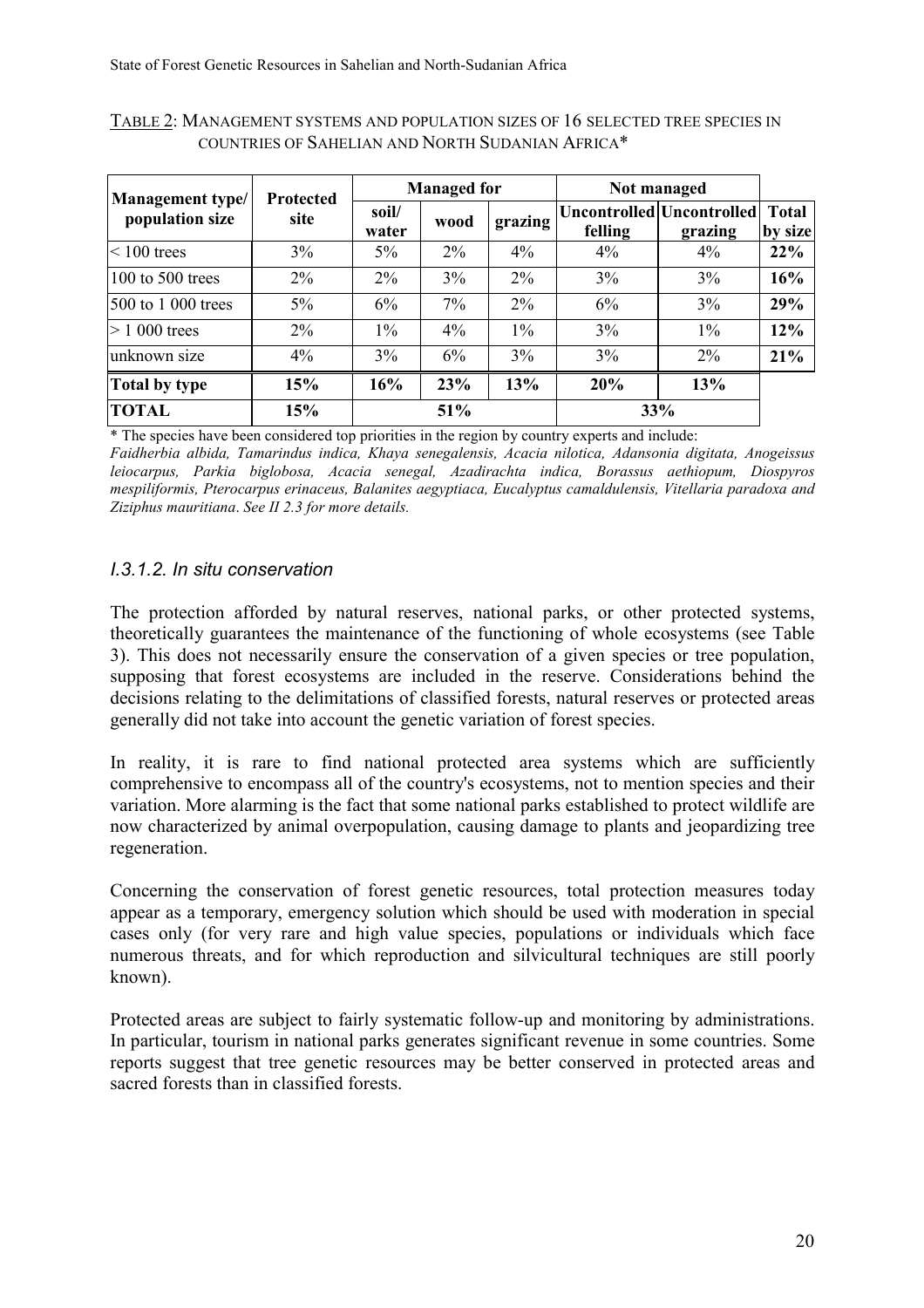|                          | TABLE 3: CLASSIFIED (GAZETTED) FORESTS AND NATURAL RESERVES IN SOME DRYLAND |
|--------------------------|-----------------------------------------------------------------------------|
| <b>AFRICAN COUNTRIES</b> |                                                                             |

| <b>State</b>          | <b>B.F.</b> | $Cam*   Chad$           | $\star$       | $CI^*$                   | Eth.                          | Ghan                          |                         | Gnea   Maur                     | Nger        | <b>Ngria</b>            | Sen.                                | Sdan            | Tgo                     |
|-----------------------|-------------|-------------------------|---------------|--------------------------|-------------------------------|-------------------------------|-------------------------|---------------------------------|-------------|-------------------------|-------------------------------------|-----------------|-------------------------|
| Classified<br>forests | 57 a        |                         | 15 a<br>5,5 b | 90a<br>27.7 <sub>b</sub> | $\overline{\phantom{0}}$<br>- | -<br>6.4 <sub>b</sub>         | 156a<br>1,9b            | 30a<br>$\overline{\phantom{a}}$ | 84 a<br>6b  |                         | 242a<br>10.6b                       | 12,8b           | 72a<br>2.2 <sub>b</sub> |
| Protected<br>areas    | 14 a        | 6 a<br>9.1 <sub>b</sub> | 7a<br>16.5    |                          | 21a<br>29,8b                  | $\overline{\phantom{0}}$<br>- | 2 a<br>0.9 <sub>b</sub> | 5 a<br>42.2 <sub>b</sub>        | 7a<br>14.9b | 6 a<br>3.3 <sub>b</sub> | $18 \text{ to}$<br>9.7 <sub>b</sub> | 85 <sub>b</sub> | 11a<br>5.8b             |

\* Not all data make distinction between classified forests and protected areas Legend:

a = Number of classified forests or protected areas

b = Surface area estimated in  $km^2$  x 1000

| $B.F. = Burkina Faso.$ | $Cam = Cameron$ : | $CI = C\hat{o}te d'Ivoire;$ | $Eth. = Ethiopia;$ |
|------------------------|-------------------|-----------------------------|--------------------|
| $Ghan = Ghana;$        | $G$ nea = Guinea: | $Maur = Mauritania$ ;       | $Nger = Niger;$    |
| $N$ gria = Nigeria;    | $Sen. = Senegal.$ | $Sdan = Sudan$ :            | $Tgo = Togo$       |

The effectiveness of the classification system for the protection of forest resources is variable and generally poor. Owing to the lack of human and material capacity, national public administrations have experienced and still experience difficulties in monitoring classified forests. In the 1960s and 70s, no dryland forest was actually managed in Sahelian and North-Sudanian Africa and a number of protected forests were in effect free access. Niger reports today that 50% of its classified forests are degraded. Only towards the middle of the 1980s did an approach towards more effective management emerge in the region. This in particular resulted in the adoption by several countries of new regulatory frameworks that provided incentives for rational exploitation with assistance from rural communities.

#### *I.3.1.3. Ex situ conservation*

Only a limited number of forest species can be preserved appropriately *ex situ*. Major technical difficulties refer to several species whose seeds are recalcitrant or intermediate (they cannot be dehydrated below a certain threshold, and cannot be preserved for a long time). The cost of installing and maintaining cold chambers and conservation stands can be crippling given the low final commercial value of forest trees. In forestry, at the difference of cultivated crops, *ex situ* conservation is conceived as a complementary, secondary method to *in situ* conservation.

The countries of Sahelian and North-Sudanian Africa use several *ex situ* conservation methods for their forest genetic material:

- storage of seeds, cuttings, and other reproductive materials;
- storage of *in vitro* organs or plants;
- maintenance of field trial areas, botanic gardens, arboreta and *ex situ* plots.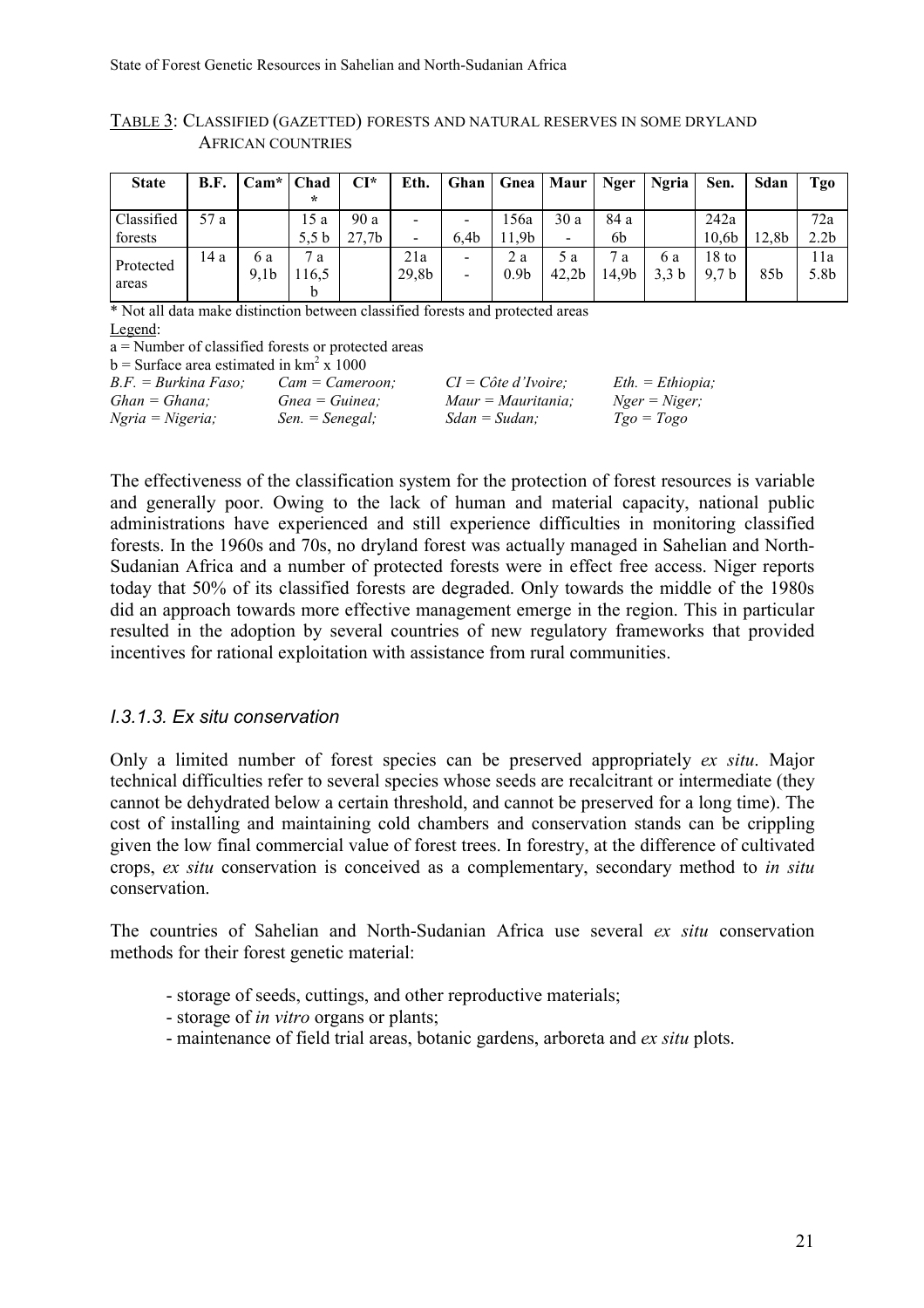The conserved species vary from one country to another. However two criteria seem to have guided decisions at national level:

- The level of utility of the species in plantations programmes. The seed of the following trees are frequently stored for planting and afforestation purposes: *Acacia nilotica, Acacia senegal, Anacardium occidentale*, *Azadirachta indica, Balanites aegyptiaca, Eucalyptus camaldulensis, Faidherbia albida, Mangifera indica, Tectona gandis, Parkinsonia aculeata, Prosopis juliflora* and *Ziziphus mauritiana*. The list includes a significant number of introduced species.
- The progress of selection and genetic improvement programmes. The numerous genetic materials generated by the most advanced programs are available in field trials, conservation stands or arboreta. It is the case of *Anacardium occidentale, Eucalyptus camaldulensis, Eucalyptus microtheca,* and *Faidherbia albida.*

*In vitro* conservation of whole organs or plants is rarely used.

## *I.3.2. Plantations and forest seed demand and supply*

## *I.3.2.1. Historical background to plantation efforts in the Sahel*

Seed requirements followed the evolution of forest policy, particularly with respect to plantations. At the beginning of the 1970s, large-scale plantation operations were initiated, aimed at meeting wood energy requirements and at combating desertification. Fast-growing species *(Azadirachta indica, Eucalyptus camaldulensis, Senna siamea*) were used abundantly in afforestation programmes. Despite the enormous efforts by countries to increase fuelwood production, the results did not live up to expectations. The mediocre results gradually led authorities to scale down the afforestation programme and to try and improve the management of existing resources, particularly by encouraging natural or assisted regeneration of native species stands.

Since the 1990s, modest afforestation efforts has been carried out, particularly within the framework of community forestry. Forest seed demand is now oriented towards those trees consider useful by local people. In most countries, there has been a significant reduction in planted areas and a parallel increase in the use of local species.

## *I.3.2.2. National forest seed and germplasm demand*

Forest seed demand as well as an assessment of quantities produced are difficult parameters to quantify in Sahelian and North-Sudanian Africa. The sources of seed supply are diversified (often consisting of simply harvesting fruits at the foot of a tree) and are not always documented. There is no regulatory obligation for forest seed user to purchase seed through a national forest seed centre (when such a centre exists).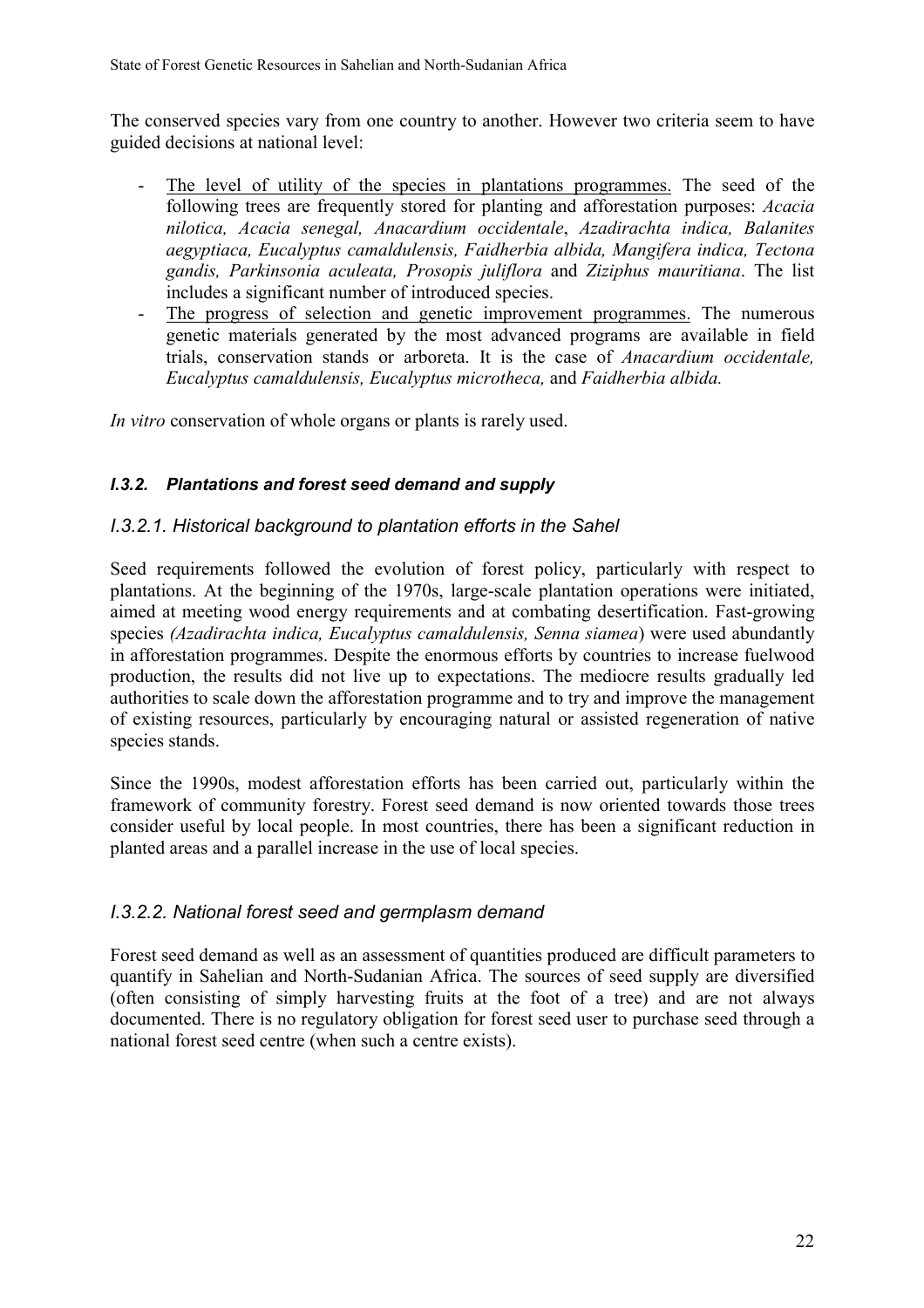However, seed demand can be estimated when planted areas are known. Estimates have been provided for a number of countries and species and are available in Appendix 8. Apart from Burkina Faso and Senegal, which provided recent data on forest seed demand, countries provided global data only (all species together) which are uneasy to compare because of large differences in forest tree seed size and weigh. Annual requirements for Ghana are given at 10 tons, while those for Mali are at between one and two tons per year, and those for Niger are estimated at 2 tons.

National forest seed centres and warehouses exist in the sub-region. They are unequally distributed, East Africa being the best covered region (Table 4).

| Country       | <b>Existence of a forest seed</b><br>centre or a forest seed | Status of the seed centre or the forest |
|---------------|--------------------------------------------------------------|-----------------------------------------|
|               | storage facility                                             | seed storage facility                   |
| Benin         | N <sub>o</sub>                                               |                                         |
| Burkina Faso  | Yes                                                          | Governmental (CNSF)                     |
| Cameroon      | N <sub>0</sub>                                               |                                         |
| Chad          | N <sub>0</sub>                                               |                                         |
| Côte d'Ivoire | N <sub>o</sub>                                               |                                         |
| Eritrea       | Yes                                                          | Governmental (Research)                 |
| Ethiopia      | N <sub>0</sub>                                               |                                         |
| Gambia        | N <sub>0</sub>                                               |                                         |
| Ghana         | no                                                           |                                         |
| Guinea        | yes                                                          | Gov. (CNSF) and private                 |
| Kenya         | Yes                                                          | Governement (KFSC): Res., training      |
| Mali          | no                                                           |                                         |
| Mauritania    | yes                                                          | Gov.(res) and private                   |
| Niger         | no                                                           |                                         |
| Nigeria       | yes                                                          | Gov. $(res.)$                           |
| Uganda        | being set up (PRONASEF)                                      | Gov.                                    |
| Senegal       | yes                                                          | Gov. (CNSF)                             |
| Sudan         | yes                                                          | Gov.(res.)                              |
| Togo          | yes                                                          | Gov. (CNSF)                             |

### TABLE 4: DISTRIBUTION OF FOREST SEED AND STORAGE CENTRES IN SAHELIAN AND NORTH-SUDANIAN AFRICA

#### *I.3.3. Tree selection and improvement*

In Sahelian and North-Sudanian Africa, exotic forest species were introduced as an attempt to increase forest production. Several introduced species and provenances were tested in comparative field trials. In the most advanced programmes, the best individuals (or families) were retained in order to establish seed orchards.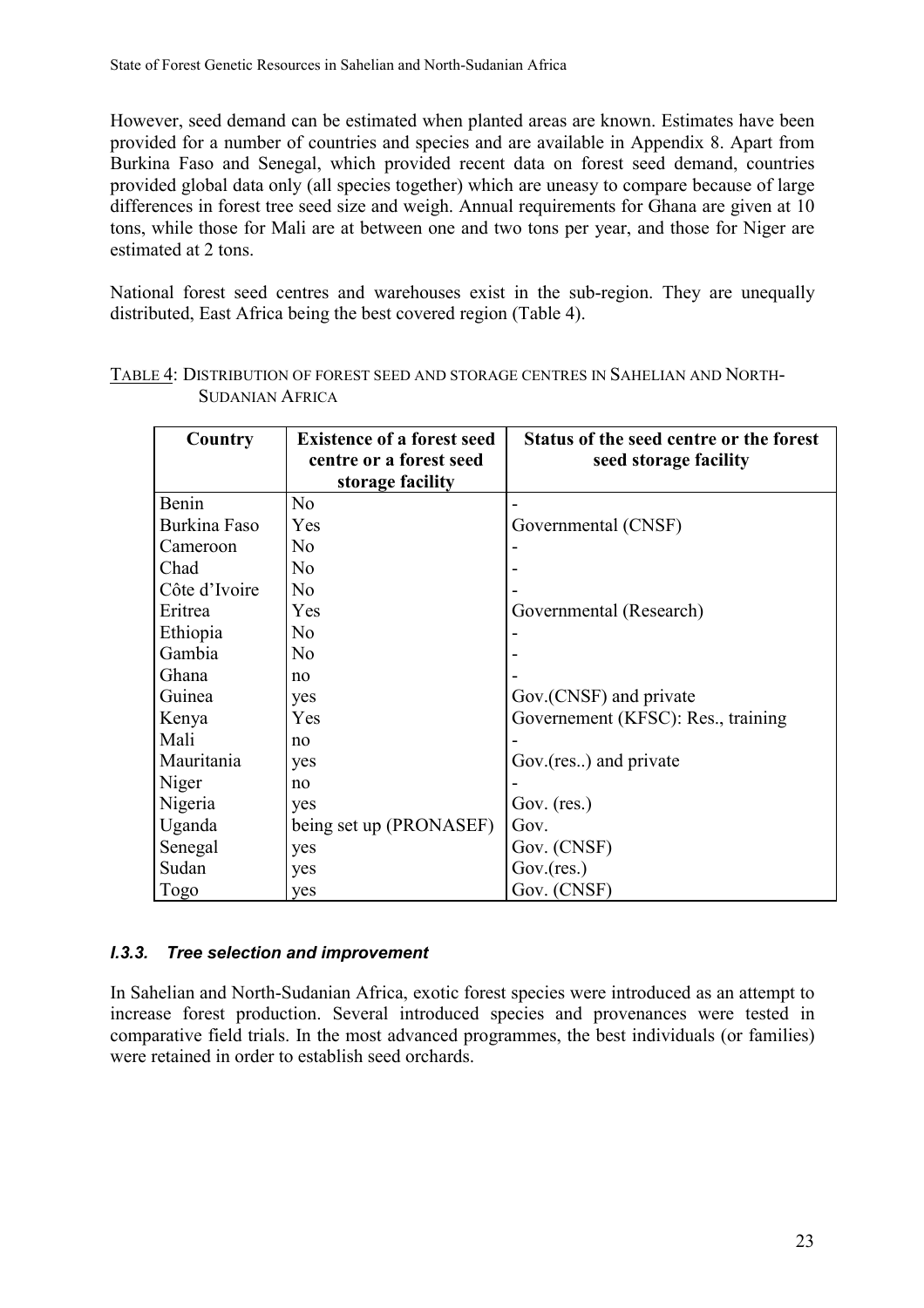State of Forest Genetic Resources in Sahelian and North-Sudanian Africa

A number of native species have also been considered in tree selection and improvement programmes, although the methodology used for introduced species was not always followed. With the exception of some provenance tests for *Faidherbia albida* (*i.a.* in Burkina Faso and Cameroon), *Parkia biglobosa* (in Burkina Faso) and certain *Acacia* (see Box 1), few species have been the subject of systematic investigation with comparative testing of documented provenances. Intraspecific genetic diversity has more recently been investigated using enzymatic or molecular markers, sometimes complementing common garden experiments. Species investigated include *Parkia biglobosa* in Burkina Faso, *Acacia nilotica*, *A. senegal, Moringa oleifera* and *M. stenopetala* in Kenya, *Azadirachta indica* in Niger, *Casuarina equisetifolia* in Senegal, and *Faidherbia albida* in Cameroon.

As demonstrated in Table 5, numerous gaps remain to be filled as regards knowledge of intraspecific variability of most local species.

BOX 1: EVALUATION OF SEEDLOTS COLLECTED WITHIN THE FRAMEWORK OF THE FAO PROJECT ON GENETIC RESOURCES OF ARID AND SEMI-ARID ZONE ARBOREAL SPECIES

The project was initiated by FAO's Forestry Department in 1979 with financial support from IBPGR $<sup>16</sup>$  and the United Nations Environment Programme (UNEP). The main purposes of the</sup> project were to act as a catalyst for gathering genetic materials and information on arid and semiarid zone woody species, and to aid countries in the practical application of the results.

From 1983-1987 seeds of 281 provenances of 43 species (mainly of the genera *Acacia* and *Prosopis)* were under FAO coordination collected in 11 arid and semi-arid countries. Seeds from these collections were distributed for evaluation from 1983 to 1989. In this period, field trials of sub-sets of the seedlots were established by 40 institutes and projects in 22 countries, including Burkina Faso, Cape Verde, Kenya, Niger, Senegal and Sudan. The primary objective was to establish trials suited to national conditions and priorities.

An overall global evaluation of a selection of trials was initiated by FAO in 1989 in consultation with countries concerned, and in collaboration with DANIDA Forest Seed Centre (DFSC). This global evaluation complements the evaluations carried out at national level by countries concerned, since the establishment of the trials. During 1990-1994, 26 trials in 6 countries (Brazil, Burkina Faso, India, Pakistan, Senegal and Sudan) were assessed. An overall synthesis including the analyses of all the trials assessed will be prepared and is planned for publication in 2000/2001 as a joint effort between all national institutions involved, DFSC and FAO.

Progresses in the evaluation of field trials established within the framework of the FAO Project on Genetic Resources of Arid and Semi-arid Zone Arboreal Species have been reported in *Forest Genetic Resources No. 16* (FAO, 1988) and *Forest Genetic Resources No. 23* (FAO, 1995).

*Lars Graudal, Danida Forest Seed Centre, 1999.*

 $\overline{a}$ 

<sup>&</sup>lt;sup>16</sup> Now the International Plant Genetic Resources Institute (IPGRI)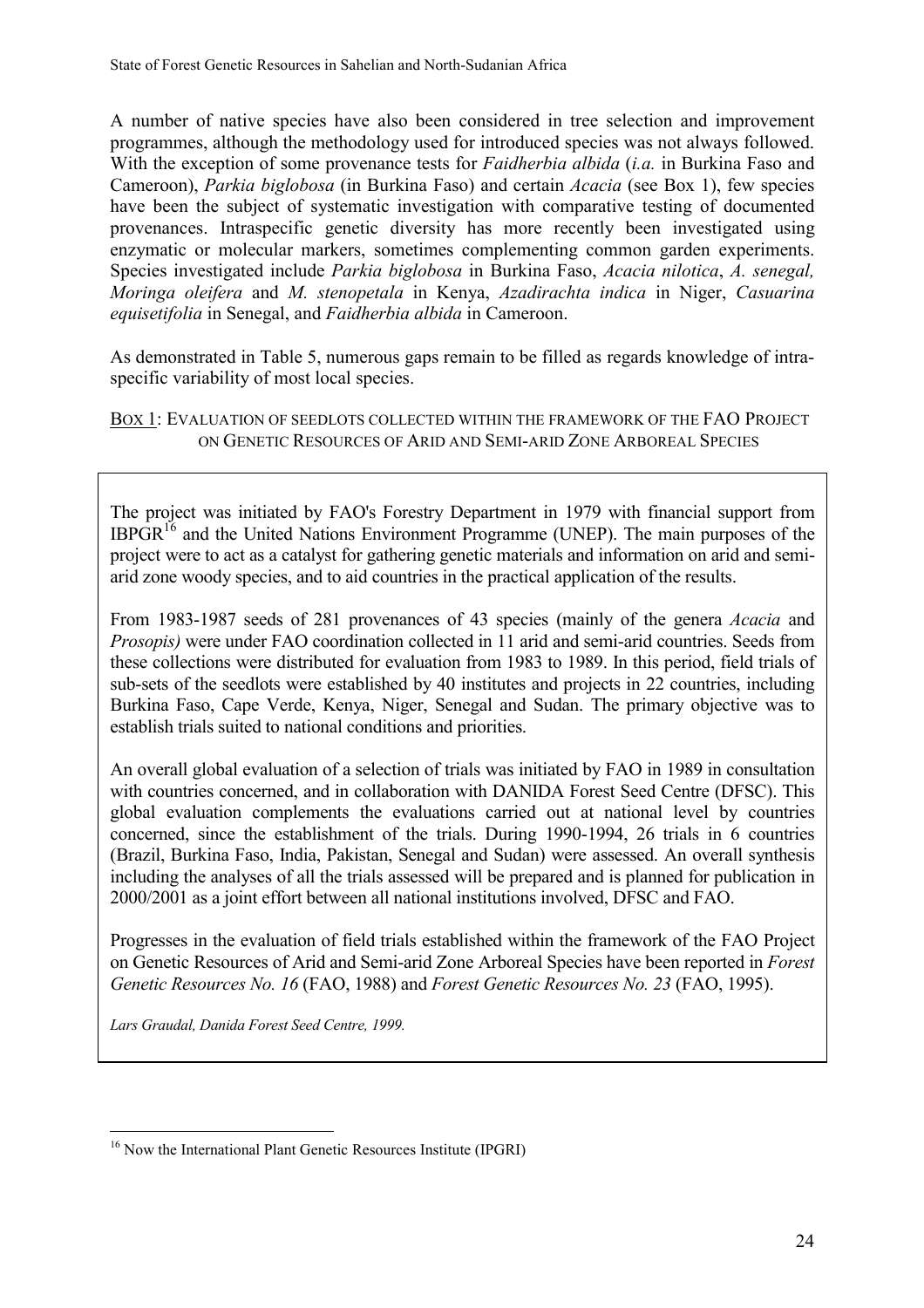| <b>Species</b>        | Species,                  | <b>Seed</b>                | Vegetative              |                         | Molecular   Countries involves in this |
|-----------------------|---------------------------|----------------------------|-------------------------|-------------------------|----------------------------------------|
|                       | provenance<br>or progeny  | collection<br>stands, seed | or sexual<br>propagati  | analyses                | research work                          |
|                       | tests                     | orchards                   | on                      |                         |                                        |
| Acacia auriculiformis | $\mathbf V$               | $\overline{\mathsf{V}}$    |                         |                         | CI, Mal                                |
| Acacia bevenosa       | $\overline{\rm V}$        |                            |                         |                         | Maur                                   |
| Acacia nilotica       | $\overline{\mathsf{V}}$   |                            | $\mathbf{V}$            | $\mathbf{V}$            | Cm                                     |
| Acacia senegal        | $\mathbf V$               | $\mathbf V$                | $\mathbf V$             |                         | BF, Cm, K, Mal, Ng, Sd                 |
| Acacia seyal          | $\overline{V}$            | $\overline{\mathsf{V}}$    |                         |                         | K, Ng, Sd                              |
| Acacia tortilis       | $\ensuremath{\mathbf{V}}$ | $\mathbf V$                |                         |                         | S, K, Sd                               |
| Anacardium            | $\overline{V}$            | $\overline{\mathsf{V}}$    |                         |                         | $\overline{S}$                         |
| occidentalis          |                           |                            |                         |                         |                                        |
| Anogeissus leiocarpus | $\overline{V}$            |                            |                         | $\overline{V}$          | BF, Be, Mal                            |
| Atriplex halumus      | $\overline{\mathsf{V}}$   |                            |                         |                         | Maur                                   |
| Atriplex numularia    | $\overline{\rm V}$        |                            |                         |                         | Maur                                   |
| Azadirachta indica    | $\overline{\mathsf{V}}$   |                            | $\overline{\mathbf{V}}$ | $\overline{\mathbf{V}}$ | BF, Cm, Ng, S                          |
| Casuarina equisetum   | $\ensuremath{\mathbf{V}}$ |                            |                         | V                       | S                                      |
| Eucalyptus            | $\overline{\mathsf{V}}$   | $\overline{V}$             | $\overline{\mathbf{V}}$ | $\overline{\mathbf{V}}$ | BF, CI, Cm, K, Ng, Na, S,              |
| camaldulensis         |                           |                            |                         |                         | Sd, Tgo                                |
| Faidherbia albida     | $\mathbf V$               | $\overline{V}$             |                         | $\mathbf V$             | BF, CI, Cm, Ng, K, S, Sd               |
| Khaya senegalensis    | $\mathbf V$               |                            | $\mathbf{V}$            | $\mathbf{V}$            | BF, Cm                                 |
| Melia volkensii       | $\overline{\rm V}$        |                            |                         |                         | $\overline{\mathrm{K}}$                |
| Parkia biglobosa      | $\overline{\mathsf{V}}$   |                            |                         | $\mathbf V$             | BF, Cm, Na                             |
| Parkia biglobosa      | $\overline{\mathrm{V}}$   |                            | $\overline{\mathbf{V}}$ | $\overline{\mathbf{V}}$ | <b>BF</b>                              |
| Prosopis africana     | $\overline{\overline{V}}$ |                            |                         |                         | BF, Ng                                 |
| Prosopis cineraria    | $\mathbf V$               |                            |                         |                         | Maur                                   |
| Prosopis juliflora    | $\overline{\rm v}$        |                            |                         | $\overline{V}$          | $\overline{BF}$ , Ng, S                |
| Pterocarpus erinaceus | $\overline{\mathsf{V}}$   |                            |                         |                         | Be, CI, Mal                            |
| Tamarindus indica     | $\overline{\overline{V}}$ |                            |                         | V                       | BF, Cm, K                              |
| Tectona grandis       | $\overline{V}$            | $\overline{V}$             | $\overline{\mathbf{V}}$ |                         | CI, Tgo                                |
| Ziziphus lotus        |                           |                            | $\mathbf{V}$            |                         | Maur                                   |
| Ziziphus mauritiana   | $\mathbf V$               |                            |                         |                         | BF, S                                  |

|  |  | TABLE 5: LIST OF SPECIES SUBJECT TO SELECTION, EVALUATION AND IMPROVEMENT ACTIVITIES |  |  |
|--|--|--------------------------------------------------------------------------------------|--|--|
|  |  |                                                                                      |  |  |

*Source: country reports, 1998*

Abbreviations:

 $Nga = Nigeria$ 

BF= Burkina Faso Be= Benin CI= Côte d'Ivoire Cm= Cameroon<br>K= Kenya Mal= Mali Maur = Mauritania Ng= Niger Mal= Mali Maur = Mauritania Ng= Niger<br>S= Senegal Sd= Sudan Tgo= Togo.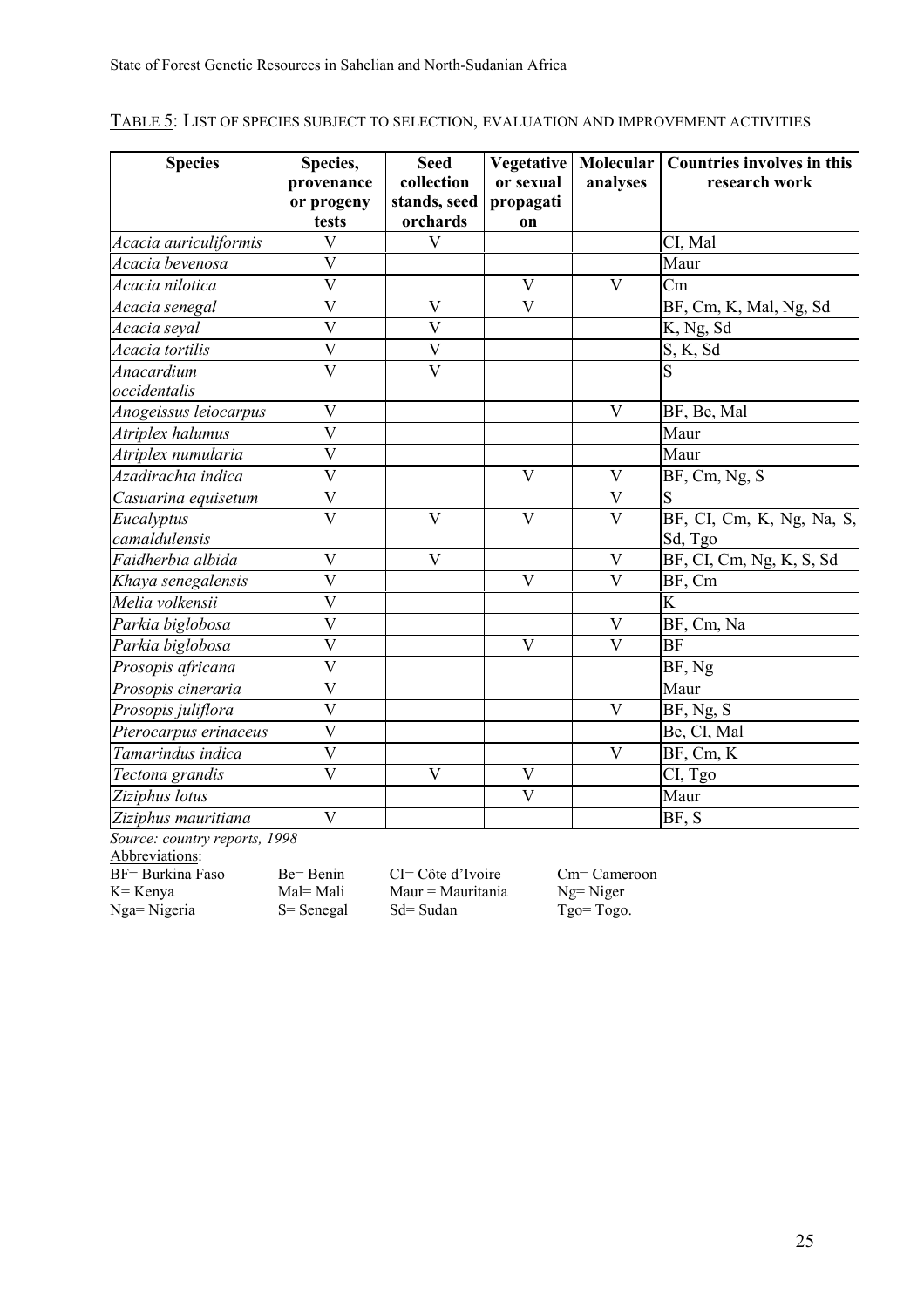## **I.4. Policy, planning and institutional mechanisms**

## *I.4.1. General features of forestry policy*

In most countries, forest legislation has been in place since the beginning of the  $20<sup>th</sup>$  century, even though forest policies as such did not exist at that time. However, weaknesses in forestry laws and lack of enforcement have limited their effectiveness in protecting forests and genetic resources.

During the mid 1980s, the Tropical Forests Action Programme (TFAP) was adopted in almost all countries in order to improve planning in the forest sector (see Appendix 7). The ensuing forest action programmes recommended taking into account biological diversity conservation. During the period 1990-1995, the sub-region was characterized by a multiplicity of different planning frameworks which often overlapped, sometimes complemented each other and finally contradicted each other. This greatly hindered the formulation and implementation of good quality national forestry plans<sup>17</sup>.

At international level, the economic context has been influenced since the 1970s by economic restructuring and the establishment of structural adjustment policies. These changes, strongly supported by the main international funding bodies, have considerably affected the forestry sector. In a number of countries, the vast majority of forest lands are owned by the state and public services and institutions are responsible for managing them. Within the framework of structural adjustment programmes, the budgets and manpower of national forest services and research institutions were generally reduced, sometimes considerably, and the role of these services has been scaled down.

Forest policy sought, and still seeks, to adapt to these new issues. It is now generally recognized that a balance should be found not only regarding the respective functions of governmental institutions and society (through NGOs for example), but also with respect to how authority and action is articulated between national and local levels. The decentralization of structures and devolution of responsibilities to provincial or local authorities underway in most countries on the one hand, and the privatization of estates and services on the other hand, have immediate implications for systems of ownership, management, conservation and utilization of forest genetic resources.

The major obstacles blocking the adoption and effective implementation of integrated and decentralized forest management policies are the same which limit the protection and conservation of forest genetic resources: inadequate security regarding tenure and usufruct of land and renewable resources, structural weaknesses of land use legislation and poor adjustment of policies for agroforestry and forestry activities.

 $\overline{a}$  $17$  Source FAO, 1998b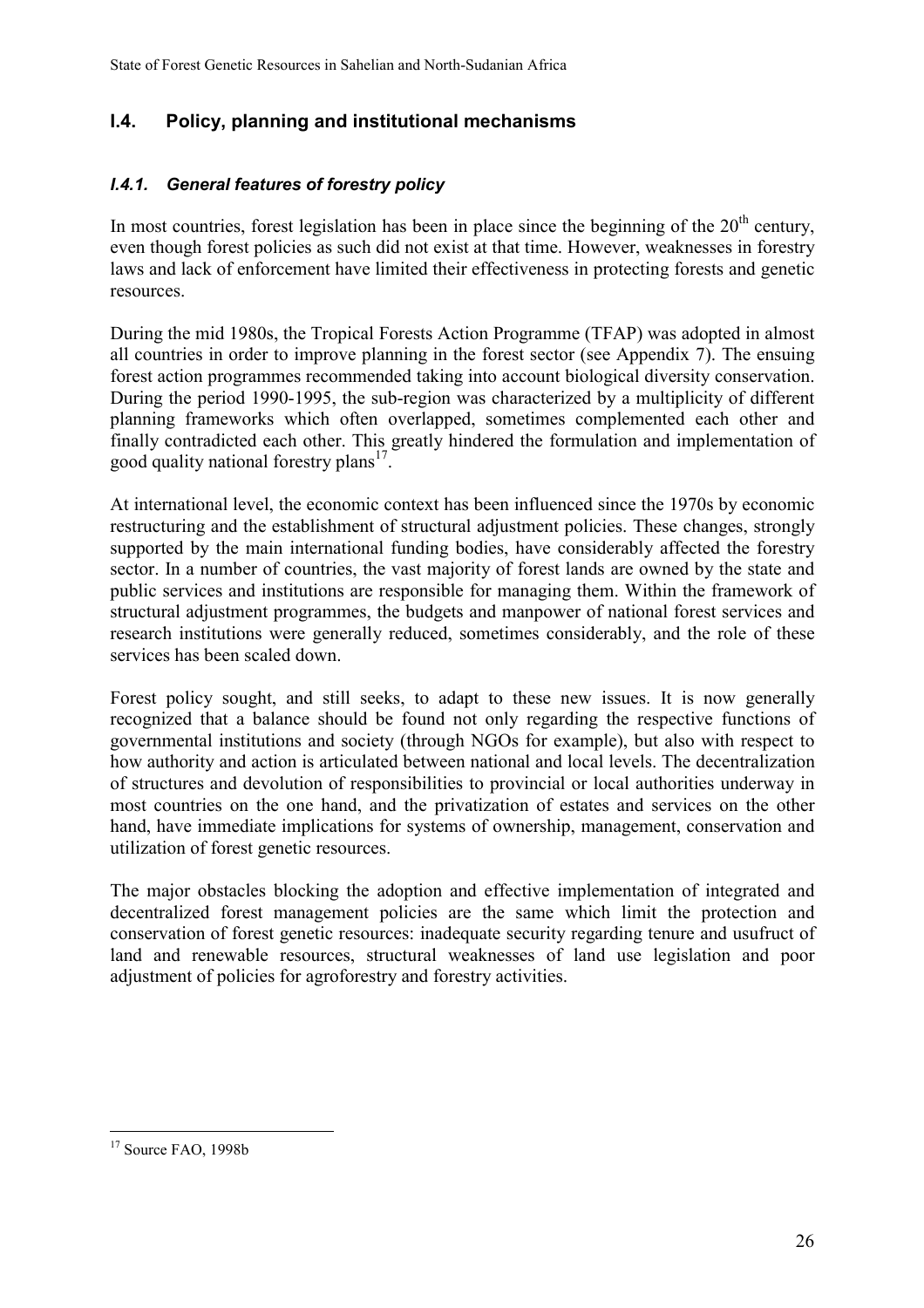## TABLE 6: ADMINISTRATIVE AND LEGISLATIVE PROVISIONS REGARDING FOREST MANAGEMENT

| Country                | Forestry code updated<br>in                                                                 | <b>Forestry code</b><br>being updated | Institutions involved in forest genetic resources                                                                                                                  |
|------------------------|---------------------------------------------------------------------------------------------|---------------------------------------|--------------------------------------------------------------------------------------------------------------------------------------------------------------------|
| Benin                  | 1993                                                                                        | N <sub>0</sub>                        | Min. env. habitat and urb.; Min. rural dev.;<br>Min. plan, econ. restruct., and employment;<br>Min.pub. works.; Min.educ.and sci, res.;<br>Benin Centre Sust. Dev. |
| <b>Burkina</b><br>Faso | 1997                                                                                        | N <sub>0</sub>                        | Adm. eaux et forêts; Conseil nat. gestion env.;<br>Research sector; Univ.; CNSF.                                                                                   |
| Cameroon               | 1994                                                                                        | N <sub>0</sub>                        | Min. env. et for.; Developmt projets; IRAD;<br>Universities; NGOs.                                                                                                 |
| Chad                   | Various texts. National<br>desertification control<br>plan.<br>Environmental law of<br>1998 | Yes                                   | Min. env. et eau; Min agric.; Min elev.;<br>Development projets; NGOs.                                                                                             |
| Côte<br>d'Ivoire       | 1965                                                                                        | In progress                           | Min. env. & forêt. - Min. ens. sup. et rech. scie. -<br>Assemblée Nat. Ecoles sup. agronomiq.<br>NGOs and Private sector                                           |
| Eritrea                | 1980                                                                                        | In progress                           | Ministère de l'Agriculture                                                                                                                                         |
| Ethiopia               | 1980                                                                                        | Unknown                               | Min. Agriculture; Min. natur. & envir. protect.;<br>Development projects                                                                                           |
| Gambia                 | 1978                                                                                        | In progress                           | Dir. Forestry.; NGOs; private                                                                                                                                      |
| Ghana                  | 1945                                                                                        | In progress                           | Min. For. and Land Use; Envir. protection agency;<br>Savannah Agr. Rese. Inst; Forest Research Institute;                                                          |
| Guinea                 | 1989                                                                                        | N <sub>0</sub>                        | Min. agri. eaux et for.; Min. trav. publ.;<br>Min. ress. nat. & energ.                                                                                             |
| Kenya                  | N <sub>0</sub>                                                                              | In progress                           | Direct. Forestry & wildlife; KEFRI;<br>Nat. Env. Agency; Universities.                                                                                             |
| Mali                   | 1995                                                                                        | No                                    | Min. env.; Min. dév. rural et eau; Min. ens. sup. et rech.                                                                                                         |
| Mauritania             | 1997                                                                                        | N <sub>o</sub>                        | Min. dév. rur. env. rech.                                                                                                                                          |
| Niger                  | 1974                                                                                        | In progress                           | Min. hydrau. et env. ; rech.; Univ.; NGOs.                                                                                                                         |
| Nigeria                | Forestry and Fauna<br>policy of 1988                                                        | N <sub>0</sub>                        | Min. Sc. & Techno.; Ins. Rech.                                                                                                                                     |
| Senegal                | 1997                                                                                        | N <sub>0</sub>                        | Min. env.et prot. Nat.; Devel. projets;<br>PRONASEF; NGOs; rech.; Universities.                                                                                    |
| Sudan                  | Law of 1989                                                                                 | N <sub>0</sub>                        | Min. agric. & for.; Off. nat. for.; Cent. rech.                                                                                                                    |
| Togo                   | Unknown                                                                                     | In progress                           | Min. env. & prod. for.; CNSF; Ins.rech. univ.                                                                                                                      |

*Source: country reports, 1998.*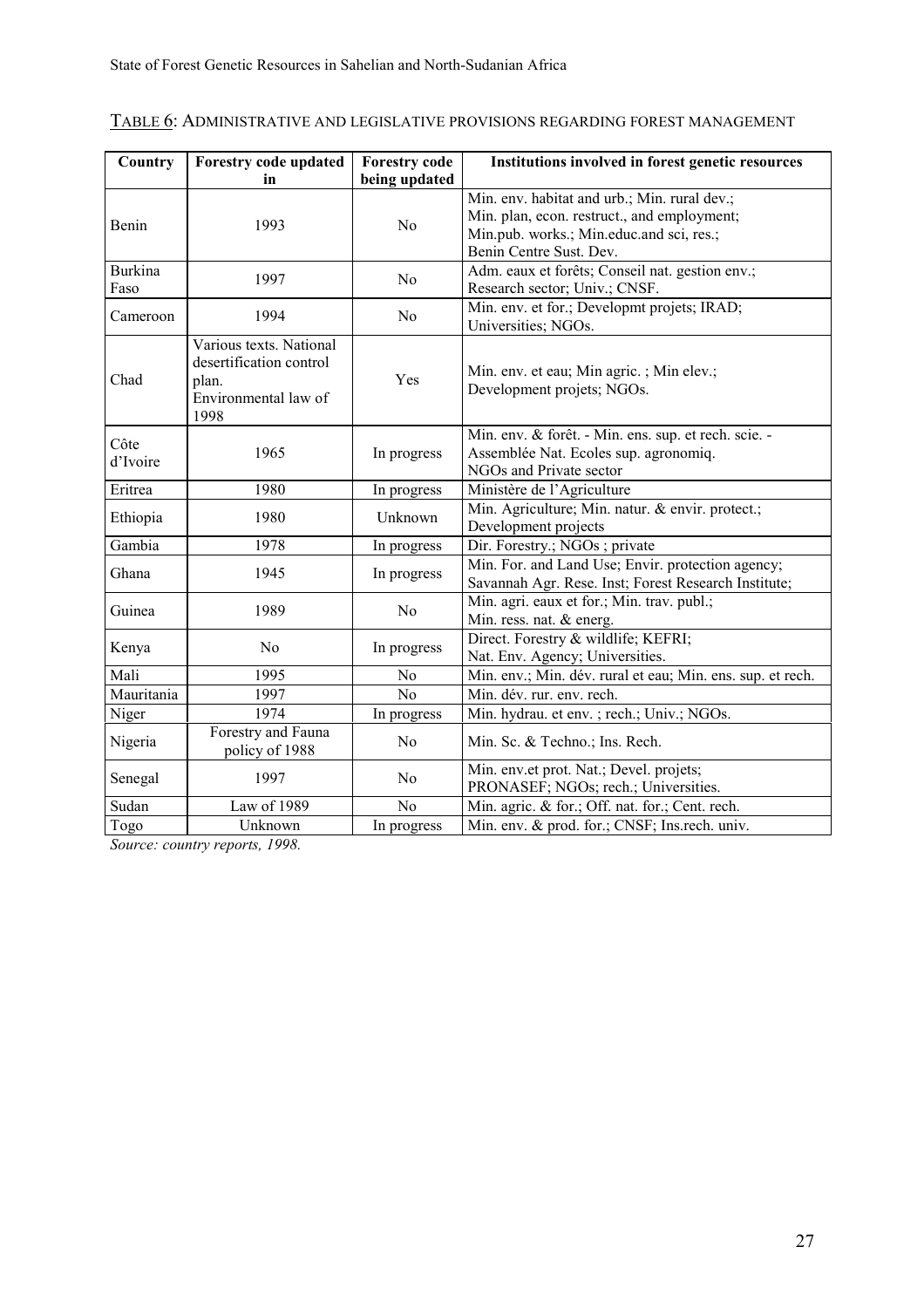## *I.4.2. Policy and legislation regarding forest resources*

Forest policies vary significantly among countries in the sub-region. Most policies now aim at reconciling an ever increasing number of interests and objectives, including resource conservation, forest product supply and devolution of managerial responsibilities to local people.

The majority of countries in Sahelian and North-Sudanian Africa have ratified the international frameworks and agreements adopted at the United Nations Convention on Environment and Development (UNCED), including the Convention on Biological Diversity<sup>18</sup> and the Convention to Combat Desertification. One of the main beneficial effects of these conventions has been the progressive incorporation in national legislative systems of considerations regarding the multiple functions of forests and the various actors in the forestry sector. A more integrated and decentralized approach to forest management was progressively mapped out, which is important in Sahelian and North-Sudanian Africa, where community forestry is traditionally well evolved. Other international initiatives and conventions of relevance to forest genetic resources include the African Convention for Conservation of Nature and Natural Resources, the Convention on the Protection of World Cultural and Natural Heritage, and the *Man and the Biosphere* programme of UNESCO.

In practice, difficulties have arisen in the implementation of the legislative and regulatory measures affecting forest resources in general and forest genetic resources in particular. In the past, the application of laws, regulations and management plans suffered from several limiting factors, including:

- lack of an appropriate legal framework for national and local conditions;
- the non-consideration in these texts of customary law;
- inadequate integration of rural people's grazing and forestry activities;
- complex and unsatisfactory land ownership structure ;
- lack of training among officers and rural people.

New political options have led a number of countries to start reformulating their legislation regarding forest resource management. This process of reformulation has concerned forest laws, environmental codes, and laws and regulations relating to land regimes (see Table 6). In the new legislative and regulatory texts on forests and nature protection, the technical focus tends to be at ecosystem level. The level concerning forest genetic resources is generally not given special attention, nor even mentioned.

 $\overline{a}$ 18 UNEP. 1992.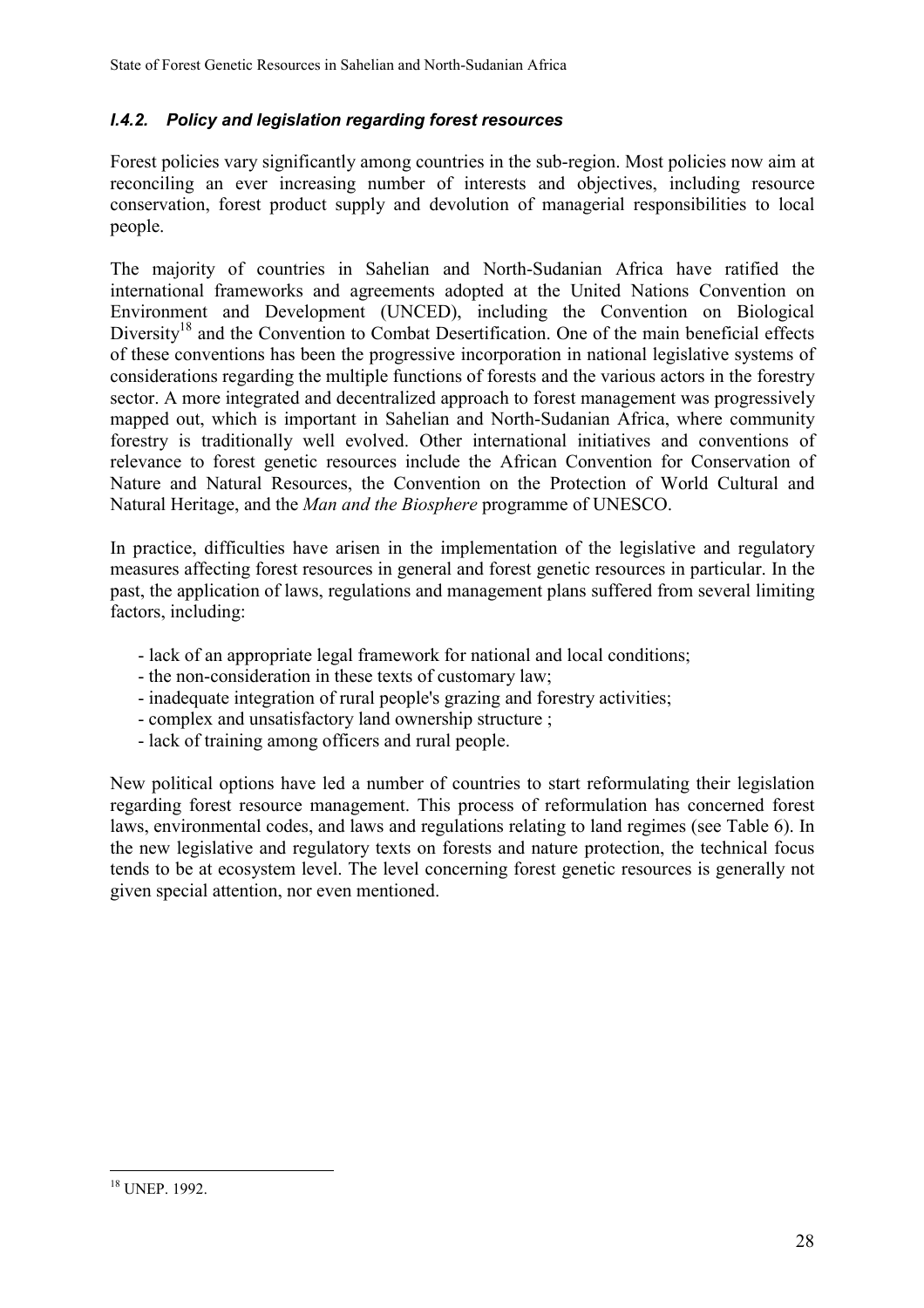# *I.4.3. Forest management*

Only in recent times has concern been raised about the sustainable management of natural dryland forests. In the Sahelian sub-region in the strict sense (excluding countries bordering the Gulf of Guinea), nearly 93% of the roundwood produced in 1996 (for a total of about 150 million  $m^3$ ), was used for fuel<sup>19</sup> (see Appendix 6). The proportion of wood used as fuelwood in the same year was 88% in the countries bordering the Gulf of Guinea (Cameroon, Côte d'Ivoire, Ghana, Guinea, Nigeria), which is also significant. In western Sahelian Africa, the importance of fuelwood is such that cooperative management of natural forests for fuelwood is promoted and rural markets have been established for this product.

The mediocre results obtained by legislative and regulatory protection, and the disappointing outputs from plantations of introduced species, have helped change policy orientation towards improving the management of natural stands. Results from participatory models of forest management, along the lines of Burkina Faso, Gambia and Mali, have often been highlighted and some of them are being consolidated. These approaches are now being institutionalized in a number of cases, and several countries have strengthened the legal framework used for participatory management of dryland forests. Moreover, many countries have handed over, or are in the process of doing so, direct responsibility for forest management in favour of local people or private partners, while maintaining a supervisory role. In addition, the importance of stable land ownership regimes and access to open resources, have been acknowledged.

However these orientations are not without side effects at local level. The expansion of protected zones, decentralized management and the privatization of certain resources, have contributed to the development of numerous conflicts between stake holders regarding access to forest resources and their utilization.

# *I.4.4. National institutions and organizations concerned*

No country in Sahelian and North-Sudanian Africa has a national institution that deals exclusively with forest genetic resources. Several national institutions contribute to defining policies and implementing management actions and resource conservation. In general, a particular institution plays the role of driving force and focal point.

At government level, forestry issues are generally supervised by a single ministry (ministry of forestry, ministry in charge of the environment, or ministry responsible for natural resources). This institution sets frameworks, planning and objectives through the country's forestry and/or environmental policy. The establishment of management and conservation regulations, the supervision of the execution of programmes and the monitoring of plans, may be carried out at national or sub-national levels, or a combination of both.

Research institutes: national agencies involves in research activities include research institutions *per se* (national agronomic or forestry research institutes), universities, and sometimes forest seed programmes or forest services.

 $\overline{a}$ 

<sup>19</sup> Source : *State of the World's Forests*, FAO, 1999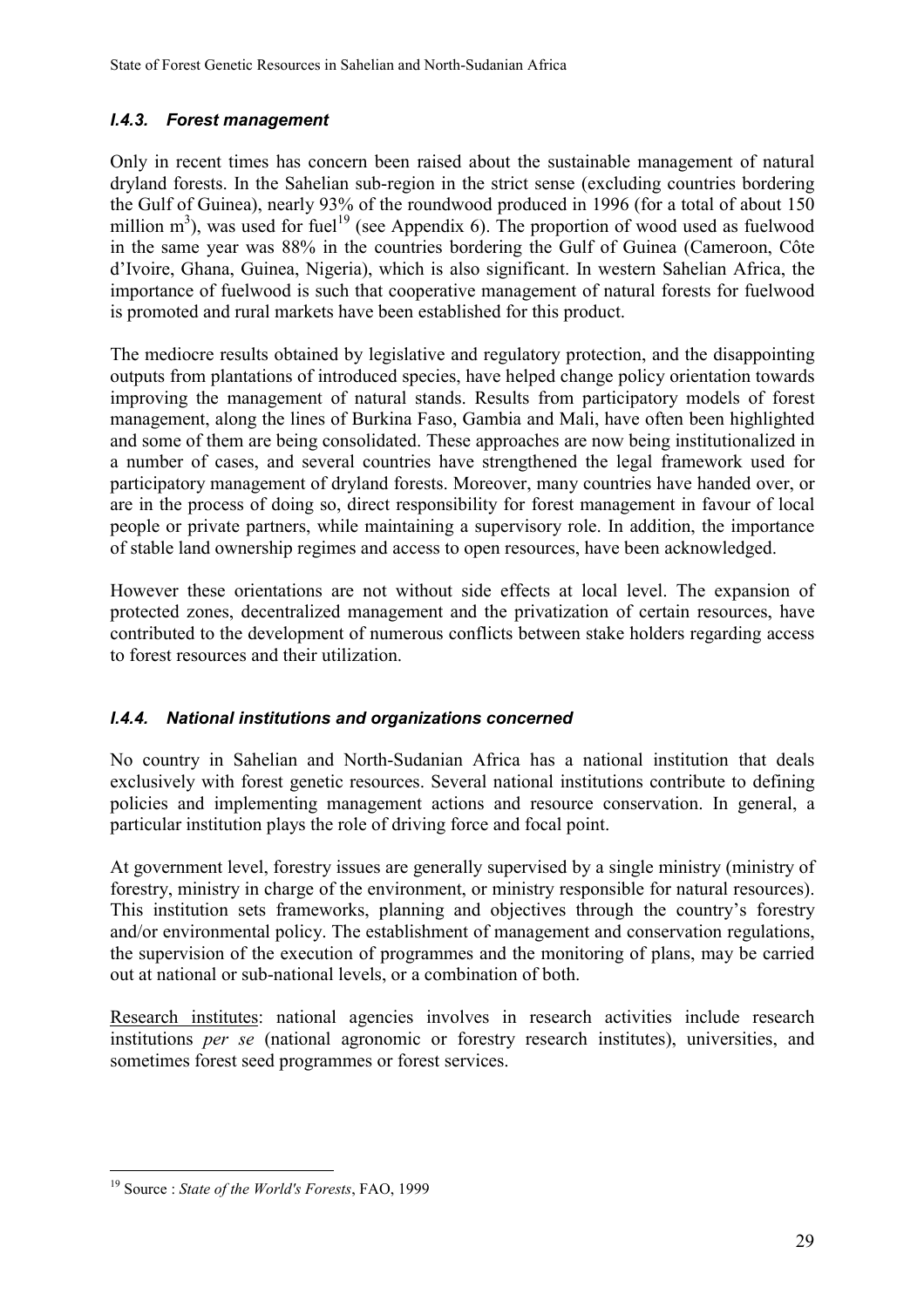Public agencies: state agencies include organizations like *Office national de développement des forêts* (ONADEF, Cameroon), *Société de développement des forêts* (SODEFOR, Côte d'Ivoire) and *Forests National Corporation* (FNC, Sudan). These institutions are often placed under the authority of the ministry responsible for forestry and the environment. They operate on behalf of the ministry in carrying out and monitoring programmes and plans, and sometimes as executive agencies.

Cooperation and development projects: these projects associate one or more national agency or partner, one or several external technical or funding partners (donors, international cooperation agencies) and possibly an implementation agency. Several national forest tree seed centres in Sahelian and North-Sudanian Africa, including in Burkina Faso, in Senegal and in Togo, have been established through, or benefited from, a cooperation and development project.

NGOs: The number of both national and international non-government organizations operating in the forestry sector has grown rapidly. National NGOs involved in the field of forestry often participate in village-based rural development projects such as assistance to tree planting, environmental education, and technical extension. Some international NGOs have a more strategic and global approach regarding specific sectors: the World Conservation Union (IUCN) supports to the establishment and maintenance of natural reserves and protected areas; the International Union of Forest Research Organizations (IUFRO) has developed a Special Programme for Developing Countries aiming to expand and foster forestry research capacity in developing and economically disadvantaged countries (a regional coordinator has been appointed for Africa).

Several national institutions are reported suffering from a lack of financial means and trained staff to carry out stated policy.

# **I.5. Related and support activities**

### *I.5.1. Forest genetic resources training*

If the majority of countries in Sahelian and North-Sudanian Africa have training structures for technicians and forest engineers, only Kenya, Nigeria and Sudan have further training structures for forest genetic resources (Table 7). Most countries admit suffering from a lack of specialists in the area of forest genetic resources.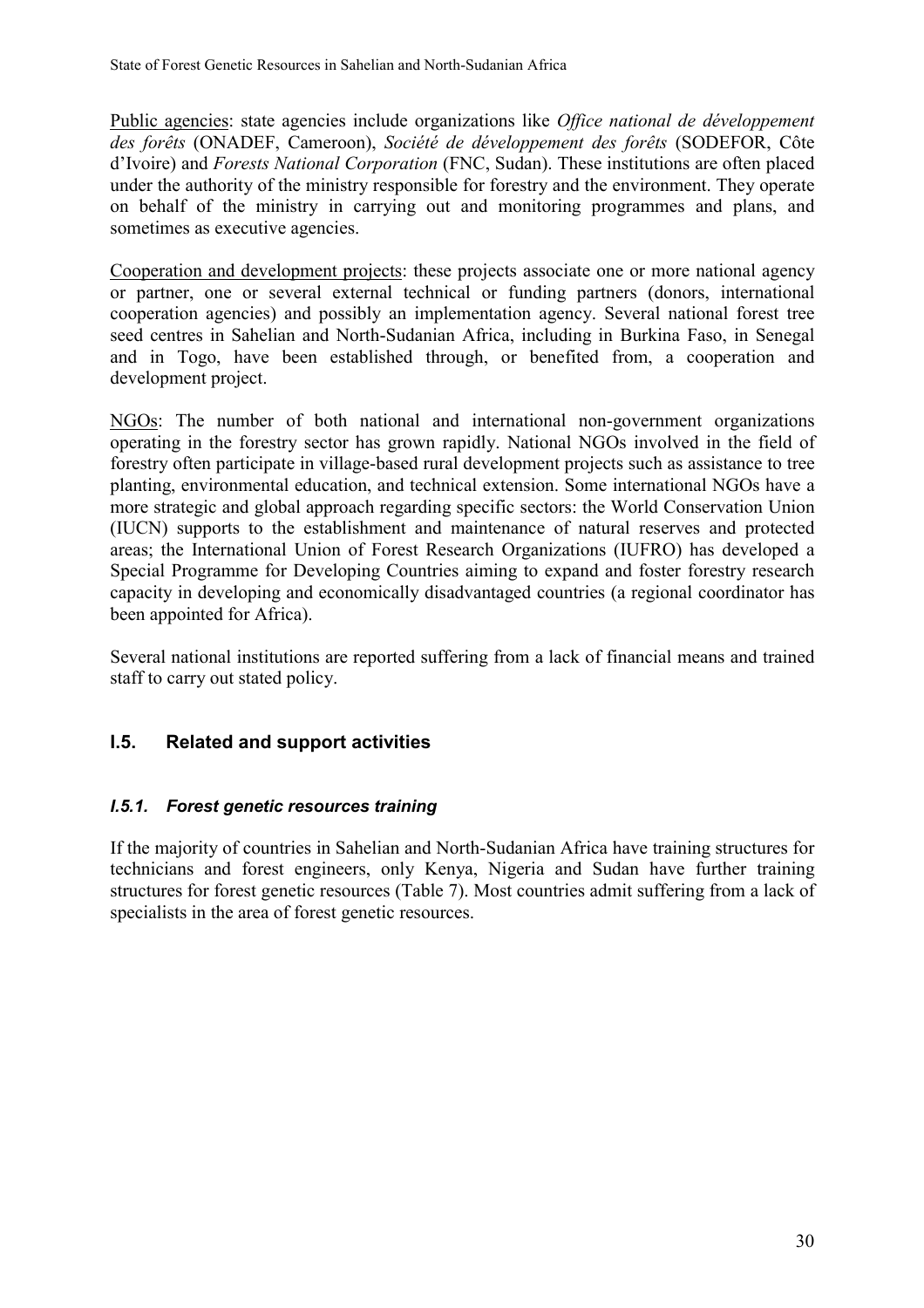### TABLE 7: NATIONAL CAPACITY FOR TRAINING AND RESEARCH (FORESTS AND FOREST GENETIC RESOURCES)

|                     |                              |                       | Higher education - forest and<br>forest genetic resources | Forest research carried out at:                |                     |  |
|---------------------|------------------------------|-----------------------|-----------------------------------------------------------|------------------------------------------------|---------------------|--|
| Country             | <b>Technical</b><br>training | <b>Engineer level</b> | MSc and Ph.D.                                             | Forest<br><b>Research</b><br><b>Institutes</b> | <b>Universities</b> |  |
| Benin               | Yes                          | Yes                   | N <sub>o</sub>                                            | <b>INRAB</b>                                   | Yes                 |  |
| <b>Burkina Faso</b> | Yes                          | Yes                   | Yes                                                       | Inst.Env R.Ag.                                 | Yes                 |  |
| Cameroon            | Yes                          | Yes                   | N <sub>o</sub>                                            | <b>IRAD</b>                                    | Yes                 |  |
| Chad                | Yes                          | Unknown               | No                                                        | Nn                                             | No                  |  |
| Côte d'Ivoire       | Yes                          | Yes                   | N <sub>0</sub>                                            | <b>CNRA</b>                                    | Yes                 |  |
| Eritrea             | Unknown                      | Unknown               | Unknown                                                   | Unknown                                        | Unknown             |  |
| Ethiopia            | Yes                          | Yes                   | Unknown                                                   | <b>FRC</b>                                     | Yes                 |  |
| Gambia              | Unknown                      | Unknown               | Unknown                                                   | <b>NARI</b>                                    | Unknown             |  |
| Ghana               | Unknown                      | Yes                   | Unknown                                                   | <b>FORIG</b>                                   | Yes                 |  |
| Guinea              | Yes                          | Yes                   | N <sub>0</sub>                                            | N <sub>0</sub>                                 | Yes                 |  |
| Kenya               | Yes                          | Yes                   | Yes                                                       | <b>KEFRI</b>                                   | Yes                 |  |
| Mali                | Yes                          | Yes                   | N <sub>o</sub>                                            | <b>CNRST</b>                                   | $\overline{No}$     |  |
| Mauritania          | Unknown                      | Unknown               | N <sub>o</sub>                                            | Centre de<br><b>Boutilimitt</b>                | Unknown             |  |
| Niger               | Yes                          | Yes                   | N <sub>o</sub>                                            | <b>INRAN</b>                                   | Unknown             |  |
| Nigeria             | Yes                          | Yes                   | $\overline{Y}$ es                                         | For.Res.Ins.N                                  | Yes                 |  |
| Senegal             | Yes                          | Yes                   | N <sub>o</sub>                                            | <b>ISRA</b>                                    | $\overline{Yes}$    |  |
| Sudan               | Unknown                      | Yes                   | Yes                                                       | <b>FRC</b>                                     | Yes                 |  |
| Togo                | Yes                          | N <sub>0</sub>        | N <sub>o</sub>                                            | N <sub>0</sub>                                 | Yes                 |  |

*Source: Country reports, 1998 (list in Appendix 13).*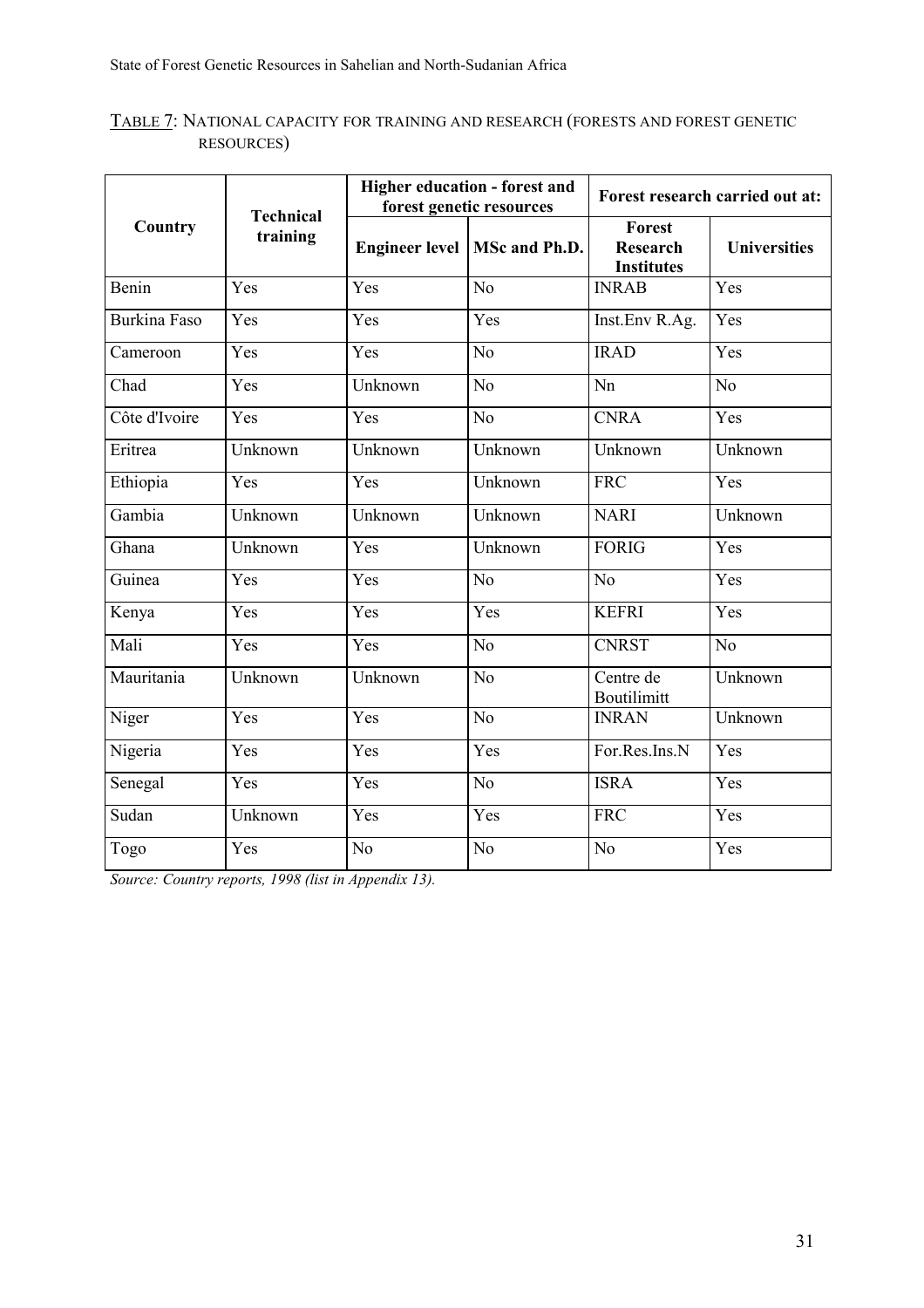# *I.5.2. Forest research<sup>20</sup>*

Many countries in the sub-region are in the process of restructuring their national agricultural research system, of which forestry research is a component.<sup>21</sup> The general trend is towards the regionalization of agricultural research, with regional programmes carried out by multidisciplinary research teams. While justified and positive from many points of view, this restructuring has sometimes weakened national forest research capacity by diluting expertise which in many cases is already below requirements. In some countries, the coordination of forestry research is inadequate at national and regional level as a result of this restructuring. In extreme cases, forest research is being marginalized.

Government and donor funding has considerably dropped in the last ten years. Forest research has generally not been attractive for the private sector and decision-makers owing to the lack of appreciation of the socio-economic benefits accruing from research activities. In Sahelian countries, sectoral and macro-economic policies contribute to an under-evaluation of the services and products supplied by forests and trees, particularly when rural people benefit from them within the framework of a non-monetary, or informal, economy. These distortion lead to an inadequate allocation of internal resources to the forestry sector. There is no effective legislative provision for funding allocation to support forest research. The restructuring and economic liberalization programmes underway in many African countries have a negative impact on the funding of forest programmes, especially forest research activities. At the same time, (often short-termed) funding opportunities from donors strongly orientates policy choices and forestry priorities at national level.

# *I.5.3. Research institutes*

 $\overline{a}$ 

Research activities are carried out by specialized institutes, universities and sometimes by forest seed centres. Work essentially involves species elimination tests or comparative trials, provenance tests and progeny tests. Studies also concern plant propagation and *in vitro* cultivation (Kenya) and the study of seed conservation and manipulation, particularly seeds with recalcitrant behaviour. On the other hand, little work had been done (exceptions mentioned in Burkina Faso, Cameroon, and Kenya) on investigating intra specific variability.

A survey commissioned by CIFOR in 1999 sampled a number of countries in West Africa and assessed capacity for forestry research. Results of human resources survey are shown in Table 8.

 $20$  For further information, see also Carlson, L.W. and Shea, K.R. 1986.

<sup>21</sup> Source : *Summary Report, FAO-IUFRO Expert Consultation on Forestry Research*, Accra, Ghana, 30 September – 2 October 1997. Available at http://iufro.boku.ac.at/iufro/spdc/.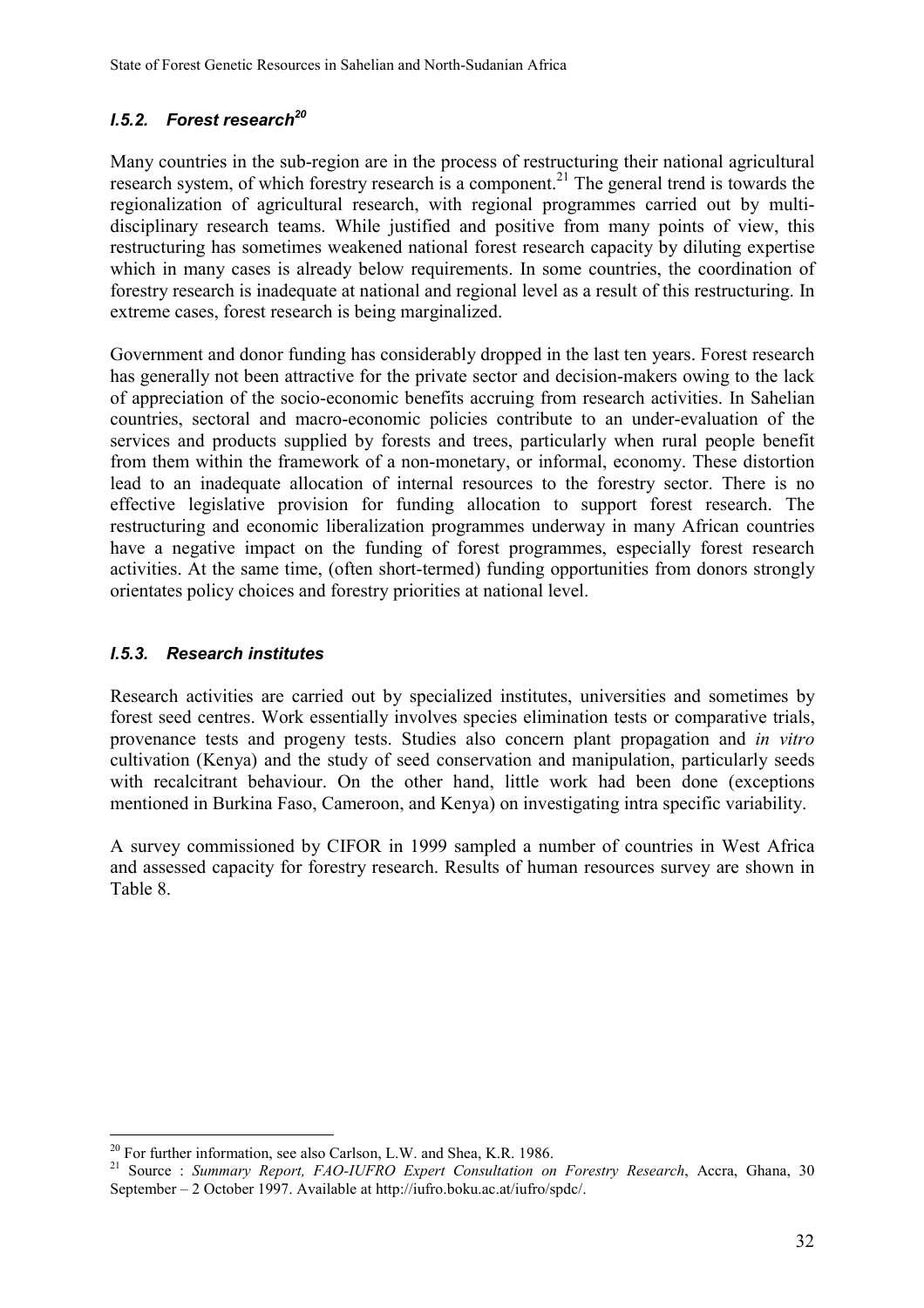| Country          | <b>Total</b> | % female | Ph.D. | M.Sc. | B.Sc. | Expat. |
|------------------|--------------|----------|-------|-------|-------|--------|
| Benin            |              | 25       |       |       |       |        |
| Cameroon         |              |          | 14    |       |       |        |
| Côte<br>d'Ivoire | 20           |          |       |       |       |        |
|                  |              |          |       |       |       |        |
| Ghana            |              |          | 20    |       |       |        |
| Nigeria          |              |          | 10    | 30    |       |        |

#### TABLE 8: HUMAN RESOURCES FROM THE SURVEY SAMPLE AGGREGATED BY COUNTRY

*Source: M.J. Spilsbury, G.S. Kowero and F. Tchala-Abina. 1999. Capacity for Forestry Research in Selected Countries of West and Central Africa. CIFOR Occasional Paper No 24, Nov. 1999.*

### **I.6. Regional and international collaboration**

Numerous networks and specialized mechanisms exist in Africa although most do not relate specifically to forest genetic resources. Many national reports reveal a strong desire to strengthen country cooperation in a concrete manner, using existing or new network facilities. In particular, these reports express the need to set up a facilitating mechanism for the exchange of thematic information and joint work on precise topics related to forest genetic resources.

#### *I.6.1. Regional cooperation*

 $\overline{a}$ 

The main sub-regional political and economic groups (see Table 9) include the Permanent Interstate Committee for Drought Control in the Sahel (CILSS), the Common Market for Eastern and Southern Africa (COMESA), the Economic Community of West African States (ECOWAS) , and the Intergovernmental Authority on Development (IGAD). Only the Organization of African Unity (OAU) reunites both western and eastern Sahelian and North-Sudanian countries in one structure.

In theory, forest research forms part of the African sub-regional networks on agricultural research ASARECA<sup>22</sup>, CORAF<sup>23</sup> and SACCAR<sup>24</sup>, which were recently federated into an African Forum for Agricultural Research (FARA). However, forest research is not a priority of these networks, which remain traditionally focused on agricultural crops. As a result, the lack of a suitable mechanism means that information dissemination is inadequate and cooperation is under developed for forest research.

<sup>&</sup>lt;sup>22</sup> Association of Agricultural Research in East and Central Africa

<sup>&</sup>lt;sup>23</sup> Conference of Directors of Agronomic research in West and Central Africa

<sup>&</sup>lt;sup>24</sup> Southern African Centre for Cooperation in Agricultural Research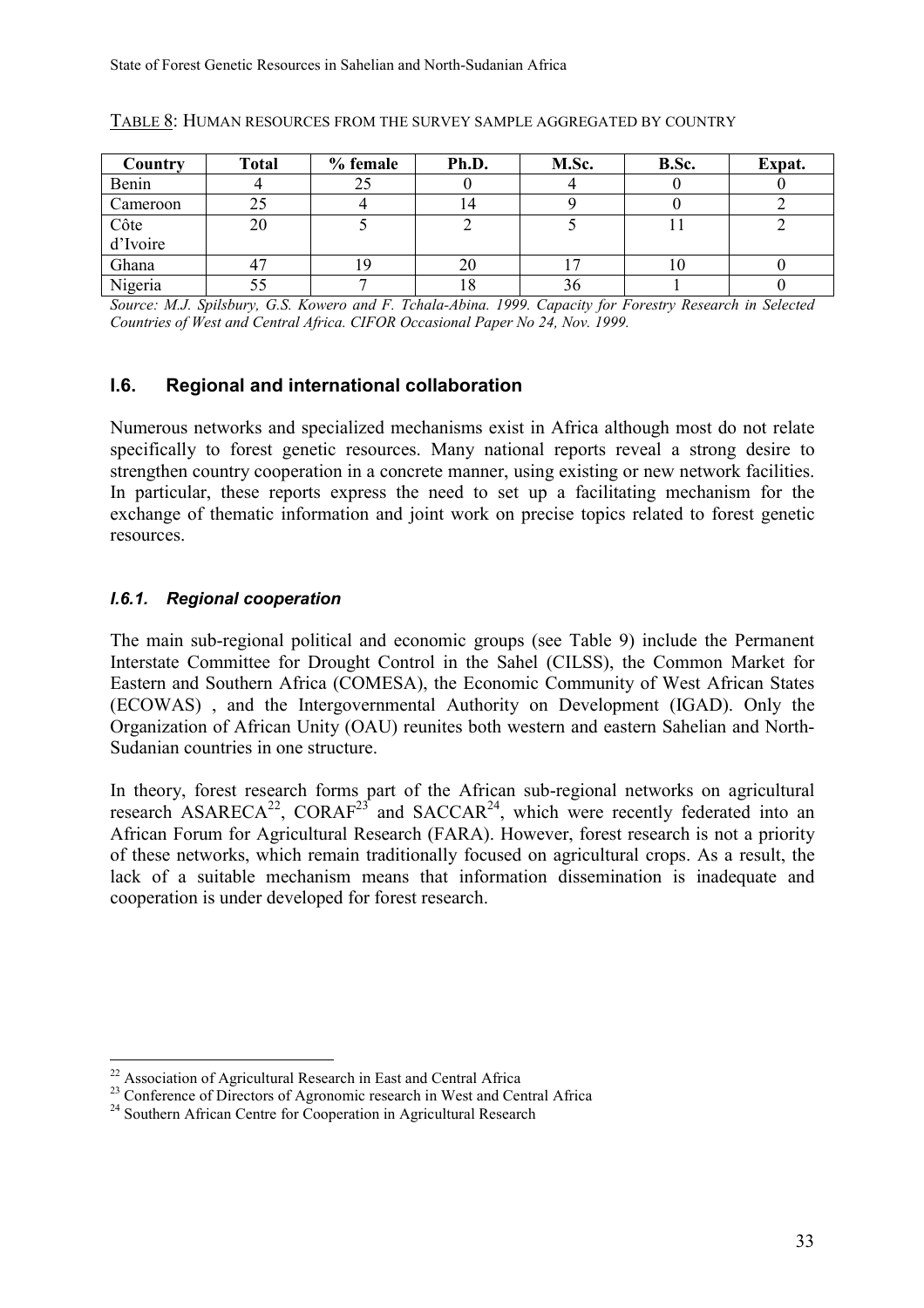State of Forest Genetic Resources in Sahelian and North-Sudanian Africa State of Forest Genetic Resources in Sahelian and North-Sudanian Africa

|                    | IN THE FIELD OF FOREST GENETIC RESOURCES                                                                                                                   |                                                                         |                                                                                       |
|--------------------|------------------------------------------------------------------------------------------------------------------------------------------------------------|-------------------------------------------------------------------------|---------------------------------------------------------------------------------------|
| Body               | Name                                                                                                                                                       | Field of Action                                                         | Country or zone of operation                                                          |
| <b>AFREA</b>       | Association of Forestry Research Institutions of Eastern Africa                                                                                            |                                                                         | Membership in 10 countries of East Africa                                             |
| <b>AFORNET</b>     | African Forestry Research Network                                                                                                                          | Extended area                                                           | All Africa                                                                            |
| <b>ASARECA</b>     | Association of Agricultural Research in East and Central Africa                                                                                            | Strengthening agricultural resea<br>rch                                 | Eastern and central Africa                                                            |
| <b>CACEU</b>       | Central African Customs and Economic Union                                                                                                                 | Broad area                                                              | Cameroon, Congo, Gabon, RCA,<br>Guinea Eq., Chad                                      |
| Club of Sahel      |                                                                                                                                                            | Mobilizing support                                                      | All Sahelian countries                                                                |
| <b>CILSS/INSAH</b> | Sahel Institute                                                                                                                                            | Forestry research                                                       | Burkina Faso, Mali, Mauritania, Niger, Senegal,<br>Chad                               |
| CORAF /<br>WECARD  | and Development<br>Africa / West and Central Africa Council for Agricultural Research<br>Conference of Directors of Agronomic Research in West and Central | Management, improvement, wood                                           | All countries, particularly French-speaking                                           |
| CORAF-Forêt        | West and Central African Council for Agricultural Research and<br><b>Development</b>                                                                       | Broad area                                                              | $20$ members institutions in West and Central Africa                                  |
| <b>EAC</b>         | East African Community                                                                                                                                     | Extended area                                                           | Eastern African Community                                                             |
| <b>ECOWAS</b>      | Economic Community of West African States                                                                                                                  | Extended area                                                           | d'Ivoire, Nigeria<br>Burkina Faso, Senegal, Mali, Mauritania, Niger, Côte             |
| <b>FORNESSA</b>    | Forestry Research Network for Sub-Saharan Africa                                                                                                           | Federation of forestry research<br>nstitutions                          | 41 countries, members of AFREA, SADC-FSTCU or<br>CORAF-Forêt.                         |
| <b>GFIS</b>        | Global Forestry Information Service                                                                                                                        | Information system, research                                            | IUFRO project; all countries and territories in Africa                                |
| ICRAF/SALWA        | International Centre for Research in Agroforestry                                                                                                          | Agroforestry                                                            | Senegal, Mali, Burkina Faso, Niger, Chad, Mauritania                                  |
| IGAD               | Intergovernmental Authority on Development                                                                                                                 | Extended area                                                           | Eastern African countries                                                             |
| LCBC               | Lake Chad Basin Commission                                                                                                                                 | Extended area                                                           | Cameroon, Niger, Nigeria,<br>Chad                                                     |
| <b>NAPRECA</b>     | Natural products Research Network for Eastern and Central Africa                                                                                           | study, promotion, and development of the<br>science of natural products | nine branches<br>HQ in University of Dar es Salaam , Tanzania                         |
| OMVS               | Senegal River Development Organization                                                                                                                     | Extended area of the Senegal riv<br>er valley                           | Mauritania, Mali, Senegal                                                             |
| $0$ SS             | Observatoire du Sahara et du Sahel                                                                                                                         | Broad area                                                              | African countries in affected areas and northem countries                             |
| OAU-STRC           | Scientific, Technical and Research Commission                                                                                                              | Broad area                                                              | All African Countries                                                                 |
| PRASAC             |                                                                                                                                                            | Agricultural research                                                   | Cameroun, Chad et RCA                                                                 |
|                    | Prog.Rég.Am.Bass.Vers.Haut Niger et Haute Gambie                                                                                                           |                                                                         | Guinea, Guinea Biss., Mali, Mauritania, Niger, Senegal                                |
| Projet Jachères    |                                                                                                                                                            | Agroforestry                                                            | Burkina Faso, Senegal, Mali, Niger, Côte d'Ivoire                                     |
| SADC-FSTCU         | Forestry Sector Technical Cootdination Unit of SADC                                                                                                        | Broad area                                                              | Research institutions in 14 countries of the Southern Africa<br>Development Community |
| <b>SAFORGEN</b>    |                                                                                                                                                            | Forest genetic resources                                                | All sub-Saharan countries                                                             |
| <b>OSNO</b>        | Office to Combat Desertification and Drought                                                                                                               | Environment and energy                                                  | All member countries affected by desertification and drought                          |

TABLE 9: MAIN REGIONAL AND SUB-REGIONAL POLITICAL AND ECONOMIC GROUPS AND RESEARCH NETWORKS ACTUALLY OR POTENTIALLY ACTIVE TABLE 9: MAIN REGIONAL AND SUB-REGIONAL POLITICAL AND ECONOMIC GROUPS AND RESEARCH NETWORKS ACTUALLY OR POTENTIALLY ACTIVE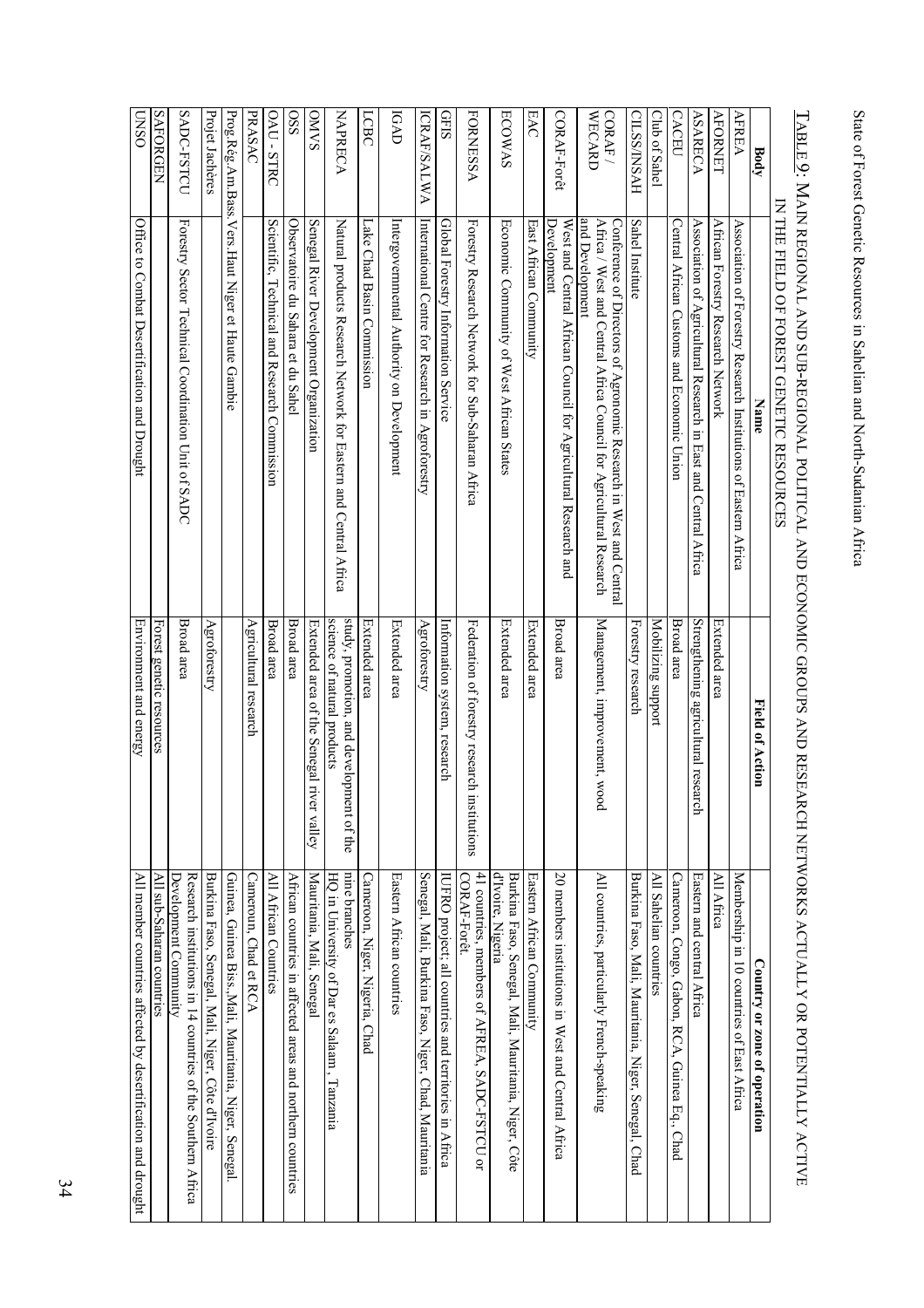# *I.6.2. International cooperation*

International cooperation is the area of partners such as UN agencies (FAO, UNEP, UNDP, the World Bank), the centres of the Consultative Group on International Agricultural Research (CGIAR), international NGOs (IUCN, IUFRO, WWF), bilateral cooperation and development agencies (see Table 10). There is no administrative, financial or technical coordination structure between the national, bilateral or international organizations. Many country reports mention the need for a better harmonization of the interventions of large international agencies at national level.

# *I.6.3. External funding of forest resource activity*

Countries in the Sahelian and North-Sudanian sub-region depend heavily on outside sources for the funding of their forestry sector. Domestic funding comes primarily from the public sector.

A number of bilateral funding donors and other donors are increasingly turning away from funding individual projects in favour of a global approach (called programme approach), favouring an integrated vision and involving the national government in the administrative and technical management of support activities. Through the revision of forest action plans and other planning and legal texts, a certain number of Sahelian and North-Sudanian counties are oriented towards a new handling of forestry issues. As reported in national documents, these approaches might include a decentralization of natural resource management and the development of an integrated technical and operational framework. The programme approach in theory appears suitable if inter-sectoral links are important, which is the case with forest genetic resources (strong interaction with the agricultural, forestry, the environment and natural resources, and rural development sectors). It is not clear from country reports whether the programme approach can easily be translated into operational action in forest genetic resources.

At national level, the policy of state disengagement and decentralization discourages investments that are not directly related to the productive sector. Financial constraints reported by most countries in the sub-region seriously compromise domestic commitment and investment capacity in the field of forest genetic resources.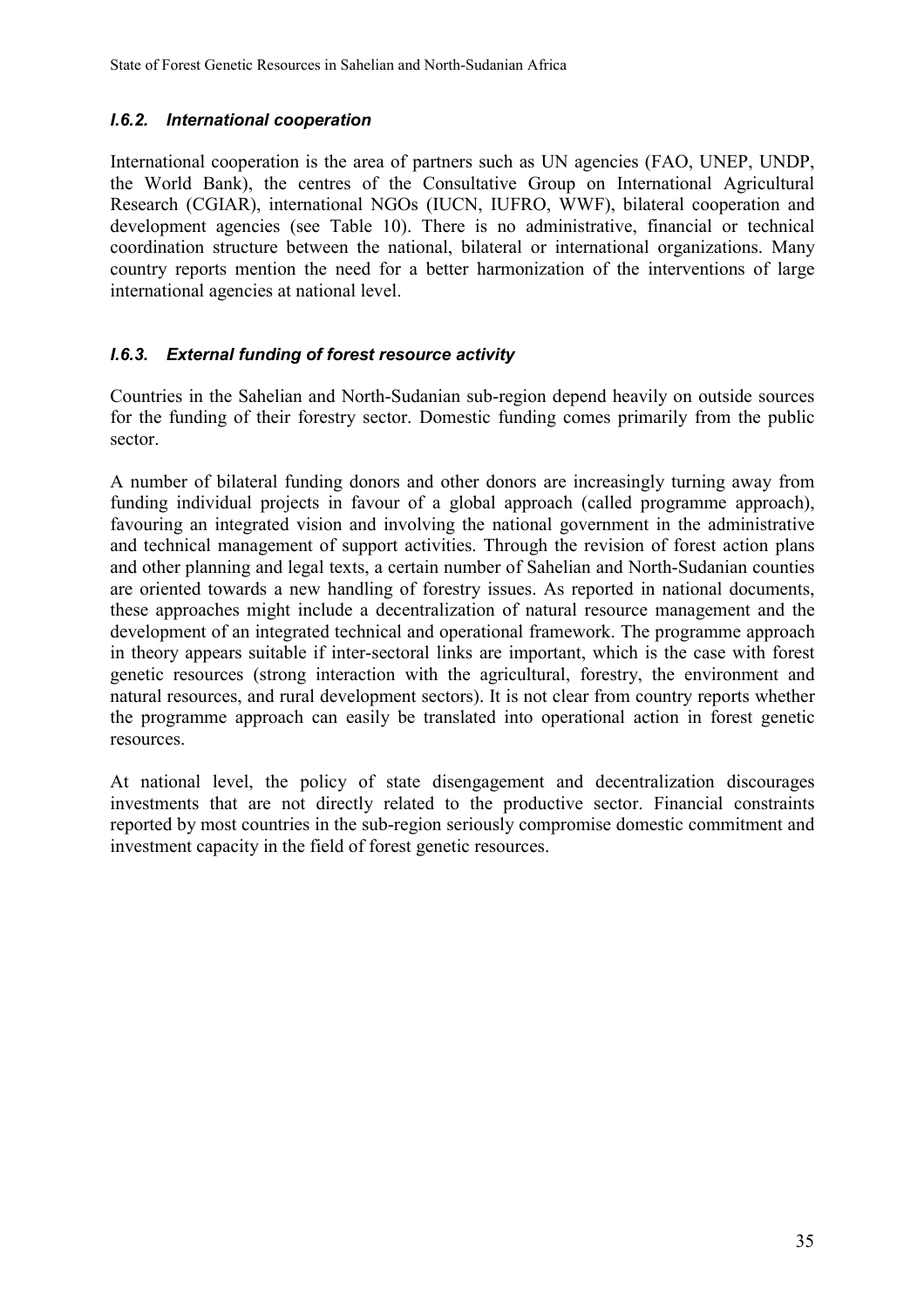| <b>BODY</b>                     | <b>FIELD OF ACTION</b>                       | <b>COUNTRY OR ZONE OF OPERATION</b>               |
|---------------------------------|----------------------------------------------|---------------------------------------------------|
| <b>African Development Bank</b> | Broad mandate                                | African member countries                          |
| CFD/France                      | <b>Broad funding</b>                         | Especially developing French-speaking countries   |
| CIRAD-Forêt/France              | Forest research                              | All countries, especially French-speaking         |
| CRDI/Canada                     | Forest research and protection               | All countries                                     |
| DANIDA/Denmark                  | Forest seeds                                 | All countries                                     |
| DGIS/Netherlands                | Forest management and protection             | None                                              |
| European Union                  | Forest research and management               | All developing countries                          |
| <b>FAO</b>                      | <b>Forest Resources Division.</b>            | All member countries                              |
| Fondation Int. pour la Sc       | Funding agricultural research                | All developing countries                          |
| GTZ/Germany                     | Nature management and protection             | All countries                                     |
| <b>ICRAF</b>                    | Agroforestry                                 | All countries                                     |
| <b>ICRISAT</b>                  | Dryland agricultural research                | All countries                                     |
| <b>IFAD</b>                     | International<br>Fund<br>for<br>Development. | Agricultural All countries                        |
| <b>IITA</b>                     | Regional tropical agricultural research      | All countries                                     |
| <b>ILRI</b>                     | Veterinary and zoological research           | All countries                                     |
| <b>IPGRI</b>                    | Forest genetic resources                     | All countries                                     |
| <b>IUCN</b>                     | Nature conservation                          | Burkina Faso, Guinea Biss., Mali, Niger, Senegal  |
| <b>IUFRO</b>                    | Forest research                              | All member countries                              |
| <b>ODA/Great Britain</b>        | Nature research and protection               | All countries, especially Commonwealth<br>members |
| ORSTOM/France                   | Various research fields                      | All countries, especially French-speaking         |
| <b>UNDP</b>                     | Development Funding                          | All developing countries                          |
| <b>UNEP</b>                     | Environment                                  | All member countries                              |
| <b>UNESCO</b>                   | Protection and training (Prog.MaB)           | All member countries                              |
| Univ.<br>Wageningen/Netherlands | Forest and recalcitrant seed research        | All countries                                     |
| Univ.Toulouse/France            | Brush fire                                   | <b>Burkina Faso</b>                               |
| Univ.Leiden/Netherlands         | Resource management                          | Burkina Faso and Cameroon                         |
| World Bank/GEF                  | World Fund for the Protection of Nature      | All countries                                     |
| <b>WWF</b>                      | Financial NGO for nature protection          | All countries                                     |

# TABLE 10: SOME BODIES OPERATING IN INTERNATIONAL COLLABORATION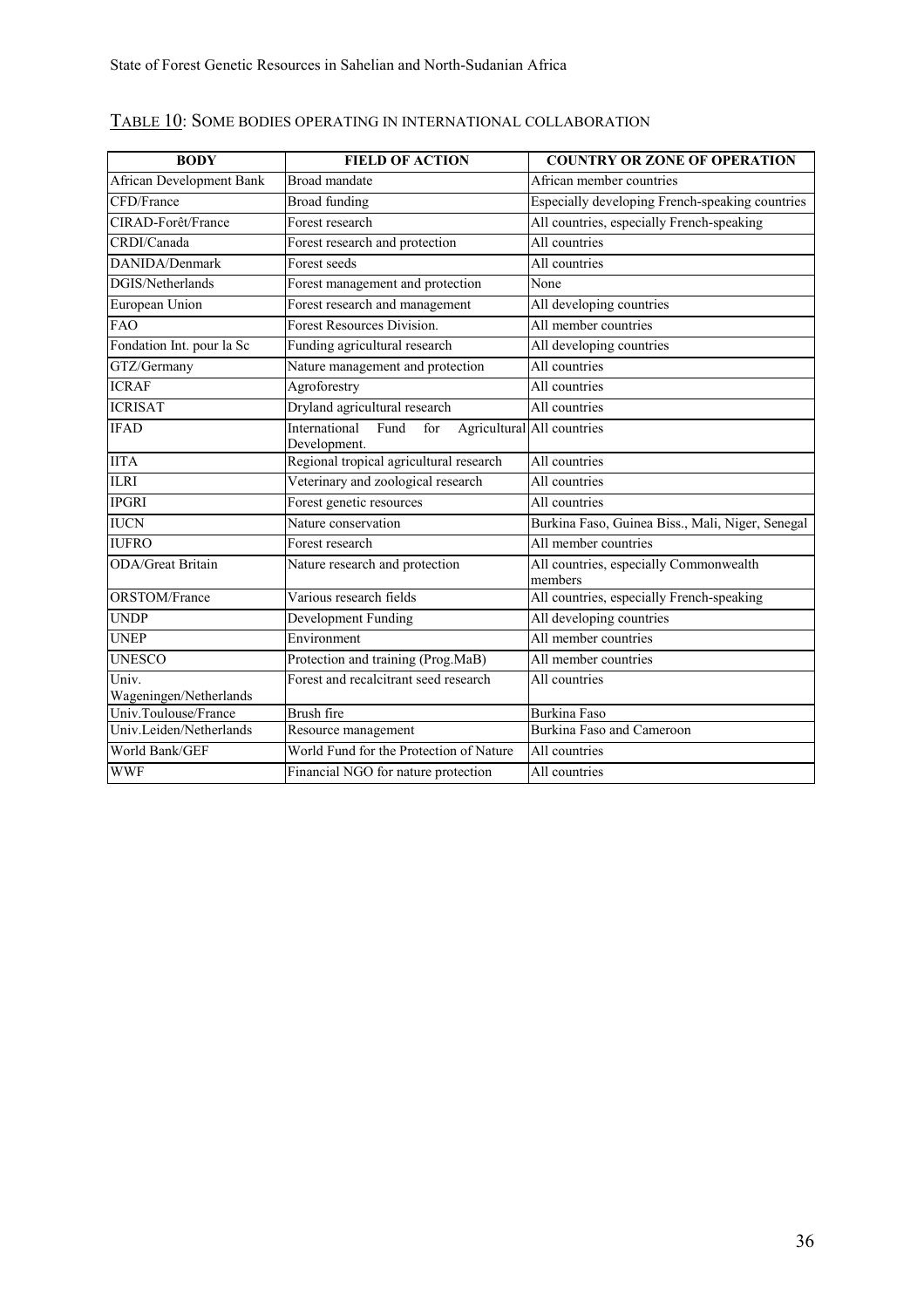# **I.7. Conclusion**

The Sahelian and North-Sudanian eco-geographic zone of Africa identified in this document groups together 21 countries<sup>25</sup>, covering a total surface area of 12 million  $km<sup>2</sup>$  and with a population of 365 million inhabitants<sup>26</sup>. The area groups together Sahelian countries in West Africa, dry zone countries in East Africa and countries with dry areas bordering the Gulf of Guinea. Rainfall in the area studied varies approximately between 300 and 1 000 mm and three main phytogeographical areas are represented: the Sahelian area, the North-Sudanian area and the western area.

The populations, mostly rural, live mainly from agriculture and livestock breeding. Industralization is limited, consisting essentially of primary processing units. The portion of fuel from harvested and used wood is close to 90%. Rural and urban people remain very dependent on the goods and services supplied by forests, trees and multiple use woody plants. The overexploitation of forest resources due to population growth and uncontrolled human activities (harvesting of wood and non-wood products, grazing, clearing, brush fires) represents the most serious threat to the maintenance and sustainable development of forest resources. The man-induced depletion of forests and woodlands is amplified by recurrent episodes of climatic drought.

Growing awareness of the excessive pressures on the environment and natural resources has led several countries in the sub-region to review or envisage the revision of legislative and regulatory texts regarding trees and forests. New forest policies tend towards better indirect protection of forest genetic resources. Nevertheless policies, including new ones, are not always implemented efficiently.

Forest plantations established in the framework of desertification control, albeit with varying degrees of success, have encouraged the production and supply of forest seeds and in some countries the creation of national forest seed centres. Attention and efforts have recently shifted to local species, mainly used for small-scale tree planting by rural communities and individuals. Although most genetic variability of woody species is located in forests and other non-managed formations, natural parks, reserves and classified forests represent important reservoirs.

Further education on forest genetics in the sub-region is provided by national bodies (schools and universities). In the past, much research work focussed on selection and genetic improvement in order to supply reproduction material for plantation efforts. Now the focus is more on knowledge of natural formations.

 $\overline{a}$ 

<sup>&</sup>lt;sup>25</sup> Benin, Burkina Faso, Cameroon, Cape Verde, Chad, Côte d'Ivoire, Djibouti\*, Eritrea, Ethiopia, Gambie, Ghana, Guinea, Kenya, Mali, Mauritania, Niger, Nigeria, Senegal, Somalia\*, Sudan and Togo. No national report has been requested from countries with \*.

<sup>&</sup>lt;sup>26</sup> Source : *State of the World's Forests. FAO, 1999*. See Table in Appendix 4.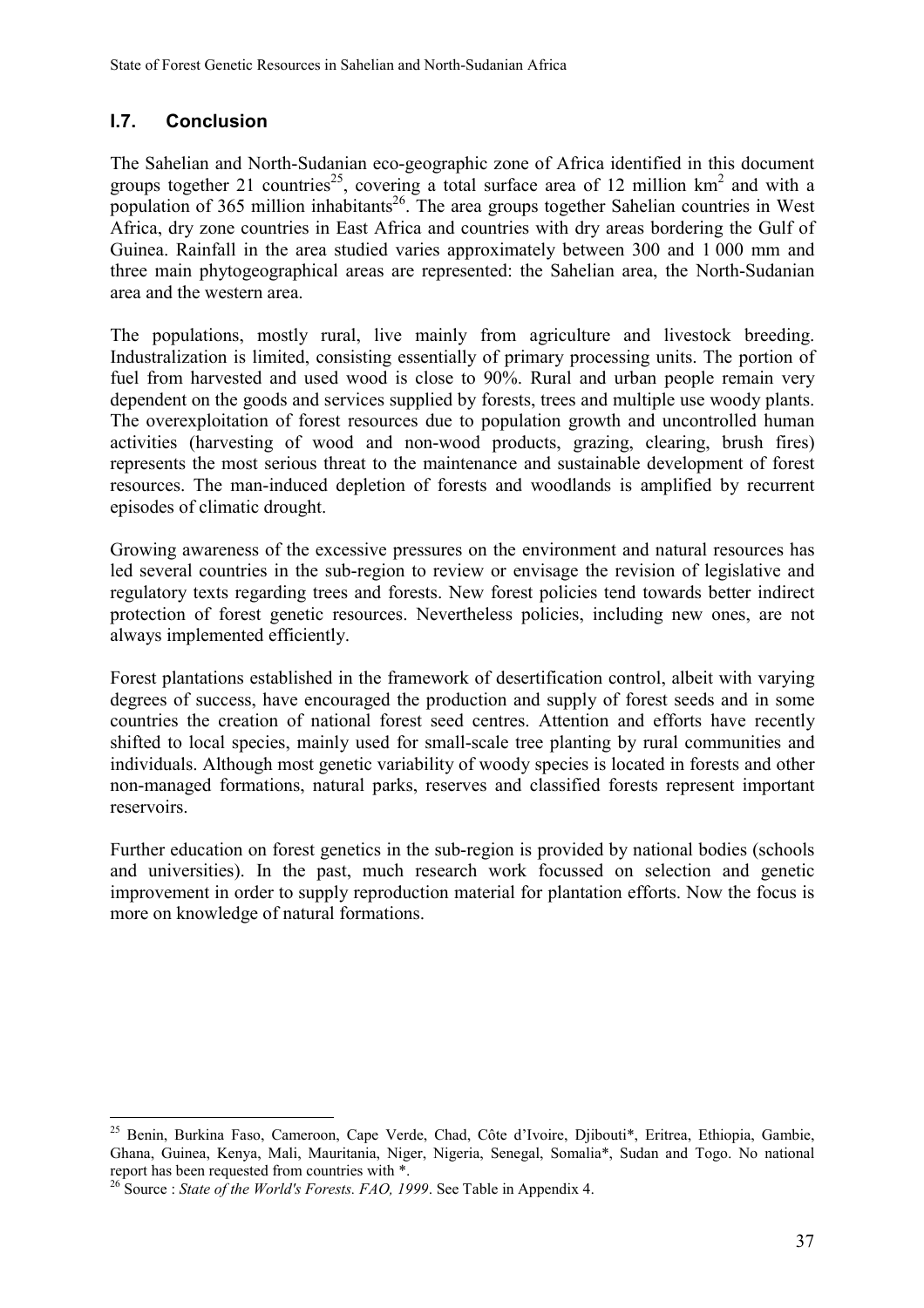Despite efforts at country level, management of forest genetic resources is globally deficient in the sub-region, and the following reasons have been reported by national experts:

- legislation and regulations encompass a broad area (forest resources or biological diversity) and do not target genetic resources specifically. Moreover, many of these texts do not take enough account of the country's socio-economic context and are poorly implemented;
- overpopulation and the impact of macro-economic policies have led to changes in the way of life of certain rural groups, which are now sedentary and competing with other groups for access to resources and land use;
- the training of the agents, technicians, engineers and officers specialized in forest genetic resources remains inadequate and most countries have limited capacity;
- scarce applicable technical knowledge is available on local species and their variability;
- while remaining limited, scientific and technical information is poorly circulated and research results are publicized selectively;
- national institutions lack financial resources to be able to intervene actively in the conservation and sustainable management of forest genetic resources.

Nonetheless the new approaches to resource management brought to light at local, national and world level, and the experiments carried out in a number of countries, together with possible overall decreases in population growth, generate a certain optimism as to the possibilities of reducing pressures on forest genetic resources $27$ .

The writers of the national reports evaluated the state of forest genetic resources in their country and formulated a certain number of recommendations. The main recommendations reported by national experts concern the basic actions necessary for:

- sensitizing local people and all interested parties as to the importance of the conservation and sustainable utilization of the genetic resources of forest species and to the compatibility of these two themes;
- proposing clear and suitable policies and legislation, in compliance with country obligations with respect to the Convention on Biological Diversity;
- facilitating dialogue and joint and coordinated actions among all parties concerned by forest genetic resources at national level;
- facilitating the preparation of management and conservation plans for forest genetic resources and promoting their effective implementation;
- identifying the priorities and activities which could be treated in a coordinated way at regional level, in support of national efforts.

 $\overline{a}$ <sup>27</sup> See also Clément, J. 1997.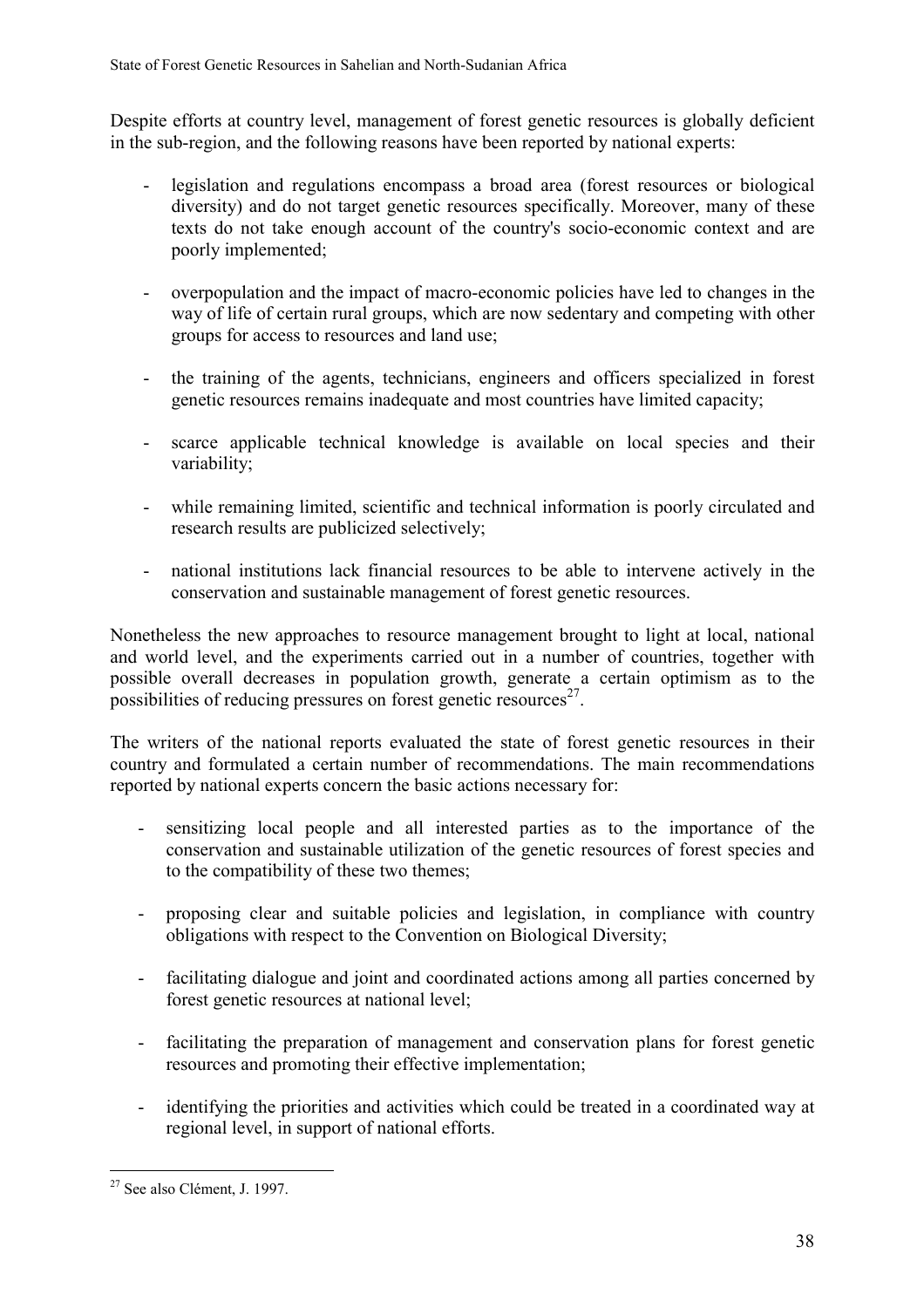These recommendations were discussed, complemented, targeted and structured by participants of the workshop on the conservation, management, sustainable utilization, and enhancement of forest genetic resources, which was held in Ouagadougou in 1998. The genetic resources experts sent by 15 regional countries not only examined the plan of the subregional synthesis report, but also prepared the outline of a sub-regional action plan on forest genetic resources. The detail of this action plan forms the subject of the second part of this document.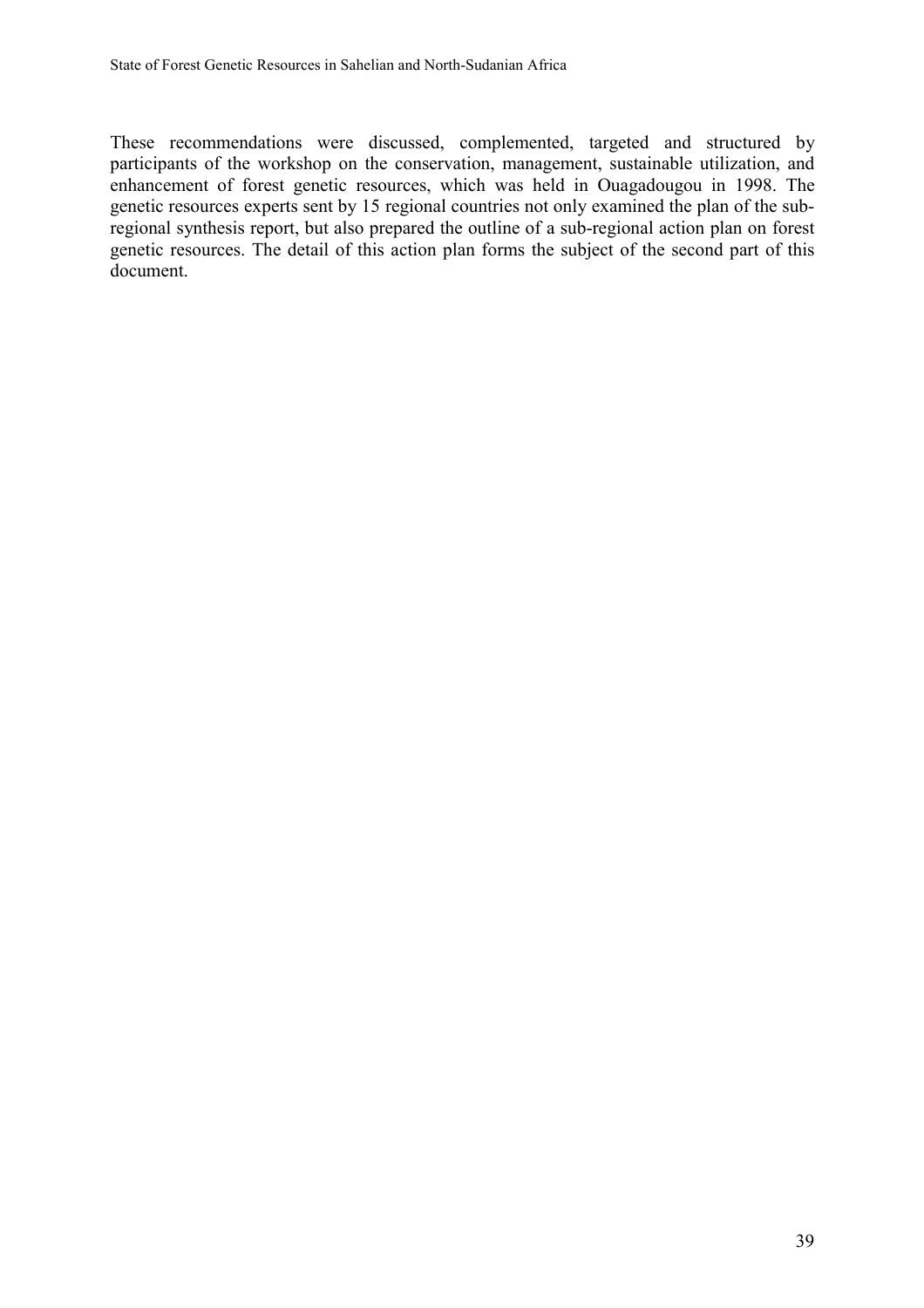# **Part II: SUB-REGIONAL ACTION PLAN ON FOREST GENETIC RESOURCES IN SAHELIAN AND NORTH-SUDANIAN AFRICA**

# **II.1. Background**

#### *II.1.1. Justification for a sub-regional action plan on forest genetic resources*

Dryland zones are among the most fragile ecosystems on the planet and become more so during periods of drought and desertification. As a result of their vulnerability and ecological limitations, these zones tend to be marginalized economically to such an extent that their inhabitants rely closely on local forests in order to obtain many goods and services. Sahelian and North-Sudanian Africa is no exception.

Despite their crucial importance, the forest resources are constantly being diminished in quality and quantity. Uncontrolled deforestation (mainly for land conversion to agriculture) and the overexploitation of wood and forests (by excessive harvesting of fuelwood and overgrazing) are the main sources of degradation for trees, forests, soils and the environment.

Forest goods and services closely depend on the quality of their genetic base, but genetic diversity is rarely taken into account in decisions regarding land use, forest planning and management or in resource utilization. It is however subject to growing attention in discussions concerning sustainable forestry and in the development of concepts related to biological diversity, of which it is an essential component.

Nevertheless, forest resources face very real, topical and immediate pressures. *The State of Forest Genetic Resources in the Sahelian and North-Sudanian zone* mention several species and populations facing threats from clearly identified causes. These threats are sometimes worrying enough to justify urgent action even in the absence of the scientific knowledge necessary for programmed conservation and management.

In a certain number of countries, there has been strategic consideration concerning the conservation of biological diversity, forest seed supplies, or with respect to prioritization in conservation or genetic breeding programmes. The formulation of national strategies for forest genetic resources is a way of integrating action proposals at national level, and of identifying the appropriate institutional mechanisms for implementing them.

National initiatives, strategies, action plans and programmes should remain the foundation of all efforts. The preamble to the Convention on Biological Diversity affirms that while the conservation of biological diversity is a concern for all of humanity, states have sovereign rights and obligations for the conservation and sustainable utilization of their own living resources.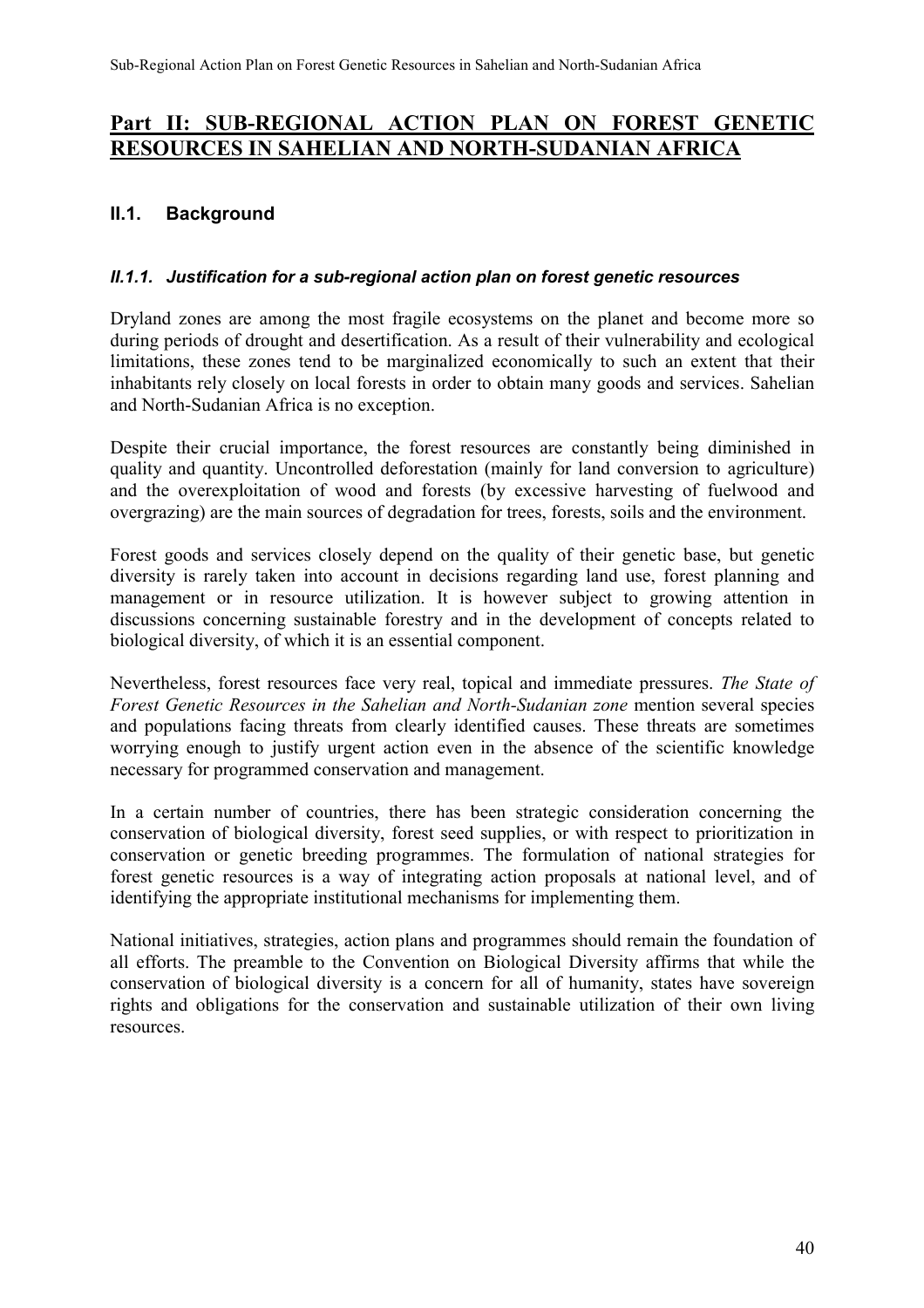Although necessary, national strategies do not always suffice. Many forest species are characterized by high genetic diversity and a vast distribution range, which often spills over national borders. Issues regarding ownership, access to resources and the rights and knowledge of local people, are raised more and more frequently in international discussions, as well as the equitable distribution of benefits drawn from the use of genetic resources. Regional and international cooperation have become an essential complement to national efforts.

# *II.1.2. Objectives and strategy of the sub-regional action plan*

The appropriateness of preparing a sub-regional action plan on forest genetic resources, as well as its objectives and contents, were discussed by participants at the sub-regional workshop on forest genetic resources in Ouagadougou from 22 to 26 September, 1998. The participants agreed that a sub-regional action plan on genetic resources for Sahelian and North-Sudanian Africa would constitute an invaluable tool. They also agreed that the plan should initially be based on the scientific and technical information contained in the national reports, and on the ideas and proposals put forward at the workshop.

Participants unanimously stressed that the plan should be action-oriented, thereby confirming the recommendations of the Committee on Forestry. Since the plan would be used to guide inter-country cooperation in future years, the document should be founded on clear goals and principles, but stated succinctly in order to be flexible enough for the implementation and update of recommendations.

The format of the action plan was discussed at length. It was finally decided to articulate the plan in two parts: a part tackling priority species surveyed at sub-regional level on a hierarchical basis; and a second part describing the actions necessary to reduce the major constraints to these species. A list of priority species was drawn up from national reports, discussed during the workshop, and complemented with information from participants. National reports were also submitted after the workshop, such as the one from Ethiopia. Participants identified the main constraints during the workshop based on similar operations previously carried out nationally by forest tree seed centres in Burkina Faso and Senegal.

Three major constraints were identified by national experts. These constraints are not specific to one forest species or to a given category of trees, but encompass genetic resources of woody species in their broadest sense:

- knowledge of forest genetic resources in the sub-region is inadequate, both in terms of genetic variability as well as population numbers and risk evaluation;
- production of goods from forests cannot meet current and projected human requirements:
- forest resources in general and their genetic heritage in particular are not sufficiently taken into account at national level, despite information on their deteriorating status.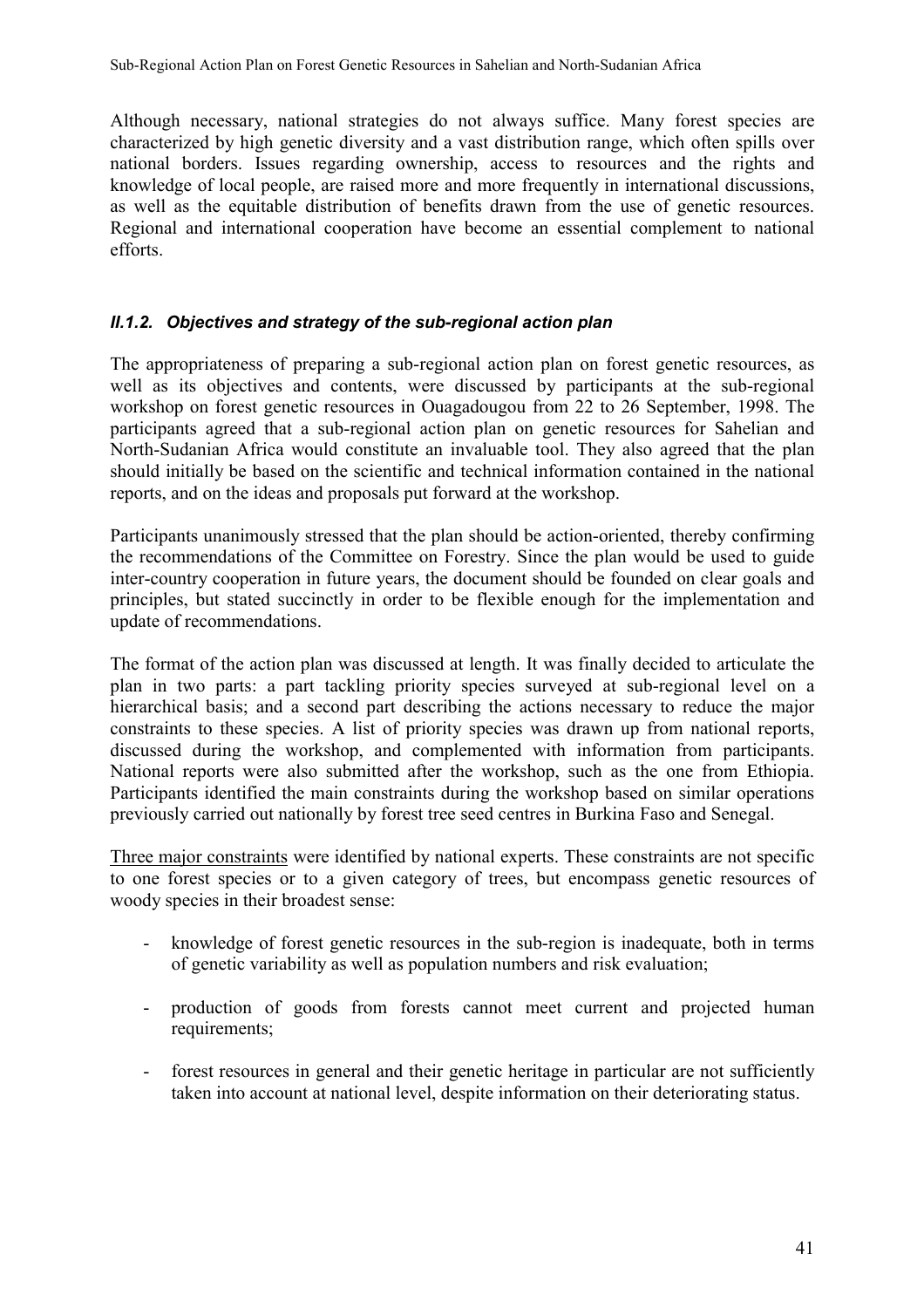The long-term objectives assigned to the action plan are the following:

- ensuring the conservation of forest genetic resources of regional significance as a basis for sustainable forest management and the maintenance of forest biological diversity;
- promoting the sustainable utilization of forest genetic resources in order to encourage local and national development and contribute to poverty alleviation;
- promoting a fair and equitable distribution of the benefits from using forest genetic resources, while acknowledging that it is equally as desirable to share knowledge, innovations and traditional practices regarding the conservation of forest genetic resources and their sustainable utilization;
- developing, strengthening and harmonizing national policies and regulatory and legislative measures in line with circumstances, and promoting the incorporation of forest genetic resources in management schemes for territorial and rural management;
- promoting or strengthening national programmes for management, research and development, and the capacity of institutions in charge of developing and implementing such programmes. Particular attention should be given to the execution and follow up of national forest action plans and programmes, management plans for woodlands and trees outside forests, plans for conserving biological diversity, afforestation and desertification control plans, and programmes for the provision of improved forest tree seed.

Immediate objectives to be reached are summarized as:

- managing (using and conserving) forest genetic resources more efficiently;
- improving the performance of forest genetic resources;
- strengthening national capacities concerning forest genetic resources.

The following priority topics were identified as best suited to concerted and voluntary regional cooperation efforts:

- resource conservation and protection;
- more efficient resource utilization;
- better availability and diffusion of quality forest seeds;
- selection and improvement of priority species;
- awareness raising among actors and rightsholders;
- strengthening of institutional resources and capacity, especially for research and training;
- implementation or utilization of regional cooperation mechanisms.

The sub-regional action plan is based on the recognition that countries in Sahelian and North-Sudanian Africa enjoy sovereign rights over their forest genetic resources and are responsible for the conservation and sustainable utilization of these resources; and that well targeted subregional cooperation can be instrumental in strengthening national programmes.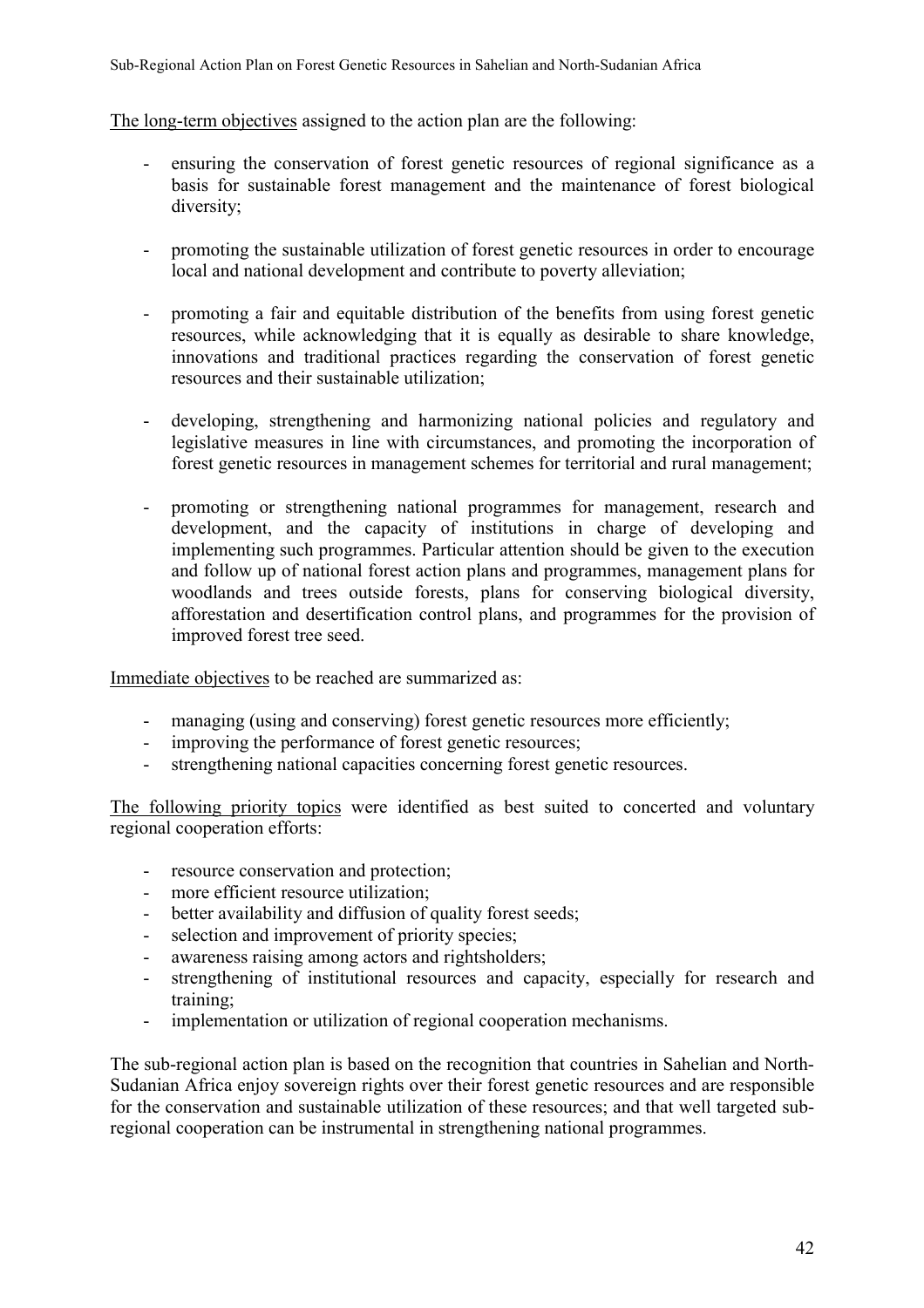### *II.1.3. Structure and organization of the sub-regional action plan*

The first chapter describes the methodology used for hierarchizing important species and defining the lists of species considered priority by countries at sub-regional level, which could be the object of coordinated efforts. Mention is also made of identified activities related to conservation, sustainable utilization, new knowledge acquisition and the dissemination of this information.

The following chapters will follow the thematic divisions fixed by participants:

- Improving the management and utilization of forest genetic resources
- Strengthening the availability of quality reproduction material
- Strengthening institutional capacity

The last part regards plan implementation, and the identification of the structures, mechanisms and instruments which may promote its implementation.

Finally the recommendations made by participants at the Ouagadougou workshop (22–24 September 1998) are recalled.

The plan only mentions those actions recognized as important at sub-regional level, *i.e.*, for which participating countries at the Ouagadougou workshop reached agreement. The points raised are common to most Sahelian and North-Sudanian countries, but not necessarily to all of them. The priority subjects complement the list of priority species.

The plan is action oriented and promotes the initiation of operational activities. It was not judged feasible to consider activities in greater detail nor to identify potential actors. This work should be carried out during the identification, formulation and finalization stages of the programmes and projects by appropriate mechanisms participating in plan implementation.

# **II.2. Identification of sub-regional priority species**

### *II.2.1. Rationale and issues*

Taking into account the naturally limited financial and human resources allocated to activities addressing forest genetic resources, economic and political decision makers need to make choices to optimize resource utilization. Drafting a hierarchy of actions considered to be the most urgent and essential is naturally subjective, and mostly determined according to the main beneficiaries and where possible by them. It is obvious that all interested parties should be associated with the process and that the maintenance and development of forest genetic resources is of general interest.

Beyond the purely technical questions regarding genetic resources management, much greater reflection is required as to the value of these resources to the different actors, and thus on the contribution of the same actors; such reflection should take stock of the short, medium and long term, with a view to programme continuity, bearing in mind that this continuity will be better guaranteed if everybody's needs are taken into account in analysis and the final choices.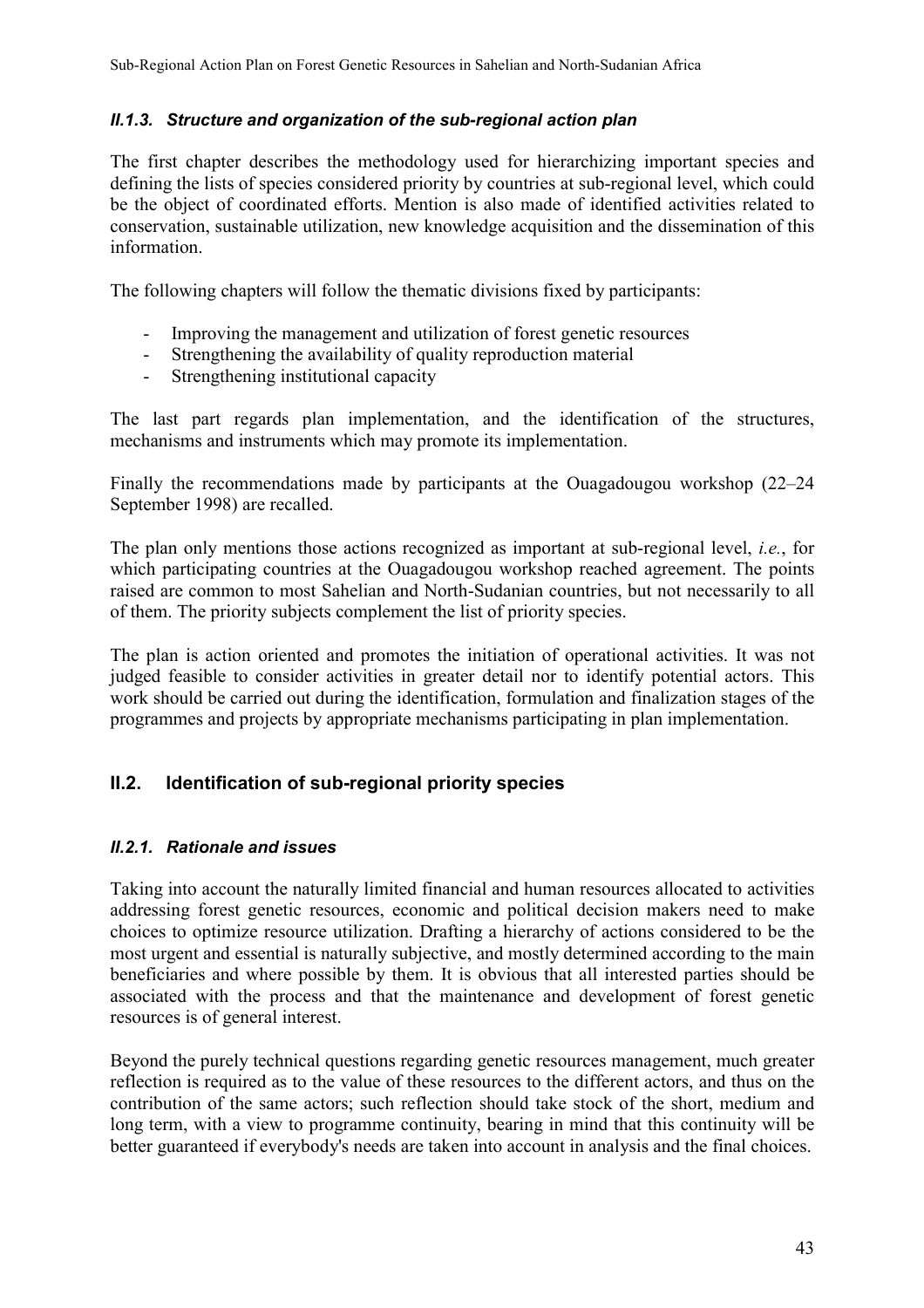# *II.2.2. Methodology*

 $\overline{a}$ 

The main object of the process described here is to assist decisions on those forest species likely to be considered in collaboration initiatives at sub-regional level. The result is a list of species considered priority by most countries, and hence with potential for targeted cooperation efforts.

Lists should answer the following question: "*When necessarily limited material, financial and human resources are available at sub-regional level for forest genetic resources, where could they be allocated with a view to optimal effectiveness*?"

Country priorities were set by weighing up the socio-economic, ecological, cultural or other value of the species vis-à-vis the potential risks of reduction or indeed extinction of their genetic components. Two types of data were thus required: data linked to species status (value, usage, distribution, current management and potential risks) and those linked to recommended actions for a restricted group (priority species).

Information, based on expert's opinion, was supplied from countries through the reports prepared for the Ouagadougou workshop and then synthesized by Dr O. Eyog Matig within the framework of a consultancy for the International Plant Genetic Resources Institute (IPGRI). During the hierarchization process, a certain number of assumptions were formulated (outlined below) to help understanding of the process's scope and limits:

- The higher level of biological complexity considered is the forest species. It is the best known level from a technical and scientific point of view, the easiest to learn in practice, and the level of most direct interest to rural people. Other levels of biological diversity, such as ecosystems, landscapes or molecular genetics, are thus not considered directly in the plan objectives.
- Sub-regional data are provided by information gathered at national level. In each country, a list of priority species was established by the person drafting the national report in line with a methodology developed by countries in the sub-region in collaboration with FAO. The writer was chosen by his/her country. The approach was deliberately empirical and used existing information without resorting to uniform quantitative data or to statistical analyses $^{28}$ .
- The approach is openly utilitarian and strongly action-oriented; only species with proven value (whatever the type of value) were considered. The process tried to be holistic (all types of value attached to the species were considered) and neutral (there was no pre-set hierarchy among different types of value).

<sup>28</sup> For examples of scientific analyses and hierarchization, see Oldfield *et al*., 1998. *The World List of Threatened Trees,* and comments in the *Commonwealth Forestry Review* 77 (4), 1998, p 291-293.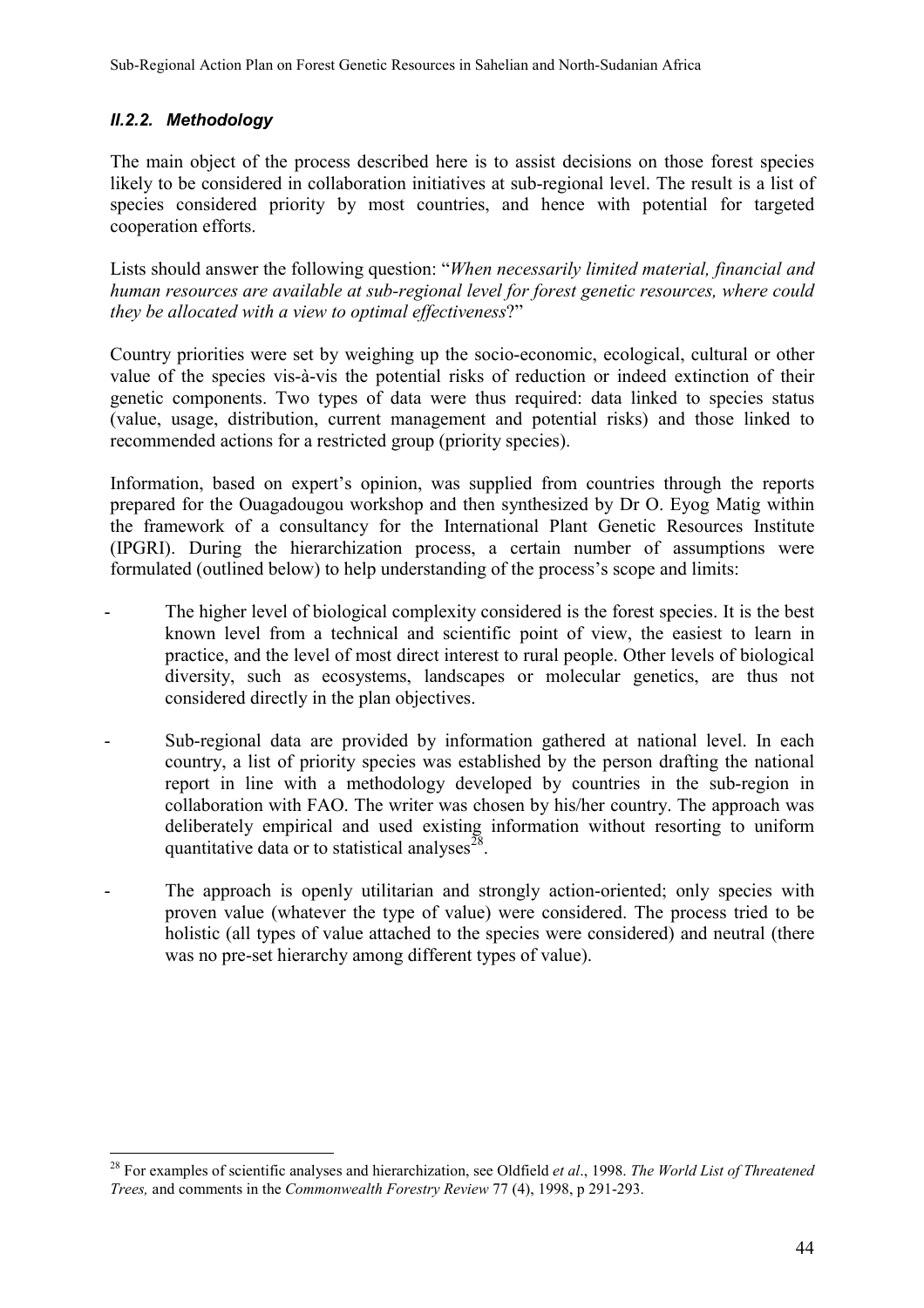- Countries decided priorities regarding forest species in line with their own scale of values and preferences. In order to have a broad range of preferences represented, the consultants Mrs A. Nikiéma and B. Kigomo, during their visits to 13 countries before the national reports were drafted, underlined the importance of consultations with all sectoral actors, particularly with representatives of local communities, professional organizations, agricultural, pastoral and forestry services, NGOs, private and public nurseries, nature conservation associations, as well as with scientists and researchers, rural development agents, etc. Similarly, the writer of the national report was recommended to take into account the opinions of various actors concerned by forest genetic resources.
- Species of interest to only one country were not considered despite considerable national or local interest.

The most obvious limitations of the applied methodology include the following:

- The number of species ranked as top priority at sub-regional level is naturally limited. Other initiatives exist that may, at least partly, cover those species which are not considered as most important (see box 2). Such initiatives include the development of national Biodiversity Status and Action Plans under the framework of the Convention of Biological Diversity; the establishment and maintenance of networks of protected areas and natural reserves; the updating of global lists of threatened or endangered trees species by IUCN and the World Conservation Monitoring Centre (WCMC); the maintenance of lists of important and priority tree species by the FAO Panel of Experts on Forest Gene  $Resources<sup>29</sup>$ ; and the development of the FAO World-Wide Information System on Forest Genetic Resources (REFORGEN)<sup>30</sup>.
	- The most important species at sub-regional level may not have the same priority level for a given social group, or a village, or a particular rural community. Extensive experience has been gained on studies of rural social groups at different levels of social organization by ICRAF and  $ISNAR<sup>31</sup>$  in the Semi-Arid Lowlands of West Africa  $(SALWA)^{32}$ .
	- Priority lists are not universal or definitive in nature. They will need to be revised and updated at regular periods. Nevertheless, they represent present options for decision makers and donors to focus their efforts on if they so wish.

 $29$  See FAO, 1997 $c$ 

<sup>&</sup>lt;sup>30</sup> For details, see FAO, 2000 or http://www.fao.org/forestry/FOR/FORM/FOGENRES/homepage/fogene-e.stm.<br><sup>31</sup> International Service for National Agricultural Research, The Hague

<sup>&</sup>lt;sup>32</sup> See Franzel et al., 1996, and SALWA's presentation at: http://www.cgiar.org/icraf/regional/region\_3/region\_3.htm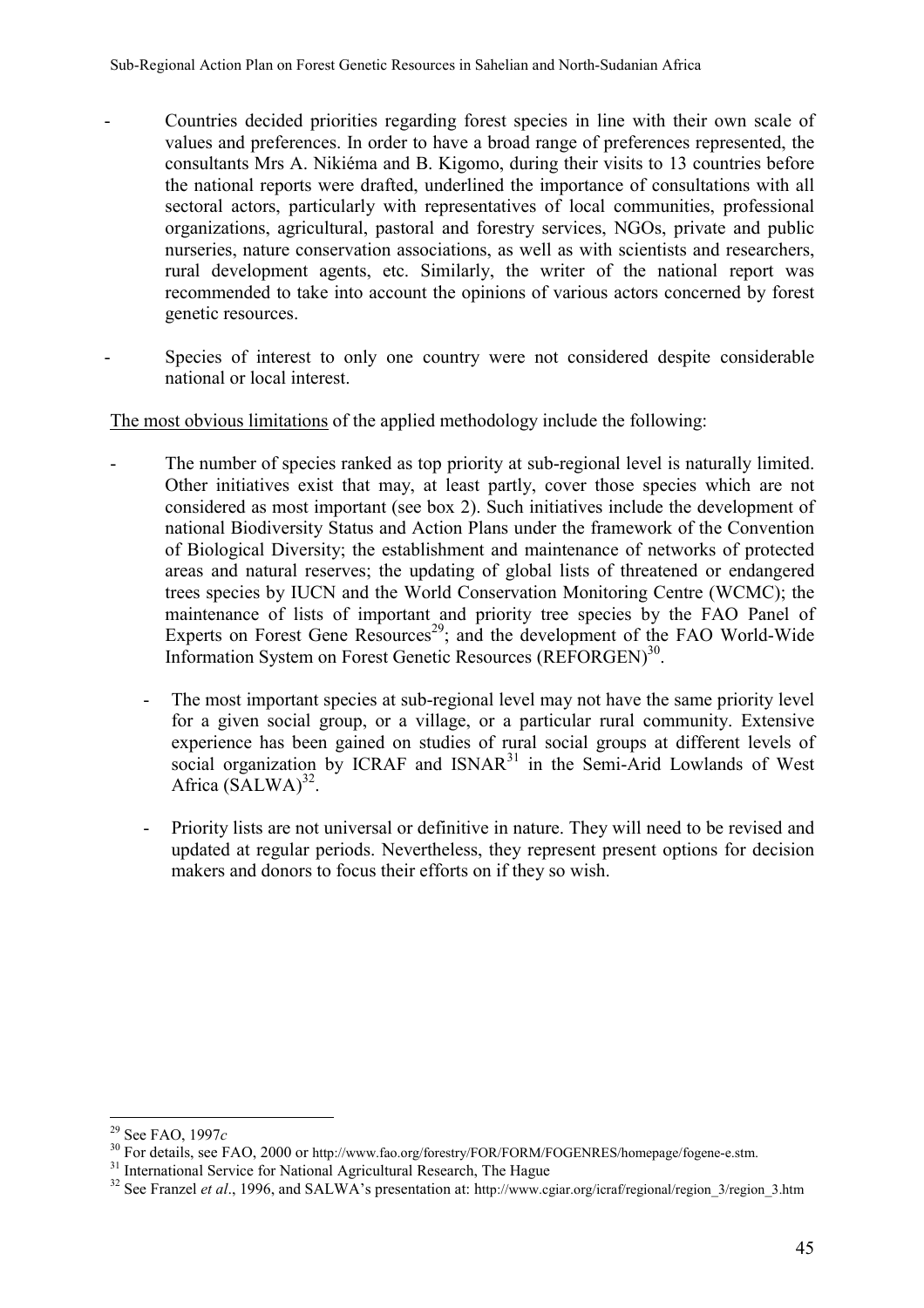#### BOX 2: PRACTICAL APPROACH TO PRIORITY-SETTING PROCESSES FOR FOREST TREES

As a preliminary approach to selecting priority species, Namkoong<sup>33</sup> recommends classifying species into three groups:

1: species with recognised socio-economic value and currently utilized;

- 2: species with acknowledged potential or future value;
- 3: species with no particular value according to current knowledge.

The first group includes species which are already the object or will soon be the object of selection or breeding programmes, irregardless of the programme's stage.

The second group features species with as yet poorly known genetic diversity, but which hold actual or perceived potential according to current status of research and utilization.

Finally, most forest species are gathered in the third group. Given the current state of knowledge and projections, the utilization value attributed to these species cannot justify establishing specific strategies for their conservation and genetic improvement in order to meet human needs. The only management goal could be to conserve representative samples from the populations for future use. In this case, an *in situ* approach could be useful<sup>34</sup>.

# *II.2.3. List of species requiring absolute priority*

Sahelian and North-Sudanian African countries have numerous woody species that are of various degrees of importance to human communities. Von Maydell<sup>35</sup> lists 114 multipurpose trees and mention is made of a total of 310 tree and shrub species in national reports. Of the species quoted as priority in country reports, the final selection only retained those species (i) quoted as priority by at least 9 countries out of the 18 which supplied national reports, and (ii) species acknowledged by countries as having high current or potential value. There are 16 of these species (see Table 11).

By way of comparison, of the 26 forest fruit trees listed by the programme SALWA in four Sahelian countries (Burkina-Faso, Mali, Niger and Senegal) based on farmer preferences for fruit tree domestication, only 3 species do not figure in the list below: *Acacia senegal, Anogeissus leiocarpus* and *Eucalyptus camaldulensis,* which are not fruit trees.

 $\overline{a}$ 

<sup>&</sup>lt;sup>33</sup> Namkoong, G. 1986

<sup>&</sup>lt;sup>34</sup> for more references, see FAO, 1989

<sup>&</sup>lt;sup>35</sup> Von Maydell, 1986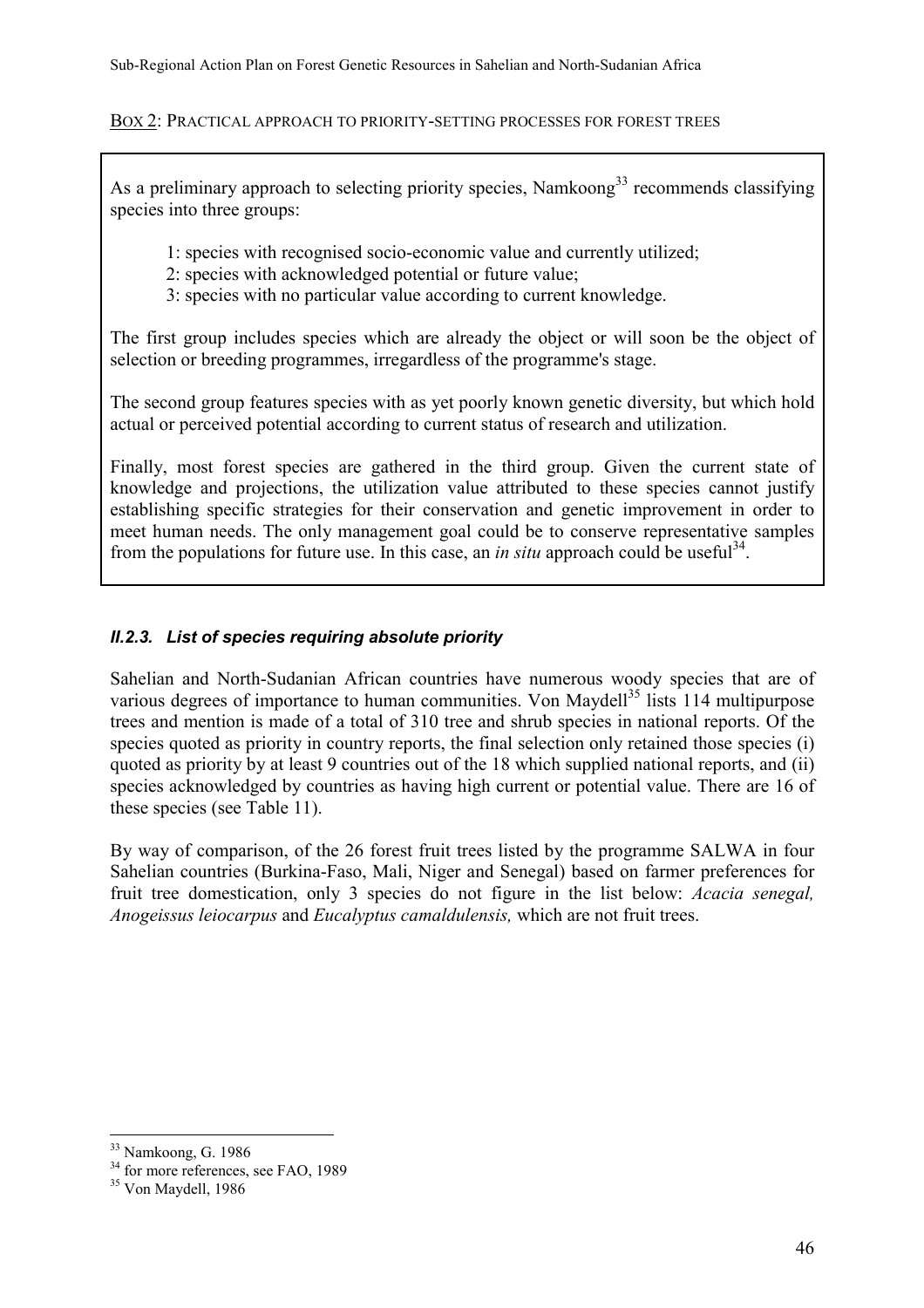| <b>Relative</b><br><b>Ranking of</b><br>priority species | <b>Priority</b><br>species     | <b>Total number</b><br>of countries<br>listing the<br>species | <b>Countries listing</b><br>the species as a<br>percentage of<br>total countries | <b>Main uses</b>                                                         |
|----------------------------------------------------------|--------------------------------|---------------------------------------------------------------|----------------------------------------------------------------------------------|--------------------------------------------------------------------------|
| I <sub>st</sub>                                          | Faidherbia<br>albida           | 15                                                            | 83%                                                                              | Fodder, shade, soil and water<br>conservation, agroforestry,<br>fuelwood |
| $I^{st}$                                                 | Tamarindus<br>indica           | 15                                                            | 83%                                                                              | Food, NWFP*, shade                                                       |
| $3^{rd}$                                                 | Khaya<br>senegalensis          | 14                                                            | 78%                                                                              | Timber, fuelwood, NWFP                                                   |
| $4^{th}$                                                 | Acacia<br>nilotica             | 12                                                            | 67%                                                                              | Fuelwood, NWFP                                                           |
| $4^{th}$                                                 | Adansonia<br>digitata          | 12                                                            | 67%                                                                              | Food, shade, NWFP                                                        |
| $4^{th}$                                                 | Anogeissus<br>leiocarpus       | 12                                                            | 67%                                                                              | Fuelwood, roundwood (poles etc)                                          |
| $4^{th}$                                                 | Parkia<br>biglobosa            | 12                                                            | 67%                                                                              | Food, agroforestry                                                       |
| $8^{th}$                                                 | Acacia<br>senegal              | 11                                                            | 61%                                                                              | NWFP, fodder                                                             |
| $8^{th}$                                                 | <b>Azadirachta</b><br>indica   | 11                                                            | 61%                                                                              | Roundwood, fuelwood, NWFP                                                |
| $8^{th}$                                                 | <b>Borassus</b><br>aethiopum   | 11                                                            | 61%                                                                              | Roundwood, food, timber                                                  |
| $8^{th}$                                                 | Diospyros<br>mespiliformis     | 11                                                            | 61%                                                                              | Food, timber, fuelwood                                                   |
| $8^{th}$                                                 | Pterocarpus<br>erinaceus       | 11                                                            | 61%                                                                              | Timber, fuelwood, NWFP                                                   |
| $13^{th}$                                                | <b>Balanites</b><br>aegyptiaca | 10                                                            | 56%                                                                              | Food, NWFP                                                               |
| $13^{th}$                                                | Eucalyptus<br>camaldulensis    | 10                                                            | 56%                                                                              | Roundwood (poles etc), fuelwood                                          |
| $13^{th}$                                                | Vitellaria<br>paradoxa         | 10                                                            | 56%                                                                              | Food, fuelwood, NWFP                                                     |
| $13^{th}$                                                | Ziziphus<br>mauritiana         | 10                                                            | 56%                                                                              | Food, fodder                                                             |

TABLE 11: RESULTS OF TREE SPECIES HIERARCHY ANALYSIS IN 18 COUNTRIES*<sup>36</sup>* - LIST OF 16 TOP PRIORITY SPECIES

\* NWFP: Non wood forest products

 $\overline{a}$ 

<sup>&</sup>lt;sup>36</sup>As a reminder this process concerns the following countries: Benin, Burkina Faso, Cameroon, Côte d'Ivoire, Chad, Eritrea, Ethiopia, Gambia, Ghana, Guinea, Kenya, Mali, Mauritania, Niger, Nigeria, Senegal, Sudan, and Togo.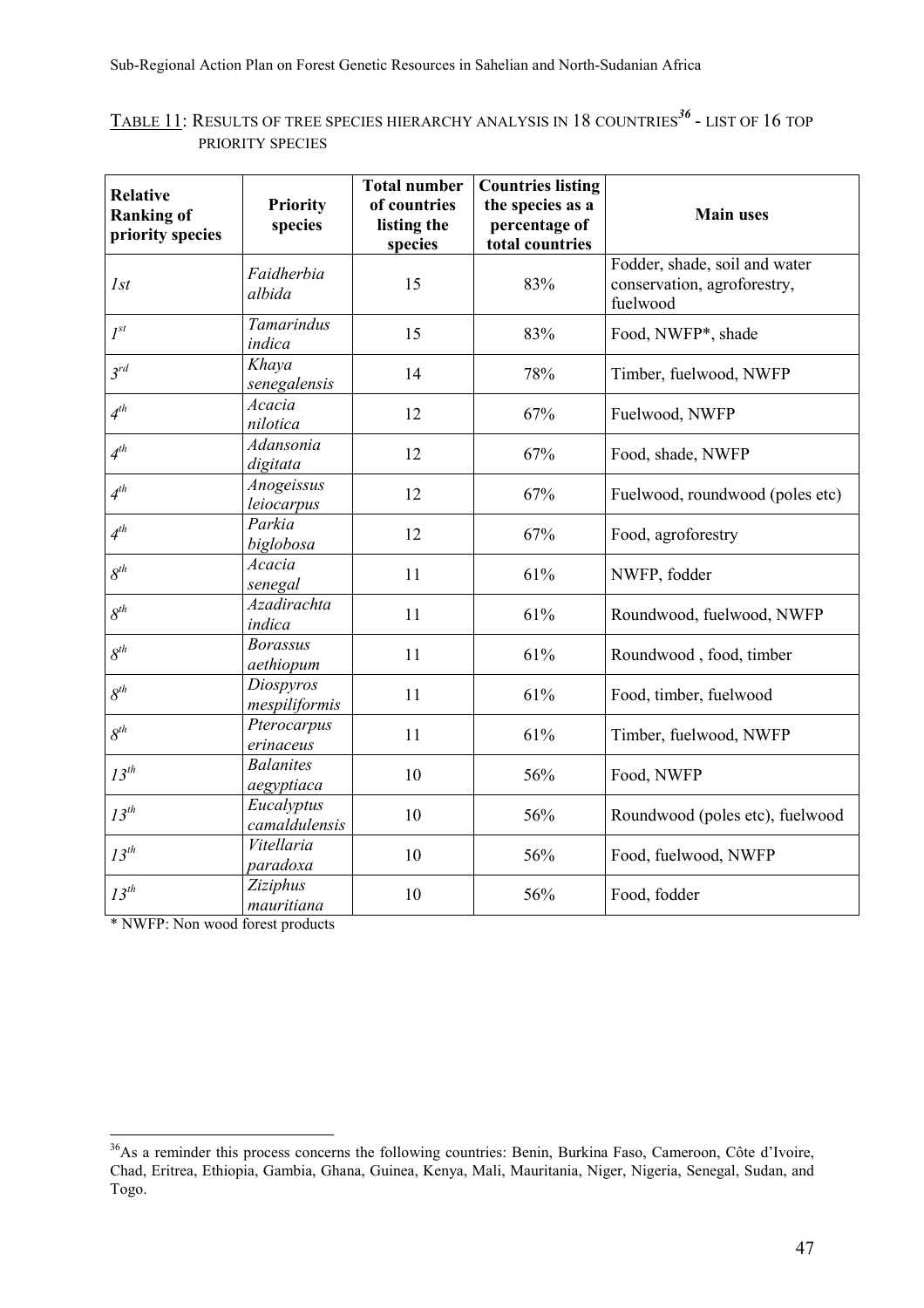# *II.2.4. Utilization of priority species*

Data on tree uses mentioned in national reports for each of the 16 priority species have been compiled and Figure 4 shows the distribution of these different uses. The main uses relate to (i) the production of non wood forest goods; (ii) provision of fuelwood; (iii) the provision of foodstuffs; and (iv) the production of small poles. Although the relative importance of each of these four main categories is not exactly the same as a similar ranking using 310 species (see paragraph I.2.4.), results do not appear significantly different at a level of reliability of 95%.

FIGURE 4: UTILIZATION PREFERENCES FOR 16 FOREST TREE SPECIES REQUIRING ABSOLUTE PRIORITY AT REGIONAL LEVEL

Tree uses have been recorded at national level first then compiled into regional level



### *II.2.5. Operational activities for priority species*

Based on indications provided by national experts, technical activities relating to priority tree species have been compiled and harmonized. The result of this analysis is given in table 12. The table represents an average outline of the status of each species, and does not necessary represent any particular situation in individual countries.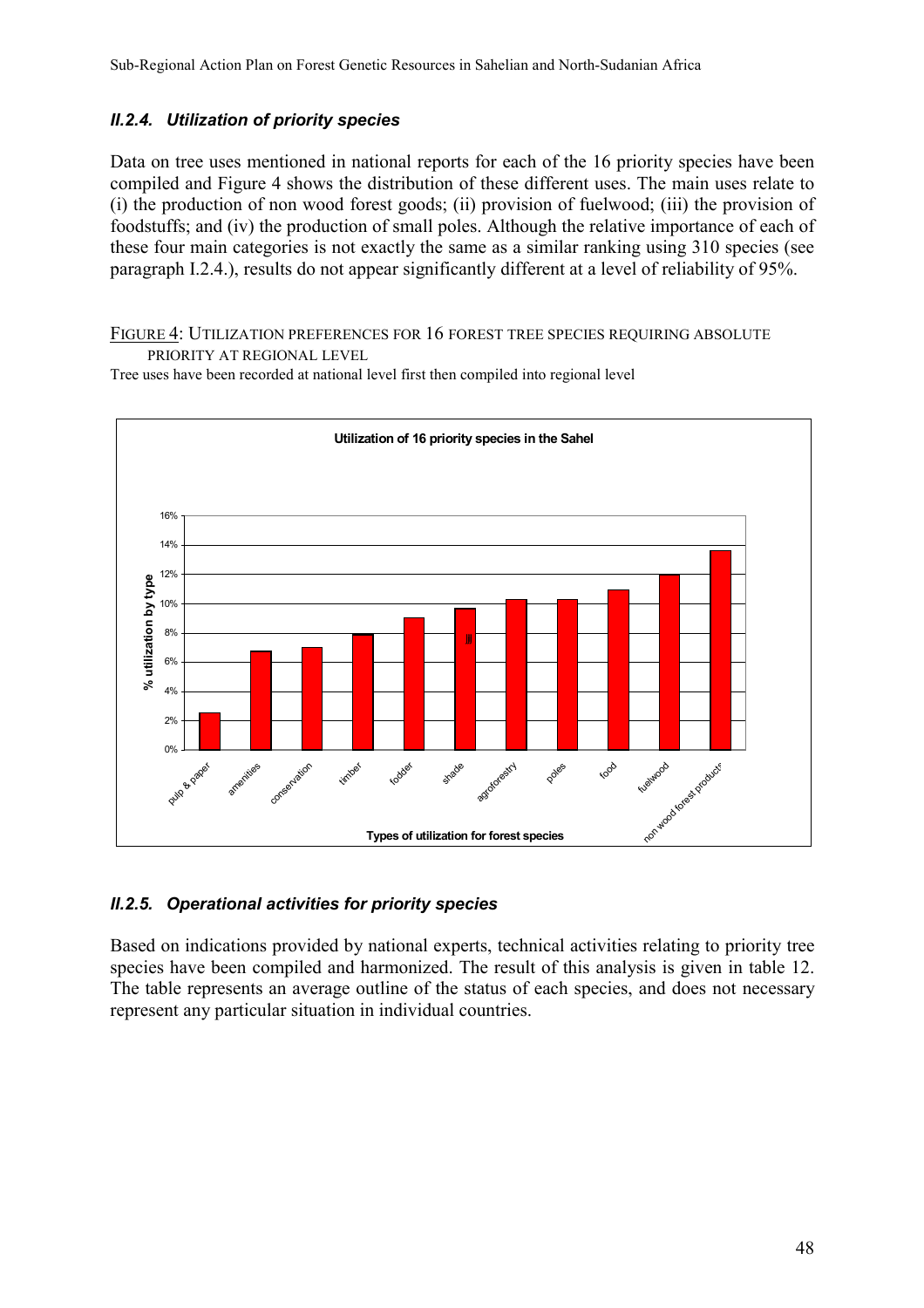| <b>Operation</b>      | <b>Exploration</b> |                |                | <b>Evaluation</b> |                | Conservation   | use of         |                |
|-----------------------|--------------------|----------------|----------------|-------------------|----------------|----------------|----------------|----------------|
|                       | & collection       |                |                |                   |                |                | germplasm      |                |
| <b>Species</b>        |                    | $\overline{2}$ | 3              | 4                 | 5              | 6              | 7              | 8              |
| Acacia nilotica       |                    | $\overline{2}$ |                | 1                 | $\overline{2}$ | $\overline{2}$ |                |                |
| Acacia senegal        |                    |                |                |                   |                | 1              |                | $\overline{2}$ |
| Adansonia digitata    | $\overline{3}$     | $\overline{2}$ | $\overline{2}$ | $\overline{2}$    | $\overline{2}$ | $\overline{2}$ | 3              | 3              |
| Anogeissus leiocarpus | 1                  | $\overline{2}$ | $\overline{2}$ | $\overline{2}$    | $\overline{2}$ | $\overline{2}$ | $\overline{2}$ | 3              |
| Azadirachta indica    | $\overline{2}$     | $\overline{2}$ | $\overline{2}$ | 1                 | $\overline{2}$ | $\overline{2}$ |                |                |
| Balanites aegyptiaca  | 1                  | $\overline{2}$ | $\mathbf{1}$   | $\overline{2}$    |                | $\overline{2}$ |                | 3              |
| Borassus aethiopum    | $\overline{2}$     | $\overline{2}$ | $\overline{2}$ | 3                 | 1              | $\overline{2}$ | $\overline{2}$ | $\overline{2}$ |
| Diospyros             | $\overline{2}$     | 3              | $\overline{2}$ | 3                 |                | $\overline{2}$ |                | $\overline{2}$ |
| mespiliformis         |                    |                |                |                   |                |                |                |                |
| Eucalyptus            | 1                  | 1              | $\overline{2}$ | $\overline{2}$    | $\overline{2}$ | 3              |                | 3              |
| camaldulensis         |                    |                |                |                   |                |                |                |                |
| Faidherbia albida     | $\overline{2}$     | $\overline{2}$ | $\overline{2}$ | $\overline{2}$    |                | $\overline{2}$ | 1              | $\overline{2}$ |
| Khaya senegalensis    |                    |                |                | $\mathbf{1}$      |                | $\overline{2}$ | $\overline{2}$ | $\overline{2}$ |
| Parkia biglobosa      | $\overline{2}$     | $\overline{2}$ | $\overline{2}$ | 1                 |                | $\overline{2}$ | $\overline{2}$ |                |
| Pterocarpus erinaceus | $\mathbf{1}$       | $\overline{3}$ | 1              | 3                 |                | 3              | $\mathbf{1}$   | 3              |
| Tamarindus indica     |                    |                | 1              | $\overline{2}$    |                | 1              | $\overline{2}$ | 3              |
| Vitellaria paradoxa   |                    |                |                |                   |                |                | $\overline{2}$ | $\overline{2}$ |
| Ziziphus mauritiana   | $\overline{2}$     | $\overline{2}$ |                | $\overline{2}$    | $\mathfrak{D}$ | $\overline{2}$ |                | $\overline{2}$ |

TABLE 12: OPERATIONAL RECOMMENDATIONS FOR SPECIES REQUIRING ABSOLUTE PRIORITY AT REGIONAL LEVEL

Legend:

1: high priority

2: prompt action recommended

3: action is important but less urgent than for 1) and 2)

Exploration:

1. Biological information (natural distribution, taxonomy, genocology, phenology, etc.)

2. Harvesting of genetic material for assessment

Evaluation:

3. *In situ* (population study)

4. *Ex situ* (provenance and progeny trials)

Conservation:

5. *In situ*

6. *Ex situ*

Utilization of genetic material:

7. Seed production for plantations, reproductive material

8. Selection and breeding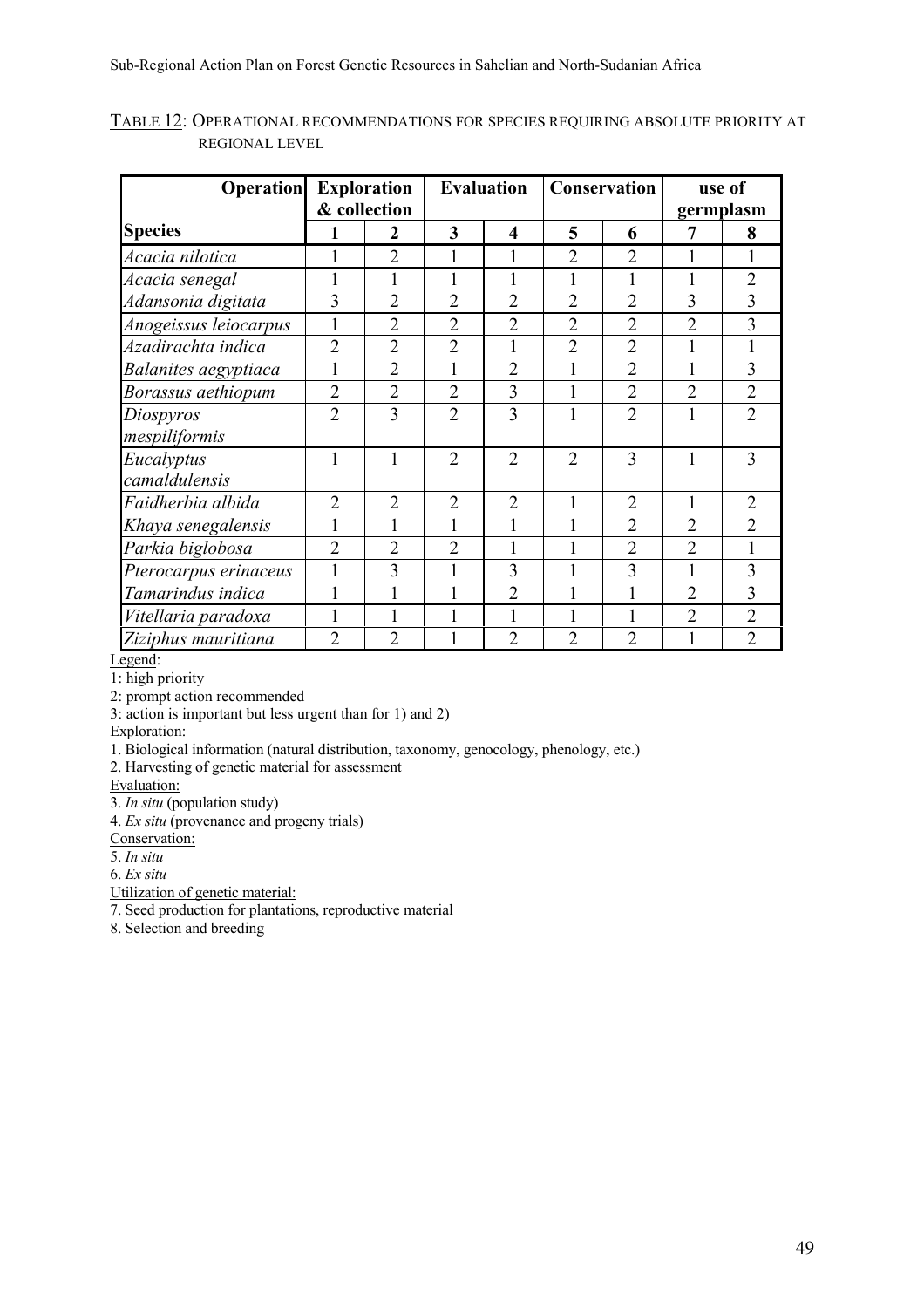# **II.3. OBJECTIVE 1: Improving the management (utilization and conservation) of forest genetic resources**

The overall methodology for managing forest genetic can be summed up as a multi-stage programme depending on the chosen objectives and the degree of sophistication (see box 3). From a strategic point of view, activities will have a greater chance of being implemented effectively if they are formulated and decided under the impulse of, or with the active participation of, land owners, local decision makers and rightsholders.

#### BOX 3: TECHNICAL ACTIONS RELATING TO FOREST GENETIC RESOURCES

Actions related to the management (including conservation and utilization) of forest genetic resources generally cover one or several of the following technical stages:

- (a) botanical and taxonomic prospecting;
- (b) genecological prospecting;
- (c) harvest of material for testing;
- (d) trials and evaluation of provenances, families, progenies, clones;
- (e) the setting up of *in situ* conservation stands;
- (f) sampling and harvesting of material for *ex situ* conservation;
- (g) the setting up and management of *ex situ* stands;
- (h) starting up selection and genetic breeding programmes;
- (i) research into biology, phenology, reproduction;
- (j) research into silviculture and management.

Whatever deviations may occur in the above list in line with the desired objective conservation or improvement -, the process is cumulative and some stages have to be crossed before others can be initiated. This is why knowledge on a species geographical and ecological distribution has to be gathered before its intraspecific variability can be studied.

Issues related to resource access and utilization should be solved at several levels: locally between communities and individuals, for example concerning the use of goods and services in a park or forest; at national level (for example, aspects connected to the transfer and utilization of selected reproduction material); and at international level (for example, on questions regarding inter-country exchange of reproduction material and the sharing of ensuing benefits).

### *II.3.1. Inventorying resources*

Justification: In theory, any rational conservation or improvement programme begins by studying and inventorying existing resources. In order to develop policies and strategies related to the conservation and sustainable utilization of forest genetic resources, national programmes require information on country resources.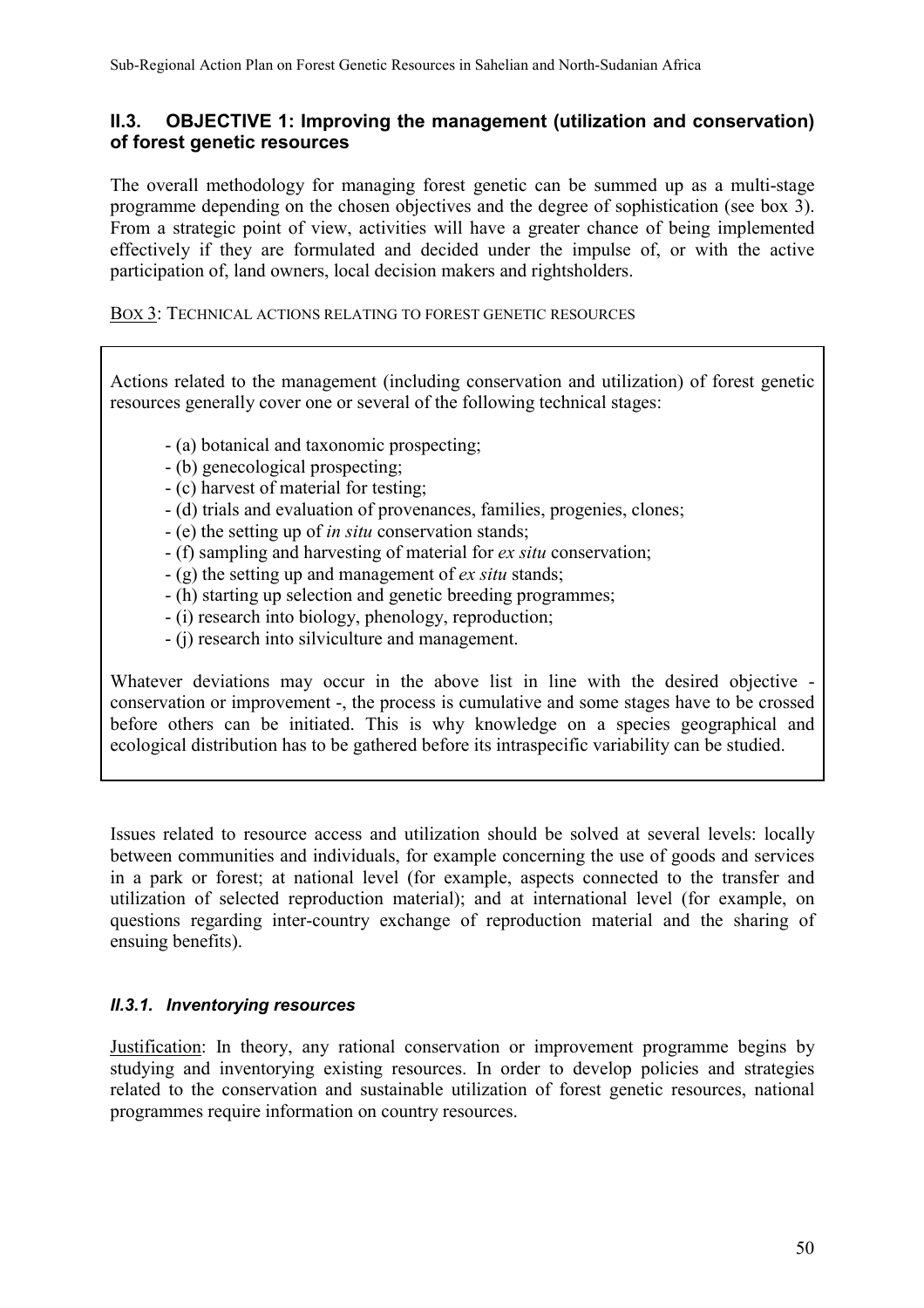Countries that have ratified the Convention on Biological Diversity recognize certain requirements and responsibilities in this area. The report *State of forest genetic resources in the Sahelian and North-Sudanian zone* shows that, given the importance of woody plants in local and national economies, fairly few systematic activities have been carried out, even for highly important trees and shrubs. Out of 16 top priority species listed in Table 12, ten require urgent information gathering on biological features (natural distribution, taxonomy, genocology, phenology, etc.).

Concerning the subject of surveying and inventorying species distribution, and the delineation of possibly distinct populations by genecological zoning, the lack of a common forest ecological typology in regional countries impedes both comparisons between countries and standardized assessments. This constraint represents a considerable brake to regional studies on the scale and spatial distribution of intraspecific variability.

The study and inventory of genetic resources of priority species should be viewed as stages in a process for the better management of genetic diversity, and not as aims *per se*. That is why it is advisable to link them to specific action-oriented objectives, for example within a regional programme for the conservation or sustainable utilization of a given species. In this way, it will be easier to make decisions on the relevance of various methods for studying genetic diversity (provenance trials, biochemical analyses, genetic markers) according to the information sought and the projected cost.

Long-term objective: To identify, localize, survey and where possible assess the diversity of local priority species, sub-species, populations, varieties, ecotypes and breeds. To assess the importance of populations in intraspecific units, as well as the precise nature and degree of risk each may be facing.

Intermediate objectives: To develop common, useful and simple methodologies in order to study and survey tree and shrub resources as well as the extent and manner of their genetic diversity. To define the distribution of genetic resources by priority species.

### Recommended activities:

- Proposing a series of common typological parameters to be used by different countries in inventories, descriptions and studies of the genetic diversity of species considered.
- Gathering available information on the distribution, biology, patterns and physiology of reproduction, and the modality and known extent of intraspecific variation among priority species.
- Identifying gaps in the above information and proposing studies or additional investigations by broad ecological zone.
- Updating the maps of distribution areas of priority species by country and ecological zone.
- Contributing to the inventory of pools of forest genetic resources such as natural reserves and national parks for priority species.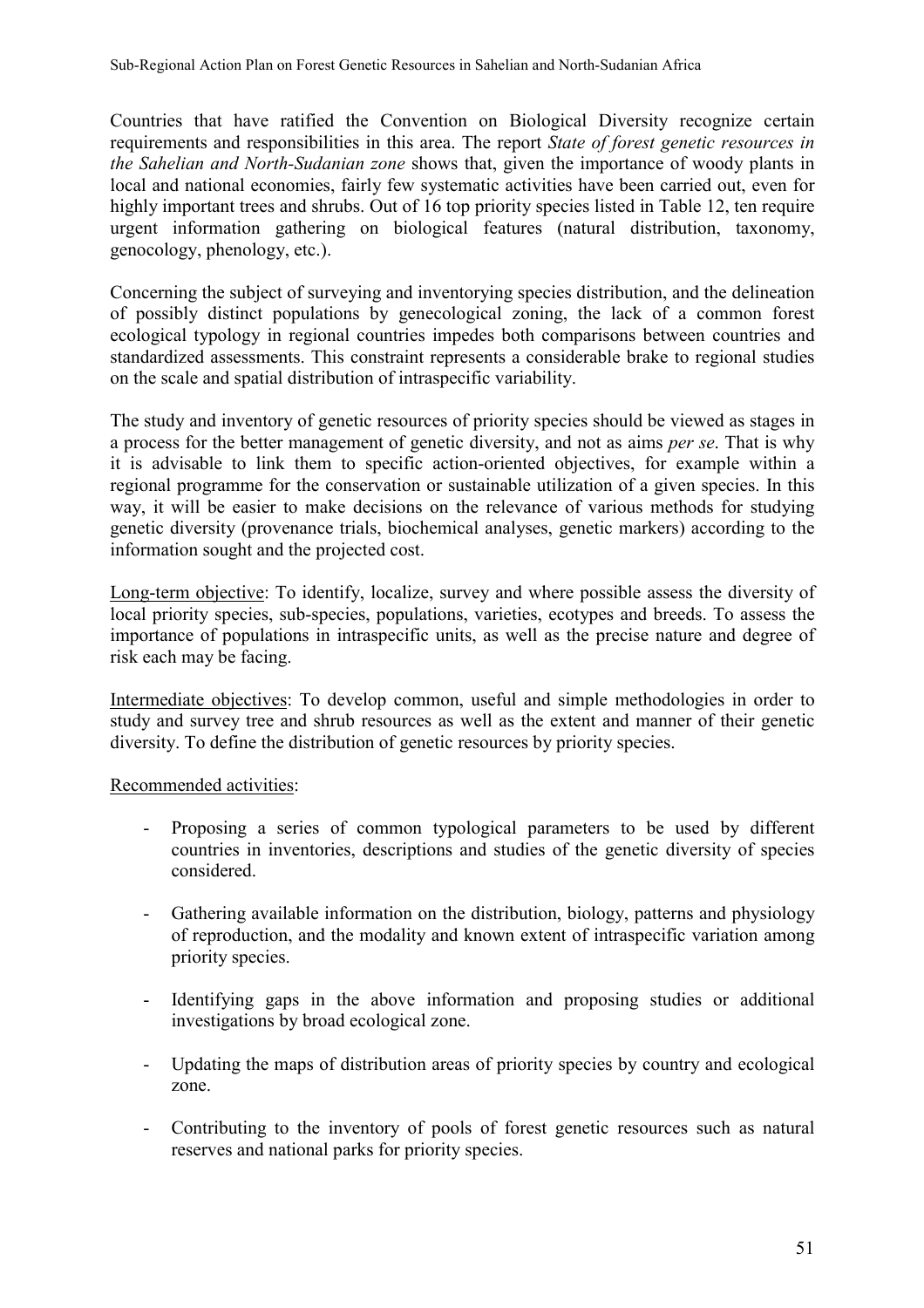Technical options: Studies aimed at improving knowledge of a given specie's genetic diversity within a geographical region or between regions, can employ several methods, including morphological and biometrical studies in comparative tests; biochemical and molecular marker analyses in laboratory conditions; or the simple presumption of genetic diversity in view of the specie's geographical and ecological distribution. There is ample documentation on the choice of each of these methods, none of which is absolute and each contributing essential clarification $37$ 

# *II.3.2. Protecting and conserving resources*

While protection denotes a series of measures aimed at sheltering certain resources from real or perceived threats (with the result of physical or regulatory protection, for example), conservation aims at maintaining these resources in "good condition", i.e., as far as possible at ensuring their evolution potential in order to meet the needs of future generations. Protection (preservation) is only one aspect of conservation in the broad sense.

The conservation of forest genetic resources denotes all policies and acts «guiding human utilization of genetic resources in such a way that they may sustainably procure maximum benefits to current generations, while maintaining their capacity to meet the needs and aspirations of future generations». <sup>38</sup>

### Justification:

The *State of forest genetic resources in the Sahelian and North-Sudanian zone* shows that many species and populations are subject to strong pressures. Levels of security and nature of threats recorded for 159 populations of 16 priority species in 18 countries are compiled in appendix 11.

The document also confirms that legislative or regulatory efforts to protect forest resources have generally had a mediocre impact unless accompanied by broader reflection that took into account the needs, rights and responsibilities of local people and the need for a balance between conservation and utilization through forest management.

Protection in the strict sense seems more and more to be a transitory measure, which should be used temporarily as a complement to other options. In general it can be observed that conservation efforts are to be preferred to protection, which is more limited in scope.

Before carrying out any action in this area, it is absolutely vital to define and identify the target elements of projected conservation measures. These elements may consist of: ecosystems, species, populations (variation between populations) or individuals (variation within populations). Genetic resource conservation can be carried out on site (*in situ*) or offsite (*ex situ*), in the case of seed orchards for example.

 $\overline{a}$ 

<sup>37</sup> Graudal, L. *et al*, 1997 38 FAO, 1989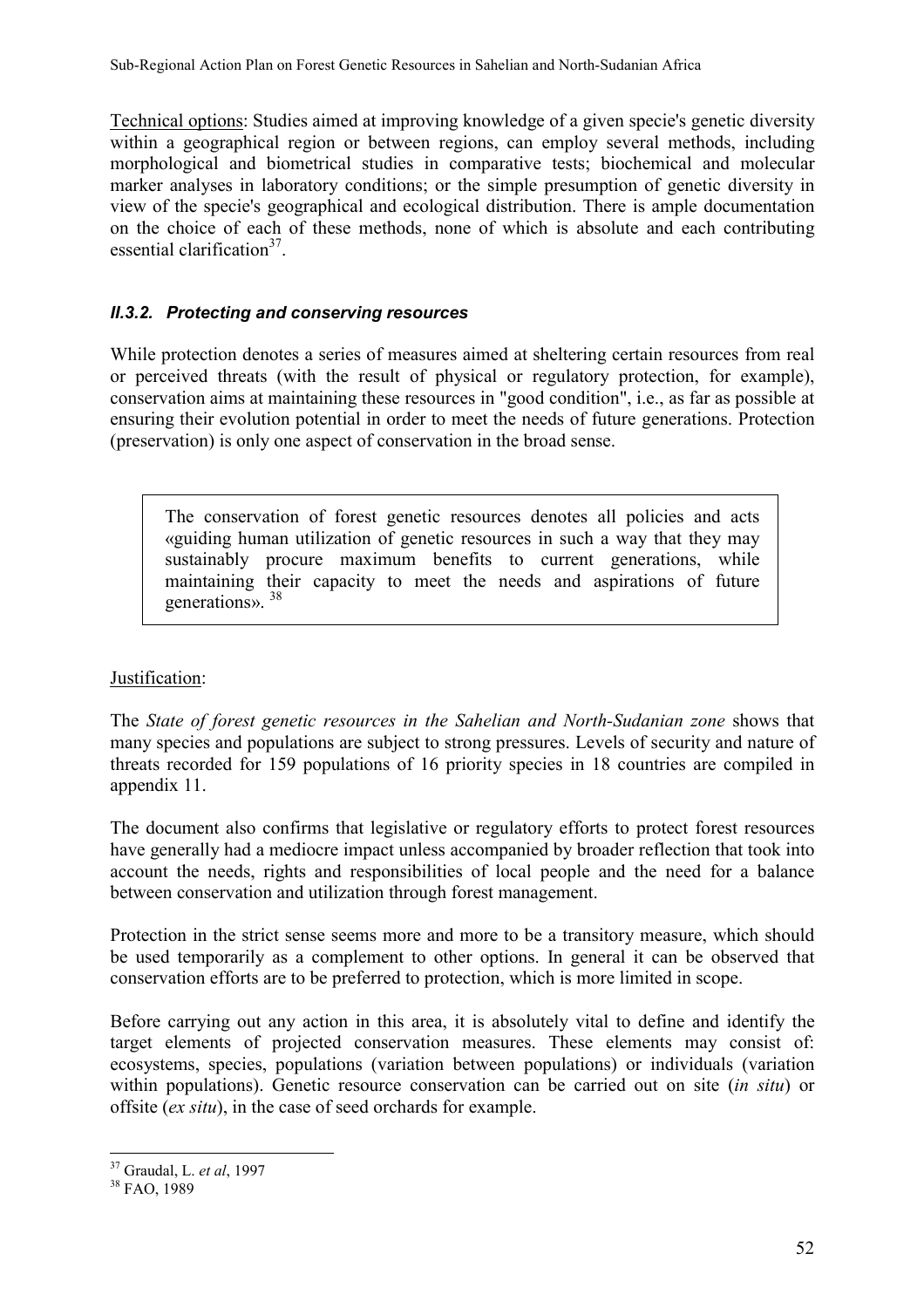Finally, species and levels of intraspecific diversity can be found in several types of deposit (pools):

- forest (classified, managed or unmanaged);
- reserves, natural parks, protected areas (whatever the protection is effective or not);
- trees outside forests, agroforestry plantations, recreational parks, botanical gardens;
- breeding trials, seed orchards, agricultural or forest seed centres.

Experience shows that the conservation and regeneration of genetic heritage is best ensured when a combination of various pools is established. The recommended approach is to combine various places and different types of pool. A good start could be made by surveying the possibilities of *in situ* conservation in managed forest, then continue by inventorying the resources found in natural reserves and other protected areas, and finish if not successful by projecting the *ex situ* stocking of a representative sampling of variability. This process has the advantage of reconciling within a single approach conservation and sustainable utilization of resources in one place (managed forest).

The interest of a regional approach to preparing and implementing conservation strategies springs from the fact that large scale economies could be made while reducing the global risks of species or provenance extinction. If the goal is to conserve the main genetic pools, a reasonable number of stands should be conserved.

Long-term objectives: To ensure forest species capacity to adapt to environmental changes and to thus maintain the necessary genetic information for natural evolution and for future tree breeding programmes.

Intermediate objectives: For each priority species at sub-regional level, to define and implement a conservation strategy over its distribution range, taking into account the ecogeographical features of the specie's genetic diversity, the distribution and effectiveness of existing genetic pools, possible protection constraints and the complementary actions required.

Recommended activities:

- inventorying genetic resources of priority species which benefit from a protection system (natural reserve, protected area, classified forest)
- assessing the effectiveness of conservation of priority species/populations in the above systems;
- inventorying the seed-bearing stands used for each priority species;
- inventorying the pools of genetically distinct populations for each species;
- identifying the main centres ("hot spots") of genetic diversity as well as the marginal and peripheral populations;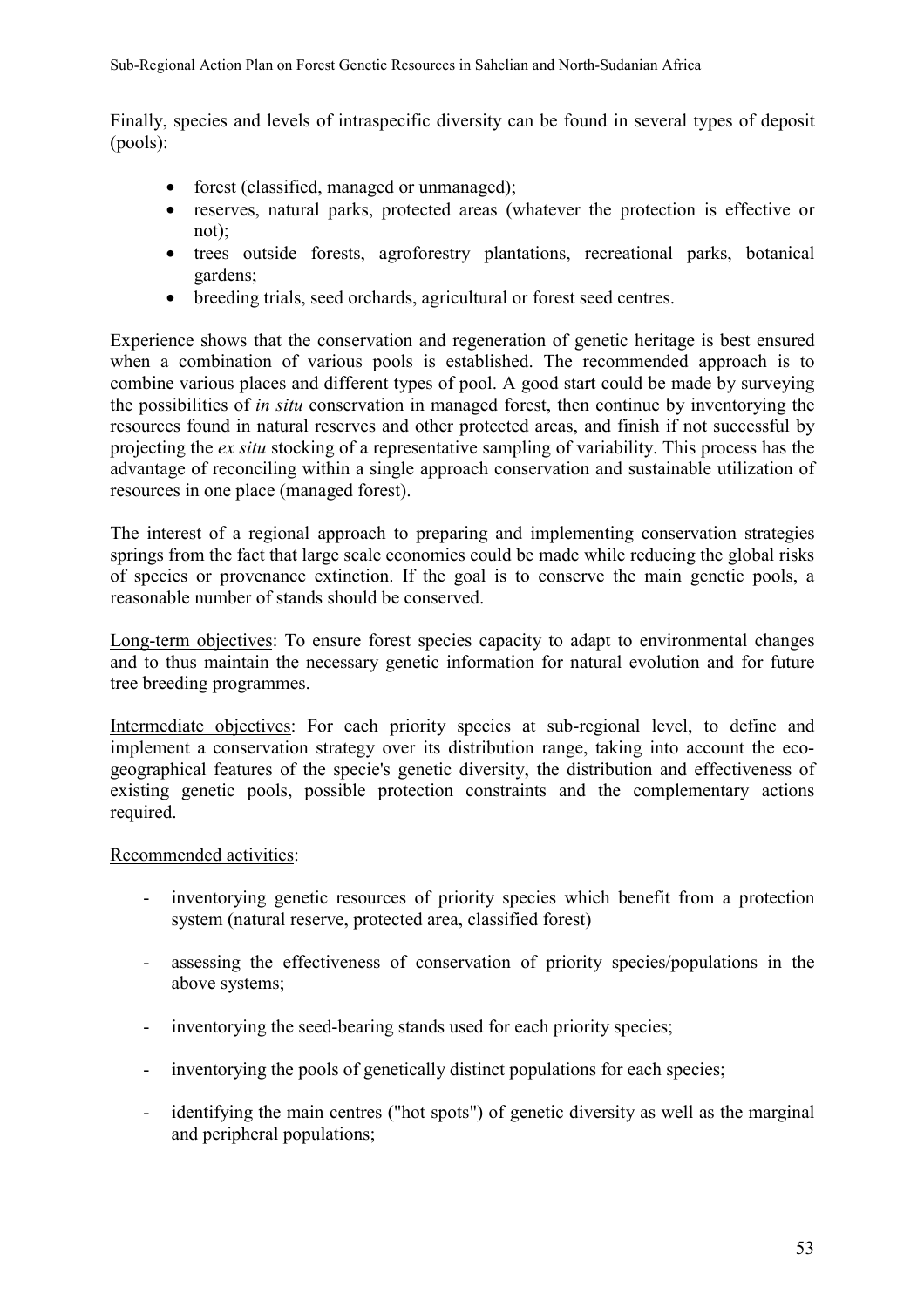- surveying particularly important stands of priority species (seed harvesting stands) which should be the priority objective of protection and conservation measures;
- inventorying genetic resources found in *ex situ* pools of the sub-region, (including domestication trials and trees conserved in non-forestry systems) for each priority species;
- surveying populations subject to severe pressures and possible options for vegetative propagation and *ex situ* conservation;
- promoting, with relevant authorities, information and extension campaigns for local people and villagers regarding brush fire control and prevention;
- researching and documenting management experiences and models for agroforestry parks taking account of *in situ* considerations for forest genetic resources;
- documenting traditional and current experiences concerning *in situ* conservation of forest genetic resources.

Technical options: The choice of available technical options should depend first and foremost on the nature of the material to be conserved and should be done case by case. The two main technical options regarding conservation of genetic resources, i.e., *in* and *ex situ* conservation, complement each other. *In situ* conservation foresees the ongoing maintenance of a stand within its community and in its original environment. *Ex situ* conservation includes both the conservation of seeds, pollen and tissue and the conservation of genetic materials in living collections, for example in arboreta and clone deposits, or in specially established *ex situ* conservation stands (see Table 13).

For forest species that are currently little exploited, it would be enough to delineate or set up a network of *in situ* conservation areas, including production forests and protected reserves subjected to varying degrees of management. These genetic conservation areas have to be extensive enough to avoid the negative effects of self pollination and genetic drift, and should encompass central and peripheral stands. For species subject to intensive exploitation, *in situ* conservation can be complemented by management of genetic diversity from forest stands and selection programmes.

#### TABLE 13: SUMMARY OF TECHNICAL OPTIONS AVAILABLE FOR GENETIC CONSERVATION ACTIVITIES IN CONNECTION WITH TYPES OF REPOSITORIES AVAILABLE

| <b>Type of repository</b>                                                  | Main utilization for conservation activities |
|----------------------------------------------------------------------------|----------------------------------------------|
| Protected areas, nature reserves                                           | <i>Iin situ</i> Conservation                 |
| Managed natural forests, natural stands managed<br>for seed production     | <i>In situ</i> Conservation                  |
| Plantations, planted trees, botanical gardens                              | <i>Ex situ</i> conservation                  |
| Experimental stands, comparative tests, seed<br>orchards, tree seed centre | <i>Ex situ</i> conservation                  |

*\* Adapted from Palmberg, 1999.*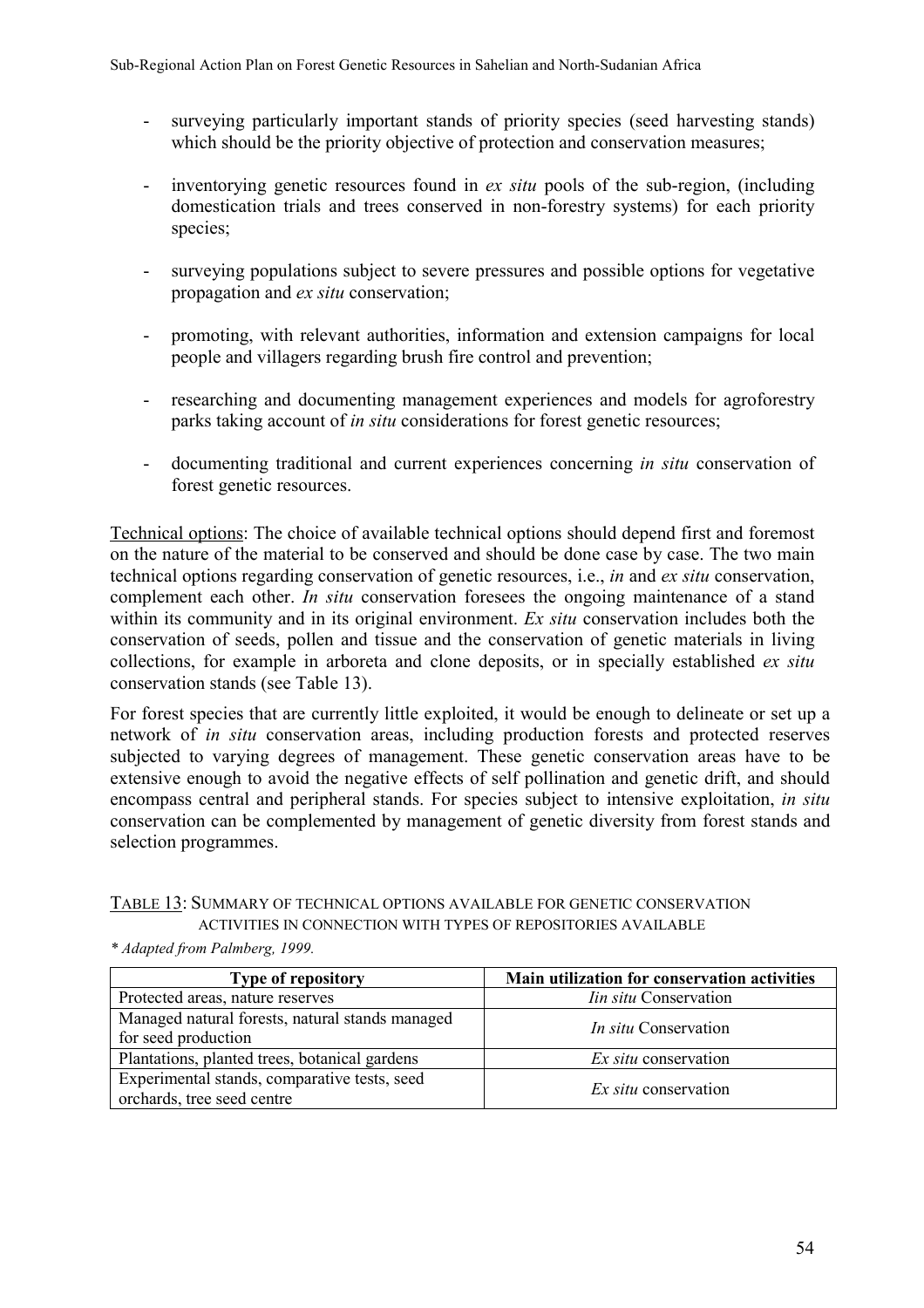#### *II.3.3. Utilizing resources sustainably*

#### Justification:

Degradation of forest genetic resources in the Sahelian and North-Sudanian zone is mainly due to uncontrolled and unsustainable utilization. In many cases, both for forest resources and tree and shrub genetic resources, forest management for the supply of goods and services is compatible with the conservation of a given species if certain simple management and genetic principles are applied in silviculture.

In the search for a balance between resource conservation and utilization, management concepts occupy a central place. There is probably no universal solution to the problem, but a certain number of concepts, methodologies and case studies taking account of technical, socioeconomic and cultural aspects, have been developed by several rural development actors in the Sahel. In particular, given that rural people in Sahelian and North-Sudanian Africa are, and will be for a long time yet, strongly dependent on forest goods and services, it is essential that they become involved in sustainable management efforts and processes. The limited effectiveness of existing forest reserves works in favour of systematic integration of current human constraints and needs in conservation strategies.

An analysis of constraints (utilization of forest genetic resources by product and service) could constitute an entry point to identifying actions to be undertaken at local level. The importance of fuelwood justifies alone developing energy strategies where all forms of production (natural forest and plantations) will be investigated. The development of better performing plantations near consumption areas is likely to relieve pressure on native resources considerably.

As regards the production of food products, various national and international institutions support domestication efforts for forest trees by farmers and support the conservation of genetic heritage in cropping systems.

Long-term objectives: To increase and improve sustainable and rational utilization of genetic resources of natural and introduced trees and shrubs. To promote innovations in the genetic improvement of trees and wild populations by domestication and conservation. To promote the diversification of goods and services by associating natural forests and plantations in a complementary way. To actively prevent desertification in the most vulnerable ecological zones.

Intermediate objectives: To encourage awareness raising among local people who use goods and services provided by trees and shrubs through targeted and localized programmes. To contribute to desertification control programmes.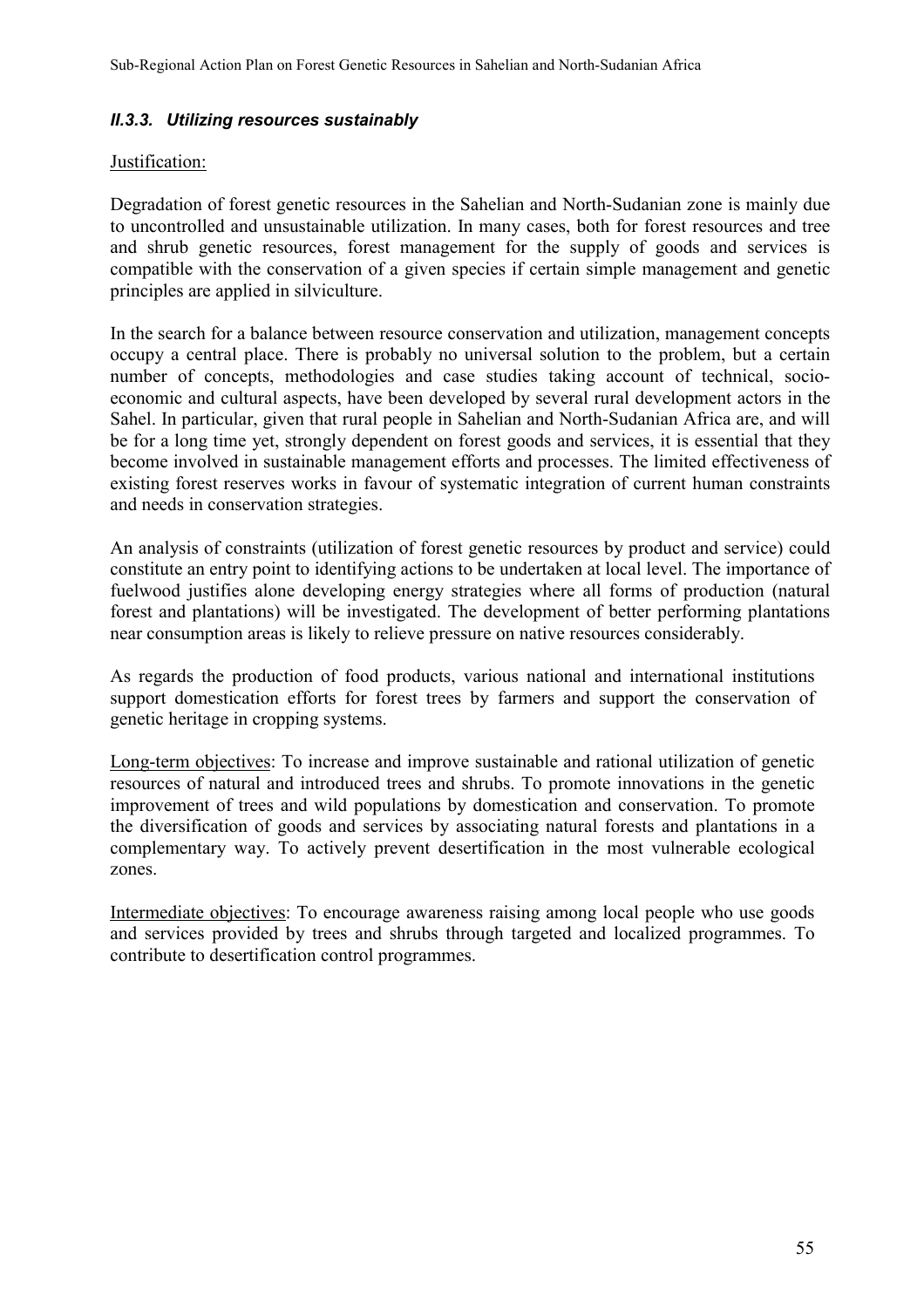#### Recommended activities:

- promoting productivity studies of natural formations and developing managing options for sustainable harvesting intensity;
- developing case studies to support experience and memory of traditional utilization and knowledge (taboos, bans, ...). Identifying new concerns and new cultural behaviour which could accompany sustainable management efforts;
- contributing to information and extension campaigns for local people and villagers with respect to economical resource utilization.

Technical options: promotion of forest management plans and land planning; strengthening community and individual planting programmes; stepping up improvement and domestication programmes for targeted species; underlining the importance of seed-bearing stands (see the following chapter).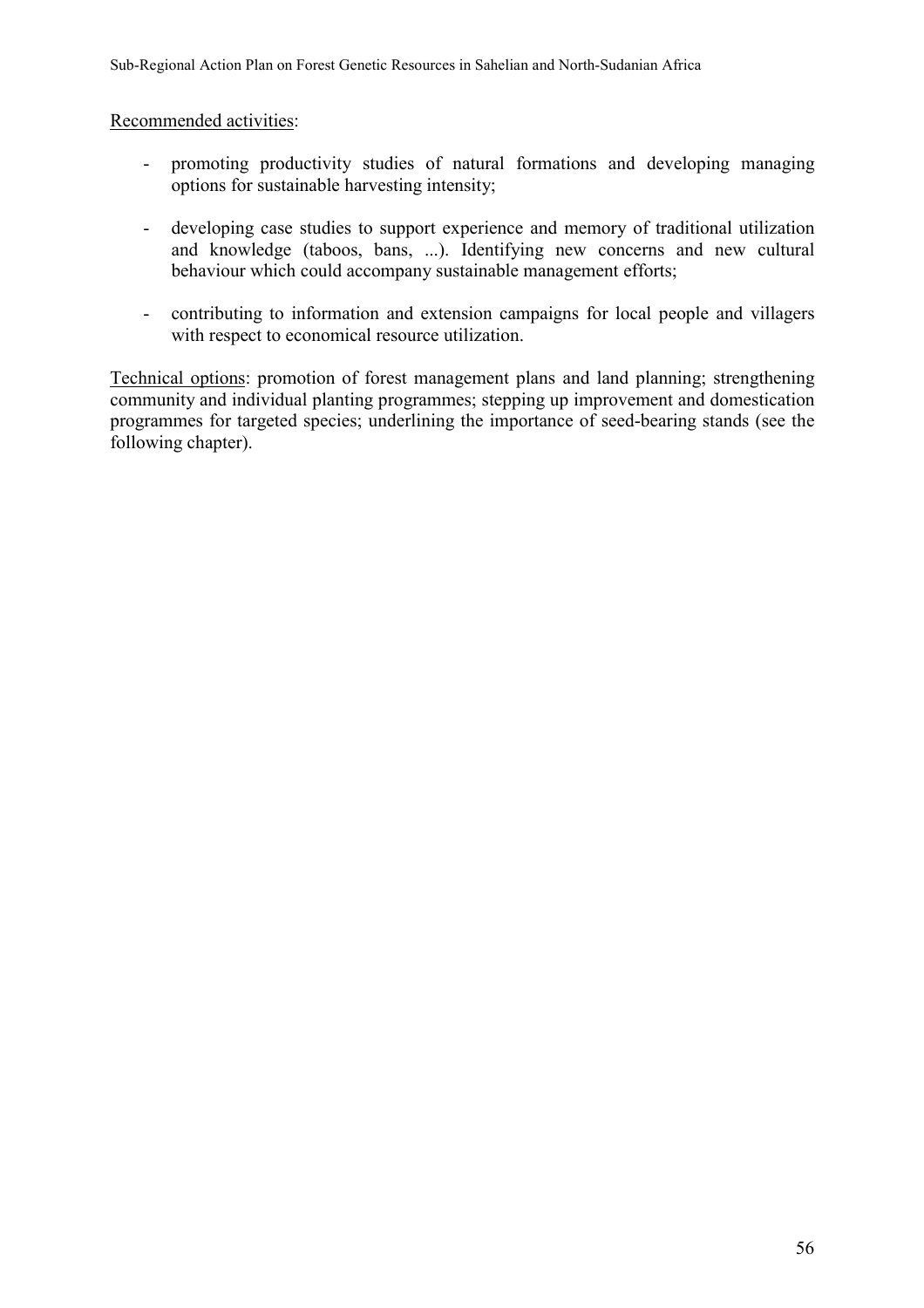# **II.4. OBJECTIVE 2: Strengthening availability of quality reproduction material**

In recent years, forest plantations have attracted both positive attention and criticism, especially when they had resorted to introduced species whose adaptation to site conditions had not been properly established. In the future, plantations and planted trees are expected to play an increasingly important role in supplying vital goods and services.

This diversification assumes the availability of quality reproduction material in sufficient volumes for users. Seeds and plants must meet a triple quality requirement: (i) for genetic quality (species and provenances that are adapted and which perform well); (ii) phytosanitary quality (absence of insects and plant pests, and harmful diseases), and (iii) physiological quality (seeds and plants that meet standard criteria for size, state of conservation, moisture content, and germinative capacity).

The *State of Forest Genetic Resources in Sahelian and North Sudanian Africa* confirms the diversity of current and potential users of forest plants and seeds: public administrations, the cooperative sector, village communities, private actors. As these actors have different experiences regarding plantations and wood growing, considerable awareness raising and training efforts should be undertaken alongside the identification of local priority species and their utilization aims, the sources of seeds and plants, silvicultural requirements, and in order to set up protection and maintenance after planting. Too often in the past, dubious technical options were dictated by the limited number of seeds available and inadequate knowledge of the silviculture of local species.

A global and comprehensive Tree Seed Suppliers Directory is available from ICRAF in hard copy and in CD Rom forms<sup>39</sup>. In addition, updated information is also available on the Internet at ICRAF's homepage<sup>40</sup>

# *II.4.1. Managing seed supply and demand*

### Justification:

Changes in forestry policy have revealed a growing portion of plantations carried out by village communities with local species. All the same, the use of local materials can pose a certain number of technical questions, which are not all solved yet.

The irregular flowering of some species and stands still hinders regular supplies in both quality and quantity, all the more so since many seeds cannot be dried or partially dehydrated for conservation (intermediate and recalcitrant seeds). Sometimes considerable losses are incurred in nurseries as a result of cultivation practices for little known and documented plants. Public or private forest seed distribution companies sometimes find it difficult to supply provenances that are specifically suited to defined local conditions. Often, they cannot supply all species or seeds of secondary interest, requested in small quantities.

<sup>&</sup>lt;sup>39</sup> Kindt et al., 1997

<sup>&</sup>lt;sup>40</sup> http://198.93.235.8/cfdocs/examples/treessd/treessd.htm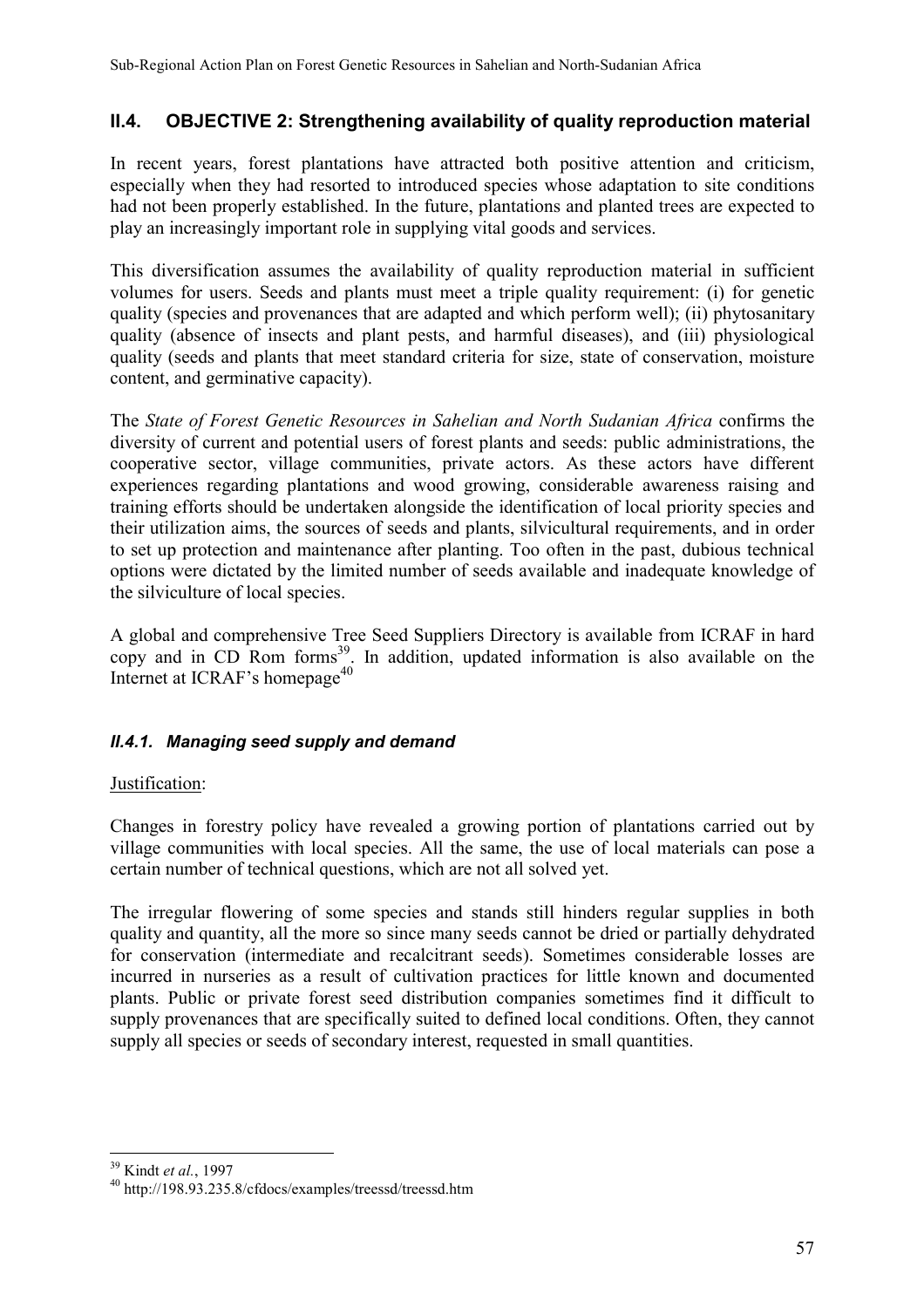Special attention should be paid when material is issued from vegetal multiplication, which may be necessary when some species/populations are too few in number to ensure reproduction or when it is desirable to multiply exceptional phenotypes. It is also important in domestication programmes to have a strategy for utilizing these materials and sound knowledge of the technical propagation protocols.

The importance of quality reproductive material, which will determine the value of tomorrow's goods and services, has led some countries to develop national policies for forest seed production. Specialized national seed centres for dryland forest species exist in Burkina Faso, Senegal and in Togo. The degree of state intervention and regulation will vary according to whether certification or monitoring systems are established or not. Seed production for reforestation may in addition compete with other uses (derived products, medicines, cosmetics or food).

Long-term objectives: To improve the availability and utilization of quality forest tree seed (in terms of genetics, physiology, biosecurity), especially native species. To establish national forest seed policies, which should be articulated at sub-regional level if possible. To help maintain and develop biological diversity in forests and tree plantations outside of forests.

Intermediate objectives: To improve the structuring of activities and actors throughout the forest seed sector. To set out the objectives of reforestation and forest seed policies. To promote complementarity among the actions of public, cooperative, small-scale or commercial companies in seed production, stocking and distribution and plant breeding. To promote a regional approach in delineating seed stands, harvesting and seed supplies. To disseminate knowledge regarding species and provenances and publicizing techniques for seed harvesting, maintenance and stocking. To design and develop viable mechanisms for rural communities to participate in the management of seed stands, including the collection, treatment, stocking and marketing, according to circumstances. To contribute to awareness raising and training for users as to the importance of species adaptation to the site and to silvicultural maintenance techniques after planting. Finally raising awareness among actors as to the added value of selected and improved seed and among political decision makers with respect to the importance of selection and improvement programmes in national sustainable development initiatives.

### Recommended activities:

- assessing local and national seed supply and demand in economic, technical and institutional terms;
- inventorying, delineating and carrying out activities to protect, conserve and utilize seed stands of priority species sustainably;
- registering, synthesizing, publicizing and disseminating acquired knowledge on the collection, temporary storage, transport, extraction and drying of priority species;
- developing methodologies for conserving the seeds of important species, promoting the development of simple handling protocols and methods;
- developing coordinated research on the seeds of recalcitrant or intermediate priority species;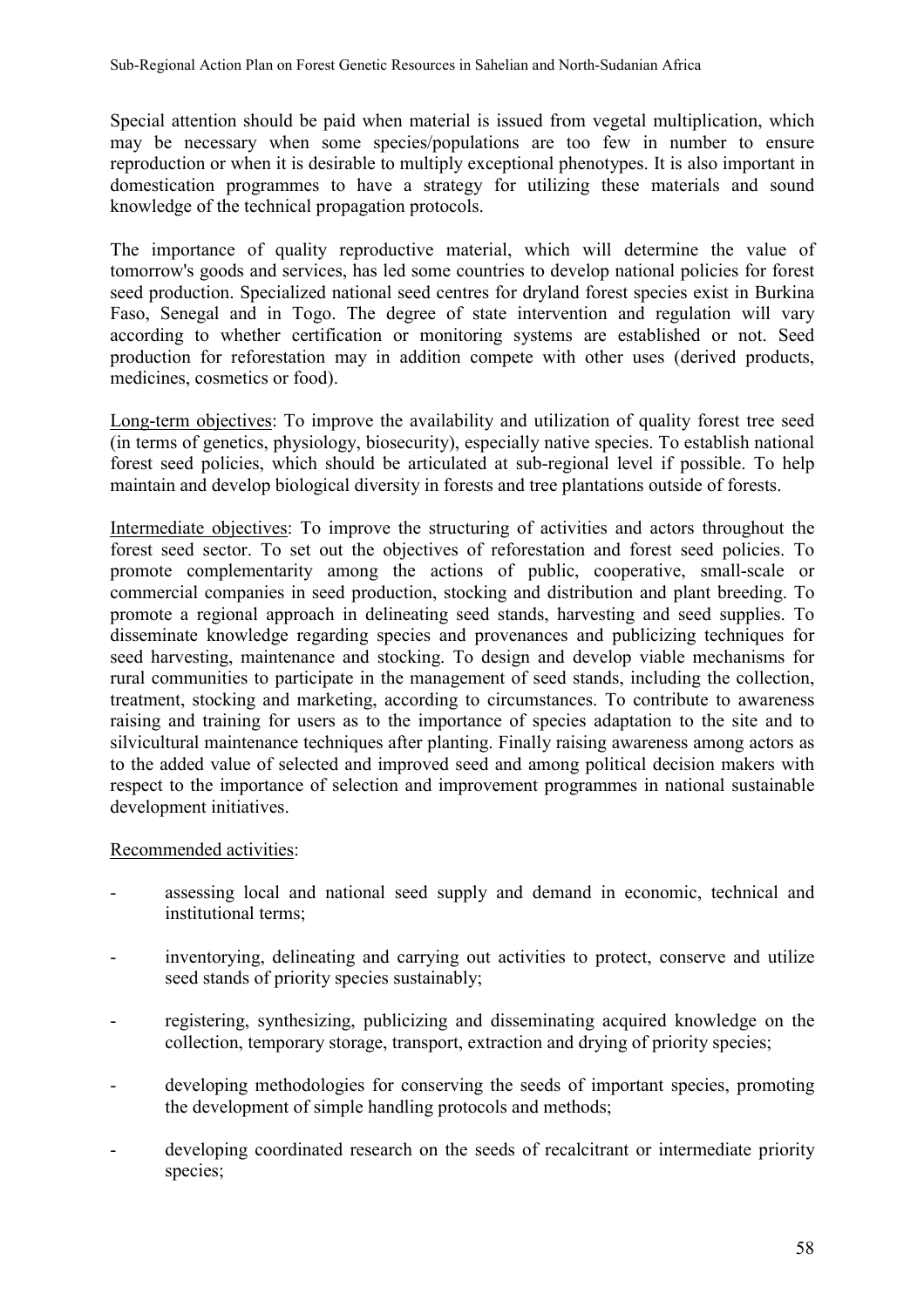- promoting the establishment of seed storage centres in user zones and regions;
- strengthening links with agricultural seed storage centres, with a view to facilitate local or national storage of orthodox forest seeds of priority species;
	- contributing to the production and publication of technical guides to seed transfer and exchange: it could be useful to take account of technical, legal and commercial aspects;
	- raising awareness among national and provincial decision makers in countries bordering the Gulf of Guinea (with dryland forests in their northern area) as to the specific requirements of these dryland zones in national reforestation and forest seed programmes – generally poor, these dry zones are easily neglected.

#### Technical options:

The strategy on forest seed supply can be implemented in the sub-region (exchanges and trade between countries), at national level (seed centres, seed supply and trade legislation) or at local level (collection by and for village communities). It is recommended to structure these three levels wisely.

# *II.4.2. Selecting and improving priority species*

#### Justification:

Improving the productivity of forest stands in Sahelian and North-Sudanian Africa is essential to the development of both rural areas and national economies. Growing competition among actors for land and resource access will decide the future of many forests. As dryland forests are considered relatively unproductive, their conservation is not always considered an urgent requirement.

Through simple improvements in selecting seed trees, culling and raising nursery plants, and monitoring and maintaining plantations, it is easy to increase forest land productivity, i.e., obtain more products from the same surface area. These potential gains are all the more realistic since little effort has gone into improving local species. In fact, the diversity of ecological conditions in the natural range of many priority tree species, in addition to the magnitude of this range and the variety of traditional uses by different rural communities, means there could be important intraspecific variation and hence opportunities for genetic gains. Provenance and progeny trials underway for certain species tend to confirm this assumption.

The advantage of regional cooperation in setting up such programmes is obvious through the economies of scale gained in areas such as exploitation of the whole range of a species, the coherence of conservation areas systems based on existing pools of variability in countries, coordinated programmes of multi-site provenance trials, access to knowledge on a wide range of product and services.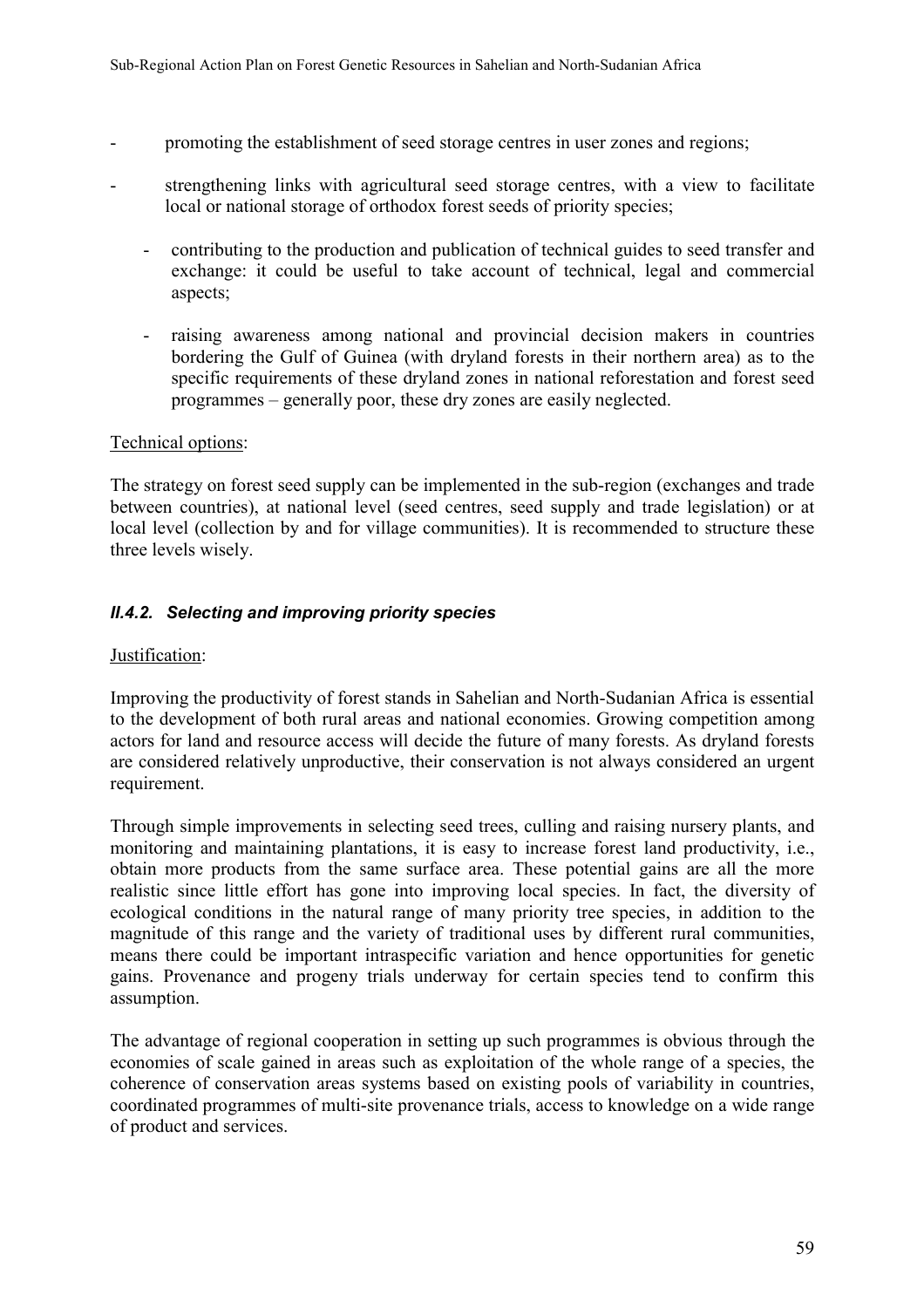The aims and intensity of selection and improvement programmes should be adapted to projected national plantation and domestication programmes, taking local and regional demands into consideration. These programmes should not systematically resort to sophisticated improvement strategies nor to latest technology. Very often, exceptional results can be obtained at low cost and in a decentralized way by paying attention to the quality of seed trees, seed handling techniques, and to plant raising practices. In all instances, selection and improvement programmes promote the conservation (*in situ* or *ex situ)* of representative samples of the variability of the species under consideration. In the long run, the success of an improvement programme is effectively determined by the magnitude and diversity of its basic collections.

Finally, attention should be paid to the genetic foundation of established plantations, particularly if introduced material has been used locally: accidental genetic pollution can lead to irreparable loss among surrounding natural stands, which can be important for local adaptation. Similarly, the long-term sustainability of clonal plantations or those from vegetal multiplication is determined by thorough monitoring of genetic material and its origin.

During domestication processes, especially on fruit trees (which are also subject to many other uses), it is important to maintain a broad range of diversity in those characteristics not submitted to selection. The very objectives of such a programme may be significantly different from breeding programmes for agricultural crops, where improved species are requested to be fixed, homogenous and homozygotic. In order to keep open the widest possible range of options regarding the future use of the final products, flexible and adaptable domestication programmes should be established.

Long-term objectives: To ensure ongoing availability of improved reproduction material adapted to local conditions for priority species. To observe and take account of changes in the end use of products by users.

Intermediate objectives: To assess the genetic diversity of priority tree species' reproductive materials. To initiate coordinated actions to conserve the specie's diversity. To finalize the degree of desirable selection and breeding for each priority species.

Recommended activities for priority species:

- identifying, delineating, and protecting seed sources (seed-bearing stands, plantations, isolated groups of trees);
- setting up networks for germplasm exchange with the aim of starting provenance trials;
- defining the legal conditions for the exchange of material in view of its use in experiment (putting forward conditions for access to genetic resources and if not possible forecasting the implications of their use);
- developing technical protocols for vegetative propagation techniques: rooting of green shoots, rejuvenalization of adult sections, grafts, hormone treatments;
- maintaining collections, experimental sites, elimination trials, provenance and progeny tests, seed orchards, even if priorities and end-users requirements change suddenly.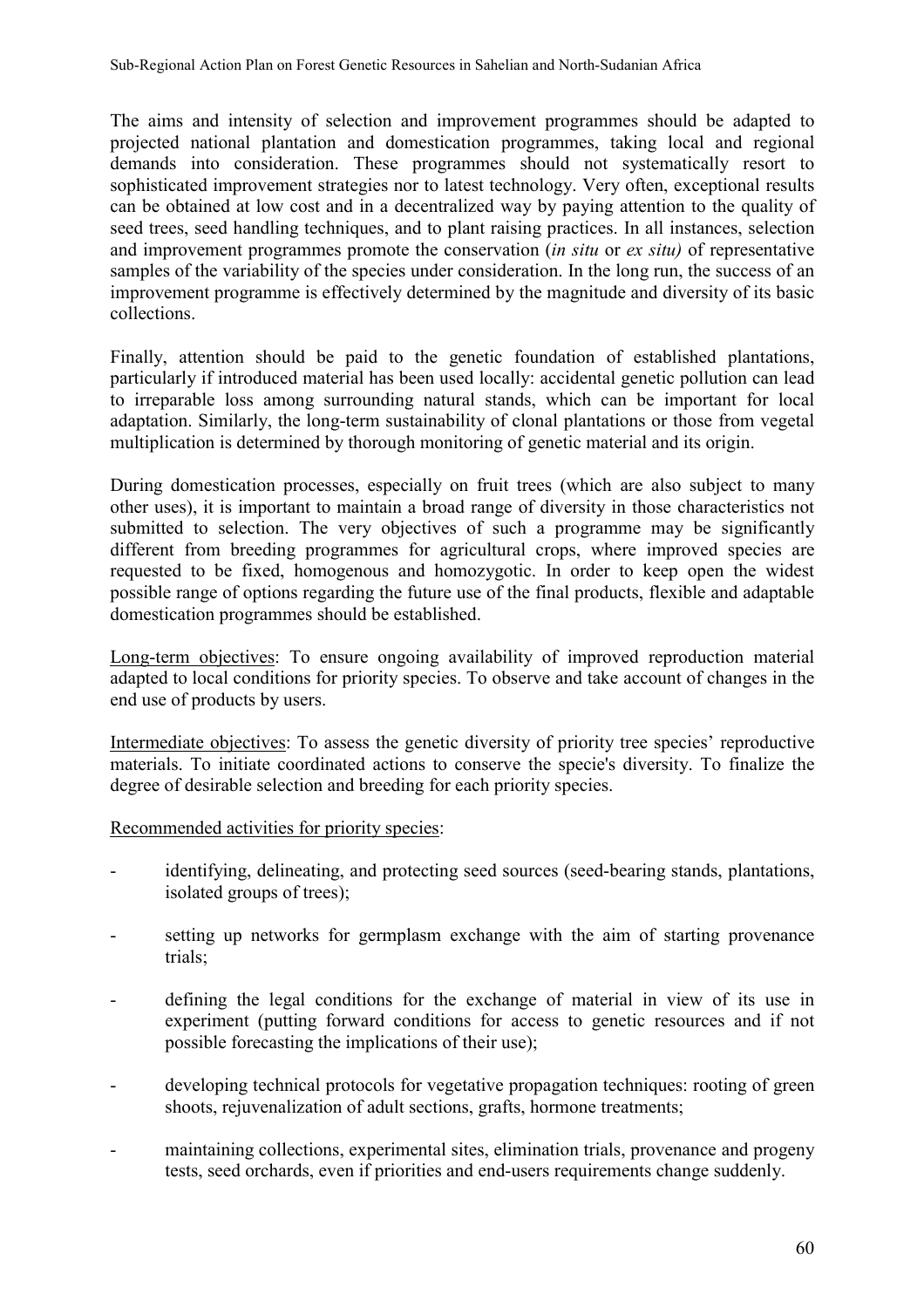### Technical options:

- making decisions on (i) selection and improvement programmes or (ii) short-term strategies of vegetative propagation;
- domestication of fruit trees;
- finalizing analytical methods for genetic variability, with due consideration to the added value of additional information, and the cost necessary to obtain it;
- maintaining a balance between efforts devoted to local species and those afforded to introduced species.

# **II.5. OBJECTIVE 3: Strengthening institutional capacity**

The sub-regional action plan aims at facilitating decision making and the implementation or development of national activities which can be coordinated at regional level. The plan will associate national actors and operators in its implementation. Its success thus closely depends on country institutional capacity to initiate and pursue commonly decided upon goals and actions. Strengthening institutional and country capacity is therefore a major topic for the implementation of the technical activities described previously and should accompany technical considerations regarding priority species, the management of forest genetic resources and seed supply.

# *II.5.1. Raising awareness of partners involved*

### Justification:

Activities regarding forest genetic resources are carried out by public and private institutions and companies, NGOs, communities, cooperatives and individuals from the agricultural, forestry, environmental and development sectors. Communication is not always an established fact between rights holders and local or national actors working in and using the same geographical area. Partner coexistence is sometimes made difficult by the wide variety of interests at stake coupled with each actor's fragmented knowledge of global problems. Public sector redefinition is resulting in the active or *de facto* transfer of responsibility and authority to private sector entities, NGOs and local authorities and organizations. While some of these trends may present challenges for sustainable management of forest genetic resources, they also present opportunities for improved management through capitalizing on the comparative strengths of these new structures.

Whatever form the process of setting priorities takes, and whatever the scientific importance of actions to promote forest genetic resources, results will only be successful if there is strong consensus among partners to make these actions succeed. The success of any conservation programme rests on its capacity to sensibilize the target public as to the impact of human activities on resources. To reach common objectives and to speak the same language, partners should benefit from information, training and sensibilization initiatives concerning the importance and fragility of forest genetic resources.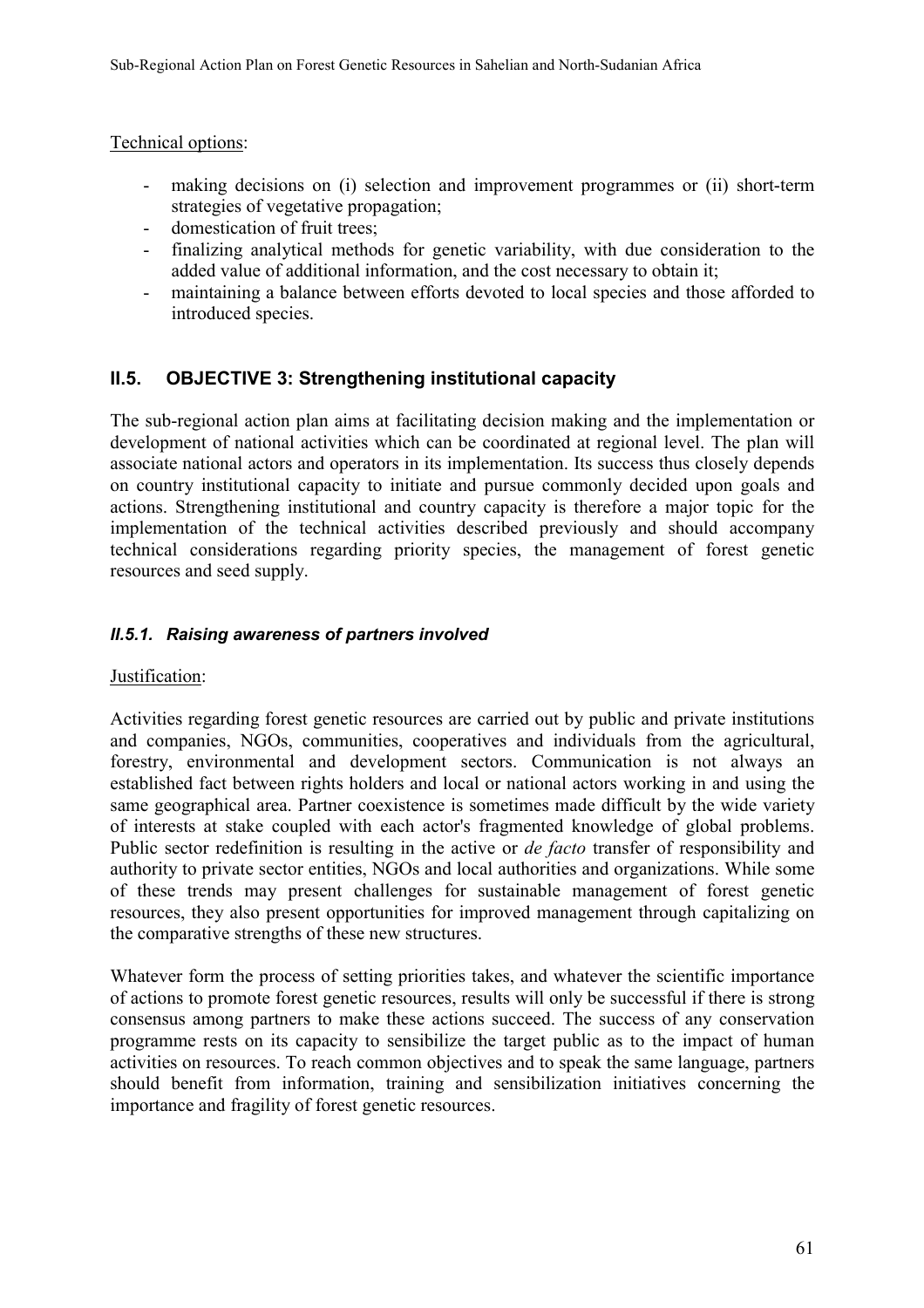Foresters aside, awareness raising and training of focal points in rural communities on forest genetic resources issues is also a critical element for the success of resource conservation and protection measures.

Since the late 1970s, community forestry has been developing various tools and methods for involving communities more actively in planning and managing forest resources. When the effectiveness of those tools has been proven, they could be adapted and utilized to facilitate the management of genetic resources of native trees and shrubs.

Long-term objective: To fully integrate awareness raising of public opinion and interested partners in all programme activities at local, national and even international levels.

Intermediate objective: To support coordination mechanisms for awareness raising activities at all levels.

#### Recommended activities:

- identifying national awareness raising objectives and strategies, defining the target public, partners and mobilization tools;
- governments should recognize and promote the activities of NGOs and related sectors regarding awareness raising among farmer populations and village communities;
- allocating sufficient space to the production of awareness raising material in appropriate languages in order to promote wide scale use in countries;
- promoting the participation of villagers and women in decisions regarding the management of forest genetic resources;
- joning a wider campaign on forest resources and their conservation and rehabilitation when this is useful. Heightening awareness among rural people as to the dangers of brush fires and the consequences of uncontrolled resource exploitation.

### Technical options:

- Integrating questions related to forest genetic resources in national and local activities and programmes on rural development and forest management;
- integration by forestry and rural development agents of notions related to forest genetic resources in their routine management work;
- maintaining a balance between awareness raising for decision-makers, foresters and rural communities.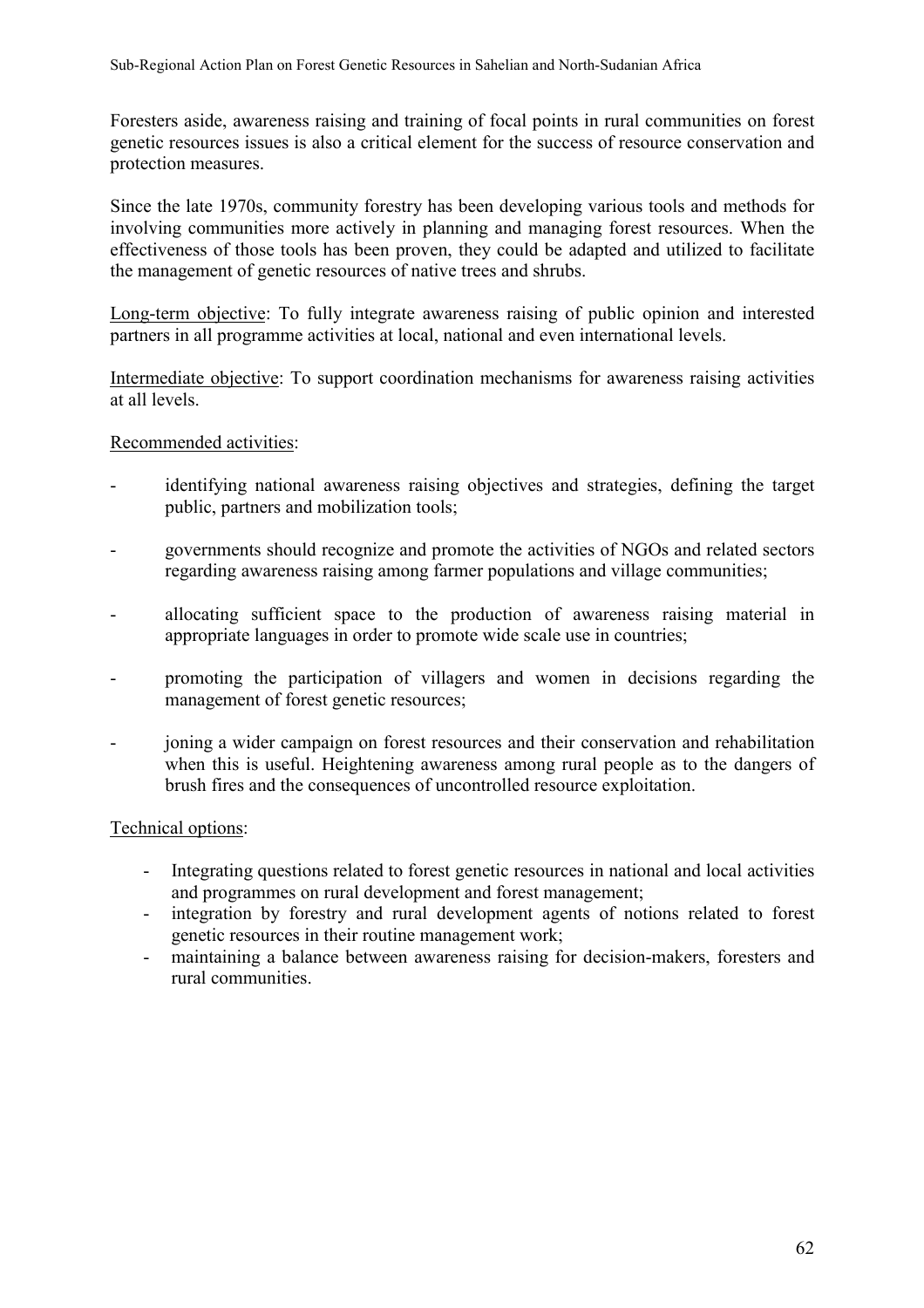#### *II.5.2. Strengthening national institutions*

#### Justification:

Since the United Nations Conference on Environment and Development, countries in Sahelian and North Sudanian Africa have attempted to make national forestry policy more consistent with the concepts of sustainability and environmental soundness. Workshop participants at Ouagadougou underlined the importance of national programmes and policies for sustainable resource management, fuelwood supply, forest seeds procurement, and more generally the importance of a holistic approach to issues related to forest genetic rescues. The preparation of national reports has catalysed a process for the gathering of information, discussions, prioritization and identification of needs and requirements.

If countries so wish, the Plan in its current form could be used to formulate national forest genetic resources strategies compatible with strategies of neighbouring countries which often have similar ecological and socio-economic conditions. The sub-regional plan could thus be utilized both as a starting point and framework for national consideration. National action could either be holistic (all aspects related to forest genetic resources could be considered), or more targeted (action could focus on resource conservation or protection, seed supply and procurement, etc.).

Long-term objective: to strengthen national institutional capacity in such a way that these bodies play an integral role in implementing the action plan.

Intermediate objective: to identify requirements at sub-regional level and to strengthen the effectiveness of information exchanges and multiple decision making between political, administrative, scientific and technical institutions. To promote dialogue and collaboration between national institutions concerned with forest genetic resources.

#### Recommended activities:

- identifying national capacities, inventorying facilities and research and management programmes regarding priority forestry species for each country, and collating the information at sub-regional level;
- with this information, establishing a list of potential partners for specialized actions;
- drafting a list of experts and resource persons on forest genetic resources in countries of the sub-region;
- proposing the incorporation of issues linked to dryland forest genetic resources into forestry programmes, laws and regulations, including in countries with both moist and dry forest areas.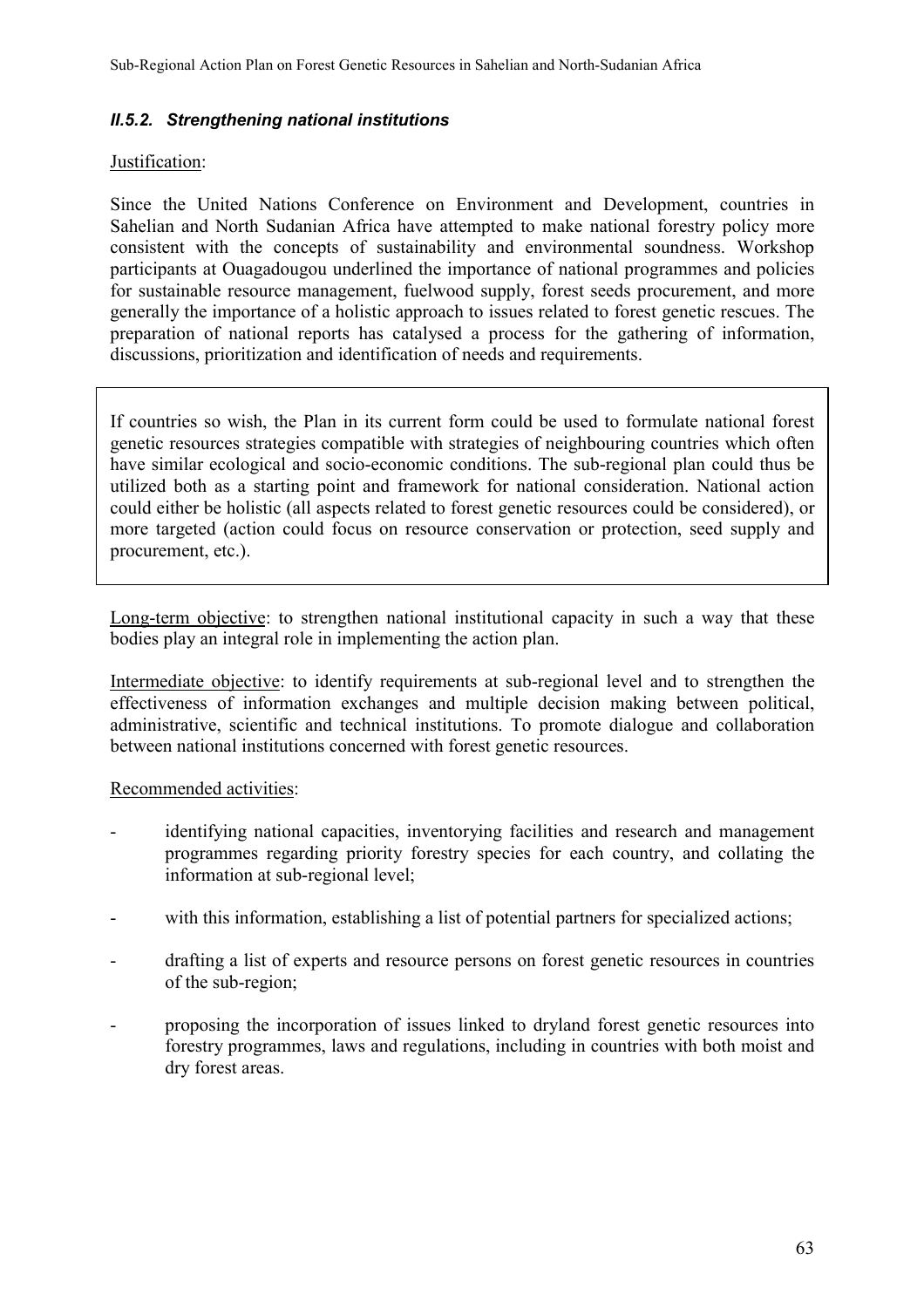### *II.5.3. Carrying out training activity*

#### Justification:

Participants at the Ouagadougou workshop recognized the important role of training in the outcome of actions for the sustainable conservation and utilization of forest genetic resources. The importance of continuing professional training is also recognized by regional, bilateral and international institutions active in cooperation and development. A training workshop on the conservation and sustainable utilization of forest genetic resources in West Africa, Central Africa and Madagascar was organized by IPGRI in collaboration with FAO, ICRAF and many other partners, from 16 to 27 March in Ouagadougou, for forestry technicians and managers from 15 French-speaking countries.

At schools and universities, and even in forestry education, issues linked to forest genetic resources are not always properly taken into consideration. Moreover the structural adjustment programmes and financial doubts hanging over many programmes have reduced money allocated to training. Governments still do not monitor whether the few people who have received this kind of training are utilized and remunerated properly. Furthermore, there appears to be a lack of programmes which combine technical training in forest genetic resources with exposure to many related disciplines, including administrative, political and legal fields.

Long-term objectives: To make available to every country according to their capacity, needs and priorities, training in all the relevant functions of conservation, utilization, management and development of forest genetic resources, in addition to policies and management of these resources.

Intermediate objective: To develop sub-regional capacity for advanced training and to establish effective collaborative arrangements among relevant institutions in regional countries, and between the institutions of regional and developed countries.

#### Recommended activities:

- Identifying institutions capable of providing training programmes. Report on the provincial, national and sub-regional state of available capacity in line with the declared objectives of forest genetic resources programmes. Disseminating this information to potentially interested parties in the sub-region.
- Identifying research or management institutions likely to provide complementary and targeted professional training and to define operational details.
- Establish a hierarchy of sub-regional training priorities on a yearly basis, by balancing resources allocated to further training and those destined for basic training.
- Planning the training of trainers and extension staff with the aim of heightening awareness raising among the various rural partners. Evaluating the impact of these efforts.
- Preparing suitable short and long-term courses, and education modules on subjects which are annually identified as priority in the sub-region.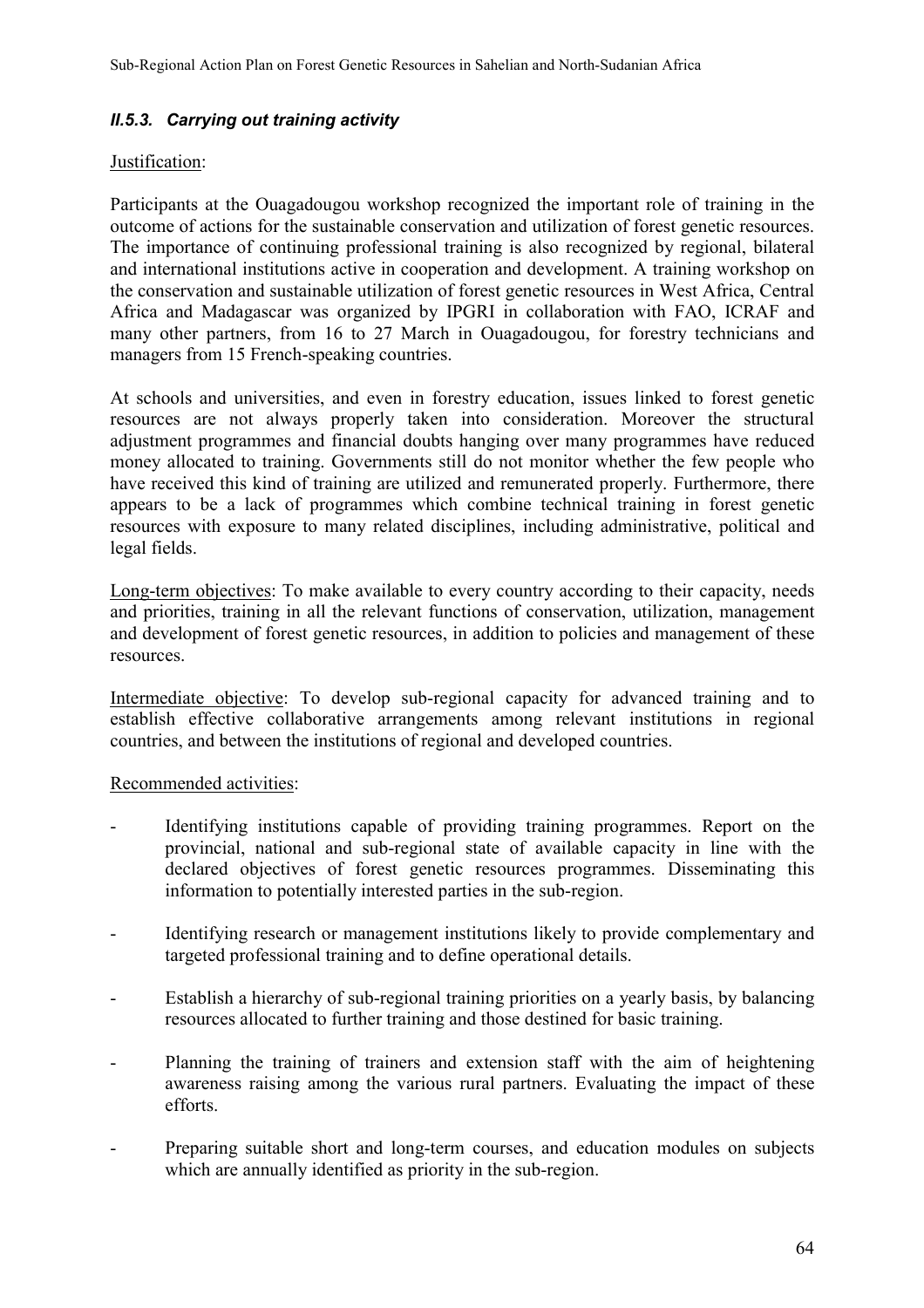- Promoting the incorporation into university programmes of modules and sessions on the importance of the genetic heritage of trees and forests.
- Encouraging institutions to incorporate aspects related to dryland forest genetic resources into their courses and advanced training programmes.

### *II.5.4. Exchanging experiences, know-how and information*

The information technological revolution and the advent of new ways of transmitting knowledge represent a vast area of challenges but also relatively unexplored opportunities for countries in Sahelian and North-Sudanian Africa. Participants at the Ouagadougou workshop emphasized the importance of communication exchange among partners concerned by forest genetic resources, but also noted that the content and the support of information should be relevant to each country and its institutional capacity.

### Justification:

There are substantial cross-sectoral links between forest genetic resources and other activity sectors. Some countries have already revised their legislative, regulatory and operational apparatus, or are doing so, with the aim of reconciling diverse interests, including resource conservation and socio-economic equilibria, meeting requirements for forest products and making local people responsible for managing forest resources. Politicians and managers are now asking themselves how to make integrated planning operational.

The restricted number of skilled experts, foresters, professionals and individuals in the field of forest genetic resources in Sahelian and North-Sudanian Africa and the magnitude of the task make it necessary to circulate and obtain more information both within and outside of the community of technical professionals. It is well known that most rural people obtain information from neighbours and farmers and not necessarily from extension services, and that the private sector is also playing a greater role by supplying advice and reproduction material in many countries. Thus different communication media can be used according to the targeted public and the message. The most sophisticated technical media are not necessarily the most desirable nor the most efficient.

The Ouagadougou workshop also underlined the importance of information content. The establishment of a communication driving force (network or similar instrument) cannot be effective without appropriate participation from actors and the programmes of national institutions, complemented by the inputs and programmes of international institutions. Without a leading role from national institutions in Sahelian and North Sudanian African countries, forest genetic resources programmes of bilateral or international organizations will be limited in impact. Nearly without exception, countries in the zone do not possess the necessary capacity to take part in international research or conservation projects, nor to transfer research results or national decisions to local level. For a long time yet, it will be essential to strengthen national systems prior to and parallel with the development of types of international cooperation.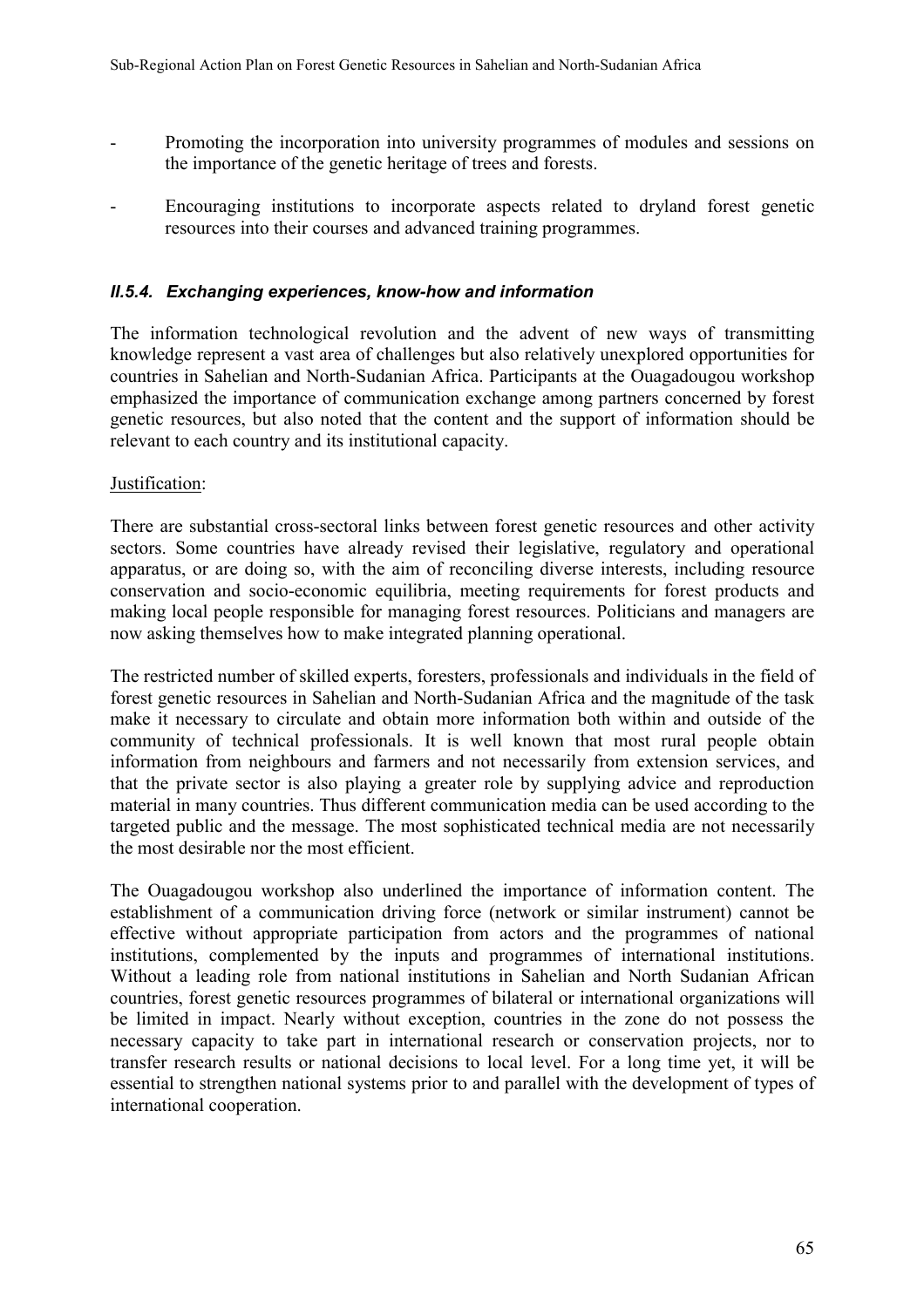The sub-regional background presents clear benefits to the circulation and exchange of information and experiences:

- (a) the global nature of problems can be considered since the distribution of woody species rarely conforms to political borders and multiple use trees are often employed differently from one genecological zone to another;
- (b) cooperation efforts between professionals from neighbouring countries can be facilitated, leading to better joint knowledge;
- (c) sub-regional cooperation on precise subjects and towards targeted goals should provide added value to overall programmes, enable economies of scale and a more efficient utilization of resources ;
- (d) coordinated concentration of priority initiatives should reduce duplication and cover unexplored zones better;
- (e) international cooperation brings prestige to national institutions and can help to obtain extra resources;
- (f) cooperation can offer national institutions the chance to guide and/or coordinate subregional programmes;
- (g) the importance of reasonably priced publications for the general public as a technical and strategic information vehicle.

Long-term objectives: To ensure ongoing dissemination of appropriate, neutral, updated and targeted information among people concerned by forest genetic resources issues.

Intermediate objectives: To strengthen the capacity of national institutions in such a way that these institutions fully fill their role as both national actors and messengers between the international community and local users of knowledge and information. To heighten awareness among partners at all levels regarding the importance of forest genetic resources in local and national development and also concerning the necessity of balanced and agreed upon solutions between conservation on one hand and sustainable utilization on the other.

## Recommended activities:

- Promoting systematic integration of forest genetic resources considerations into inventories of, programmes and action plans on biological diversity;
- Surveying the mechanisms, instruments and networks that exist in the sub-region and assessing their area of action, impact, and possibilities for cooperation and collaboration;
- Facilitating the publication of simple and low-cost technical manuals for the general rural public;
- Assessing the impact of information campaigns.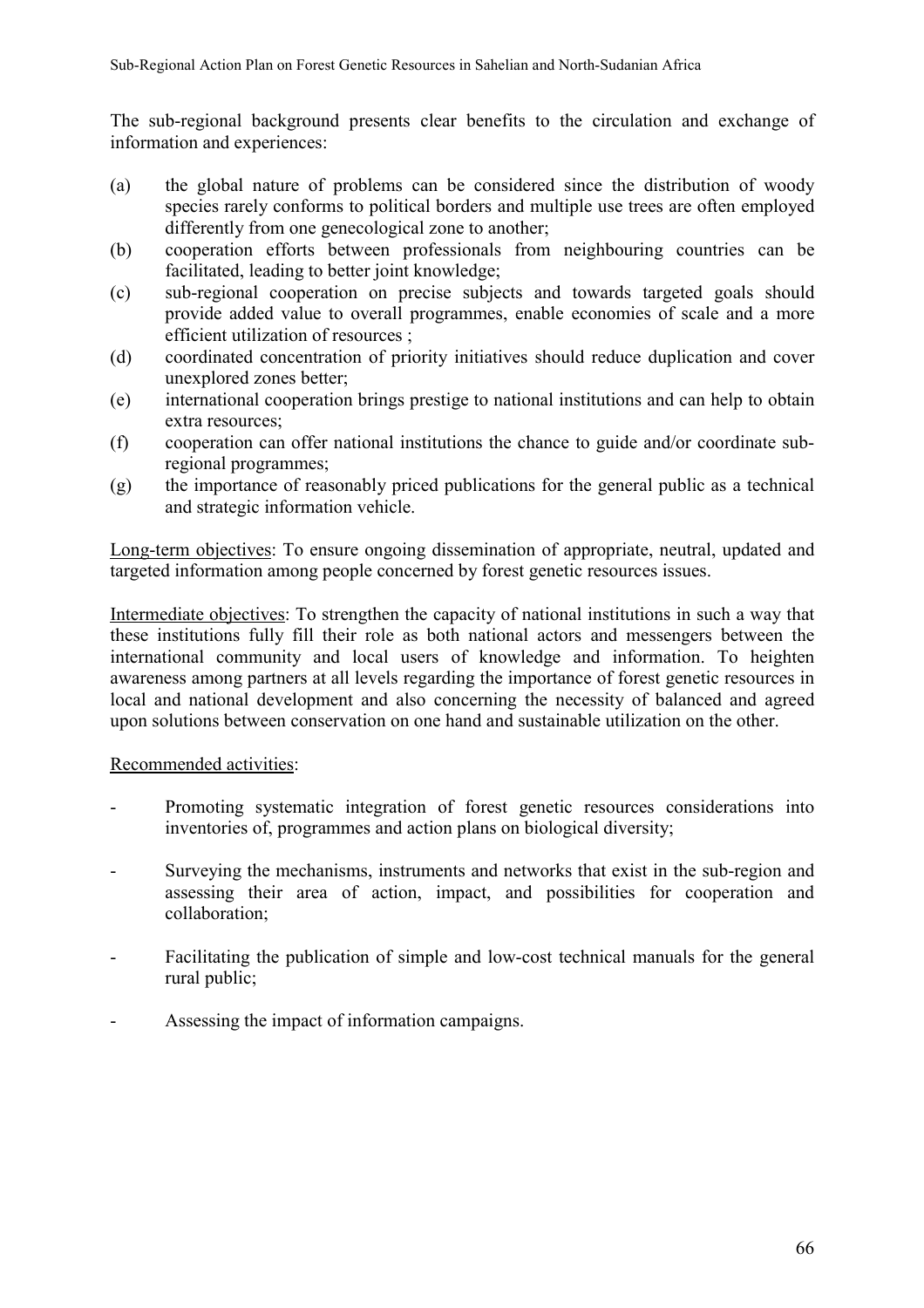## **II.6. Implementation and funding**

Traditionally forest funding comes from three sources: allocation of national public resources, public development aid, and the private commercial sector. Sources of non-profit funding are also developed, mainly in support of environmental and conservation activities or community group activities.

The forest genetic resources sector is traditionally under-funded and heavily dependent on investments and public programmes. The action plan identifies important requirements but without giving figures. The initiative for this now falls to national and sub-regional actors who should identify a useful institution or mechanism to have a driving role in applying and implementing final action plan elements in the form of working programmes or projects. Participants at the Ouagadougou workshop recognized the difficulty of obtaining greater public funding due to the global structural adjustment policies implemented in many countries.

Considerations regarding forest genetic resources are still relatively poorly known in the public opinion of developed countries while the understanding of certain major concepts, such as genetic improvement or species or provenance selection, is sometimes negatively interpreted. Certain major topics could act as a general framework and support to the plan elements and may attract the attention of potential funding donors. Inter alia, these topics could include sustainable management of dry tropical forests, desertification control, and the conservation and development of biological diversity.

Actions concerning forest genetic resources are long-term operations, even if sometimes emergency measures are required. The continuity of these actions should thus be a concern examined at the beginning by the partners and adequate assurances should be obtained to follow up operations with time. This may require an initial limitation of ambitions when the response capacity and possibilities of national institutions are still limited. The plan should thus be applied progressively according to the capacities and priorities of countries and national institutions.

The activities mentioned in the action plan have a sub-regional vocation and thus presuppose the existence of an institution, a mechanism or a national or sub-regional entity with the capacity and will to ensure a driving force role in implementing certain activities. Although initially the technical objectives may appear limited, dependant on the response capacity at national levels, the scale of the coordination task should not be underestimated. It must be remembered that at the present time there is no cooperation programme regarding forest genetic resources common to all the countries in Sahelian and North-Sudanian Africa, and only a few rare forestry projects join together English-speaking and French-speaking countries.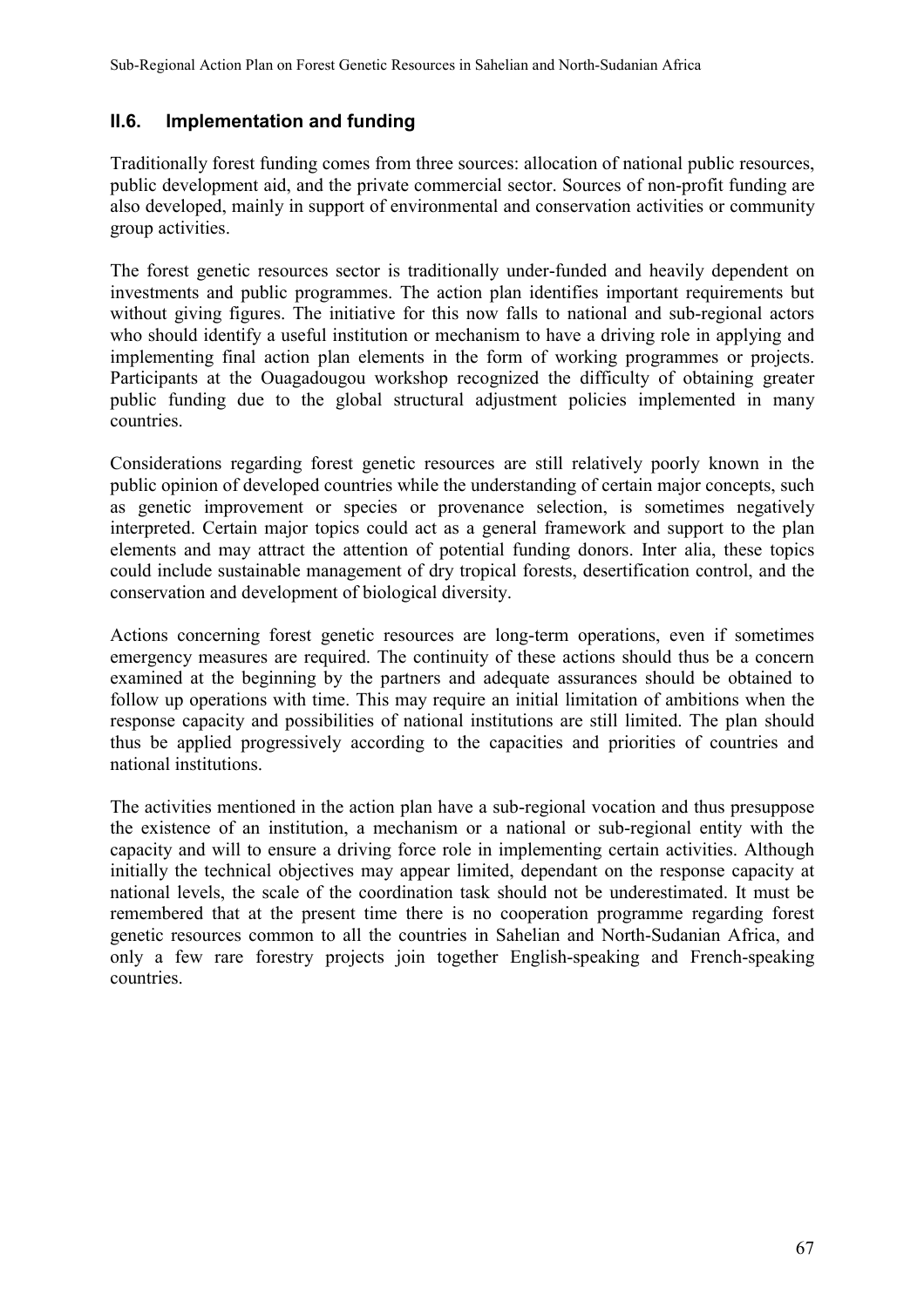The national experts gathered at Ouagadougou took note of IPGRI's efforts with respect to the implementation of the IPGRI Sub-Saharan Regional Programme on Forest Genetic Resources (SAFORGEN), an initiative that they strongly supported. They confirmed in this the conclusions and recommendations of the training workshop on forest genetic resources held in March 1998 in Ouagadougou, during which proposals were put forward on priority themes and the functionality of such a specialized cooperation network. At the workshop in September 1998, participants recommended that this regional programme, when it is implemented and operational, play a major role in the general coordination of forest research efforts in the sub-region.

The elements of the action plan identified by countries are not limited to research activities but encompass a vast area of concerns and issues. The implementation of the plan's elements therefore should involve numerous partners concerned by issues related to forest genetic resources, particularly national governments, local and regional authorities, regional and international organizations (both inter-governmental and non-governmental), the scientific community, the private sector, local communities and all foresters.

To mobilize as extensive participation and support as possible, it is planned to widely the distribute the *State of Forest Genetic Resources in Sahelian and North Sudanian Africa* and the *Sub-Regional Action Plan* to the main international, regional and national bodies that deal with forestry and biological diversity matters.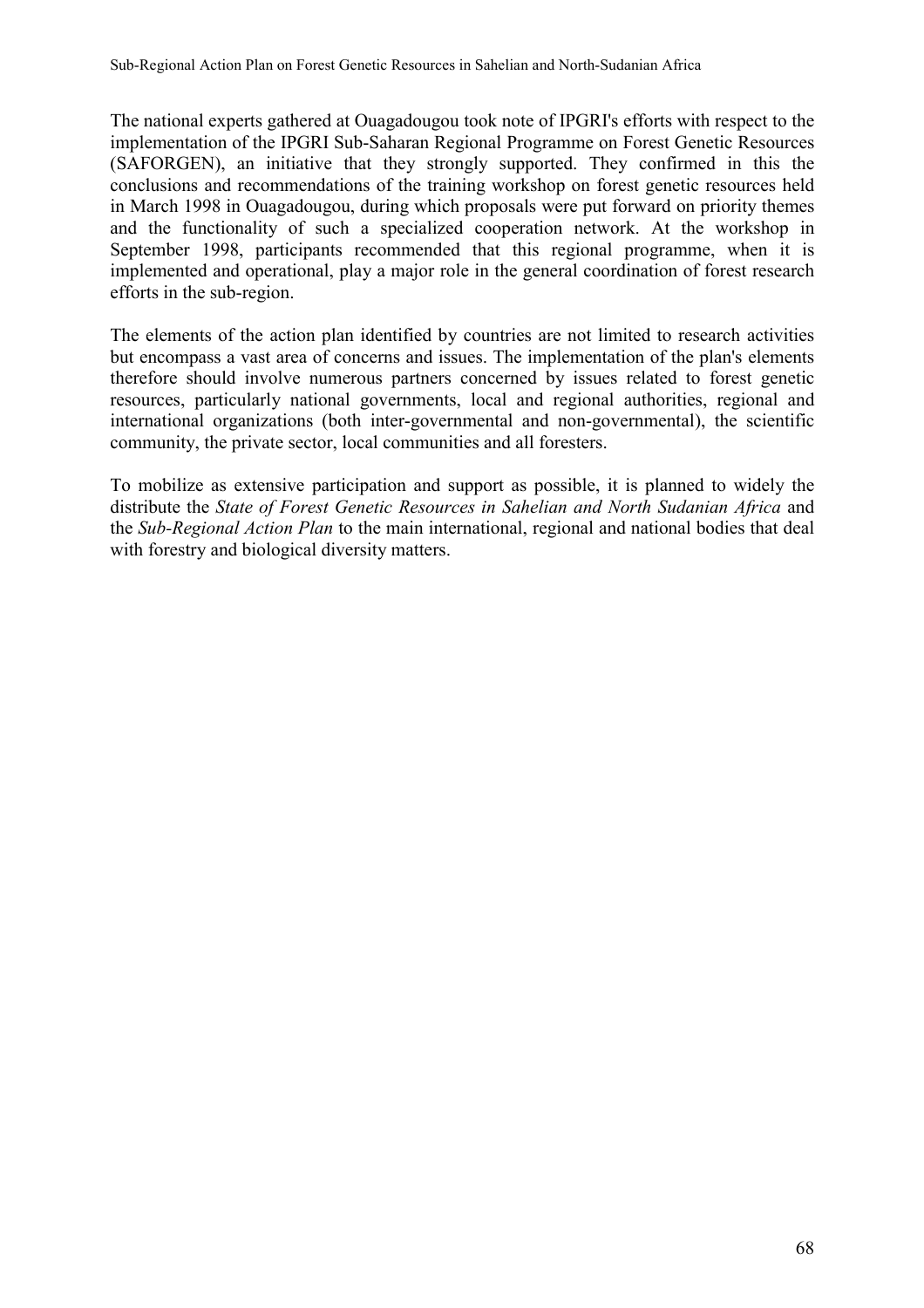## **II.7. FAO/IPGRI/ICRAF Sub-regional workshop on the conservation, management, sustainable utilization and enhancement of forest genetic resources in dry zone sub-Saharian Africa. Ouagadougou, Burkina Faso, 22 - 24 September 1998 – Final statement**

## *Objectives and outputs*

The objective of the workshop, organized by FAO in collaboration with IPGRI and ICRAF, was to assist countries in the Sahelian sub-region to assess the status of their forest genetic resources, elaborate and propose priority actions, and make recommendations for immediate follow-up and implementation.

35 participants representing 15 countries and 9 international, regional, bi-lateral and national agencies (CIRAD-Forêt, DANIDA Forest Seed Centre, FAO, ICRAF, IPGRI, IRAD-Cameroon, UNEP, IUCN and IUFRO) took part in the workshop held at the *Centre National des Semences Forestières* 22 – 24 September 1998. National delegations presented country reports summarizing the status of forest genetic resources, underlining priority species and issues and making recommendations to tackle the major constraints identified. Many reports had been compiled beforehand in a draft regional synthesis, which was presented and discussed. This draft should be revised in the light of additional country reports received and recommendations formulated at the workshop. Delegations called for increased regional cooperation through integrated mechanisms, and elaborated on these priority species and operations amenable to coordinated action. Delegates identified the need for, and agreed to prepare, a Sub-Regional Plan of Action on forest genetic resources, for which the following three main objectives were specified with related activities:

1. Improved management and utilization of forest genetic resources. Resource assessment Conservation, including protection Sustainable utilization 2. Enhancement of availability of superior germplasm Seed supply and demand Selection and improvement of priority species 3. Enhancement of institutional capacity Awareness raising Institutional strengthening Training

Exchange of experience, know how and information

## *Recommendations*

The delegates highly appreciated the country-driven initiative, facilitated by FAO following the recommendations of its Committee on Forestry, and carried out in collaboration with other institutions, to support the preparation and convening of a series of regional and sub-regional workshops on forest genetic resources. They recommended that similar workshops be planned in other sub-regions of Africa.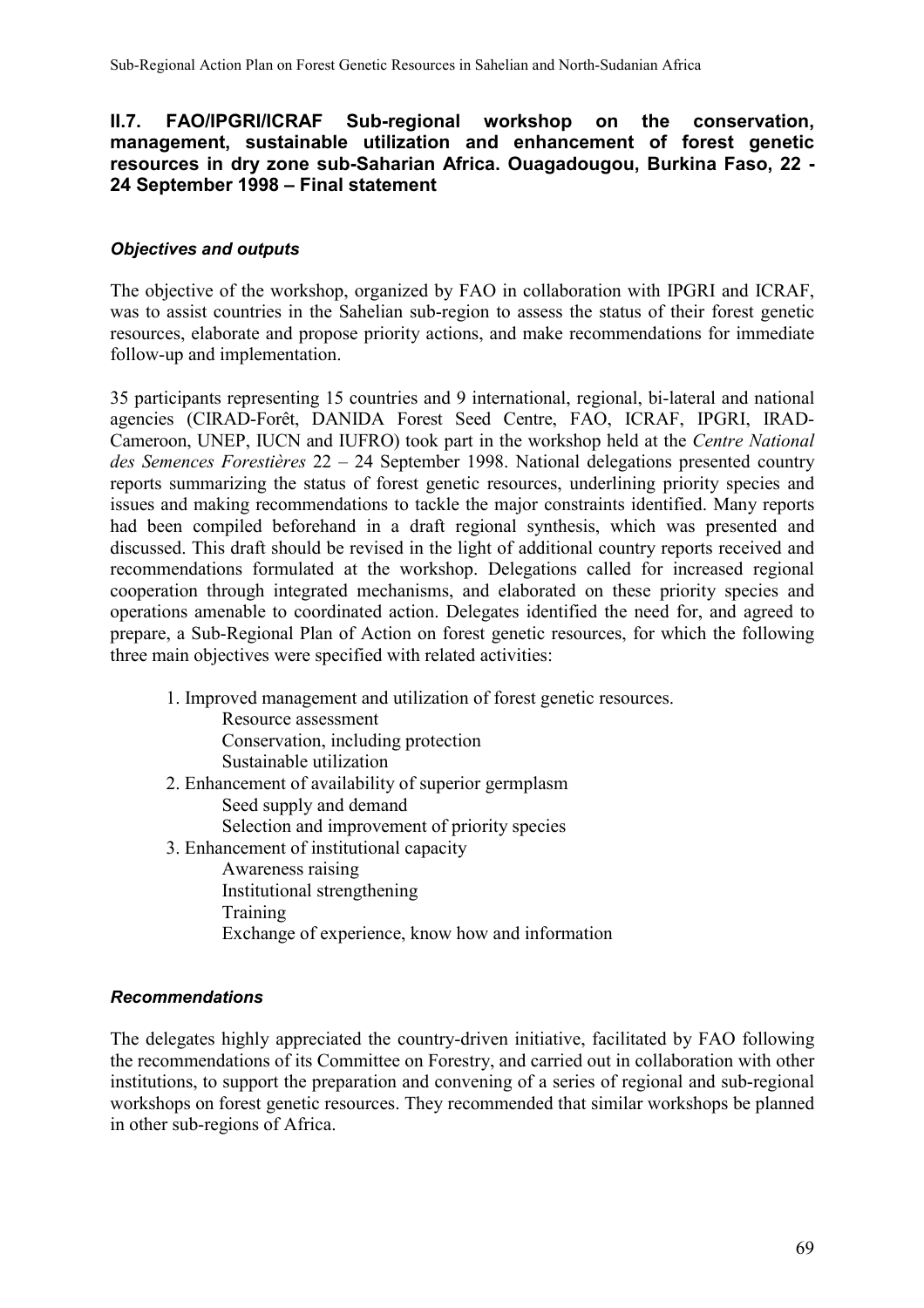Delegates noted the coordinated efforts of FAO, IPGRI and ICRAF in the preparation of the workshop, and recommended that such collaboration be continued towards the implementation of the Sub-Regional Plan of Action elaborated during this workshop, through appropriate mechanisms.

Delegates expressed an urgent need for increased regional collaboration and coordination of efforts among countries and institutions of the Sahel following priority objectives and activities identified during the workshop.

Delegates noted and strongly supported the efforts made by IPGRI toward the establishment of a regional programme on forest genetic resources (SAFORGEN). They recommended that this programme, when implemented and operational, would play a major role in the overall coordination of forestry research efforts in the sub-region.

The delegates called for international organizations including FAO, UNEP, IPGRI, ICRAF, as well as other regional and bi-lateral agencies, to support countries in securing appropriate funding for actions relating to the conservation and sustainable use of forest genetic resources within the sub-region.

Delegates recommended that a reference document, incorporating country information on the status of forest genetic resources, the Sub-Regional Plan of Action and the recommendations of the workshop, be prepared and widely disseminated.

They stressed that efforts should be undertaken urgently to draw the attention of policy and decision makers to the role, function and importance of forest genetic resources to fulfil the needs and requirements of present and future generations. The development of integrated strategies on forest genetic resources should be promoted at national level.

Delegates recommended that efforts be strengthened to raise awareness at community level of the importance of conservation. In particular, the compatibility of conservation and managed use of forest genetic resources should be emphasized and demonstrated.

Ouagadougou, 24 September 1998.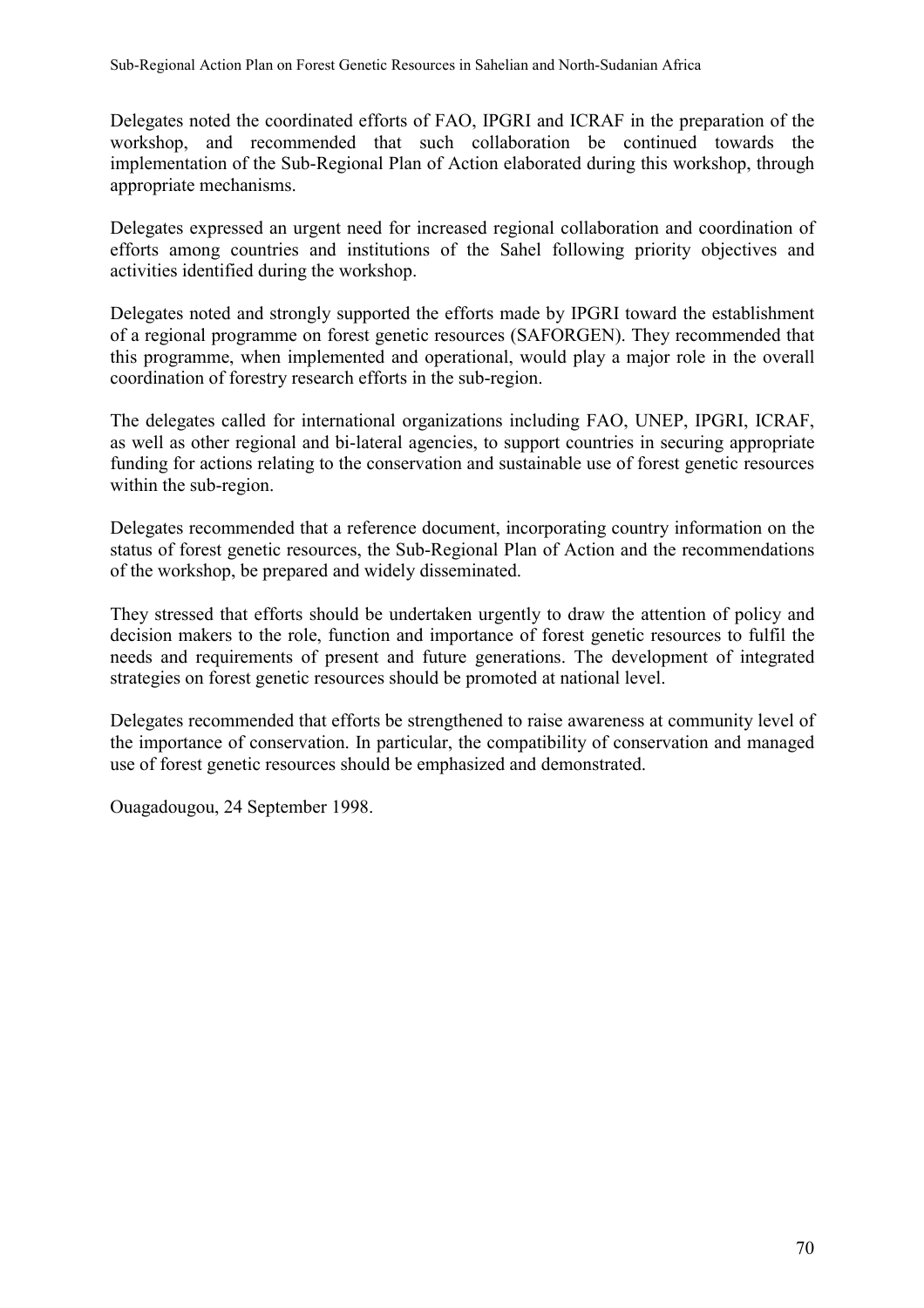## **LITERATURE AND REFERENCES**

- **Boffa, J.M**. 1999. *Agroforestry parklands in sub-Saharan Africa*. FAO Conservation Guide No 34. FAO, Rome.
- **Canadian Forest Service & FAO**. 1996. *Report of the International Boreal Forest Genetic Resources Workshop (Toronto, Ontario, June 19-22 1995).* Natural Resources Canada, Ottawa, Canada.
- **Carlson, L.W. & Shea, K.R**. 1986. *Amélioration de la productivité des terres à usages multiples. Atelier de l'IUFRO sur la Planification de la recherche en Afrique dans les zones sahélienne et nord-soudanienne, Nairobi, Kenya, 9-15 janvier 1986*. IUFRO & Service Canadien des forêts. Ottawa, Canada.
- **Catinot, R.** 1988. *Projet National de semences forestières Document du Cameroun (Draft).* Document interne, IUFRO & FAO. Rome.
- **Clément, J**. 1997. Le développement de la pensée et des actions forestières tropicales depuis 1946. *Bois et Forêts des Tropiques*, 252 : 5-24.
- **DANIDA Forest Seed Centre**. 1995. *Integrated strategy for seed procurement, tree improvement and gene conservation in Ethiopia*. Humlebaek, Denmark.
- **DANIDA Forest Seed Centre**. 1996. *Integrated strategy for sustainable tree seed supply in the Sudan. Seed procurement, tree improvement and conservation of genetic ressources.* Humlebaek, Denmark.
- **DANIDA Forest seed Centre**. 1997. *Planning sustainable tree seed supply in Eritrea. An integrated strategy for seed procurement, tree improvement and conservation of forest genetic ressources.* Draft. Humlebaek, Denmark.
- **Donfack, P**. 1998. *Végétation des jachères du Nord-Cameroun.* Thèse doctorat d'Etat. Univ. Yaoundé I, Yaoundé.
- **FAO**. 1984. *Essences forestières fruitières et alimentaires. 1. Examples d'Afrique orientale*. Etude FAO Forêts 44/1. Rome.
- **FAO**. 1989. *Plant Genetic Resources: Their conservation in situ for human use*. FAO/IUCN/UNESCO/UNEP. Rome.
- **FAO**. 1990. *Programme National de semences forestières Document du Gouvernement de la République de Djibouti*. Rome.
- **FAO**. 1993. *Forest Resources Assessment 1990. Tropical Countries*. FAO Forestry Paper 112. Rome.
- **FAO**. 1996. *Rôle des acacias dans l'économie rurale des régions sèches d'Afrique et du Proche-Orient*. Cahier FAO Conservation No 27. Rome.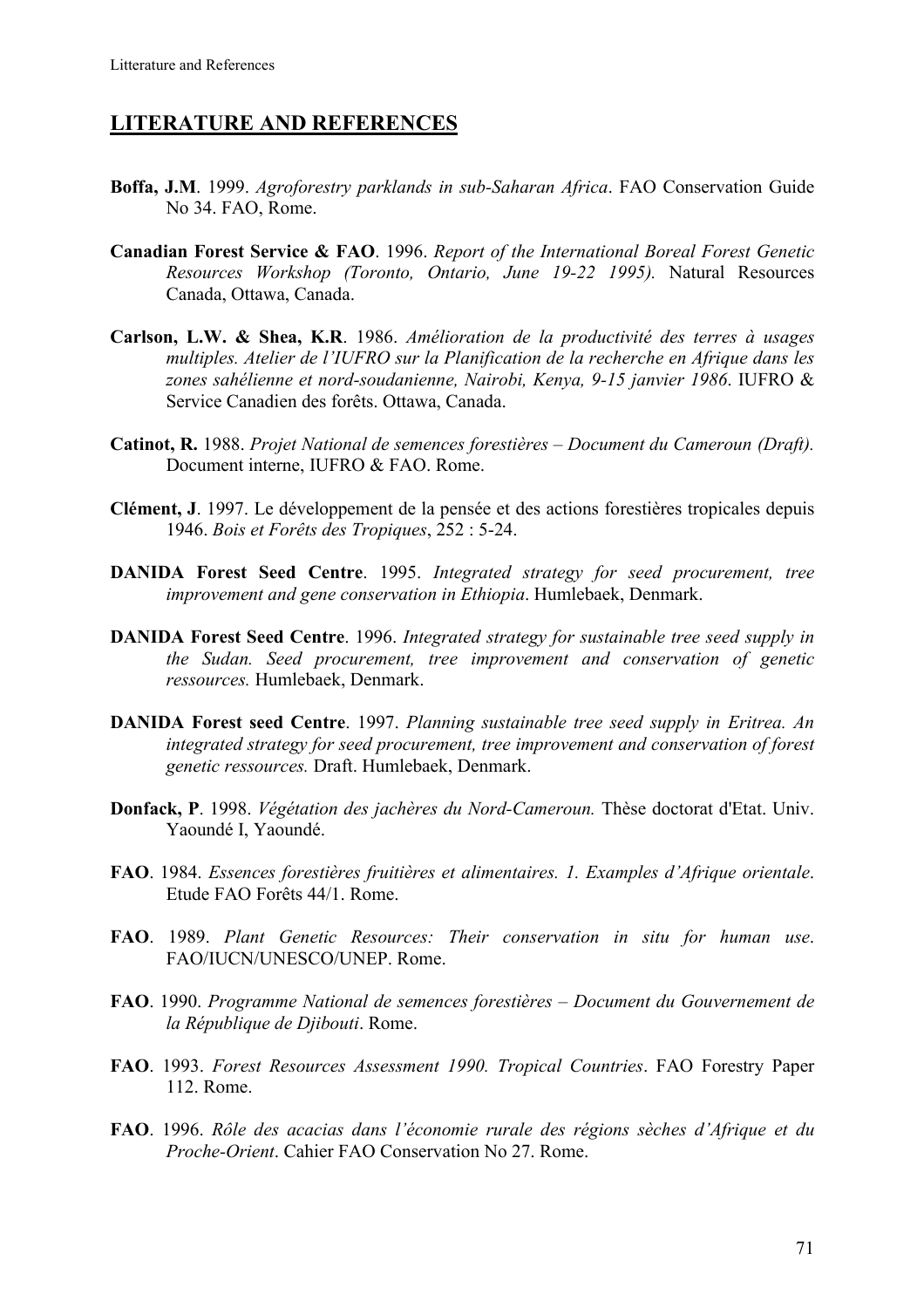- **FAO**. 1997a. *Aménagement des forêts naturelles des zones tropicales sèches*. Cahier FAO-Conservation 32. Rome.
- **FAO**. 1997b. *A global action plan for the conservation and sustainable utilization of forest genetic resources*. Secretariat Note FORGEN97/7. Panel of Experts on Forest Gene Resources – Tenth Session. Rome.
- **FAO**. 1997c. *Regional Workshops on the Conservation of Forest Genetic Resources. I The Sahelian Region. Technical Guidelines for Forest Tree Genetic Diversity Priority Setting*. Internal Document FORM. Rome.
- **FAO**. 1997d. *Report of the Tenth Session of the Panel of Experts on Forest Gene Resources*. Rome.
- **FAO**. 1997e. *State of the World's Forests 1997*. Rome.
- **FAO**. 1998a. *Forest Genetic Resources.* Information Note AFWC/98/INF.5E. African Forestry and Wildlife Commission. Eleventh Session, 14 –17 April 1998. Dakar, Senegal.
- **FAO**. 1998b. *National Forest Programmes*. Update Africa No 33, July 1998. Rome.
- **FAO**. 1999. *State of the World's Forests 1999*. Rome.
- **FAO**. 2000. *REFORGEN: a World Wide Information System on Forest Genetic Resources*. Forestry Information Notes. Rome.
- **Franzel, S., Jaenicke, H. & Janssen, W**. 1996. *Choosing the Right Trees: Setting Priorities for multipurpose Tree Improvement.* ISNAR Research Report No 8. The Hague; International Service for National Agricultural Research.
- **Graudal, L., Kjaer, E., Thomsen, A. & Laersen, A. B**. 1997. *Planning national programmes for conservation of forest genetic resources*. Technical Note No 48, DANIDA Forest Seed Centre, Humlebaek, Denmark.
- **Kigomo, B.N**. 1998a. *Conservation, management and sustainable utilization of forest genetic ressources in dry zone Africa: With special reference to the Sahelian zone*. FAO, Rome.
- **Kigomo, B.N**. 1998b. *Support to preparation for sub-regional workshop on the «Conservation, Management, Sustainable Utilization and Enhancement of Forests Genetic Ressources in Sub-Saharan Dry Zone Africa»: A report of a mission to Eritrea, Ethiopia, Ghana, Kenya, Nigeria and Sudan*. FAO, Rome.
- **Kindt, R., Muasya, S., Kimotho, J. & Waruhiu, A.** 1997. *Tree Seed Suppliers Directory: sources of seeds and microsymbionts.* ICRAF, Nairobi.
- **Le Houérou, H.N**. 1989. *The grazing land ecosystems of the African Sahel*. Ecological Studies 75, Springer-Verlag, Berlin.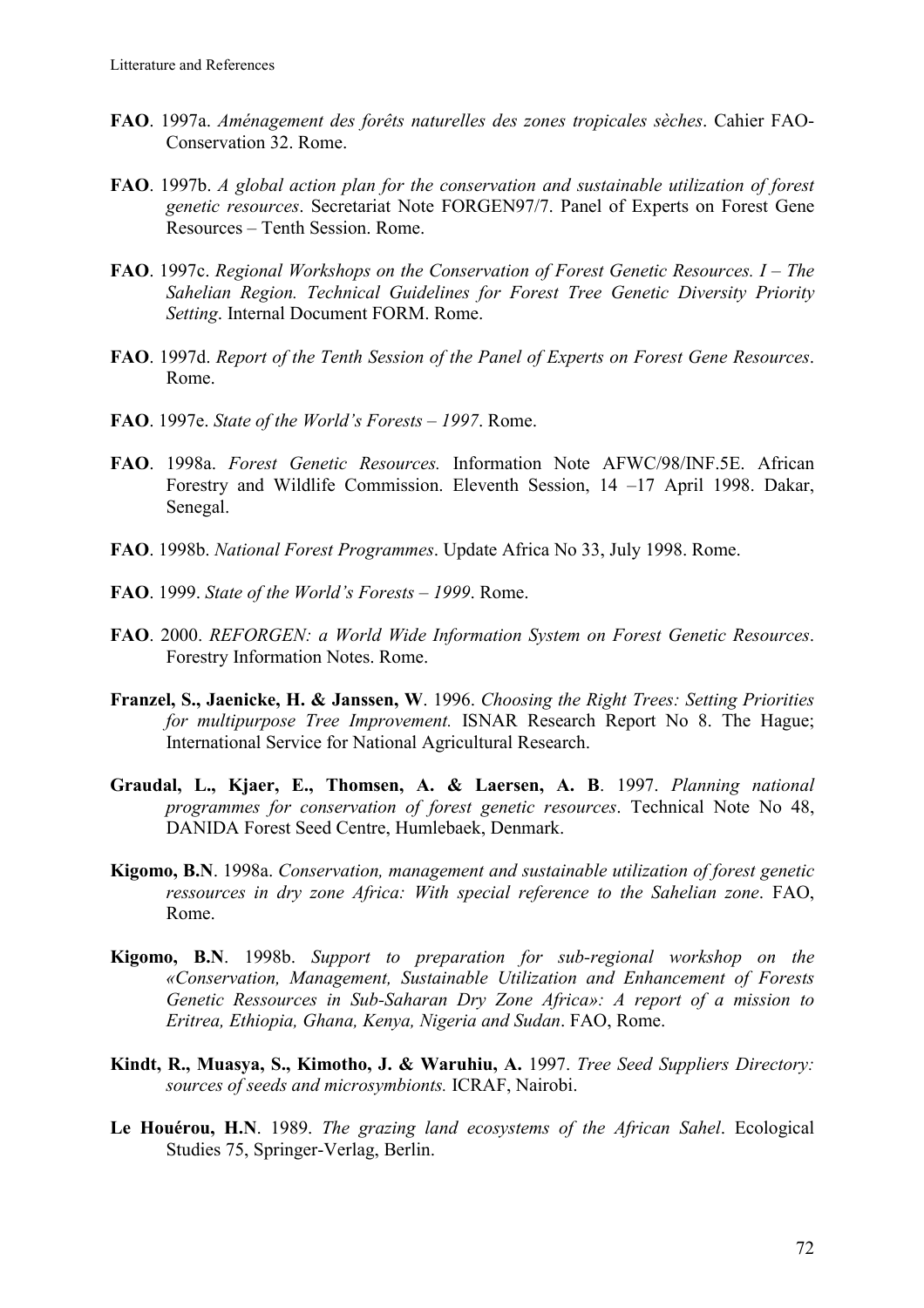- **Namkoong, G**. 1986. Genetics and the Future of the Forests. *Unasylva*, 38(152) 1986/2: 2-18.
- **Nikiéma, A**. 1998. *Situation de la gestion et de la conservation des ressources génétiques forestières en Afrique sahélienne.* Rapport de consultance. FAO, Rome.
- **Oldfield, S., Lusty, C. & Mackinven, A**. 1998. *The World List of Threatened Trees*. World Conservation Press, Cambridge, UK.
- **Pagney, P.** 1994. *Les climats de la terre*. 2è édition mise à jour. Masson, Paris.
- **Palmberg-Lerche, C.** 1999. Conservation and Management of Forest Genetic Resources*. Journal of Tropical Forest Science*, 11 (1): 286-302.
- **Rogers, D.L. & Ledig F.T.** 1996. *The Status of Temperate North American Forest Genetic Resources.* Report N°16. Genetic Resources Program, Division of Agriculture and Natural Resources, University of California, Davis, USA.
- **Sigaud, P., Hald, S., Dawson, I. & Ouedraogo, A.S.** 1998. *FAO/IPGRI/CIRAF workshop on the conservation, management, sustainable utilization and enhancement of forest genetic resources in dry-zone sub-Saharan Africa*. Forest genetic Resources no 26, p. 9-12. Rome.
- **Spilsbury, M.J., Kowero, G.S. & Tchala-Abina, F.** 1999. *Capacity for Forestry Research in Selected Countries of West and Central Africa.* CIFOR Occasional Paper No 24.
- **United Nations Development Programme** (UNEP). 1992. *Convention on Biological Diversity.* Document UNEP No. 92-5509. Nairobi.
- **Von Maydell, H.J.** 1986. *Trees and Shrubs of the Sahel Their Characteristics and Uses*. GTZ No. 196, Eschborn, Germany.
- **World Bank**. 1991. *The World Bank Atlas*. Washington D.C.

For the list of national reports, see Appendix 13.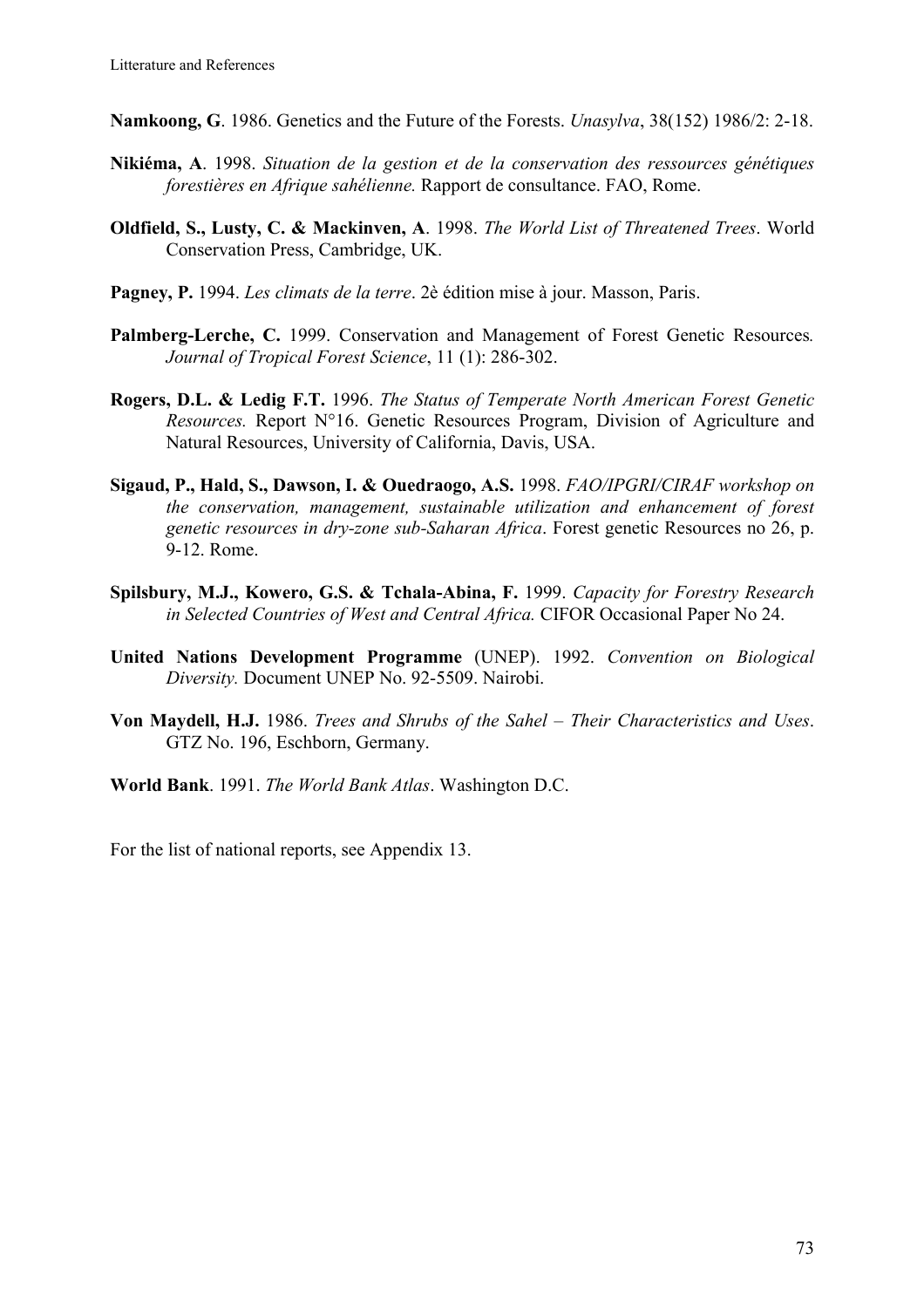Appendices

## **APPENDICES**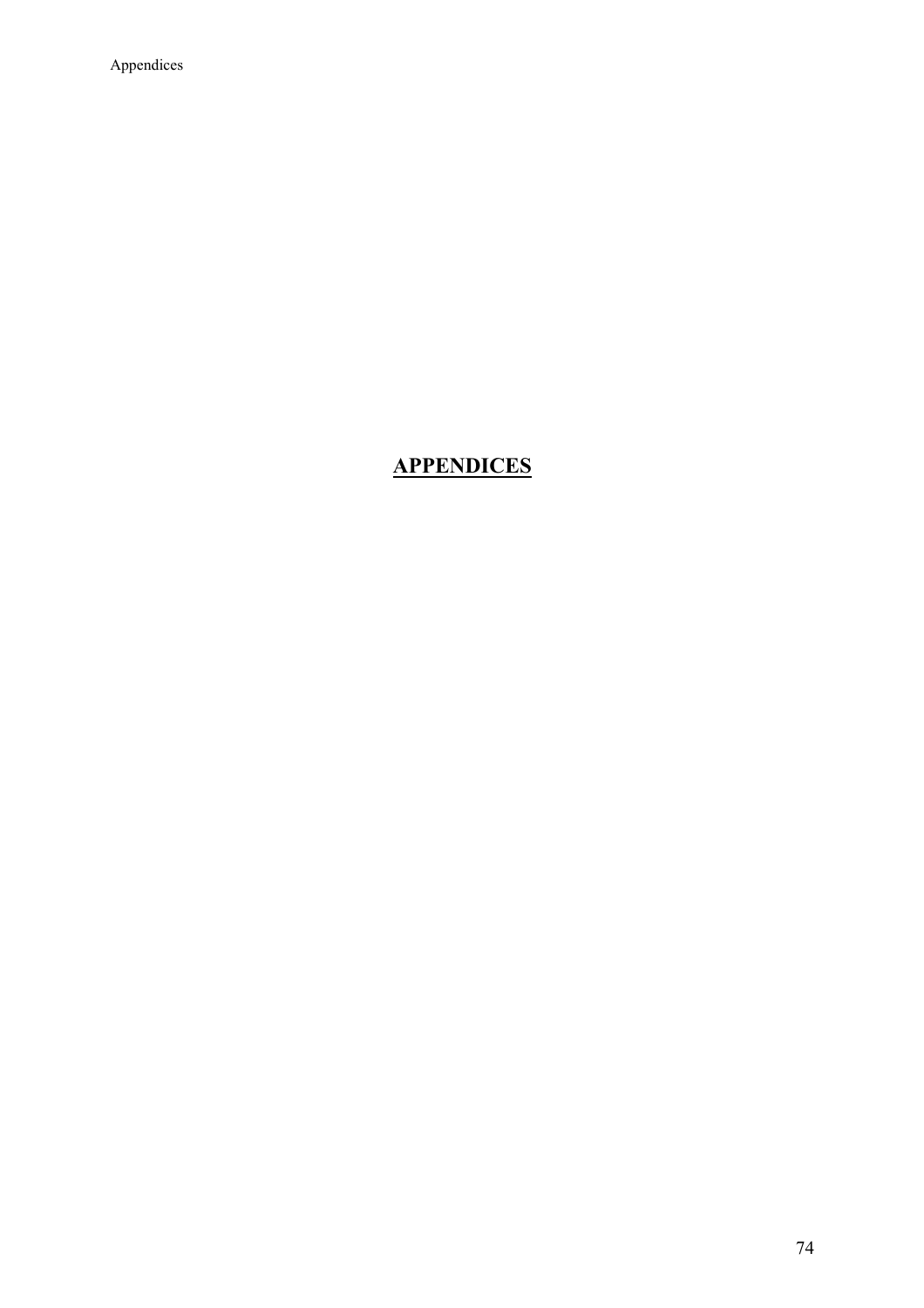## **Appendix 1: List of Abbreviations**

| <b>CBD</b>      | Convention on Biological Diversity, Montreal (Canada)                                                                 |
|-----------------|-----------------------------------------------------------------------------------------------------------------------|
| <b>CGIAR</b>    | Consultative Group on International Agricultural Research, Washington<br>(United States)                              |
| <b>CIFOR</b>    | Centre for International Forestry Research, Jakarta (Indonesia)                                                       |
| <b>CILSS</b>    | Permanent Interstate Committee for Drought Control in the Sahel,<br>Ouagadougou (Burkina-Faso)                        |
| CIRAD-Forêt     | Département forestier du Centre international en recherche agronomique<br>pour le développement, Montpellier (France) |
| <b>CSIRO</b>    | Commonwealth Scientific and Industrial Research Organization, Canberra<br>(Australia)                                 |
| <b>DFSC</b>     | DANIDA Forest Seed Centre, Humlebaek (Denmark)                                                                        |
| <b>UNCED</b>    | United Nations Conference on the Environment and Development (Rio de<br>Janeiro, Brazil, 1992)                        |
| <b>FAO</b>      | Food and Agriculture Organization of the United Nations, Rome (Italy)                                                 |
| <b>FORNESSA</b> | Forestry Research Network for Sub-Saharan Africa, Nairobi (Kenya)                                                     |
| <b>GTZ</b>      | German Technical Cooperation Agency, Eschborn (Germany)                                                               |
| <b>ICRAF</b>    | International Centre for Research in Agroforestry, Nairobi (Kenya)                                                    |
| <b>IGAD</b>     | Inter-Governmental Authority on Development, Djibouti (Djibouti)                                                      |
| <b>IPGRI</b>    | International Plant Genetic Resources Institute, Rome (Italy)                                                         |
| <b>ISNAR</b>    | International Service for National Agricultural Research, The Hage (The<br>Netherlands)                               |
| <b>IUCN</b>     | World Conservation Union, Gland (Switzerland)                                                                         |
| <b>IUFRO</b>    | International Union of Forestry Research Organizations, Vienna (Austria)                                              |
| NGO             | Non-government organization                                                                                           |
| <b>UNDP</b>     | United Nations Development Programme, Washington (USA)                                                                |
| <b>UNEP</b>     | United Nations Environment Programme, Nairobi (Kenya)                                                                 |
| <b>UNESCO</b>   | United Nations Educational, Scientific and Cultural Organization, Paris<br>(France)                                   |
| <b>USDA-FS:</b> | United States Department of Agriculture, Forestry Service                                                             |
| <b>WCMC</b>     | World Conservation Monitoring Centre, Cambridge (U.K.)                                                                |
| <b>WWF</b>      | World Wide Fund for Nature, Gland (Switzerland)                                                                       |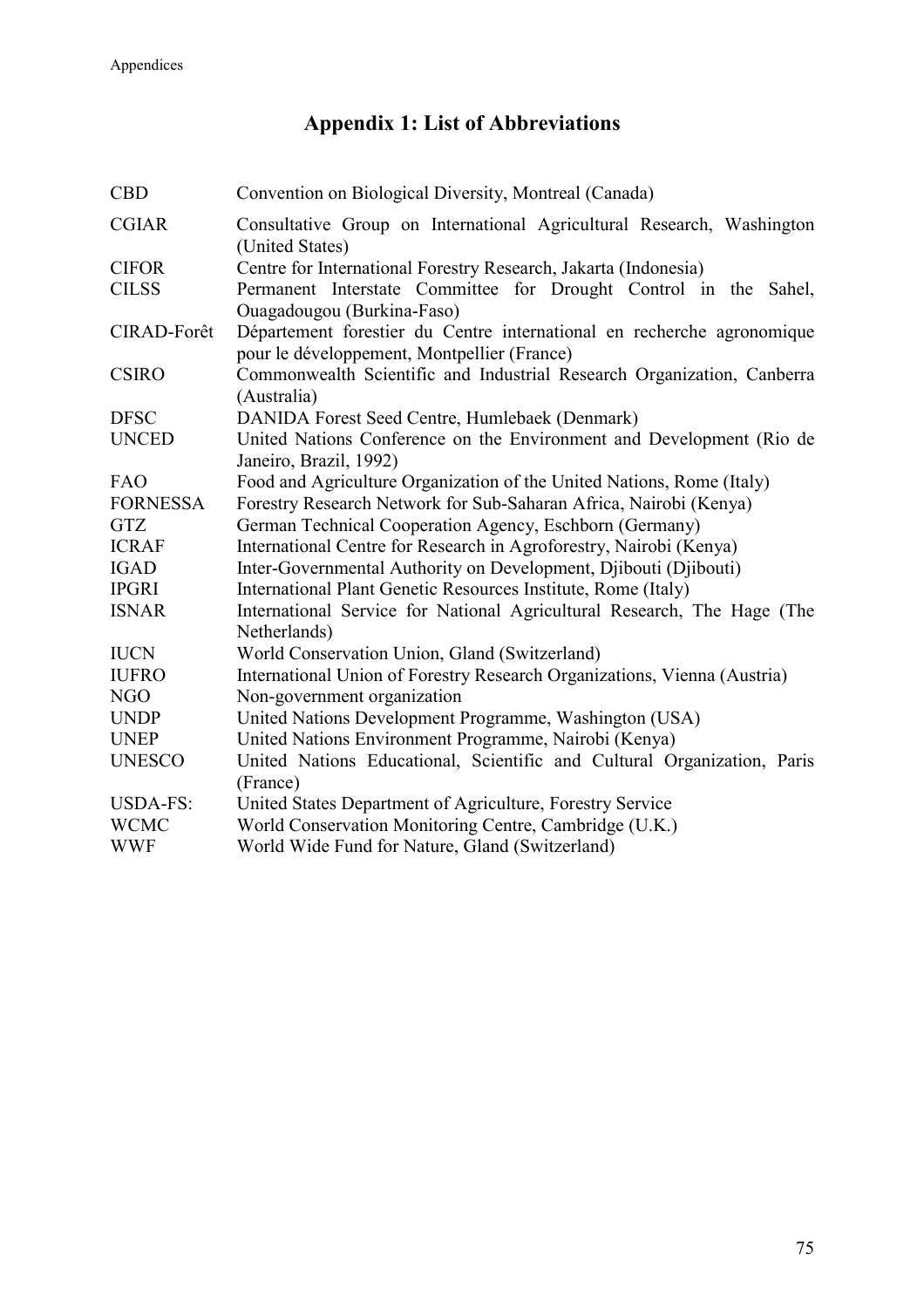## **Appendix 2: Index of Latin, English and French Names of Priority Forest Trees**

| <b>Latin name</b>                                                           | <b>English name</b>                                | <b>French name</b>                           |
|-----------------------------------------------------------------------------|----------------------------------------------------|----------------------------------------------|
| Acacia nilotica Del.                                                        | Arabic Gum Tree, Babul                             | Acacia d'Arabie,<br>Gommier rouge, gonakié   |
| Acacia senegal Willd.                                                       | Gum Arabic Tree, Hashab                            | Acacia du Sénégal,<br>Gommier blanc, vérek   |
| Adansonia digitata L.                                                       | Baobab, Monkey Bread Tree                          | Baobab, Pain de singe                        |
| Anogeissus leiocarpus DC.<br>Guill. et Perrott.                             |                                                    | Bouleau d'Afrique                            |
| Azadirachta indica A. Juss.                                                 | Neem Tree, Indian Lilac                            | Nim, Lilas des Indes                         |
| Balanites aegyptiaca (L.) Del.                                              | desert date                                        | Dattier du désert,<br>Dattier sauvage        |
| Borassus aethiopum Mart.                                                    | <b>Borassus Palm</b>                               | Rônier, Borasse                              |
| Diospyros mespiliformis<br>Hochst. ex. A. DC.                               | African Ebony                                      | Ebénier de l'Ouest Africain,<br>Faux ébénier |
| Eucalyptus camaldulensis<br>Dehnhardt                                       | Red River Gum                                      | Eucalyptus rouge                             |
| Faidherbia albida Del. A.<br>Chev.(Acacia albida Del.)                      | Apple ring Acacia, Winter-<br>thorn                | Cad, kade                                    |
| Khaya senegalensis (Desr.) A.<br>Juss.                                      | African Mahogany                                   | Acajou du Sénégal, Caïlcédrat                |
| Parkia biglobosa Jacq. Benth.                                               | Nitta Tree, African Locust<br>Tree                 | Néré, Arbre à farine,<br>Caroubier africain  |
| Pterocarpus erinaceus Poir.                                                 | Senegal Rose Wood Tree                             | Véne, Palissandre du Sénégal                 |
| Tamarindus indica L.                                                        | <b>Tamarind Tree</b>                               | Tamarinier                                   |
| Vitellaria paradoxa Gaertn. f.<br>(Butyrospermum parkii<br>(G.Don) Kotschy) | African Butter Tree, Sheanut<br><b>Butter Tree</b> | Karité, Arbre à beurre                       |
| Ziziphus mauritiana Lam.                                                    | Geb, Indian Jujube                                 | Jujubier                                     |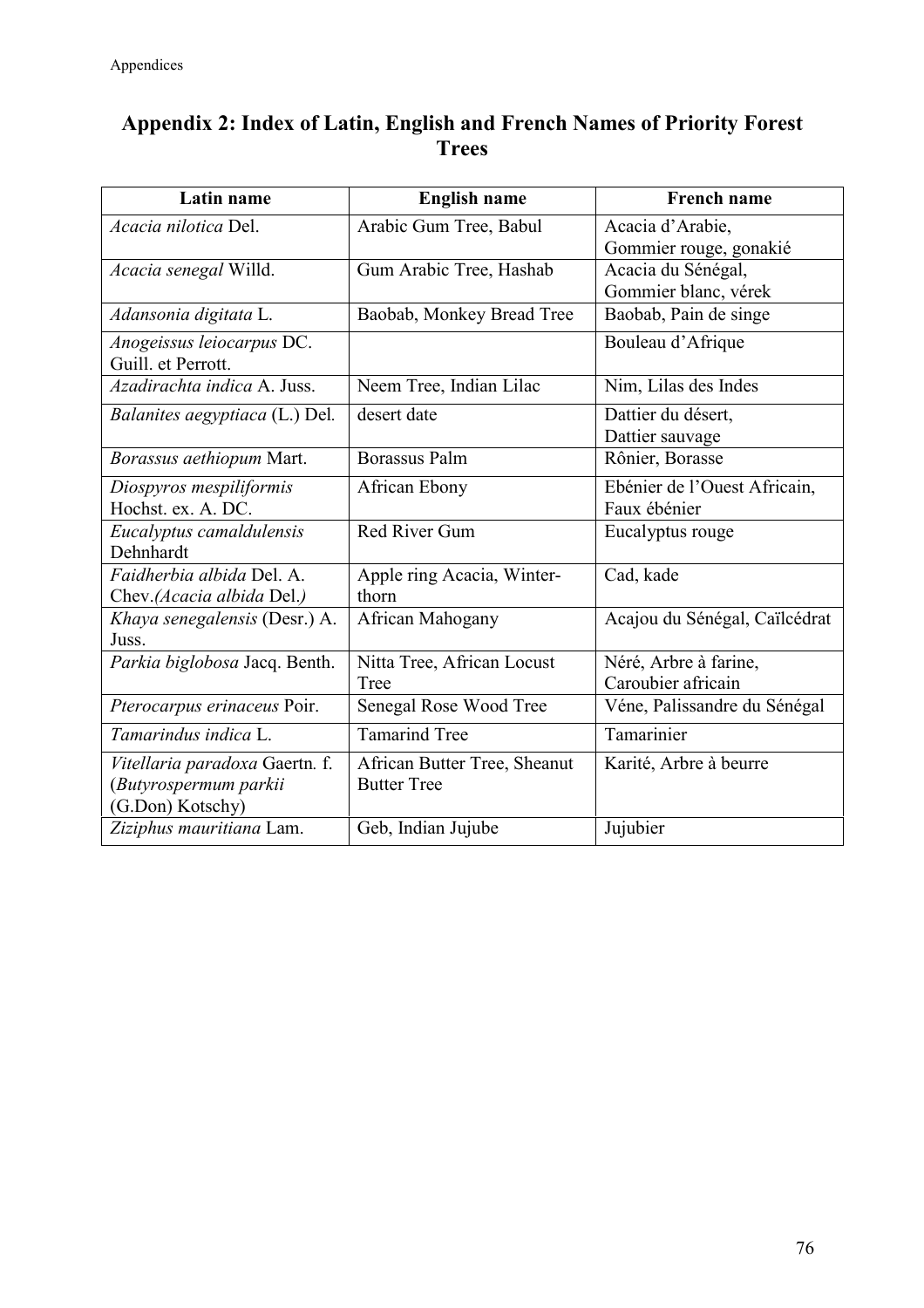## **Appendix 3: Map of Sahelian and North-Sudanian Africa**

Map showing the approximate coverage of the state of forest genetic resources report and the limits of validity of the sub-regional action plan.

Based on climatic limits by Menaut, 1984 (*in FAO, 1997a*).



The designations employed and the presentation of material on this map do not imply the expression of any opinion whatsoever on the part of the authors of the document or the Food and Agriculture Organization of the United Nations concerning the legal status of any country, territory, city or area or of its authorities, or concerning the delimitation of its frontiers or boundaries.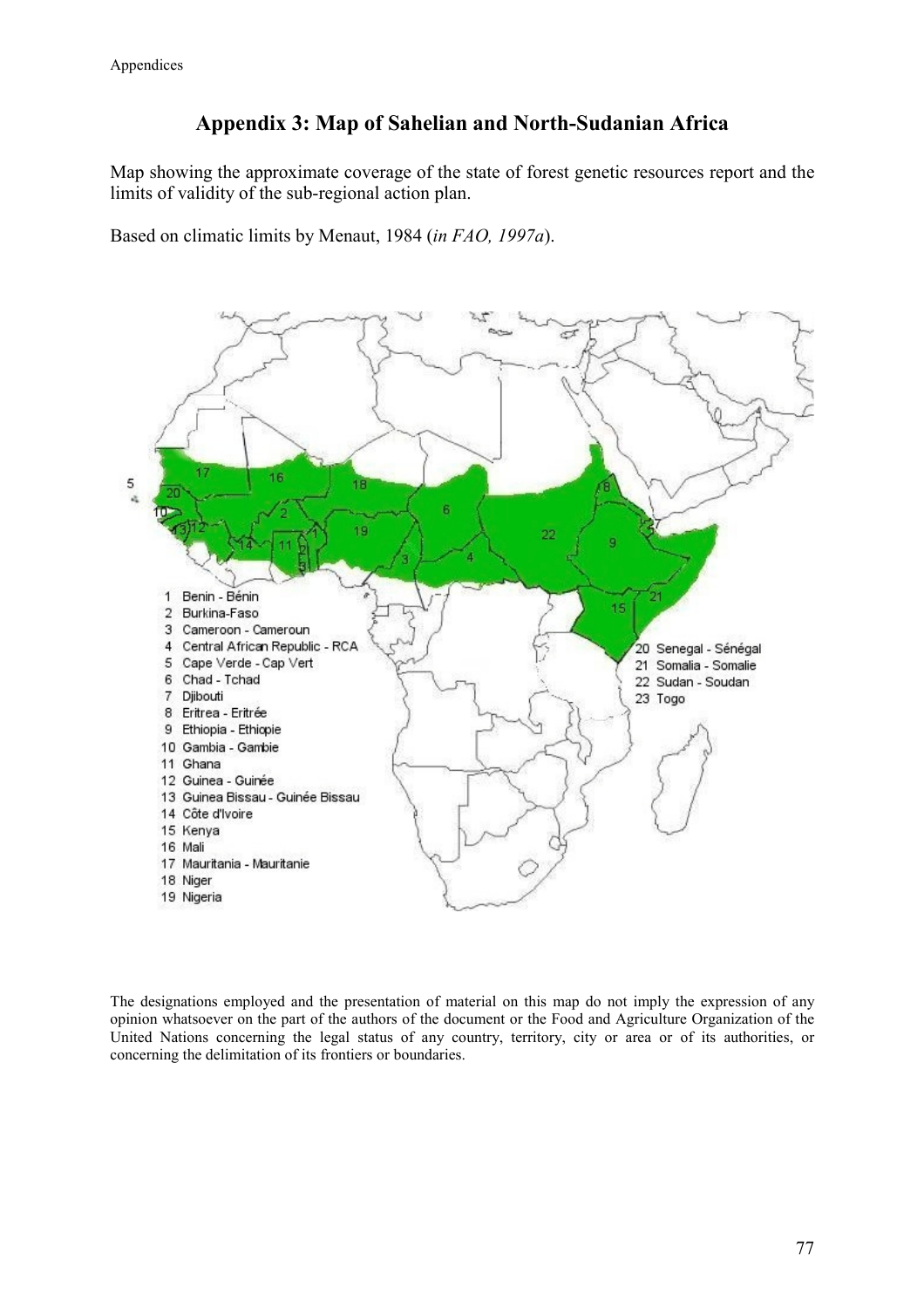|               | Land<br>Area   |              |                                | Population                         |         |                         | <b>Economic Indicators</b>                 |
|---------------|----------------|--------------|--------------------------------|------------------------------------|---------|-------------------------|--------------------------------------------|
| Country       | <b>Total</b>   | <b>Total</b> | <b>Density</b>                 | Annual<br><b>Rate of</b><br>Change | Rural   | <b>GNP</b> per<br>caput | <b>Annual Growth</b><br><b>Rate of GDP</b> |
|               | (1996)         | (1997)       | (1997)                         | $(1995 -$<br>2000)                 | (1997)  | (1995)                  | $(1990-1995)$                              |
|               | thousand<br>ha | millions     | $\frac{\text{H}}{\text{km}^2}$ | percent                            | percent | US\$                    | percent                                    |
| Benin         | 11 062         | 5.7          | 52                             | 2.8                                | 60.1    | 370                     | 4.1                                        |
| Burkina Faso  | 27 360         | 11           | 40                             | 2.8                                | 83.1    | 230                     | 2.6                                        |
| Cameroon      | 46 540         | 13.9         | 30                             | 2.7                                | 53.6    | 650                     | $-1.8$                                     |
| Cape Verde    | 403            | 0.4          | 99                             | 2.5                                | 42.9    | 960                     | n.a.                                       |
| Chad          | 125 920        | 6.7          | $\overline{5}$                 | 2.8                                | 77.2    | 180                     | 1.9                                        |
| Côte d'Ivoire | 31 800         | 14.3         | 45                             | $\overline{2}$                     | 55.3    | 660                     | 0.67                                       |
| Djibouti      | 2 3 1 8        | 0.6          | 26                             | 2.7                                | 17.5    | n.a.                    | n.a.                                       |
| Eritrea       | 10 100         | 3.4          | 34                             | 3.7                                | 82.3    | n.a.                    | n.a.                                       |
| Ethiopia      | 100 000        | 60.1         | 60                             | 3.2                                | 83.7    | 100                     | n.a.                                       |
| Gambia        | 1 000          | 1.2          | 120                            | $\overline{2.3}$                   | 69.6    | 320                     | 1.6                                        |
| Ghana         | 22 754         | 18.3         | 80                             | 2.8                                | 63.1    | 390                     | 4.3                                        |
| Guinea        | 24 572         | 7.6          | 31                             | 1.3                                | 69.4    | 550                     | 3.8                                        |
| Kenya         | 56 914         | 28.4         | 50                             | 2.2                                | 69.7    | 280                     | 1.4                                        |
| Mali          | 122 019        | 11.5         | 9                              | 3                                  | 71.9    | 250                     | $\overline{2.5}$                           |
| Mauritania    | 102 522        | 2.4          | $\overline{2}$                 | $\overline{2.5}$                   | 46.3    | 460                     | $\overline{4}$                             |
| Niger         | 126 670        | 9.8          | $\overline{8}$                 | 3.3                                | 80.9    | 220                     | $\overline{0.5}$                           |
| Nigeria       | 91 077         | 118.4        | 130                            | 2.8                                | 58.7    | 260                     | 1.6                                        |
| Senegal       | 19 25 3        | 8.8          | 46                             | 2.7                                | 55      | 600                     | 1.9                                        |
| Somalia       | 62 734         | 10.2         | 16                             | 3.9                                | 73.6    | n.a.                    | n.a.                                       |
| Sudan         | 237 600        | 27.9         | 12                             | 2.2                                | 66.8    | n.a.                    | 6.8                                        |
| Togo          | 5 4 3 9        | 4.3          | 79                             | 2.7                                | 68.3    | 310                     | $-3.4$                                     |
| <b>Total</b>  | 1 228 057      | 365          | $\ast$                         | $\star$                            | $\star$ | $\star$                 | $\star$                                    |

## **Appendix 4: Basic country data**

Notes:

numbers may not tally due to rounding; n.a. = not available;

*Source: State of the World's Forests, FAO, 1999*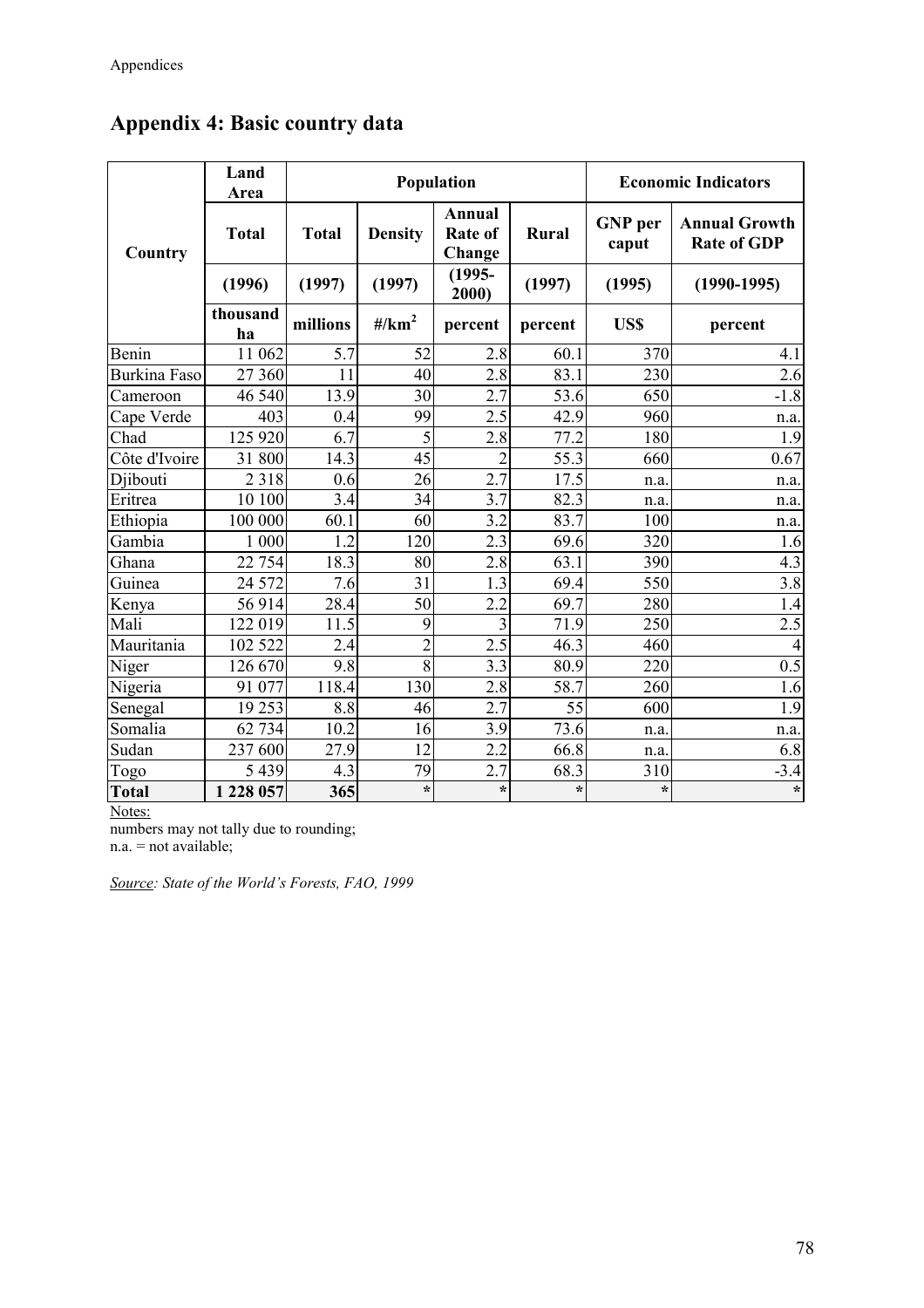| Country                            | 1990<br><b>Thousand</b><br>ha | <b>Total Forest Total Forest</b><br>1995<br><b>Thousand</b><br>ha | <b>Total</b><br>Change<br>1990-95<br><b>Thousand</b><br>ha | <b>Annual</b><br>Change<br><b>Thousand</b><br>ha | <b>Annual</b><br><b>Change rate</b><br>(%) |
|------------------------------------|-------------------------------|-------------------------------------------------------------------|------------------------------------------------------------|--------------------------------------------------|--------------------------------------------|
| <b>Burkina Faso</b>                | 4 4 3 1                       | 4 2 7 1                                                           | $-160$                                                     | $-32$                                            | $-0.7$                                     |
| Cape Verde                         | 16                            | 47                                                                | 31                                                         | 6                                                | 24.0                                       |
| Chad                               | 11 496                        | 11 025                                                            | $-471$                                                     | $-94$                                            | $-0.8$                                     |
| Gambia                             | 95                            | 91                                                                | $-4$                                                       | $-1$                                             | $-0.9$                                     |
| Guinea-Bissau                      | 2 3 6 1                       | 2 3 0 9                                                           | $-52$                                                      | $-10$                                            | $-0.4$                                     |
| Mali                               | 12 154                        | 11 585                                                            | $-569$                                                     | $-114$                                           | $-1.0$                                     |
| Mauritania                         | 556                           | 556                                                               | 0                                                          | $\theta$                                         | 0.0                                        |
| Niger                              | 2 5 6 2                       | 2 5 6 2                                                           | $\theta$                                                   | $\overline{0}$                                   | 0.0                                        |
| Senegal                            | 7629                          | 7381                                                              | $-248$                                                     | $-50$                                            | $-0.7$                                     |
| <b>Total West Sahelian Africa</b>  | 41 300                        | 39827                                                             | $-1473$                                                    | $-295$                                           | $-0.7$                                     |
| Djibouti                           | 22                            | 22                                                                | 0                                                          | $\mathbf{0}$                                     | 0.0                                        |
| Eritrea                            | 282                           | 282                                                               | $\theta$                                                   | $\overline{0}$                                   | 0.0                                        |
| Ethiopia                           | 13 891                        | 13 579                                                            | $-312$                                                     | $-62$                                            | $-0.5$                                     |
| Kenya                              | 1 309                         | 1 2 9 2                                                           | $-17$                                                      | $-3$                                             | $-0.3$                                     |
| Somalia                            | 760                           | 754                                                               | $-6$                                                       | $-1$                                             | $-0.2$                                     |
| Sudan                              | 43 376                        | 41 613                                                            | $-1763$                                                    | $-353$                                           | $-0.8$                                     |
| <b>Total East Sahelian Africa</b>  | 59 640                        | 57 542                                                            | $-2098$                                                    | $-420$                                           | $-0.7$                                     |
| Benin                              | 4923                          | 4625                                                              | $-298$                                                     | $-60$                                            | $-1.2$                                     |
| Cameroon                           | 20 244                        | 19 5 98                                                           | $-646$                                                     | $-129$                                           | $-0.6$                                     |
| Côte d'Ivoire                      | 5 6 23                        | 5 4 6 9                                                           | $-154$                                                     | $-31$                                            | $-0.6$                                     |
| Ghana                              | 9608                          | 9 0 2 2                                                           | $-586$                                                     | $-117$                                           | $-1.3$                                     |
| Guinea                             | 6741                          | 6 3 6 7                                                           | $-374$                                                     | $-75$                                            | $-1.1$                                     |
| Nigeria                            | 14 3 8 7                      | 13 780                                                            | $-607$                                                     | $-121$                                           | $-0.9$                                     |
| Togo                               | 1 3 3 8                       | 245<br>$\mathbf{1}$                                               | $-93$                                                      | $-19$                                            | $-1.4$                                     |
| <b>Total Gulf of Guinea States</b> | 62 864                        | 60 106                                                            | $-2758$                                                    | $-552$                                           | $-0.9$                                     |

## **Appendix 5: Forest Cover and Change 1990 – 1995 in Sahelian and North-Sudanian Africa**

Notes: numbers may not tally due to rounding; the sub-regional breakdown reflects ecogeographic zones, not economic or political groupings.

FAO definitions of forest apply here

*Source: State of the World's Forests, FAO, 1999*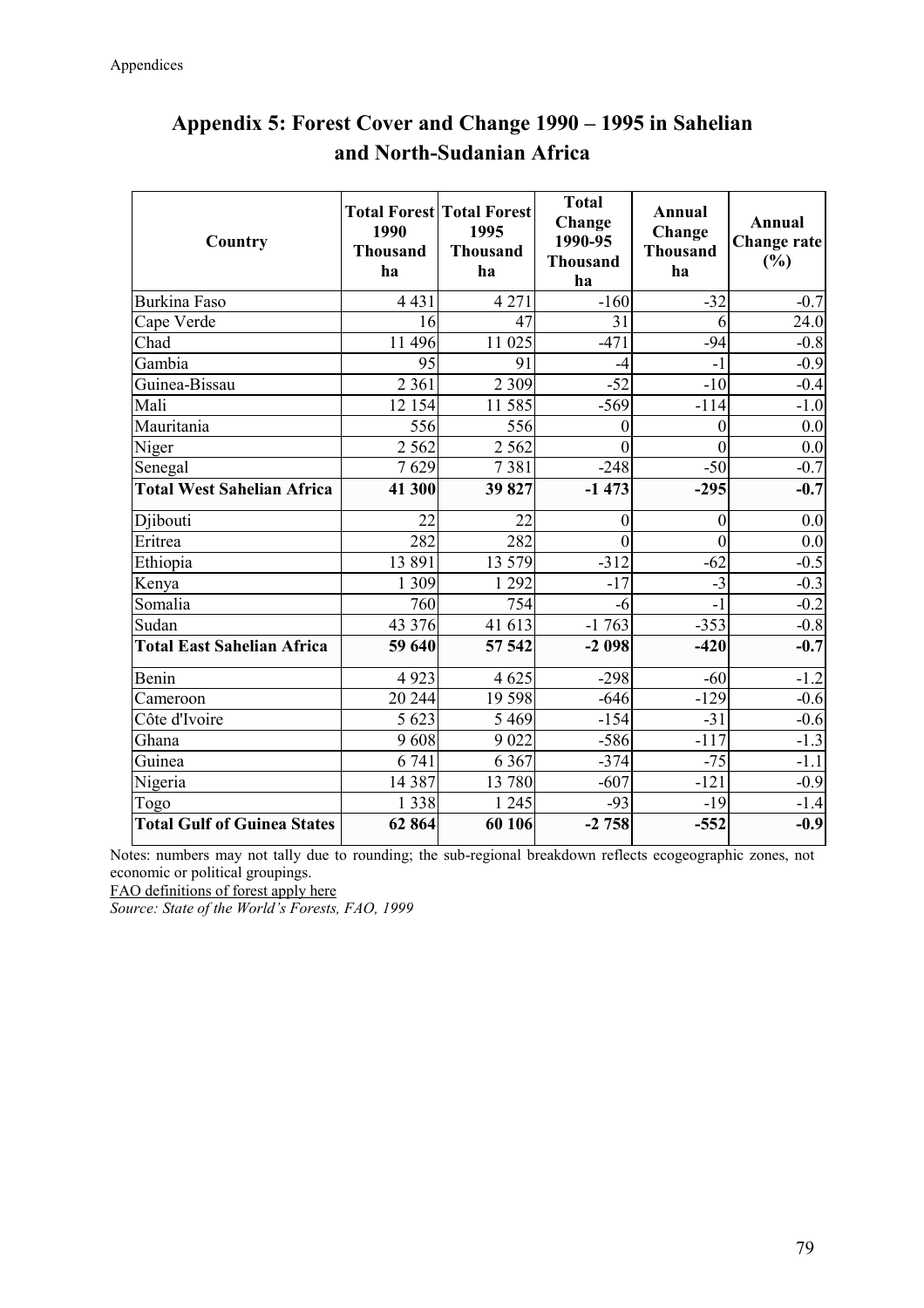Appendices Appendices

|                                 |                |                              |                                 |             |                  | 9661                        |                    |                     |                     |                         |                                |                                                   |                                     |
|---------------------------------|----------------|------------------------------|---------------------------------|-------------|------------------|-----------------------------|--------------------|---------------------|---------------------|-------------------------|--------------------------------|---------------------------------------------------|-------------------------------------|
| Country                         |                | <b>Fuelwood and Charcoal</b> | $(\mathrm{m}~000~\mathrm{m}^2)$ |             |                  | <b>Industrial Roundwood</b> | $\mathbf{m}^{(n)}$ |                     |                     |                         | Sawnwood<br>$(1000~{\rm m}^2)$ |                                                   | $\frac{1}{10}$ otal $\frac{3}{100}$ |
|                                 | Production     | Imports                      | <b>Exports</b>                  | Consumption | Production       | Imports                     |                    | Exports Consumption |                     |                         |                                | Production Imports Exports Consumption Production |                                     |
| Benin                           | 5753           | $\circ$                      | $\circ$                         | 5753        | 329              | $\circ$                     | ⊂                  | 329                 | 24                  | $\circ$                 | $\sim$                         | 22                                                | 9019                                |
| Burkina Faso                    | 9835           | 0                            | $\circ$                         | 9835        | 466              | $\circ$                     | 0                  | 466                 | $\overline{a}$      | $\circ$                 | $\circ$                        | $\overline{C}$                                    | 10 303                              |
| $\Gamma_{\rm OSO}$              | 2189           | 0                            | $\circ$                         | 2189        | 245              | $\tilde{\phantom{a}}$       | ω                  | 245                 | $\overline{4}$      | $\overline{\mathbf{c}}$ | $\circ$                        | $\overline{8}$                                    | 2448                                |
| Cape Verde                      | 0              | 0                            | $\circ$                         | 0           | 0                | N                           | 0                  | $\overline{a}$      | $\circ$             | 7                       | $\circ$                        | 7                                                 |                                     |
| Chad                            | 3993           | $\circ$                      | $\circ$                         | 3993        | 699              | $\circ$                     | $\circ$            | 699                 | N                   | こ                       | $\circ$                        | $\overline{c}$                                    | 4664                                |
| Djibouti                        | ⊂              | ⊂                            | $\circ$                         | ⊂           | ⊂                | $\circ$                     | 0                  | $\circ$             | 0                   |                         | $\circ$                        |                                                   |                                     |
| Eritrea                         | n.a.           | n.a.                         | n.a.                            | n.a.        | n.a.             | n.a.                        | n.a.               | n.a.                | n.a.                | n.a.                    | n.a.                           | n.a.                                              | 0                                   |
| Ethiopia                        | 46982          | ⊂                            | $\circ$                         | 46982       | 2373             |                             | N                  | 2371                | 33                  |                         | $\circ$                        | 34                                                | 49399                               |
| Gambia                          | 1120           | $\circ$                      | $\circ$                         | 1120        | $\overline{113}$ | $\circ$                     | $\circ$            | 113                 |                     |                         | $\circ$                        | $\overline{a}$                                    | 1234                                |
| Kenya                           | 41 003         | ∊                            | $\circ$                         | 41 003      | 1961             | $\circ$                     | $\circ$            | 1961                | $\overline{185}$    | N                       | $\overline{c}$                 | 185                                               | 43201                               |
| Mali                            | 6315           | ⊂                            | $\circ$                         | 6315        | 420              | $\circ$                     | $\circ$            | $420$               | $\overline{\omega}$ | $\circ$                 | $\circ$                        | $\overline{5}$                                    | 8148                                |
| Mauritania                      | $\bullet$      | ∊                            | $\circ$                         | $\bullet$   | Ò                | $\circ$                     | $\circ$            | $\circ$             | $\circ$             | $\circ$                 | $\circ$                        | $\circ$                                           | 51                                  |
| <b>Niger</b>                    | 5693           | ⊂                            | $\circ$                         | 5693        | 374              | $\circ$                     | $\circ$            | 374                 | 4                   | $\circ$                 | $\circ$                        | 4                                                 | 1209                                |
| Senegal                         | 4457           | ∊                            | $\circ$                         | 4457        | 737              | 25                          | $\circ$            | 761                 | 23                  | $\mathfrak{S}$          | $\circ$                        | 53                                                | 5217                                |
| Somalia                         | 1168           | ⊂                            | $\circ$                         | 1168        | 108              | $\circ$                     | 0                  | 108                 | $\overline{4}$      | $\circ$                 | $\circ$                        | $\overline{4}$                                    | 9033                                |
| Sudan                           | 14600          |                              | $\circ$                         | 14601       | 2274             | $\overline{4}$              | $\circ$            | 2287                | $\ddot{t}$          | $\geq$                  | $\circ$                        | Ξ                                                 | 16920                               |
| <b>Lotal Sahelian Conntries</b> | <b>150 860</b> |                              |                                 | 3023        |                  |                             |                    | 2920                |                     |                         |                                |                                                   | 161 360                             |

# **Appendix 6: Production, trade and consumption of forest products in Sahelian, North-Sudanian and Western Africa,** Appendix 6: Production, trade and consumption of forest products in Sahelian, North-Sudanian and Western Africa,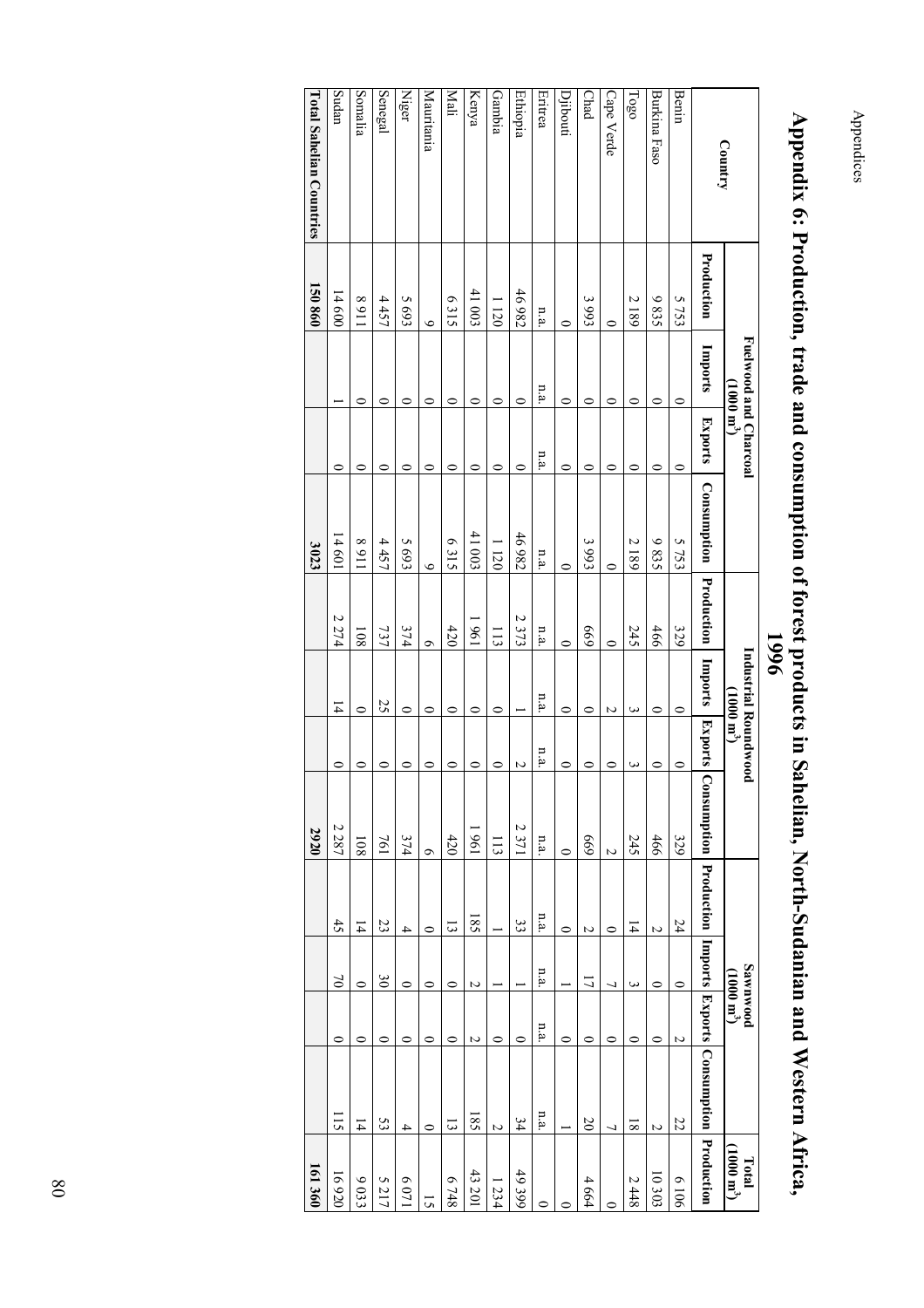Appendices Appendices

| 344 162                       |               |                                         |               | 4977  |                  |                             |                           | 15715                                                                                                                                                                                                                         |                      |                       | 310821     | Golf/Guinea*<br>Total Sahel &      |
|-------------------------------|---------------|-----------------------------------------|---------------|-------|------------------|-----------------------------|---------------------------|-------------------------------------------------------------------------------------------------------------------------------------------------------------------------------------------------------------------------------|----------------------|-----------------------|------------|------------------------------------|
| 182 802                       |               |                                         |               | 2057  |                  |                             |                           | 12 692                                                                                                                                                                                                                        |                      |                       | 159961     | countries<br>Total Gulf of Guinea* |
| 117149                        | 2698          | 25                                      | 2723          | 8470  |                  |                             | 6418                      | 105731                                                                                                                                                                                                                        | $\overline{0}$       |                       | 105832     | Nigeria*                           |
| 600 S                         | $\frac{8}{1}$ |                                         | $\frac{8}{3}$ | 620   |                  |                             | $\widetilde{\mathcal{S}}$ | 4273                                                                                                                                                                                                                          |                      |                       | 4273       | Guinea*                            |
| 27 154                        | 364           | 240                                     | 604           | 1 105 | 50               |                             | 1255                      | 25 190                                                                                                                                                                                                                        |                      |                       | 25 190     | Ghana*                             |
| 15960                         | 206           | 501                                     | 106           | 2676  | 332              |                             | 3008                      | 896 11                                                                                                                                                                                                                        |                      |                       | 11974      | Côte d'Ivoire*                     |
| 17530                         | 1 084         | 316                                     | 1400          | 2057  | $ 0 $ 1307       |                             | 3364                      | 12692                                                                                                                                                                                                                         |                      |                       | 12692      | Cameroon*                          |
|                               |               |                                         |               |       |                  |                             |                           | Imports __ Exparts __ Consumption __ Production __ Imports __ Exports __ Consumption __ Production __ Emperts __ Exports __ Consumption __ Production __ Himports __ Consumption __ Production __ Production __ Production __ |                      |                       | Production |                                    |
| $(1000 \text{ m}^3)$<br>Total |               | <b>Sawnwood</b><br>$(1000 \text{ m}^3)$ |               |       | $\binom{m}{000}$ | <b>Industrial Roundwood</b> |                           |                                                                                                                                                                                                                               | $(1000 \text{ m}^3)$ | Fuelwood and Charcoal |            | Country                            |
|                               |               |                                         |               |       |                  |                             |                           |                                                                                                                                                                                                                               |                      |                       |            |                                    |

# Appendix 6 (cont.): Production, trade and consumption of forest products in Sahelian, North-Sudanian and Western **Appendix 6 (cont.): Production, trade and consumption of forest products in Sahelian, North-Sudanian and Western** Africa, 1996 **Africa, 1996**

excludes wood-based panels, pulp for paper, and paper and paperboard. Source : State of the World's Forests, FAO. 1999. \* Figures are only indicative. The sub-regional breakdown reflects geographic groupings. Figures are given by country and do not represent solely dry-zone areas, especiall *Source : State of the World's Forests, FAO. 1999*excludes wood-based panels, pulp for paper, and paper and paperboard. country and do not represent solely dry-zone areas, especially for countries bordering the Golf of Guinea where significant amount of humid zones are found. Table . \* Figures are only indicative. The sub-regional breakdown reflects geographic groupings. Figures are given by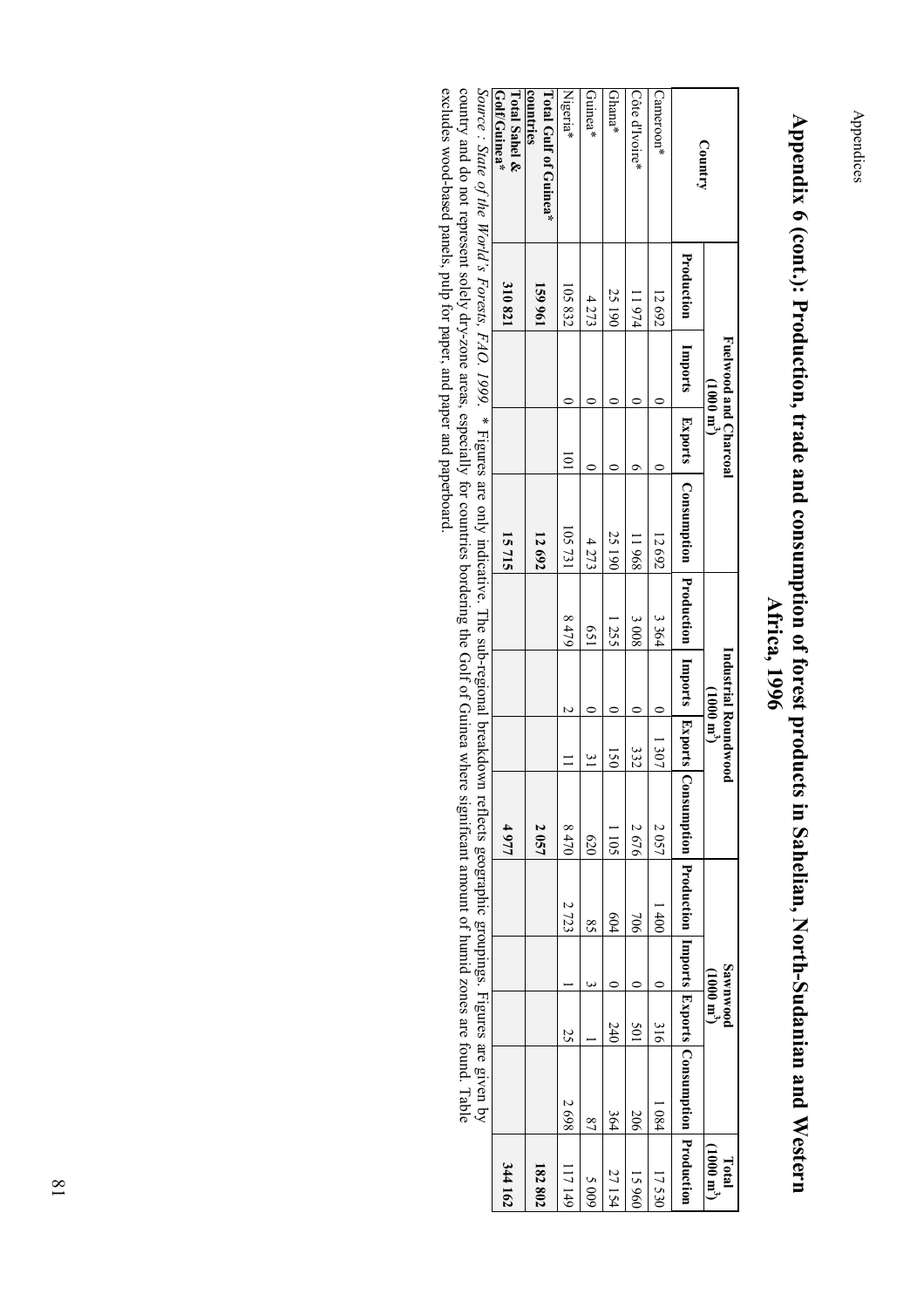## **Appendix 7: International Conventions and Agreements and National Forest Programmes**

|                     |                                                               | <b>Status of Ratification of UNCED Conventions</b>                          |                                                                                  | <b>Members</b><br>under |               | <b>Countries with</b><br><b>National Forest</b><br><b>Programmes</b> |
|---------------------|---------------------------------------------------------------|-----------------------------------------------------------------------------|----------------------------------------------------------------------------------|-------------------------|---------------|----------------------------------------------------------------------|
| Country             | <b>Convention on</b><br><b>Biological</b><br><b>Diversity</b> | Framework<br><b>Convention on</b><br><b>Global Climate</b><br><b>Change</b> | <b>International</b><br><b>Convention to</b><br>Combat<br><b>Desertification</b> | <b>ITTA</b><br>1994     | starting date | <b>Programme</b> Programme<br>type                                   |
| Benin               | $\mathbf X$                                                   | $\mathbf X$                                                                 | $\mathbf X$                                                                      |                         | 1993          | <b>NFAP</b>                                                          |
| <b>Burkina Faso</b> | $\mathbf X$                                                   | $\mathbf X$                                                                 | $\mathbf X$                                                                      |                         | 1986/91/92    | NPCD/NFAP<br>/NEAP                                                   |
| Cameroon            | $\mathbf X$                                                   | $\mathbf X$                                                                 | $\mathbf X$                                                                      | $\mathbf X$             | 1986          | <b>NFAP</b>                                                          |
| Cape Verde          | $\mathbf X$                                                   | $\mathbf X$                                                                 | $\mathbf X$                                                                      |                         | 1992          | <b>NFAP</b>                                                          |
| Chad                | $\mathbf X$                                                   | $\mathbf X$                                                                 | $\mathbf X$                                                                      |                         | 1989          | <b>NPCD</b>                                                          |
| Côte d'Ivoire       | $\mathbf X$                                                   | $\mathbf X$                                                                 | $\mathbf X$                                                                      | $\mathbf X$             |               |                                                                      |
| Djibouti            | $\mathbf X$                                                   | $\mathbf X$                                                                 | $\mathbf X$                                                                      |                         |               |                                                                      |
| Eritrea             | $\mathbf X$                                                   | $\mathbf X$                                                                 | $\mathbf X$                                                                      |                         | 1997          | <b>NEAP</b>                                                          |
| Ethiopia            | $\mathbf X$                                                   | $\mathbf X$                                                                 | $\mathbf X$                                                                      |                         | 1990          | <b>NFAP</b>                                                          |
| Gambia              | $\mathbf X$                                                   | $\mathbf X$                                                                 | $\mathbf X$                                                                      |                         | 1991          | <b>NFAP</b>                                                          |
| Ghana               | $\mathbf X$                                                   | $\mathbf X$                                                                 | $\mathbf X$                                                                      | $\mathbf X$             | 1986/97       | NFAP/MP                                                              |
| Guinea              | $\bf{X}$                                                      | $\mathbf X$                                                                 | $\mathbf X$                                                                      |                         | 1986/89       | NFAP/PNAE                                                            |
| Kenya               | $\mathbf X$                                                   | $\mathbf X$                                                                 | $\mathbf X$                                                                      |                         | 1991          | <b>MP</b>                                                            |
| Mali                | $\mathbf X$                                                   | $\mathbf X$                                                                 | $\mathbf X$                                                                      |                         | 1987/95       | NFAP/NPCD<br>/NEAP                                                   |
| Mauritania          | $\mathbf X$                                                   | $\mathbf X$                                                                 | $\mathbf X$                                                                      |                         |               |                                                                      |
| Niger               | $\mathbf X$                                                   | $\mathbf X$                                                                 | $\mathbf X$                                                                      |                         | 1985/1990     | NPCD/NFAP                                                            |
| Nigeria             | $\mathbf X$                                                   | $\mathbf X$                                                                 | $\mathbf X$                                                                      |                         | 1990          | <b>NFAP</b>                                                          |
| Senegal             | $\mathbf X$                                                   | $\mathbf x$                                                                 | $\mathbf X$                                                                      |                         | 1988/90       | NPCD/NFAP                                                            |
| Somalia             |                                                               |                                                                             |                                                                                  |                         |               |                                                                      |
| Sudan               | $\mathbf X$                                                   | X                                                                           | $\mathbf X$                                                                      |                         | 1984/86       | NFAP/FSR                                                             |
| Togo                | $\mathbf X$                                                   | $\mathbf X$                                                                 | $\mathbf X$                                                                      | $\mathbf X$             | 1990          | <b>NFAP</b>                                                          |

\* Planning process interrupted, not completed

FSR = Forestry Sector Review

MP = Forestry Sector Master Plan

NP = National Legal Policy or Planning Framework

NFAP = National Forestry Action Plan (including TFAP)

NEAP = National Environmental Action Plan

NEMS = National Environmental Management Strategy

NPCD = National Plan to Combat Desertification

*Source: FAO, State of the World's Forests 1999*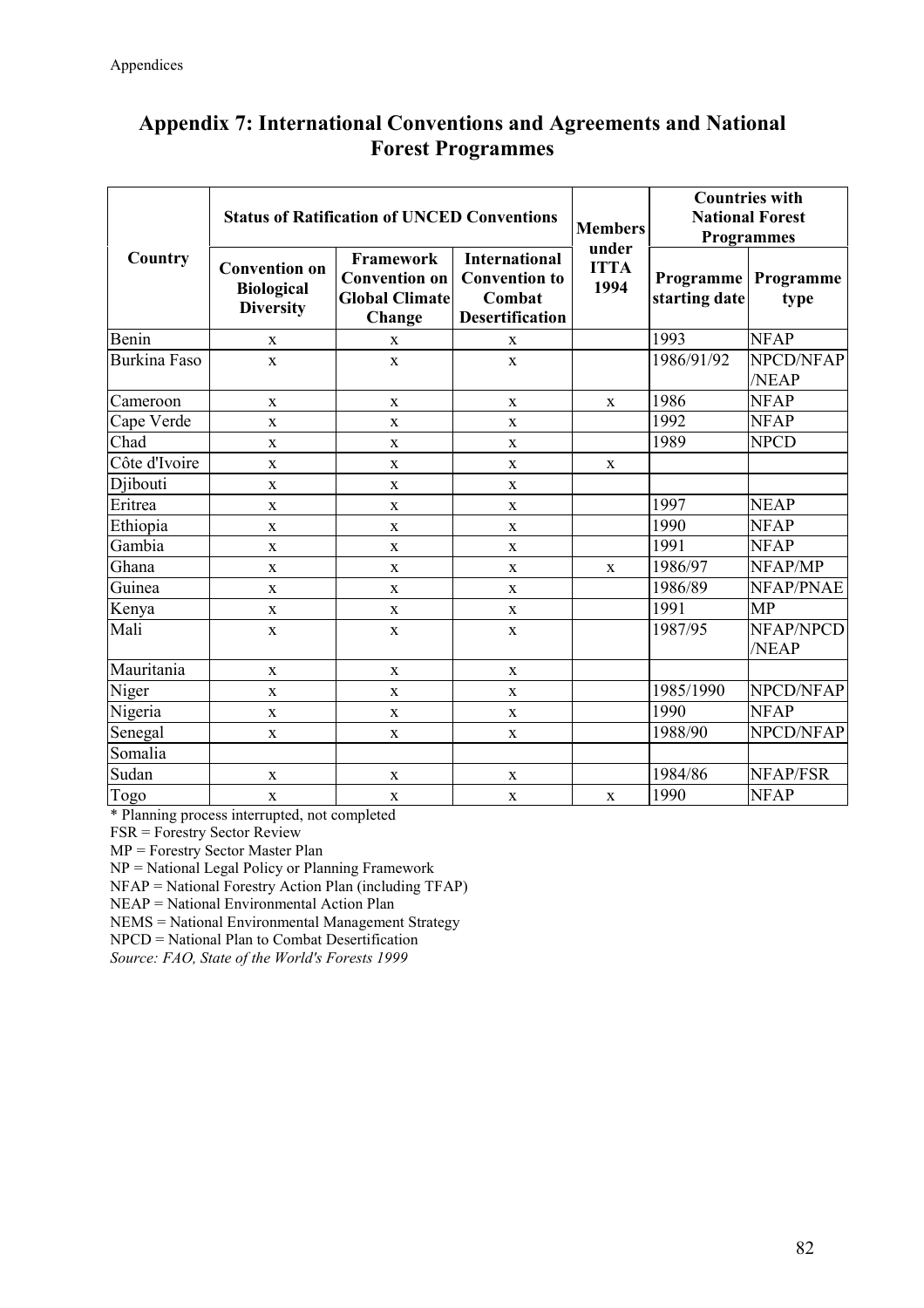## **Appendix 8: Annual forest seed supply (in kg) presented by some countries in national reports and during FAO or Danida Forest Seed Centre missions**

| <b>Species</b>                          | Cameroon | Côte<br>d'Ivoire | Senegal           | <b>Eritrea</b>   | <b>Djibouti</b> | Ethipia | <b>Togo</b>    | <b>Burkina</b><br>Faso | Sudan             |
|-----------------------------------------|----------|------------------|-------------------|------------------|-----------------|---------|----------------|------------------------|-------------------|
| Acacia abyssinica                       |          |                  |                   | 7.4              |                 |         |                |                        |                   |
| Acacia aneura                           |          |                  |                   |                  | 0.4             |         |                |                        |                   |
| Acacia auriculiformis                   |          | 100              | 20                | $\boldsymbol{0}$ | 1.5             |         | 101            | 100                    | 6 0 9 7           |
| Acacia cyanopylla                       |          |                  |                   |                  | 0.3             |         |                |                        |                   |
| Acacia decurrens                        |          |                  |                   |                  | 5               | 349     |                |                        |                   |
| Acacia etbaica                          |          |                  |                   | 77.2             |                 |         |                |                        |                   |
| Acacia maemsii                          |          |                  |                   | 3.1              |                 |         |                |                        |                   |
| Acacia mangium                          |          |                  | $\overline{3}020$ |                  | 0.1             | 13 944  |                |                        |                   |
| Acacia mellifera                        |          |                  |                   |                  | 0.1             |         |                | $\boldsymbol{0}$       | $\overline{3}093$ |
| Acacia occidentale                      |          | 50 000           |                   |                  |                 |         |                |                        |                   |
| Acacia nilotica                         |          |                  | 15                |                  |                 |         |                | 660                    | 17710             |
| Acacia polyancantha                     |          | 50               |                   | 1.9              |                 |         |                | 10                     |                   |
| Acacia raddiana                         |          |                  | $\overline{21}$   | $\mathbf{0}$     | 0.1             |         |                | 120                    |                   |
| Acacia salina                           |          |                  |                   | 71.5             | $\mathbf{1}$    |         |                |                        |                   |
| Acacia senegal                          |          |                  |                   | 7.5              | $\mathbf{1}$    |         |                | 700                    | 64 488            |
| Acacia sieberiana                       |          |                  |                   |                  |                 |         | 2.5            |                        |                   |
| Adansonia digitata                      |          |                  |                   |                  |                 |         | 4.7            |                        |                   |
| Albizia amara                           |          |                  |                   | 4.7              |                 |         |                |                        |                   |
| Albizia lebbeck                         |          |                  |                   |                  |                 | 1 600   | 26             |                        |                   |
| Anacardium                              | 1 000    |                  | $\overline{2}$    |                  |                 |         |                | 600                    |                   |
| occidentale                             |          |                  |                   |                  |                 |         |                |                        |                   |
| Anogeissus leiocarpus                   |          |                  |                   |                  |                 |         | 14             |                        |                   |
| Atriplex nummularia                     |          |                  |                   |                  |                 |         | 5.7            |                        |                   |
| Azadirachta indica                      | 515      |                  |                   | 10.2             |                 |         |                |                        |                   |
| Balanites aegyptiaca                    |          |                  | 22                | 52.8             |                 |         | 26             |                        |                   |
| Bauhinia rufescens                      |          | 50               | 127               |                  |                 |         |                | 100                    | 4 2 4 0           |
| Borassus aethiopum                      |          |                  | 33                |                  |                 |         |                | 70                     |                   |
| Cajanus cajan                           |          |                  |                   |                  |                 |         | 14.2           |                        |                   |
| Casuarina spp                           |          |                  |                   |                  |                 | 194     |                |                        |                   |
| Cordia africana                         |          |                  | 13                |                  |                 |         | 0.9            |                        |                   |
| Dalbergia sissoo                        |          |                  |                   |                  |                 |         | 522            |                        |                   |
| Delonix regia                           | 5.6      |                  |                   |                  | $\mathbf{1}$    |         | $\mathfrak{Z}$ |                        |                   |
| Eucalyptus                              |          | 5                | 16                | 0.6              |                 |         |                | 40                     |                   |
| camaldulensis                           |          |                  |                   |                  |                 |         |                |                        |                   |
| Eucalyptus cladocalyx                   | 2.2      |                  | 23                | 81.5             | 0.8             |         | 6              | 45                     |                   |
| Eucalyptus globulus                     |          |                  |                   | 7.5              |                 |         |                |                        |                   |
| Eucalyptus rudis                        |          |                  |                   | 3.4              |                 | 158     |                |                        |                   |
| Faidherbia albida                       |          | 25               | 36                |                  |                 |         |                |                        |                   |
| Grevillea robusta                       |          |                  |                   | 0.6              | 3.5             |         |                |                        |                   |
| Jacaranda                               |          |                  |                   | 1.5              |                 | 1 2 4 9 |                |                        |                   |
| mimosifolia                             |          |                  |                   | 11.4             | 0.4             |         |                |                        |                   |
| Juniperus procera<br>Khaya senegalensis |          | 100              |                   |                  | 0.5             | 2 5 3 7 |                |                        |                   |
|                                         | 62       |                  | $\mathfrak{Z}$    | 20.9             | 0.1             |         |                | 250                    |                   |
| Kochia sp                               |          |                  |                   |                  |                 |         | 26             |                        |                   |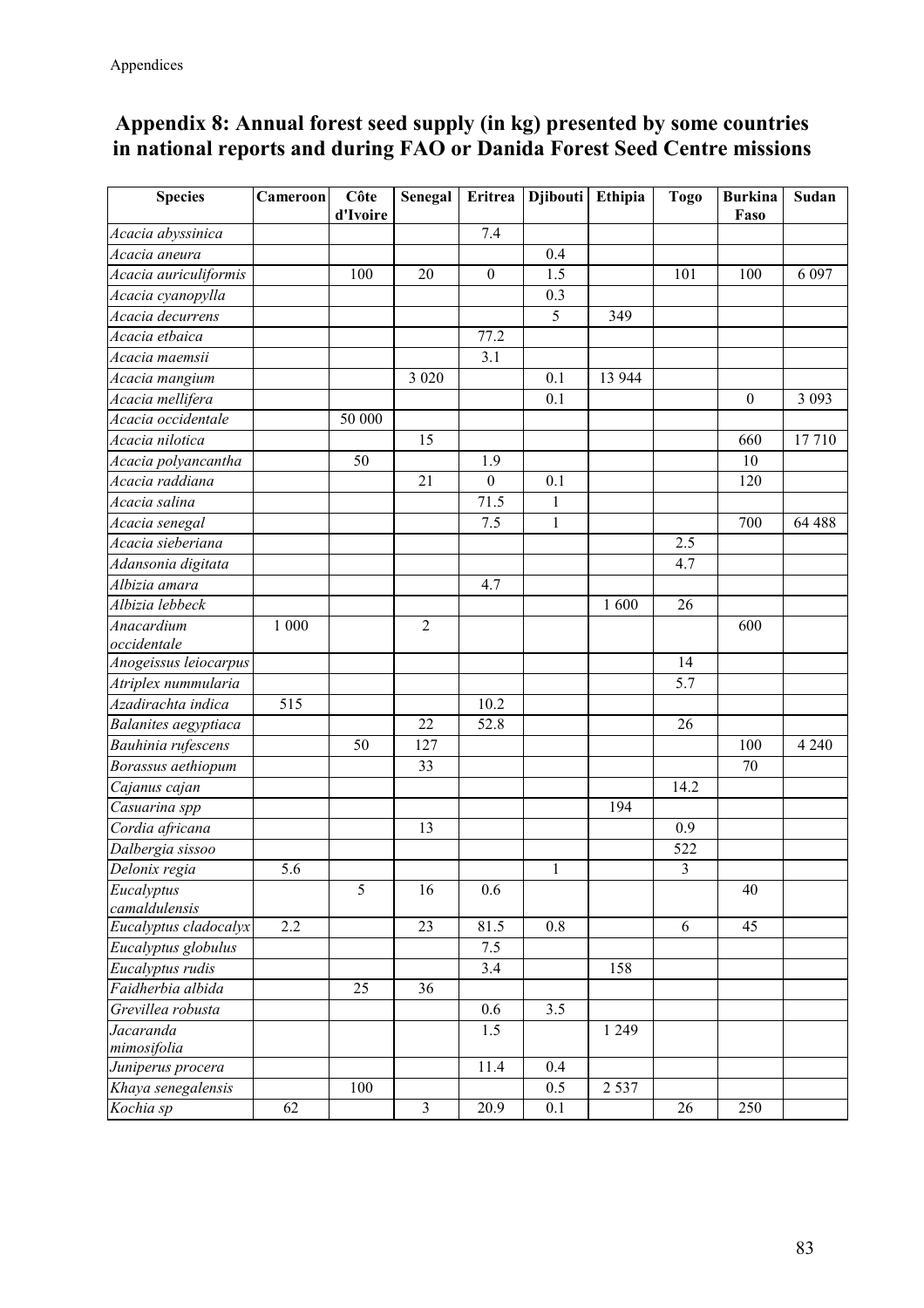## **Appendix 8 (cont.): Annual forest seed supply (in kg) presented by some countries in national reports and during FAO or Danida Forest Seed Centre missions**

| <b>Species</b>         | Cameroon | Côte      | Senegal | Eritrea |     | Djibouti Ethiopia | <b>Togo</b> | <b>Burkina</b> | Sudan |
|------------------------|----------|-----------|---------|---------|-----|-------------------|-------------|----------------|-------|
|                        |          | d'Ivoire  |         |         |     |                   |             | Faso           |       |
| Leucaena               |          |           |         | 109.8   |     |                   |             |                |       |
| leucocephala           |          |           |         |         |     |                   |             |                |       |
| Moringa oleifera       |          |           | 6 0 9 7 |         | 0.1 |                   |             |                |       |
| Olea africana          |          |           | 57      |         |     |                   | 215         | 100            |       |
| Parkia biglobosa       |          |           |         | 15.5    |     |                   |             |                |       |
| Pterocarpus            |          | 50        |         |         |     |                   |             |                |       |
| erinaceus              |          |           |         |         |     |                   |             |                |       |
| Parkinsonia aculeata   |          |           | 3       |         |     |                   | 15          | 300            |       |
| Prosopis africana      |          |           | 34      |         |     |                   | 0.5         | 55             |       |
| Prosopis cineraria     |          |           | 20      |         |     |                   | 7           | 60             |       |
| Prosopis tamarugo      |          |           | 128     |         |     |                   |             | 300            |       |
| Schinus molle          | 7.6      |           |         |         |     |                   |             |                |       |
| Senna siamea           |          |           |         |         |     |                   | 52          |                |       |
| Tamarindus indica      |          | 5         |         |         |     |                   |             |                |       |
| Senna siamea           |          |           | 5       | 27.1    |     |                   |             | 25             |       |
| Tectona grandis        |          |           | 5       |         | 0.1 | 56                |             |                |       |
| Ziziphus mucronata     |          | 100       | 5       | 30.5    |     |                   |             | 40             |       |
|                        |          | (decort.) |         |         |     |                   |             |                |       |
| Ziziphus mauritiana    |          |           |         |         |     |                   |             |                |       |
| Ziziphus spina-christi |          |           | 334     |         |     |                   |             | 420            |       |

The absence of data does not signify a lack of demand.

*Source : Soudan: Danida Forest Seed Centre, 1996 ; Senegal: National report, 1998; Erithrea: Danida Forest Seed Centre, 1997; Djibouti: FAO, 1990; Ethiopia: Danida Forest Seed Centre, 1995; Cameroon: Catinot, 1988*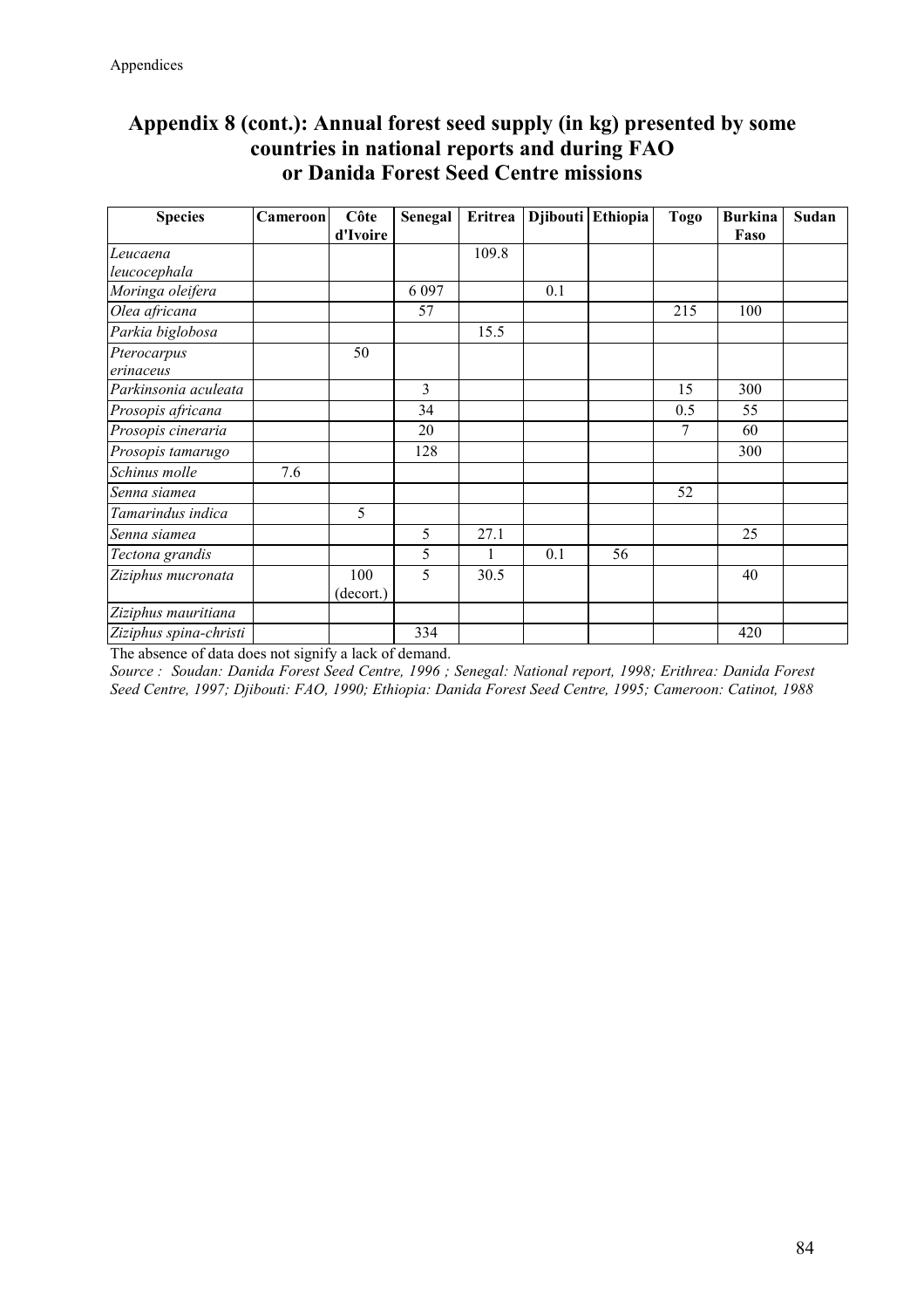|                               |                        |                  |                |                          |                              | Actual, potential or future value |              |              |              |              |              |              |              |                        |
|-------------------------------|------------------------|------------------|----------------|--------------------------|------------------------------|-----------------------------------|--------------|--------------|--------------|--------------|--------------|--------------|--------------|------------------------|
| <b>Species</b><br><b>Name</b> | Country                | Val.             | ti             | po                       | W <sub>0</sub>               | nw                                | pu           | fo           | fd           | sh           | ag           | co           | am           | $\mathbf{X}\mathbf{X}$ |
|                               | <b>BEN</b>             | $\mathbf{1}$     |                |                          |                              | $\mathbf{1}$                      |              |              |              |              |              |              |              |                        |
|                               | <b>BF</b>              | $\mathbf{1}$     |                |                          |                              | $\mathbf{1}$                      |              | $\mathbf{1}$ |              |              |              |              |              |                        |
|                               | CAM                    | $\mathbf{1}$     |                |                          | $\mathbf{1}$                 |                                   |              |              |              |              |              | 1            |              |                        |
|                               | <b>CHAD</b>            | $\mathbf{1}$     |                |                          | $\,1$                        | $\mathbf{1}$                      |              |              |              |              |              |              |              | $\mathbf X$            |
|                               | <b>ERIT</b>            | $\mathbf{1}$     |                | 1                        | $\,1$                        | $\mathbf{1}$                      |              |              | 1            |              | $\mathbf{1}$ | 1            |              | hedgerow, brush        |
| Acacia                        | <b>GHN</b>             | $\overline{2}$   |                | $\mathbf 1$              | $\mathbf{1}$                 | $\mathbf{1}$                      |              |              |              |              |              |              | $\mathbf{1}$ | X                      |
| nilotica                      | <b>KEN</b>             | $\boldsymbol{2}$ | $\,1$          | $\mathbf{1}$             | $\mathbf{1}$                 | $\mathbf{1}$                      |              |              |              |              | $\mathbf{1}$ | $\mathbf{1}$ |              |                        |
|                               | <b>MAL</b>             | $\mathbf{1}$     |                |                          | $\,1$                        | $\mathbf{1}$                      |              |              | $\,1\,$      | $\mathbf{1}$ | $\mathbf{1}$ | $\mathbf{1}$ | $\mathbf{1}$ |                        |
|                               | <b>MAUR</b>            | $\,1$            |                |                          | $\mathbf 1$                  | $\,1$                             |              |              | $\mathbf{1}$ | $\mathbf{1}$ | $\mathbf{1}$ | $\mathbf{1}$ |              |                        |
|                               | <b>NGER</b>            | $\mathbf{1}$     |                | $\mathbf{1}$             | $\mathbf{1}$                 | $\,1$                             |              |              | $\mathbf{1}$ | $\mathbf{1}$ |              | $\mathbf{1}$ |              |                        |
|                               | <b>NGIA</b>            | $\,1$            | $\,1\,$        | $\,1$                    |                              | $\mathbf{1}$                      | $\mathbf{1}$ |              | $\,1$        |              | $\mathbf{1}$ | $\mathbf{1}$ | $\mathbf{1}$ |                        |
|                               | <b>SDA</b>             | $\mathbf{1}$     | $\mathbf 1$    | $\mathbf{1}$             | $\mathbf{1}$                 | $\mathbf{1}$                      |              |              | $\mathbf{1}$ | $\mathbf{1}$ | $\mathbf{1}$ |              | $\mathbf{1}$ |                        |
|                               | BF                     | $\mathbf{1}$     |                |                          |                              | $\mathbf{1}$                      |              |              |              |              |              |              |              |                        |
|                               | $\overline{C}AM$       | $\mathbf{1}$     |                |                          | 1                            |                                   |              |              |              |              |              | $\mathbf{1}$ |              |                        |
|                               | <b>CHAD</b>            | $\mathbf{1}$     |                |                          |                              | $\,1$                             |              |              |              |              |              |              |              |                        |
|                               | <b>ERIT</b>            | $\mathbf{1}$     |                | $\mathbf{1}$             | $\mathbf{1}$                 | $\,1$                             |              | $\,1$        | $\mathbf{1}$ |              |              | $\mathbf{1}$ |              |                        |
|                               | <b>KEN</b>             | $\mathbf{1}$     |                |                          |                              | $\mathbf{1}$                      |              | $\mathbf{1}$ | $\mathbf 1$  |              | $\mathbf{1}$ |              |              |                        |
| Acacia                        | <b>MAL</b>             | $\mathbf{1}$     |                |                          | $\,1\,$                      | $\mathbf{1}$                      |              |              | $\mathbf 1$  | $\mathbf{1}$ | $\mathbf 1$  | $\mathbf{1}$ | $\mathbf{1}$ |                        |
| senegal                       | <b>MAUR</b>            | $\mathbf{1}$     |                |                          | $\mathbf 1$                  | $\,1$                             |              |              | $\mathbf{1}$ |              | $\mathbf{1}$ | $\mathbf{1}$ |              |                        |
|                               | <b>NGER</b>            | $\mathbf{1}$     |                | $\mathbf{1}$             | $\,1\,$                      | $\,1$                             |              |              | $\mathbf{1}$ |              | $\mathbf{1}$ | $\mathbf{1}$ |              |                        |
| Adansonia                     | <b>NGIA</b>            | $\mathbf{1}$     |                | $\mathbf{1}$             |                              | $\mathbf{1}$                      | $\mathbf{1}$ |              | $\mathbf 1$  |              | $\mathbf{1}$ | $\,1$        |              |                        |
|                               | <b>SDA</b>             | $\mathbf{1}$     |                |                          | $\mathbf{1}$                 | $\mathbf{1}$                      |              | $\mathbf{1}$ | $\mathbf 1$  |              | $\mathbf 1$  | $\mathbf{1}$ |              |                        |
|                               | <b>SEN</b>             | $\mathbf{1}$     |                |                          |                              | $\mathbf{1}$                      |              |              | $\mathbf{1}$ |              | $\mathbf{1}$ |              |              |                        |
|                               | <b>BEN</b>             | $\overline{2}$   |                |                          |                              | $\mathbf{1}$                      |              | $\mathbf{1}$ |              |              |              |              |              |                        |
|                               | <b>BF</b>              | $\,1$            |                |                          |                              |                                   |              | $\mathbf{1}$ |              |              |              |              |              | $\mathbf X$            |
|                               | CAM                    | $\overline{2}$   |                |                          |                              |                                   |              |              |              |              |              |              |              |                        |
|                               | <b>ERIT</b>            | $\mathbf{1}$     |                | $\mathbf{1}$             | $\mathbf{1}$                 | 1                                 |              | $\mathbf{1}$ | $\mathbf{1}$ | $\mathbf{1}$ | $\mathbf{1}$ |              | $\mathbf{1}$ | Rope                   |
|                               | <b>GBIA</b>            | $\mathbf{1}$     |                |                          |                              | $\mathbf{1}$                      |              | $\mathbf{1}$ | $\mathbf{1}$ | $\mathbf{1}$ |              |              | $\,1\,$      |                        |
|                               | <b>GHN</b>             | $\mathbf{1}$     |                |                          | 1                            | $\mathbf{1}$                      |              | $\mathbf{1}$ |              |              |              |              |              | $\mathbf X$            |
| digitata                      | <b>MAL</b>             | $\mathbf{1}$     |                |                          |                              | $\,1$                             |              | $\,1$        | $\mathbf{1}$ | $\mathbf{1}$ | $\mathbf{1}$ |              | $\mathbf{1}$ | Pottery                |
|                               | <b>MAUR</b>            | $\,1$            |                |                          |                              |                                   |              | $\mathbf{1}$ |              | $\mathbf{1}$ |              |              |              |                        |
|                               | <b>NGER</b>            | $\mathbf{1}$     |                |                          |                              | $\mathbf{1}$                      |              | $\mathbf{1}$ | $\mathbf{1}$ | $\mathbf{1}$ | $\,1\,$      |              | $\mathbf{1}$ |                        |
|                               | <b>NGIA</b>            | $\mathbf{1}$     | $\blacksquare$ | $\overline{\phantom{a}}$ | $\qquad \qquad \blacksquare$ | $\overline{a}$                    | $\mathbf{1}$ | $\mathbf{1}$ | $\mathbf{1}$ | $\mathbf{1}$ | $\,1\,$      | $\mathbf{1}$ |              | $\mathbf X$            |
|                               | <b>SDA</b>             | $\mathbf{1}$     |                |                          |                              | $\mathbf{1}$                      |              | $\mathbf{1}$ |              | $\mathbf{1}$ |              | $\mathbf{1}$ |              | $\mathbf X$            |
|                               | <b>SEN</b>             | $\mathbf{1}$     |                |                          |                              |                                   |              | $\mathbf{1}$ |              |              |              |              |              |                        |
|                               | <b>BEN</b>             | $\boldsymbol{2}$ | $\,1$          | $\mathbf{1}$             | $\mathbf{1}$                 | $\mathbf{1}$                      |              |              |              |              |              |              |              |                        |
|                               | BF                     | $\overline{3}$   |                |                          | $\mathbf{1}$                 |                                   |              |              |              |              |              | $\mathbf{1}$ |              |                        |
|                               | CAM                    | $\mathbbm{1}$    | $\,1$          |                          |                              |                                   |              |              |              |              |              |              |              |                        |
|                               | <b>CHAD</b>            | $\,1\,$          |                | $\mathbf{1}$             | $\mathbf{1}$                 |                                   |              |              |              |              |              |              |              |                        |
|                               | $\overline{\text{CI}}$ | $\,1\,$          | $\,1$          | $\mathbf{1}$             | $\,1$                        | $\mathbf{1}$                      |              |              |              |              | $\mathbf{1}$ |              |              |                        |
| Anogeissus                    | <b>GBIA</b>            | $\overline{3}$   |                |                          | $\mathbf{1}$                 | $\mathbf{1}$                      |              |              |              | $\,1$        |              |              |              |                        |
| leiocarpus                    | <b>GHN</b>             | $\mathbf{1}$     |                | $\mathbf 1$              | $\,1\,$                      | $\,1$                             |              |              |              |              |              |              |              | X                      |
|                               | <b>MAL</b>             | $\,1$            | $\,1$          | $\,1$                    | $\mathbf 1$                  | $\,1$                             |              |              |              | $\,1$        |              |              | $\,1$        |                        |
|                               | <b>NGER</b>            | $\mathbf{1}$     |                | $\mathbf{1}$             | $\,1\,$                      | $\mathbf{1}$                      |              |              |              |              |              |              |              |                        |
|                               | <b>NGIA</b>            | $\,1$            | $\,1$          | $\,1$                    |                              | $\mathbf{1}$                      | $\mathbf{1}$ |              |              | $\mathbf{1}$ | $\mathbf{1}$ | $\mathbf{1}$ |              |                        |
|                               | <b>SDA</b>             | $\overline{2}$   |                | $\,1$                    | $\,1$                        |                                   |              |              |              |              |              |              |              |                        |
|                               | <b>TGO</b>             | $\,1$            |                |                          | $\mathbf{1}$                 |                                   |              | $\mathbf{1}$ |              |              |              |              |              |                        |

## **Appendix 9: Value and utilization of 16 top priority species at regional level**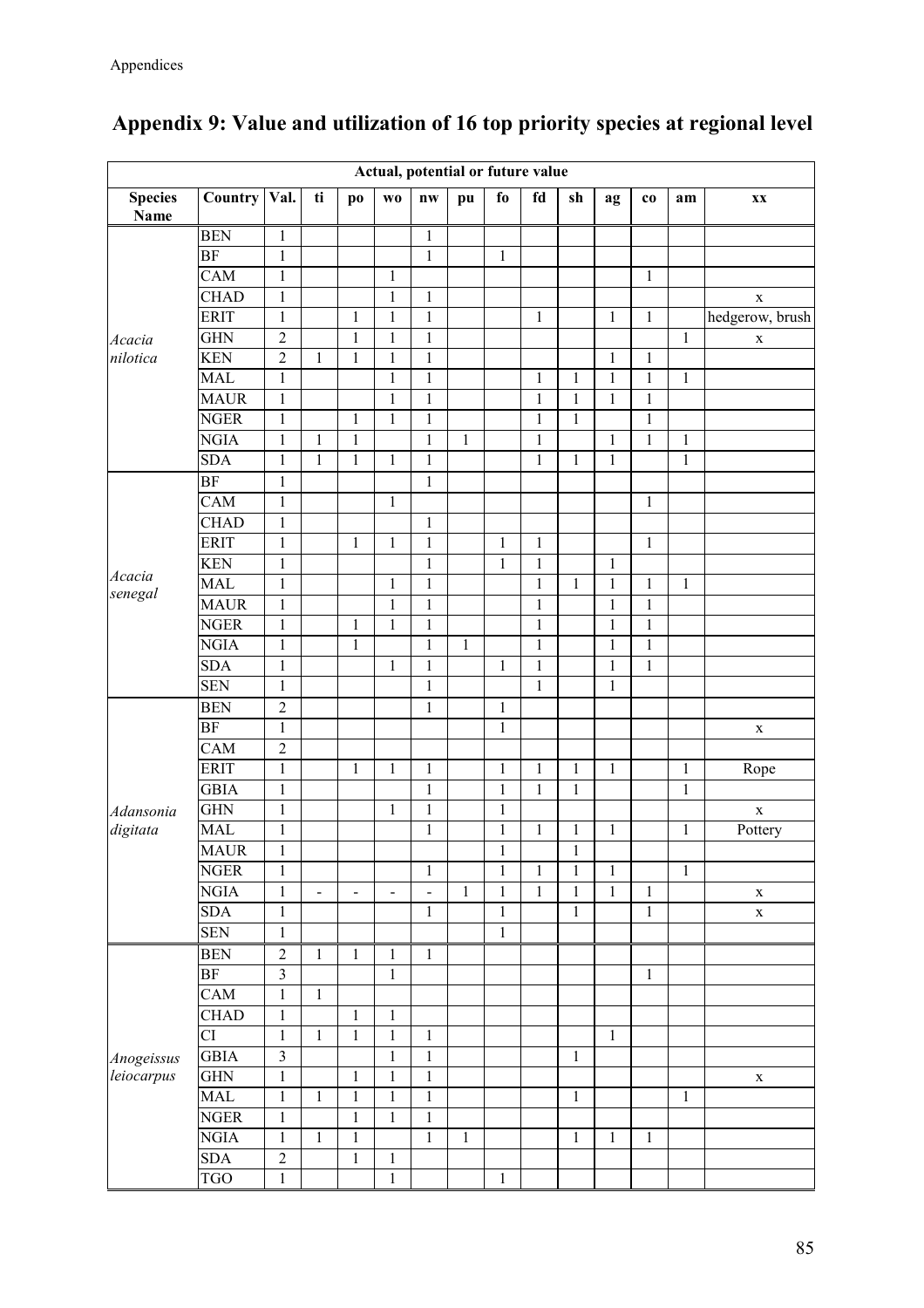| <b>Species</b>               | Country   Val. |                         | ti           | p <sub>o</sub> | W <sub>0</sub> | nw           | pu           | fo           | fd           | sh           | ag           | co           | am           | <b>XX</b>           |
|------------------------------|----------------|-------------------------|--------------|----------------|----------------|--------------|--------------|--------------|--------------|--------------|--------------|--------------|--------------|---------------------|
| <b>Name</b>                  |                |                         |              |                |                |              |              |              |              |              |              |              |              |                     |
|                              | <b>BEN</b>     | $\mathbf{1}$            | $\,1$        | $\mathbf{1}$   | $\mathbf{1}$   |              |              |              |              | $\mathbf{1}$ |              |              |              |                     |
|                              | CAM            | $\mathbf{1}$            |              | $\mathbf{1}$   |                |              |              |              |              |              |              | $\mathbf{1}$ |              | Insecticide         |
|                              | <b>CHAD</b>    | $\mathbf{1}$            | $\,1$        |                | $\mathbf{1}$   | $\mathbf{1}$ |              |              |              | $\,1$        |              |              | $\mathbf{1}$ | $\mathbf X$         |
|                              | <b>ERIT</b>    | $\overline{c}$          | $\,1$        | $\mathbf{1}$   | $\mathbf{1}$   | $\mathbf{1}$ |              |              | 1            | $\mathbf{1}$ | 1            | 1            | $\mathbf{1}$ | Insecticide         |
| Azadirachta                  | GHN            | $\mathbf{1}$            | $\,1$        | $\mathbf{1}$   | $\mathbf{1}$   | $\mathbf{1}$ |              | 1            |              |              |              |              | $\mathbf{1}$ |                     |
| indica                       | <b>KEN</b>     | $\overline{2}$          | $\,1$        |                |                | $\mathbf{1}$ |              |              |              |              |              |              | $\mathbf{1}$ |                     |
|                              | <b>NGER</b>    | $\mathbf{1}$            |              | $\mathbf{1}$   | $\mathbf{1}$   | $\mathbf{1}$ |              |              |              | 1            | $\mathbf{1}$ |              | $\mathbf{1}$ |                     |
|                              | <b>NGIA</b>    | $\mathbf{1}$            |              | $\,1$          |                |              | $\mathbf{1}$ |              |              | $\,1\,$      | $\mathbf 1$  | $\mathbf{1}$ | $\,1$        |                     |
|                              | <b>SDA</b>     | $\mathbf{1}$            | 1            | $\mathbf{1}$   | $\mathbf{1}$   | 1            |              |              |              | $\mathbf{1}$ |              |              | $\,1\,$      | $\mathbf X$         |
|                              | <b>SEN</b>     | $\mathbf{1}$            |              | $\mathbf{1}$   | $\,1$          |              |              |              |              |              |              |              |              |                     |
|                              | <b>BF</b>      | $\mathbf{1}$            |              |                |                |              |              | $\mathbf{1}$ |              |              |              |              |              | $\mathbf X$         |
|                              | CAM            | $\overline{2}$          |              |                |                |              |              |              |              |              |              |              |              |                     |
|                              | <b>CHAD</b>    | $\mathbf{1}$            |              |                |                | $\mathbf{1}$ |              |              |              |              |              |              |              | $\mathbf X$         |
|                              | <b>ERIT</b>    | $\,1\,$                 | $\mathbf{1}$ | $\mathbf{1}$   | $\mathbf{1}$   | $\mathbf{1}$ |              | $\mathbf{1}$ | $\mathbf{1}$ | $\mathbf{1}$ | $\mathbf{1}$ |              |              | Poison,<br>hedgerow |
| <b>Balanites</b>             | <b>GHN</b>     | $\mathfrak{Z}$          |              | $\mathbf{1}$   | $\mathbf{1}$   | $\mathbf{1}$ |              | $\mathbf{1}$ |              |              |              |              | $\mathbf{1}$ |                     |
| aegyptiaca                   | <b>KEN</b>     | $\mathbf{1}$            |              |                |                | $\mathbf{1}$ |              | $\mathbf{1}$ |              |              | $\mathbf{1}$ |              |              |                     |
|                              | <b>NGER</b>    | $\mathbf{1}$            |              | $\mathbf{1}$   | $\,1$          |              |              | $\mathbf{1}$ | $\mathbf{1}$ | $\mathbf{1}$ |              |              |              |                     |
|                              | <b>NGIA</b>    | $\mathbf{1}$            |              |                |                |              | $\mathbf{1}$ | 1            | $\mathbf{1}$ |              | $\mathbf{1}$ | $\mathbf{1}$ |              |                     |
|                              | <b>SDA</b>     | $\mathbf{1}$            | $\,1$        |                | $\,1$          | $\mathbf{1}$ |              |              | $\mathbf{1}$ | $\mathbf{1}$ | $\mathbf 1$  | $\mathbf{1}$ |              |                     |
|                              | <b>SEN</b>     | $\mathbf{1}$            |              |                |                | $\mathbf{1}$ |              | 1            | 1            |              |              |              |              |                     |
| <b>Borassus</b><br>aethiopum | <b>BEN</b>     | $\overline{c}$          |              | $\,1\,$        |                | $\mathbf{1}$ |              | $\mathbf{1}$ |              |              |              |              |              |                     |
|                              | CAM            | $\mathbf{1}$            |              |                |                |              |              |              |              |              |              |              |              |                     |
|                              | <b>CHAD</b>    | $\mathbf 1$             |              | $\mathbf{1}$   |                |              |              | $\mathbf{1}$ |              |              | $\mathbf{1}$ |              | $\mathbf{1}$ |                     |
|                              | <b>GBIA</b>    | $\mathbf{1}$            | $\,1$        | $\mathbf 1$    | $\mathbf 1$    |              |              | $\mathbf{1}$ |              | 1            | $\mathbf 1$  |              | $\mathbf{1}$ |                     |
|                              | <b>GHN</b>     | $\overline{c}$          | $\,1$        | $\,1\,$        |                |              |              | $\mathbf{1}$ |              |              |              |              | $\,1\,$      |                     |
|                              | <b>GNEA</b>    | $\mathbf 1$             | $\,1$        | $\mathbf{1}$   |                |              | $\mathbf{1}$ | $\mathbf{1}$ |              | $\mathbf{1}$ | $\mathbf{1}$ |              |              |                     |
|                              | <b>NGER</b>    | $\mathbf{1}$            | $\,1$        | $\mathbf{1}$   |                | $\mathbf{1}$ |              | $\mathbf{1}$ | $\mathbf{1}$ |              | $\mathbf{1}$ |              | $\mathbf{1}$ |                     |
|                              | <b>NGIA</b>    | $\overline{c}$          | $\mathbf 1$  | $\mathbf{1}$   |                |              | $\mathbf{1}$ | $\mathbf{1}$ |              |              |              |              | $\mathbf{1}$ |                     |
|                              | <b>SDA</b>     | $\mathbf{1}$            | $\,1$        | $\mathbf{1}$   | $\mathbf{1}$   |              |              | $\mathbf{1}$ |              |              |              |              |              |                     |
|                              | <b>SEN</b>     | $\mathbf{1}$            |              |                |                |              |              |              |              |              |              |              |              |                     |
|                              | <b>TGO</b>     | $\mathbf{1}$            |              | $\,1$          |                |              |              | $\mathbf{1}$ |              |              |              |              |              |                     |
|                              | <b>BEN</b>     | $\overline{2}$          | $\,1$        | $\,1$          | $\,1$          |              |              |              |              |              |              |              |              |                     |
|                              | <b>BF</b>      | $\overline{2}$          | $\mathbf{1}$ |                |                |              |              | 1            |              |              |              |              |              |                     |
|                              | <b>CHAD</b>    | $\overline{c}$          |              |                |                | $\mathbf{1}$ |              | $\,1\,$      |              |              |              |              |              |                     |
|                              | <b>CI</b>      | $\mathbf{1}$            | $\mathbf{1}$ | 1              | $\mathbf{1}$   | $\mathbf{1}$ |              | $\mathbf{1}$ |              | 1            | $\mathbf{1}$ |              | $\mathbf{1}$ |                     |
|                              | <b>ERIT</b>    | $\mathbf{1}$            | $\mathbf{1}$ | $\mathbf{1}$   | $\mathbf{1}$   | $\mathbf{1}$ |              | $\mathbf{1}$ | $\mathbf{1}$ | $\mathbf{1}$ |              |              |              |                     |
| Diospyros<br>mespiliformis   | <b>GBIA</b>    | $\overline{\mathbf{3}}$ |              |                | $\mathbf{1}$   | $\mathbf{1}$ |              |              | $\mathbf{1}$ |              |              |              |              |                     |
|                              | <b>GHN</b>     | $\mathbf{1}$            | $\mathbf 1$  | $\mathbf{1}$   | $\mathbf{1}$   | $\mathbf{1}$ |              | $\mathbf{1}$ |              |              |              |              |              | $\mathbf X$         |
|                              | <b>NGER</b>    | $\mathbf{1}$            |              |                |                |              |              | $\mathbf{1}$ |              | $\mathbf{1}$ | $\mathbf{1}$ |              |              |                     |
|                              | <b>NGIA</b>    | $\overline{2}$          |              | $\mathbf{1}$   | $\mathbf 1$    | 1            | 1            | $\mathbf{1}$ |              | $\mathbf{1}$ | $\mathbf{1}$ | $\mathbf{1}$ |              |                     |
|                              | SDA            | $\overline{2}$          | $\,1$        |                |                |              |              |              |              |              |              |              |              |                     |
|                              | <b>TGO</b>     | $\mathbf{1}$            |              | $\mathbf{1}$   |                |              |              | $\mathbf 1$  |              |              |              |              |              |                     |

## **Appendix 9 (cont.): Value and utilization of 16 top priority species at regional level**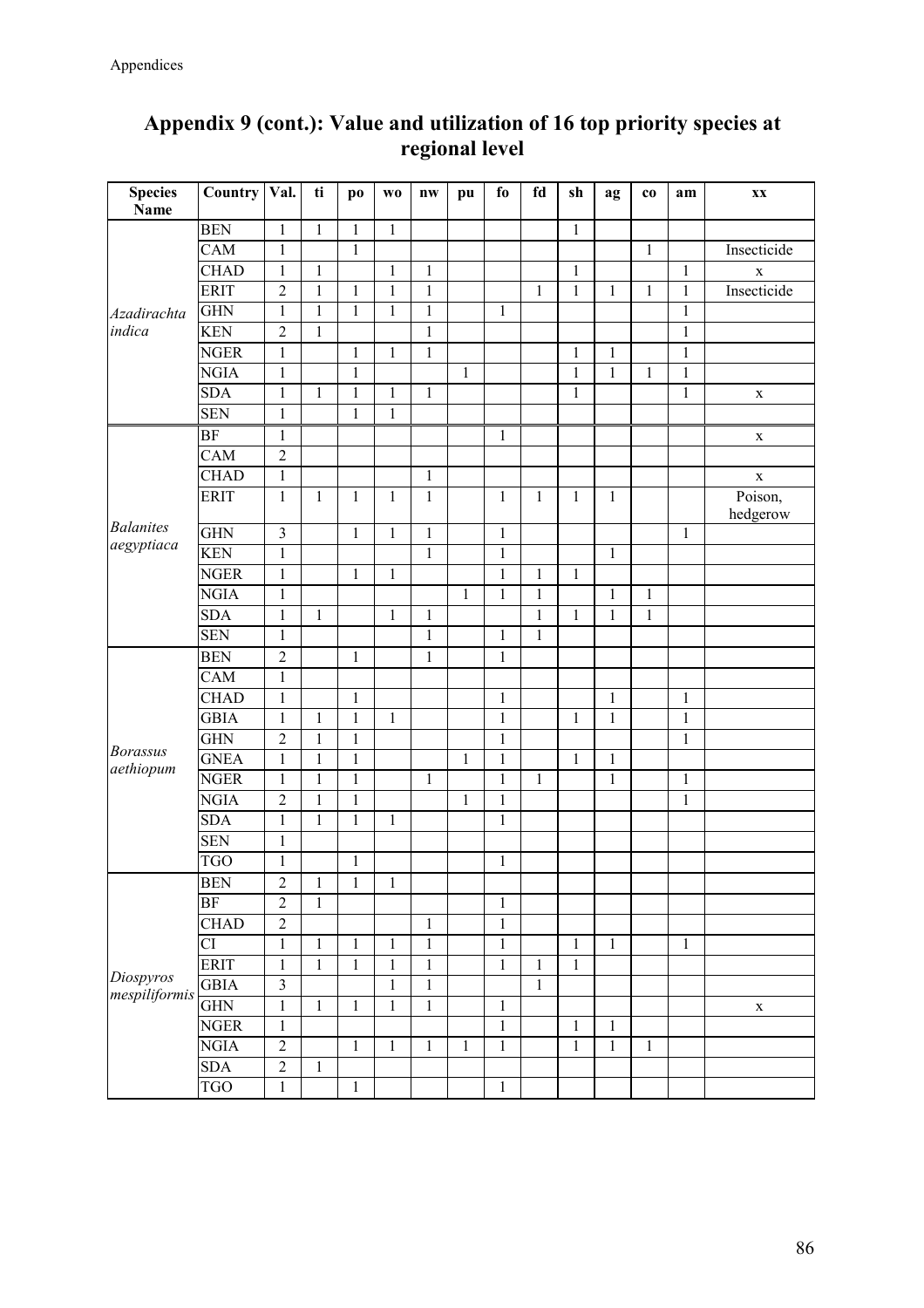| <b>Species</b><br><b>Name</b> | Country     | Val.                    | ti           | po           | W <sub>0</sub> | nw           | pu           | fo             | $\mathbf{fd}$ | sh            | ag           | co           | am           | $\mathbf{X}\mathbf{X}$ |
|-------------------------------|-------------|-------------------------|--------------|--------------|----------------|--------------|--------------|----------------|---------------|---------------|--------------|--------------|--------------|------------------------|
|                               | <b>BF</b>   | $\mathbf{1}$            | $\,1$        | $\mathbf{1}$ | $\mathbf{1}$   |              |              |                |               |               |              |              |              |                        |
|                               | CAM         | $\mathbf{1}$            |              | $\mathbf{1}$ |                |              |              |                |               |               | $\mathbf{1}$ |              |              |                        |
|                               | <b>CHAD</b> | $\mathbf{1}$            |              | $\mathbf{1}$ | $\mathbf{1}$   | $\mathbf{1}$ |              |                |               |               |              |              |              | $\mathbf X$            |
|                               | <b>ERIT</b> | $\mathbf 1$             | $\mathbf{1}$ | $\mathbf{1}$ | $\mathbf{1}$   |              |              |                | $\mathbf{1}$  |               | $\,1\,$      |              | $\mathbf{1}$ |                        |
| Eucalyptus                    | <b>GBIA</b> | $\,1$                   | $\,1\,$      | $\,1$        | $\,1$          | $\mathbf{1}$ |              |                |               | 1             | $\mathbf 1$  | 1            | $\,1$        |                        |
| camadulensis <sup>KEN</sup>   |             | $\overline{c}$          |              | $\,1$        | $\,1$          |              |              |                |               |               |              |              |              |                        |
|                               | <b>NGER</b> | $\mathbf{1}$            | $\mathbf{1}$ | $\,1$        | $\mathbf 1$    |              |              |                |               | 1             |              | 1            | $\mathbf{1}$ |                        |
|                               | <b>NGIA</b> | $\mathbf{1}$            | $\mathbf 1$  | $\mathbf{1}$ |                | $\mathbf{1}$ |              |                |               |               |              | $\mathbf{1}$ |              |                        |
|                               | <b>SDA</b>  | $\mathbf{1}$            |              | $\,1$        | $\mathbf{1}$   | $\mathbf{1}$ |              |                |               | $\mathbf{1}$  |              |              |              |                        |
|                               | <b>SEN</b>  | $\mathbf 1$             | $\mathbf{1}$ | $\mathbf{1}$ |                |              |              |                |               |               |              |              |              |                        |
|                               | <b>BF</b>   | $\mathbf{1}$            |              |              |                |              |              |                | $\mathbf{1}$  |               | $\mathbf{1}$ | $\mathbf{1}$ |              |                        |
|                               | CAM         | $\mathbf 1$             |              |              |                |              |              |                | $\mathbf{1}$  | 1             | $\mathbf{1}$ |              |              |                        |
|                               | <b>CHAD</b> | $\mathbf{1}$            |              |              |                |              |              | $\mathbf{1}$   | $\mathbf{1}$  | $\mathbf{1}$  | $\mathbf{1}$ | $\mathbf{1}$ |              |                        |
|                               | <b>CI</b>   | $\mathbf{1}$            |              |              | $\mathbf 1$    | $\mathbf{1}$ |              |                | $\mathbf{1}$  | $\mathbf 1$   | $\mathbf 1$  | $\,1$        |              |                        |
|                               | <b>ERIT</b> | $\mathbf{1}$            | $\mathbf{1}$ | $\,1$        | $\mathbf{1}$   | $\mathbf{1}$ |              | $\mathbf{1}$   | $\mathbf{1}$  | $\mathbf{1}$  | $\mathbf{1}$ | $\mathbf{1}$ |              | Hedgerow               |
|                               | <b>GBIA</b> | $\mathbf{1}$            |              |              | $\,1$          | $\mathbf{1}$ |              |                | $\mathbf{1}$  | $\mathbf{1}$  | $\mathbf{1}$ | $\mathbf{1}$ | $\mathbf{1}$ |                        |
|                               | <b>GHN</b>  | $\mathbf{1}$            |              |              | $\,1$          | $\mathbf{1}$ |              |                |               | $\mathbf{1}$  |              |              | $\mathbf{1}$ |                        |
| Faidherbia<br>albida          | <b>KEN</b>  | $\,1$                   |              | $\mathbf{1}$ |                |              |              |                | $\mathbf{1}$  |               | 1            |              |              |                        |
|                               | <b>MAL</b>  | $\mathbf{1}$            |              |              | $\mathbf{1}$   | $\mathbf{1}$ |              |                | $\,1\,$       | $\mathbf{1}$  | $\mathbf{1}$ | $\mathbf{1}$ | $\mathbf{1}$ |                        |
|                               | <b>MAUR</b> | $\sqrt{2}$              |              |              | $\,1$          |              |              |                | $\mathbf{1}$  | $\mathbf{1}$  | $\mathbf{1}$ | $\,1$        |              |                        |
|                               | <b>NGER</b> | $\mathbf{1}$            |              |              | $\,1$          |              |              |                | $\,1\,$       | $\mathbf{1}$  | $\mathbf 1$  | $\mathbf{1}$ | $\mathbf{1}$ |                        |
|                               | <b>NGIA</b> | $\mathbf{1}$            |              |              |                |              | 1            |                | $\mathbf{1}$  | $\mathbf{1}$  | $\mathbf{1}$ | $\,1$        |              |                        |
|                               | <b>SDA</b>  | $\mathbf{1}$            |              |              |                |              |              |                | $\mathbf{1}$  | $\mathbf 1$   | $\mathbf{1}$ |              |              |                        |
| Khaya<br>senegalensis         | <b>SEN</b>  | $\mathbf{1}$            |              |              |                |              |              |                | $\,1$         |               | $\mathbf{1}$ | $\,1$        |              |                        |
|                               | <b>TGO</b>  | $\overline{2}$          |              |              |                |              |              |                | $\,1\,$       |               | $\mathbf 1$  |              |              |                        |
|                               | <b>BEN</b>  | $\mathbf{1}$            | $\mathbf{1}$ |              | $\mathbf{1}$   | $\mathbf{1}$ |              |                | $\mathbf{1}$  |               |              |              | $\mathbf{1}$ |                        |
|                               | <b>BF</b>   | $\mathbf 1$             | $\,1$        |              | $\,1$          |              |              |                |               | $\mathbf{1}$  |              |              |              |                        |
|                               | <b>CHAD</b> | $\mathbf{1}$            | $\mathbf{1}$ |              | $\mathbf{1}$   | 1            |              |                | 1             |               |              |              |              | $\mathbf X$            |
|                               | <b>CI</b>   | $\mathbf{1}$            | $\,1$        | $\mathbf{1}$ | $\mathbf{1}$   | $\mathbf{1}$ | $\mathbf{1}$ |                |               | $\mathbf{1}$  | $\mathbf 1$  |              | $\,1\,$      |                        |
|                               | <b>GBIA</b> | $\,1$                   | $\,1$        | $\,1\,$      | $\mathbf 1$    | $\mathbf{1}$ |              |                |               | $\mathbbm{1}$ | $\mathbf{1}$ |              | $\mathbf{1}$ |                        |
|                               | <b>GHN</b>  | $\mathbf{1}$            |              | $\mathbf{1}$ |                |              |              | $\mathbf{1}$   |               |               |              |              |              |                        |
|                               | <b>GNEA</b> | $\mathbf 1$             | $\,1$        |              | $\,1$          | $\mathbf{1}$ |              | $\mathbf{1}$   | $\mathbf{1}$  | $\mathbf{1}$  | $\mathbf{1}$ | $\mathbf{1}$ |              |                        |
|                               | <b>MAL</b>  | 1                       | 1            | $\mathbf{1}$ | $\mathbf{1}$   | 1            |              |                | 1             | $\mathbf{1}$  |              |              | $\mathbf{1}$ |                        |
|                               | <b>MAUR</b> | $\overline{\mathbf{3}}$ | $\mathbf{1}$ | $\mathbf{1}$ |                |              |              |                |               |               |              | $\mathbf{1}$ |              |                        |
|                               | <b>NGER</b> | $\mathbf{1}$            | $\,1$        | $\mathbf 1$  | $\mathbf{1}$   | $\mathbf{1}$ |              |                |               | $\mathbf{1}$  |              |              | $\mathbf{1}$ |                        |
|                               | <b>NGIA</b> | $\,1\,$                 | $\,1$        | $\,1$        |                | $\mathbf 1$  |              |                |               | $\,1$         |              | $\mathbf{1}$ |              | $\mathbf X$            |
|                               | <b>SDA</b>  | $\,1$                   | $\,1$        | $\,1$        |                | $\mathbf{1}$ |              |                |               | $\mathbf{1}$  |              |              | 1            |                        |
|                               | <b>SEN</b>  | $\,1\,$                 | $\,1$        |              |                |              |              |                |               |               |              |              |              |                        |
|                               | <b>TGO</b>  | $\mathbf 1$             | $\,1$        | $\,1$        |                |              |              |                |               |               |              |              | $\mathbf{1}$ |                        |
|                               | <b>BEN</b>  | $\,1\,$                 |              |              | $\mathbf{1}$   | $\,1$        |              | $\mathbf 1$    |               |               | $\,1$        |              |              |                        |
|                               | BF          | $\,1\,$                 |              |              |                |              | $\mathbf{1}$ | $\mathbf{1}$   |               |               | $\,1\,$      |              |              |                        |
|                               | CAM         | $\,1$                   |              |              |                |              |              |                |               |               |              |              |              |                        |
|                               | <b>CHAD</b> | $\,1\,$                 |              |              |                |              |              | $\mathbf{1}$   |               |               |              |              | $\mathbf{1}$ |                        |
| Parkia                        | CI          | $\mathbf{1}$            | $\mathbf{1}$ | $\,1$        | $\mathbf{1}$   | $\mathbf{1}$ |              | $\mathbf{1}$   | $\mathbf{1}$  | $\mathbf{1}$  | $\,1\,$      |              |              |                        |
| biglobosa                     | <b>GBIA</b> | $\,1\,$                 |              | $\mathbf{1}$ | $\mathbf{1}$   | $\mathbf{1}$ |              | $\,1$          | $\mathbf{1}$  | $\mathbf{1}$  |              |              |              |                        |
|                               | <b>MAL</b>  | $\mathbf 1$             |              |              | $\,1$          | $\mathbf{1}$ |              | $\,1$          |               | $\,1$         | $\mathbf{1}$ | $\mathbf{1}$ | $\mathbf{1}$ |                        |
|                               | <b>NGER</b> | $\overline{2}$          |              |              | $\,1$          | $\mathbf{1}$ |              | $\,1$          | $\mathbf{1}$  | $\mathbf{1}$  | $\,1\,$      |              | $\mathbf{1}$ |                        |
|                               | <b>SEN</b>  | $\,1\,$                 |              |              |                |              |              | $\mathbf{1}$   |               |               |              |              |              |                        |
|                               | <b>TGO</b>  | $\mathbf{1}$            |              |              |                | $\mathbf{1}$ |              | $\overline{1}$ |               |               | $\,1$        | $\,1$        |              |                        |

## **Appendix 9 (cont.): Value and utilization of 16 top priority species at regional level**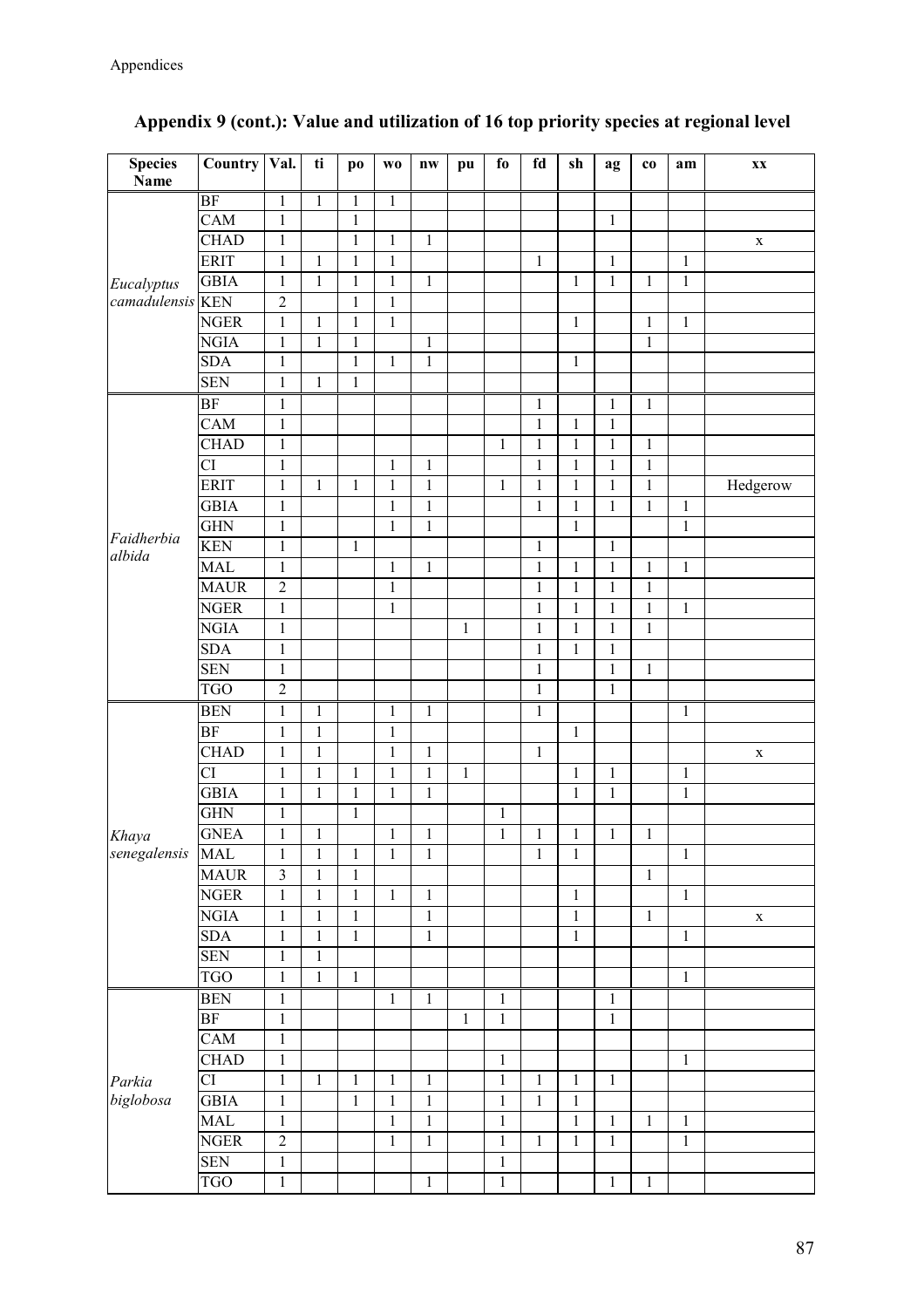| <b>Species</b><br><b>Name</b> | Country   Val.         |                  | ti           | po           | W <sub>0</sub> | $n_{W}$      | pu           | $f_{0}$      | fd           | sh           | ag           | co           | am           | <b>XX</b>   |
|-------------------------------|------------------------|------------------|--------------|--------------|----------------|--------------|--------------|--------------|--------------|--------------|--------------|--------------|--------------|-------------|
|                               | <b>BEN</b>             | $\mathbf{1}$     | $\mathbf{1}$ | $\mathbf{1}$ | $\mathbf{1}$   |              |              |              |              |              |              |              |              |             |
|                               | CAM                    | $\boldsymbol{2}$ |              |              |                |              |              |              |              |              |              |              |              |             |
|                               | $\overline{\text{CI}}$ | $\mathbf{1}$     | $\,1$        | $\mathbf{1}$ | $\mathbf{1}$   | $\mathbf{1}$ |              | $\mathbf{1}$ | $\mathbf{1}$ | $\mathbf{1}$ | $\mathbf{1}$ | $\mathbf{1}$ | $\mathbf{1}$ |             |
|                               | <b>GBIA</b>            | $\mathbf{1}$     | $\mathbf{1}$ | $\mathbf{1}$ | $\mathbf{1}$   | $\mathbf{1}$ |              |              | $\,1\,$      | $\mathbf{1}$ |              |              | $\mathbf{1}$ |             |
|                               | <b>GHN</b>             | $\mathbf 1$      | $\,1$        | $\mathbf{1}$ |                | $\mathbf{1}$ |              |              |              |              |              |              | $\mathbf{1}$ |             |
| Pterocarpus                   | <b>GNEA</b>            | $\mathbf{1}$     | $\mathbf{1}$ |              | $\mathbf{1}$   | $\mathbf{1}$ | $\mathbf{1}$ | $\mathbf{1}$ |              | $\mathbf{1}$ | $\mathbf{1}$ | $\mathbf{1}$ |              |             |
| erinaceus                     | <b>MAL</b>             | $\mathbf{1}$     | $\mathbf{1}$ | $\mathbf{1}$ | $\mathbf{1}$   | $\mathbf{1}$ |              |              | 1            | $\mathbf{1}$ | $\mathbf{1}$ |              | $\mathbf{1}$ |             |
|                               | <b>MAUR</b>            | $\overline{3}$   |              |              | $\mathbf{1}$   |              |              |              |              |              |              |              |              |             |
|                               | <b>NGIA</b>            | $\overline{2}$   |              | $\mathbf{1}$ |                | $\mathbf{1}$ | $\mathbf{1}$ |              |              |              | 1            | $\mathbf{1}$ |              |             |
|                               | <b>SEN</b>             | $\mathbf 1$      | $\,1$        |              |                |              |              |              | $\mathbf{1}$ |              |              |              |              |             |
|                               | <b>TGO</b>             | $\mathbf{1}$     | $\mathbf{1}$ |              |                |              |              |              | $\mathbf{1}$ |              |              |              |              |             |
|                               | <b>BEN</b>             | $\mathbf{1}$     |              |              |                | $\mathbf{1}$ |              |              |              |              |              |              |              |             |
|                               | <b>BF</b>              | $\mathbf{1}$     |              |              |                | $\mathbf{1}$ |              | $\mathbf{1}$ |              |              |              |              |              |             |
|                               | CAM                    | $\overline{2}$   |              |              |                |              |              |              |              |              |              |              |              |             |
|                               | <b>CHAD</b>            | $\mathbf{1}$     |              |              |                | $\mathbf{1}$ |              | $\,1$        |              | $\mathbf{1}$ |              |              |              |             |
|                               | <b>CI</b>              | $\mathbf 1$      |              | $\,1$        | $\,1$          | $\mathbf{1}$ |              | $\,1$        | $\mathbf{1}$ | $\mathbf{1}$ |              |              |              |             |
|                               | <b>ERIT</b>            | $\,1\,$          | $\,1$        | $\mathbf{1}$ | $\,1$          | $\mathbf{1}$ |              | $\,1$        | $\mathbf{1}$ | $\mathbf{1}$ | $\mathbf{1}$ | $\,1$        |              |             |
|                               | <b>GBIA</b>            | $\mathbf{1}$     |              |              |                |              |              | $\mathbf{1}$ |              |              |              |              |              |             |
| Tamarindus<br>indica          | <b>GHN</b>             | $\mathbf{1}$     | $\mathbf{1}$ | $\mathbf{1}$ | $\mathbf{1}$   |              |              | $\mathbf{1}$ |              |              |              |              | $\mathbf{1}$ | $\mathbf X$ |
|                               | <b>KEN</b>             | $\mathbf{1}$     |              |              | $\mathbf{1}$   |              |              | $\mathbf{1}$ |              |              | $\mathbf{1}$ |              |              |             |
|                               | <b>MAL</b>             | $\mathbf{1}$     |              |              |                | 1            |              | $\mathbf{1}$ | 1            | 1            | $\mathbf{1}$ |              | $\mathbf{1}$ |             |
|                               | <b>MAUR</b>            | $\mathbf 1$      |              |              |                | $\mathbf{1}$ |              |              |              | $\mathbf{1}$ |              |              |              |             |
|                               | <b>NGER</b>            | $\mathbf{1}$     |              |              |                | $\mathbf{1}$ |              | $\,1$        | $\,1\,$      | $\mathbf 1$  | $\,1\,$      |              |              |             |
|                               | <b>NGIA</b>            | $\,1$            |              |              |                | $\mathbf{1}$ |              | $\mathbf{1}$ | 1            |              | $\mathbf{1}$ | $\mathbf{1}$ |              |             |
|                               | <b>SDA</b>             | $\overline{2}$   |              |              | $\mathbf{1}$   |              |              | $\mathbf{1}$ |              | $\mathbf{1}$ |              | $\mathbf{1}$ |              |             |
|                               | <b>SEN</b>             | $\mathbf{1}$     |              |              |                |              |              | $\mathbf{1}$ |              |              | 1            |              |              |             |
|                               | <b>BEN</b>             | $\mathbf{1}$     |              |              | $\,1$          | $\mathbf{1}$ |              | $\,1$        |              |              | $\,1\,$      |              |              |             |
|                               | <b>BF</b>              | $\mathbf 1$      |              |              | $\mathbf{1}$   | $\mathbf{1}$ |              | $\mathbf{1}$ |              |              |              |              |              |             |
|                               | <b>CHAD</b>            | $\mathbf{1}$     |              |              |                | $\mathbf{1}$ |              |              |              |              |              |              | $\mathbf{1}$ | $\mathbf X$ |
|                               | <b>CI</b>              | $\,1$            | $\,1$        | $\,1$        | $\mathbf 1$    | $\mathbf{1}$ |              | $\,1$        | 1            | 1            | $\mathbf{1}$ | 1            |              |             |
| Vitellaria                    | <b>GHN</b>             | $\overline{2}$   |              |              | $\mathbf{1}$   | $\mathbf{1}$ |              | $\mathbf{1}$ |              | $\mathbf{1}$ | $\mathbf{1}$ |              |              | $\mathbf X$ |
| paradoxa                      | <b>GNEA</b>            | $\mathbf{1}$     | $\,1$        | $\mathbf{1}$ | $\mathbf{1}$   | $\mathbf{1}$ | $\mathbf{1}$ | $\mathbf{1}$ |              | 1            | $\mathbf{1}$ |              |              |             |
|                               | <b>MAL</b>             | $\,1\,$          | $\,1$        | $\,1$        | $\mathbf{1}$   | $\mathbf{1}$ |              | $\mathbf{1}$ | $\mathbf{1}$ | $\mathbf{1}$ | $\mathbf{1}$ | $\mathbf{1}$ | $\mathbf{1}$ |             |
|                               | <b>NGIA</b>            | $\,1$            |              |              |                | $\mathbf{1}$ | $\mathbf{1}$ | $\mathbf{1}$ | $\mathbf{1}$ | $\mathbf{1}$ | $\mathbf{1}$ | $\mathbf{1}$ | $\mathbf{1}$ |             |
|                               | <b>SEN</b>             | $\,1\,$          |              |              |                |              |              | $\mathbf{1}$ |              |              |              |              |              |             |
|                               | <b>TGO</b>             | $\mathbf{1}$     |              |              |                |              |              | $\mathbf{1}$ |              |              |              |              |              |             |

## **Appendix 9 (cont.): Value and utilization of 16 top priority species at regional level**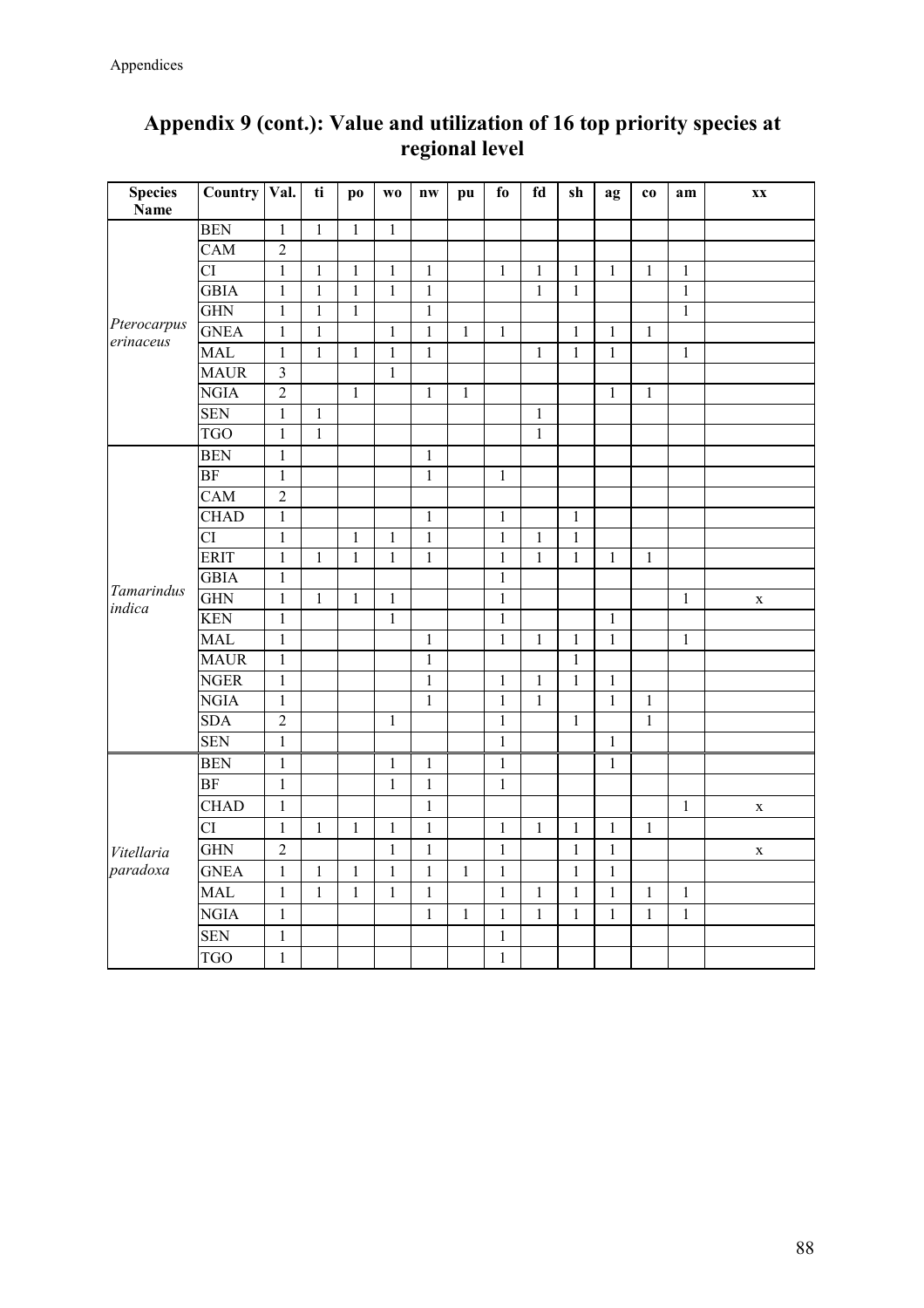## **Appendix 9 (cont.): Value and utilization of 16 top priority species at regional level**

| <b>Species</b>     | Country                                                          | Val.           | ti | po          | W <sub>0</sub> | nw           | pu                                | fo | fd | sh           | ag           | $_{\rm co}$  | am           | XX |
|--------------------|------------------------------------------------------------------|----------------|----|-------------|----------------|--------------|-----------------------------------|----|----|--------------|--------------|--------------|--------------|----|
| Name               |                                                                  |                |    |             |                |              |                                   |    |    |              |              |              |              |    |
|                    | BF                                                               | 1              |    |             |                |              |                                   | 1  | 1  |              |              |              |              |    |
|                    | CAM                                                              | $\mathbf{1}$   |    | 1           |                |              |                                   |    |    |              |              |              |              |    |
|                    | <b>CHAD</b>                                                      | 1              |    |             |                |              |                                   | 1  |    |              |              |              |              |    |
|                    | <b>GHN</b>                                                       | $\overline{c}$ |    |             | 1              |              |                                   |    |    |              |              |              |              | X  |
| Ziziphus           | <b>KEN</b>                                                       | $\mathbf{1}$   |    |             | $\mathbf{1}$   |              |                                   | 1  |    |              |              |              |              |    |
| mauritania         | MAL                                                              | $\mathbf{1}$   |    |             | 1              |              |                                   | 1  | 1  |              | 1            | 1            |              |    |
|                    | <b>MAUR</b>                                                      | $\mathbf{1}$   |    |             |                | 1            | 1                                 | 1  | 1  | $\mathbf{1}$ | 1            |              | $\mathbf{1}$ |    |
|                    | <b>NGER</b>                                                      | 1              |    |             |                |              |                                   | 1  | 1  |              |              | $\mathbf{1}$ |              |    |
|                    | <b>NGIA</b>                                                      | 3              |    |             |                | $\mathbf{1}$ | $\mathbf{1}$                      |    | 1  |              | $\mathbf{1}$ |              | $\mathbf{1}$ |    |
|                    | <b>SEN</b>                                                       | 1              |    |             |                |              |                                   | 1  | 1  |              | 1            |              |              |    |
| <b>VALUE</b>       |                                                                  |                |    |             |                |              |                                   |    |    |              |              |              |              |    |
| 1.                 | Species of current socio-economic importance                     |                |    |             |                |              |                                   |    |    |              |              |              |              |    |
| 2.                 | Species with clear potential or future value                     |                |    |             |                |              |                                   |    |    |              |              |              |              |    |
| 3.                 | Species of unknown value given present knowledge and technology. |                |    |             |                |              |                                   |    |    |              |              |              |              |    |
| <b>UTILIZATION</b> |                                                                  |                |    |             |                |              |                                   |    |    |              |              |              |              |    |
| $-$ (ti)           | timber production                                                |                |    |             | $-(po)$        |              | posts, poles, roundwood           |    |    |              |              |              |              |    |
| $-(pu)$            | pulp and paper                                                   |                |    |             |                | $-(wo)$      | fuelwood, charcoal                |    |    |              |              |              |              |    |
| $-$ (nw)           | non-wood products (gums, resins, oils, tannins, medicines, dyes) |                |    |             |                |              |                                   |    |    |              |              |              |              |    |
| $- (fo)$<br>food   |                                                                  |                |    |             | $- (fd)$       |              | fodder                            |    |    |              |              |              |              |    |
| $-$ (sh)           | shade, shelter                                                   |                |    |             | $-(ag)$        |              | agroforestry systems              |    |    |              |              |              |              |    |
| $-(\circ \circ)$   | soil and water conservation                                      |                |    |             |                | $-(am)$      | amenity, esthetic, ethical values |    |    |              |              |              |              |    |
| $- (XX)$           | other                                                            |                |    |             |                |              |                                   |    |    |              |              |              |              |    |
| <b>COUNTRY</b>     |                                                                  |                |    |             |                |              |                                   |    |    |              |              |              |              |    |
| <b>BF</b>          | <b>Burkina Faso</b>                                              |                |    | CAM         |                |              | Cameroon                          |    |    | <b>CHAD</b>  |              |              | Chad         |    |
| CI                 | Côte d'Ivoire                                                    |                |    | <b>GBIA</b> |                |              | Gambia                            |    |    | <b>GNEA</b>  |              |              | Guinea       |    |
| <b>KEN</b>         | Kenya                                                            |                |    | <b>MAUR</b> |                |              | Mauritania                        |    |    | <b>NGER</b>  |              |              | Niger        |    |
| <b>NGIA</b>        | Nigeria                                                          |                |    | <b>SEN</b>  |                |              | Senegal                           |    |    | <b>SDA</b>   |              |              | Sudan        |    |
| <b>TGO</b>         | Togo                                                             |                |    |             |                |              |                                   |    |    |              |              |              |              |    |
|                    |                                                                  |                |    |             |                |              |                                   |    |    |              |              |              |              |    |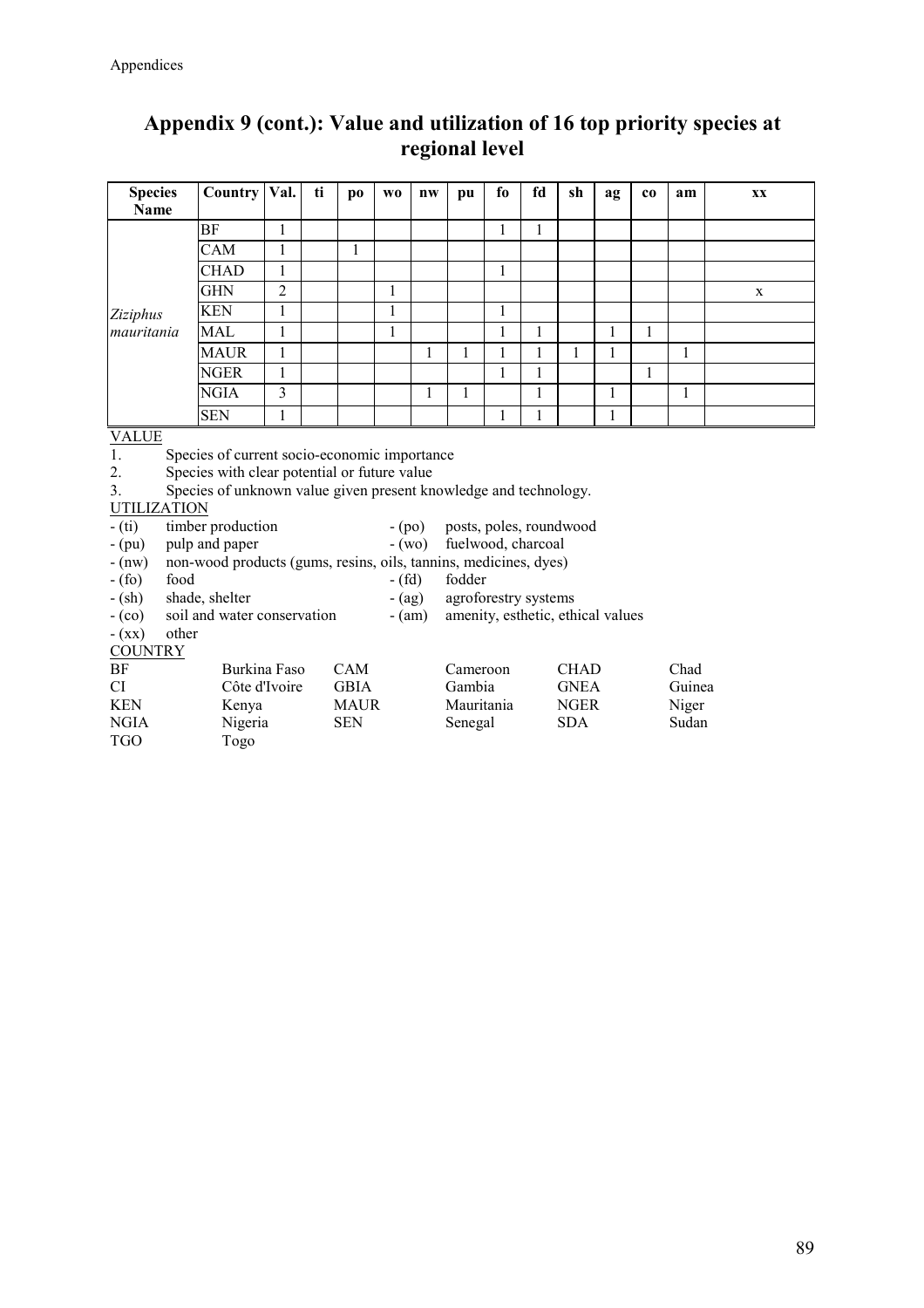|                 |             |                         |                 |                             | $\alpha$ energy $\alpha$ is an applicately species, $\alpha$ , $\alpha$ and $\alpha$ and $\alpha$ and $\alpha$ and $\alpha$<br>Number of | trees by population                  |                         |                              |
|-----------------|-------------|-------------------------|-----------------|-----------------------------|------------------------------------------------------------------------------------------------------------------------------------------|--------------------------------------|-------------------------|------------------------------|
|                 |             |                         |                 |                             |                                                                                                                                          |                                      |                         |                              |
| <b>Species</b>  | Country     | <b>Ecological zones</b> | Protected area  | In situ & ex situ<br>stands | compartment,<br>Protected<br>natura                                                                                                      | compartment,<br>Protected<br>planted | Fields, home<br>gardens | <b>Experimental</b><br>sites |
|                 | НH          | ΔA                      |                 | 0001 <                      | $\frac{1}{2}$                                                                                                                            | $001<$                               | $\sim\!100$             |                              |
|                 | 豆           | SN                      | 0001<           | 0001 <                      | 0001 <                                                                                                                                   | 001<                                 | $\geq$ 00               | ıŚp                          |
|                 | 몊           | SS                      | $000$ I <       | 0001<                       | 005<                                                                                                                                     |                                      | $\leq$ 00               |                              |
|                 | <b>CAM</b>  | S <sub>A</sub>          | 1000            |                             | $000$ I <                                                                                                                                |                                      | $\geq 100$              |                              |
|                 | <b>CAM</b>  | SD                      | 001<            |                             |                                                                                                                                          |                                      | $\geq$ 100              | $(d)$ 00 $\leq$              |
|                 | ERIT        | SD                      |                 |                             | 005<                                                                                                                                     |                                      |                         |                              |
|                 | KEN         | SD                      |                 | $000$ ${\rm I} <$           |                                                                                                                                          |                                      |                         |                              |
| Acacia nilotica | KEN         | ΔA                      |                 | 1000                        |                                                                                                                                          |                                      |                         |                              |
|                 | <b>IVM</b>  | δA                      |                 | ×                           |                                                                                                                                          |                                      | ×                       | ×                            |
|                 | <b>MAUR</b> | ΥS                      |                 |                             | $000$ l>                                                                                                                                 | $001$                                |                         |                              |
|                 | <b>NGER</b> | ΔA                      |                 |                             | 600                                                                                                                                      | $000$ I <                            | 001                     |                              |
|                 | NGIA        | δA                      | $000$ $\rm I <$ | 00000 <                     | $000$ I $<$                                                                                                                              | 00000 <                              | $000$ I <               | >5p                          |
|                 | <b>NGIA</b> | SD                      | $000$ I <       | 00000 <                     | $-1000$                                                                                                                                  | 00000 <                              | $000$ I $<$             | $>$ 5p                       |
|                 | <b>SEN</b>  | <b>SA</b>               |                 | $\times$                    |                                                                                                                                          |                                      |                         |                              |
|                 | BF          | $\mathbf{SA}$           | 0000 <          | 00000 <                     |                                                                                                                                          | $000 \text{ l} <$                    |                         | 8р                           |
|                 | 묘           | SD                      |                 | 00000 <                     |                                                                                                                                          | $\vee$<br>0001                       |                         | P                            |
|                 | <b>CAM</b>  | ΔA                      | ×               | ×                           |                                                                                                                                          | $\Join$                              |                         |                              |
|                 | $_{\rm H}$  | ΔA                      |                 | $\overline{001}$            |                                                                                                                                          |                                      |                         |                              |
|                 | $\Omega$    | SD                      |                 | 400                         |                                                                                                                                          |                                      |                         |                              |
|                 | <b>ERIT</b> | GS                      |                 |                             | 1000                                                                                                                                     | $000$ I <                            |                         | Г7р                          |
|                 | KEN         | ٧S                      |                 | $000$ I $<$                 |                                                                                                                                          |                                      |                         |                              |
| Acacia senegal  | IVN         | δA                      |                 | ×                           | ×                                                                                                                                        |                                      | ×                       | ×                            |
|                 | <b>MAUR</b> | δA                      |                 |                             | 001                                                                                                                                      | 001                                  |                         |                              |
|                 | <b>NGER</b> | ΔA                      |                 | $\leqslant$                 | 00000 <                                                                                                                                  | 00000 <                              | 001<                    | άς                           |
|                 | NGIA        | ΔA                      | 00000 <         | 00000 <                     | $000$ I $<$                                                                                                                              | 00000 <                              | $000$ ${\rm I} <$       | $\frac{1}{2}$                |
|                 | <b>NGIA</b> | SD                      | 00000 <         | 00000 <                     | $000$ I $<$                                                                                                                              | $00001<$                             | $000$ ${\rm I}$ $<$     | 1000                         |
|                 | SDAN        | <b>SA</b>               |                 |                             | 00000 <                                                                                                                                  |                                      | 00000 <                 | >1000                        |
|                 | <b>SDAN</b> | SD                      |                 |                             | 00000 <                                                                                                                                  | 00000 <                              | 00000 <                 | $-1000$                      |
|                 | <b>NEIS</b> | SAA                     |                 | ×                           | $\times$                                                                                                                                 | $\mathbf{\times}$                    |                         | 2p 2d 1c                     |

Appendix 10: Genetic Management of 16 top priority species, by country and nonpation **Appendix 10: Genetic Management of 16 top priority species, by country and population**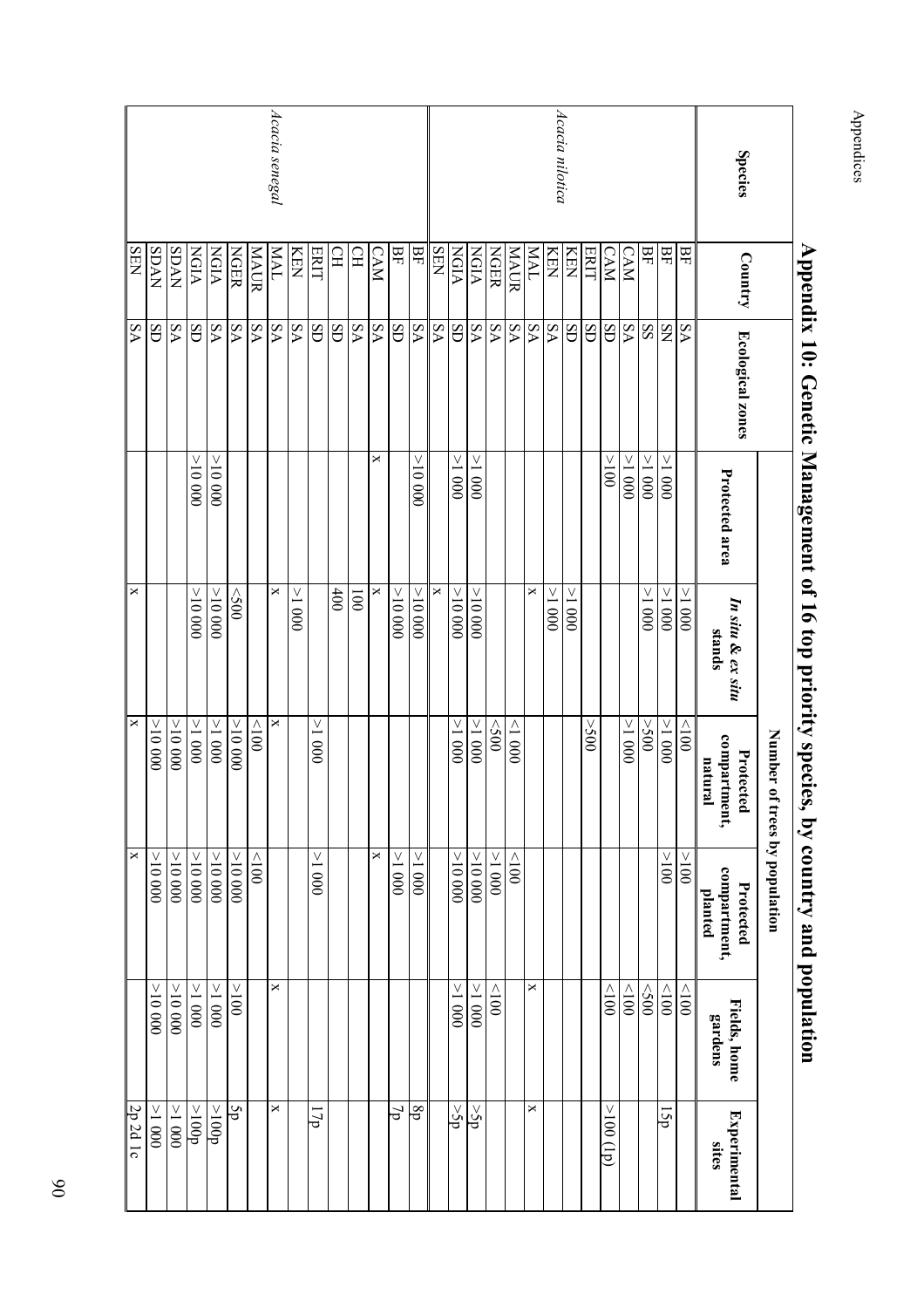|                  |             | Appendix 10 (cont.): Genetic Management of 16 top priority species, by country and populat |                |                             | Number of<br>ior                     | trees by population                  |                         |                                     |
|------------------|-------------|--------------------------------------------------------------------------------------------|----------------|-----------------------------|--------------------------------------|--------------------------------------|-------------------------|-------------------------------------|
| <b>Species</b>   | Country     | <b>Ecological zones</b>                                                                    | Protected area | In situ & ex situ<br>stands | compartment,<br>Protected<br>natural | compartment,<br>Protected<br>planted | Fields, home<br>gardens | <b>Experimental</b><br><b>Sites</b> |
|                  | 묘           | δA                                                                                         |                |                             |                                      |                                      | 001                     | Şp                                  |
|                  | 묘           | SD                                                                                         |                |                             |                                      |                                      | $\geq 100$              | 4Þ                                  |
|                  | <b>CAM</b>  | ΔA                                                                                         |                |                             | $000$ I <                            | 001                                  | $\geq$                  |                                     |
|                  | <b>CAM</b>  | SD                                                                                         | 001            |                             |                                      |                                      | $\frac{1}{2}$           | Гp                                  |
|                  | <b>ERIT</b> | SD                                                                                         |                |                             | $\geq$                               | 001                                  |                         |                                     |
|                  | <b>GBIA</b> | SD                                                                                         | $\geq$         |                             | 1000                                 |                                      | 1000                    |                                     |
|                  | <b>MAL</b>  | SΑ                                                                                         | ×              | ×                           | ×                                    | $\Join$                              | $\Join$                 | ×                                   |
|                  | <b>MAUR</b> | SD                                                                                         |                |                             | $\geq$                               |                                      |                         |                                     |
| Adansonia digita | <b>NGER</b> | δA                                                                                         | 001<           | 001                         |                                      |                                      | 001<                    |                                     |
|                  | <b>NGER</b> | SD <sub>I</sub>                                                                            | $>100$         |                             |                                      |                                      | 001<                    |                                     |
|                  | <b>NGIA</b> | δA                                                                                         | $\leq 000$     | 0001 <                      | 0001 <                               | 0001 <                               | 001<                    | 25p                                 |
|                  | NGIA        | SD                                                                                         | 001<           | 0001<                       | $000$ I <                            | $000$ I <                            | 001<                    | 25p                                 |
|                  | <b>SDAN</b> | $\mathbf{SA}$                                                                              |                |                             | $000$ I <                            |                                      |                         |                                     |
|                  | <b>SDAN</b> | GS                                                                                         |                |                             | $000$ I $<$                          |                                      |                         |                                     |
|                  | <b>SEN</b>  | SD                                                                                         |                | ×                           | ×                                    |                                      |                         |                                     |
|                  | <b>SEN</b>  | SD                                                                                         |                | ×                           | ×                                    |                                      | ×                       |                                     |
|                  | BEN         | SD                                                                                         | ×              | ×                           | ×                                    |                                      | ×                       |                                     |
|                  | ВF          | δA                                                                                         |                | 005                         |                                      |                                      |                         |                                     |
|                  | ВF          | SD                                                                                         |                | 0001 <                      |                                      |                                      |                         | $\overline{b}$                      |
|                  | <b>CAM</b>  | ΔA                                                                                         | 0001 <         | $001<$                      |                                      |                                      | $\geq$                  |                                     |
|                  | <b>CAM</b>  | SD                                                                                         | 00000 <        |                             | $000$ I $<$                          |                                      |                         | lp                                  |
|                  | $\Omega$    | SD                                                                                         |                | 001 <                       |                                      |                                      |                         |                                     |
| Anogeissus       | <b>ERIT</b> | SD                                                                                         |                |                             | $\geq$                               |                                      |                         |                                     |
| leiocarpus       | <b>IVW</b>  | SD                                                                                         |                | ×                           |                                      |                                      |                         | ×                                   |
|                  | <b>NGER</b> | SD                                                                                         |                |                             | 001<                                 |                                      |                         |                                     |
|                  | <b>NGER</b> | $\Delta\mathbf{A}$                                                                         |                |                             | $\leq$ 200                           |                                      |                         |                                     |
|                  | NGIA        | SD                                                                                         | 001<           | 0001<                       | $000$ I $<$                          | $000$ I <                            | 005<                    | ъ                                   |
|                  | SDAN        | δA                                                                                         | 005<           |                             | 00000 <                              |                                      |                         |                                     |
|                  | TGO         | SD                                                                                         | 001<           |                             | 00000 <                              | $000$ I <                            | 001<                    |                                     |

## Appendix 10 (cont.): Genetic Management of 16 top priority species, by country and population  $101 \times$  $\frac{1}{\epsilon}$ .<br>ה Ξ.  $\overline{\phantom{0}}$ .<br>+ ・ソーナー  $\frac{1}{2}$

Appendices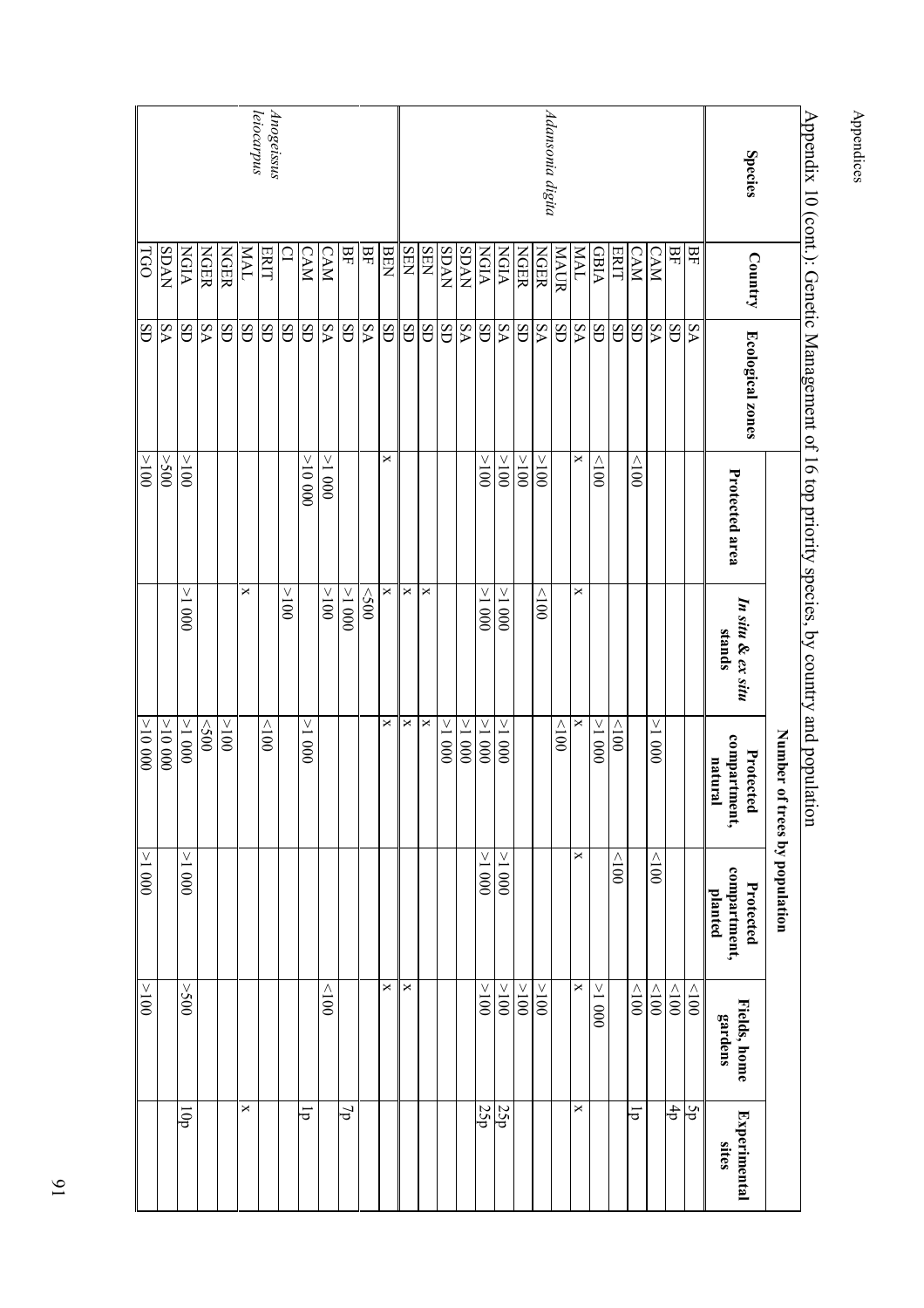|                    |             | Appendix 10 (cont.): Genetic Management of 16 top priority species, by country and popular |                |                             | Number of<br>100 <sub>H</sub>        | f trees by population                |                         |                                  |
|--------------------|-------------|--------------------------------------------------------------------------------------------|----------------|-----------------------------|--------------------------------------|--------------------------------------|-------------------------|----------------------------------|
| <b>Species</b>     | Country     | <b>Ecological zones</b>                                                                    | Protected area | In situ & ex situ<br>stands | compartment,<br>Protected<br>natural | compartment,<br>Protected<br>planted | Fields, home<br>gardens | Experimental<br>sites            |
|                    | ВF          | δA                                                                                         |                |                             |                                      | 001<                                 |                         |                                  |
|                    | 묘           | SD                                                                                         |                |                             |                                      | 0001 <                               |                         |                                  |
|                    | <b>CAM</b>  | δA                                                                                         | $\geqslant$    | 0001 <                      |                                      | 001<                                 | $000$ I <               | $\overline{\text{^{(d)}}}$ )00S. |
|                    | <b>CAM</b>  | SD                                                                                         |                |                             |                                      | 0001 <                               | $000$ I $<$             | (41)00001<                       |
|                    | <b>ERIT</b> | SD                                                                                         |                |                             |                                      |                                      | 0001 <                  |                                  |
|                    | KEN         | SD                                                                                         |                |                             | ٧<br>$-1000$                         | $000$ I <                            |                         | $00$ S<                          |
| Azadirachta indica | KEN         | δA                                                                                         |                |                             | $000$ I <                            | $000$ l<br>$<$                       |                         | $00$ S<                          |
|                    | <b>NGER</b> | ΔA                                                                                         |                |                             |                                      | 0001<                                | 1000                    |                                  |
|                    | <b>NGER</b> | SD                                                                                         |                | 005<                        |                                      | 00000 <                              | 0001 <                  |                                  |
|                    | NGIA        | δA                                                                                         | 00000 <        | 00000 <                     | 005<                                 | V<br>00001                           | 0001<                   | $d_{001} <$                      |
|                    | <b>SDAN</b> | δA                                                                                         |                |                             |                                      | $000$ I <                            |                         |                                  |
|                    | <b>NVUS</b> | GS                                                                                         |                |                             |                                      | $-1000$                              |                         |                                  |
|                    | <b>NHS</b>  | SD                                                                                         |                | $\mathsf{x}$                |                                      | $\boldsymbol{\times}$                | ×                       | 2P                               |
|                    | БF          | δA                                                                                         |                | 0001 <                      |                                      |                                      | $000$ l<br>$<\,$        |                                  |
|                    | 몊           | SD                                                                                         | 001<           | $000$ ${\rm I} <$           |                                      |                                      | $\leq$ 200              |                                  |
|                    | <b>CAM</b>  | SAA                                                                                        | 001<           |                             |                                      |                                      | 005<                    |                                  |
|                    | <b>CAM</b>  | SD                                                                                         |                |                             |                                      |                                      | 001                     | $(d_1)_{00}$                     |
|                    | ERIT        | SD                                                                                         |                |                             | $00$ S<                              |                                      |                         |                                  |
|                    | KEN         | SD                                                                                         |                | $\geq 1000$                 |                                      |                                      |                         |                                  |
|                    | TVM         | SD                                                                                         | ×              | ×                           |                                      |                                      | ×                       | ×                                |
| Balanites          | <b>MAUR</b> | δA                                                                                         |                |                             | $\geq$                               |                                      |                         |                                  |
| aegyptiaca         | NGERR       | SD                                                                                         |                |                             | $\leq$ 00                            |                                      | $\geq 001$              |                                  |
|                    | <b>NGER</b> | ΔA                                                                                         |                |                             | 0001 <                               |                                      |                         |                                  |
|                    | <b>NGIA</b> | ΔA                                                                                         | 001<           | 1000                        | $000$ I <                            | 0001 <                               | $\check{5}0$            | dop                              |
|                    | NGIA        | SD                                                                                         | $001<$         | $000$ ${\rm I} <$           | $000$ I<br>$<\,$                     | $000$ ${\rm I} <$                    | $00$ S<                 | dop                              |
|                    | SDAN        | ΔA                                                                                         | 1000           |                             | 00000 <                              |                                      |                         |                                  |
|                    | <b>SDAN</b> | SD                                                                                         |                |                             | 00000 <                              |                                      |                         |                                  |
|                    | <b>SEN</b>  | ΔA                                                                                         |                | ×                           | ×                                    |                                      | ×                       |                                  |
|                    | <b>SEN</b>  | SD                                                                                         |                | $\Join$                     | ×                                    |                                      |                         |                                  |

## Appendix 10 (cont.): Genetic Management of 16 top priority species, by country and population ייין<br>⊃  $\overline{ }$ J  $\overline{\phantom{a}}$

Appendices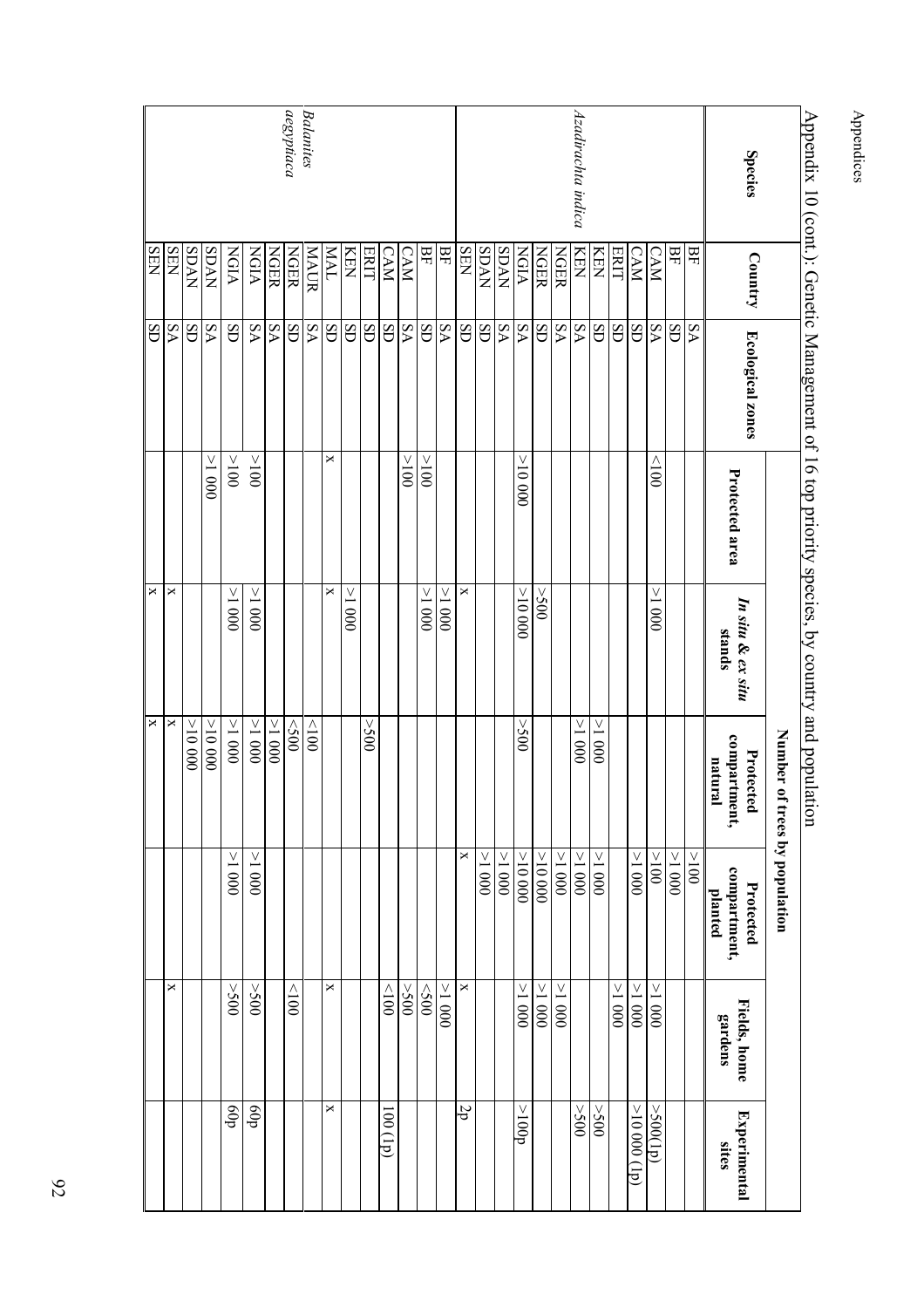|                             |              | Appendix 10 (cont.): Genetic Management of 16 top priority species, by country and popula |                |                             | Number of<br>tion                    | f trees by population                |                         |                       |
|-----------------------------|--------------|-------------------------------------------------------------------------------------------|----------------|-----------------------------|--------------------------------------|--------------------------------------|-------------------------|-----------------------|
| <b>Species</b>              | Country      | <b>Ecological zones</b>                                                                   | Protected area | In situ & ex situ<br>stands | compartment,<br>Protected<br>natural | compartment,<br>Protected<br>planted | Fields, home<br>gardens | Experimental<br>sites |
|                             | 몊            | S <sub>A</sub>                                                                            |                |                             |                                      |                                      |                         |                       |
|                             | 묘            | SD                                                                                        |                | 005<                        |                                      | $\geqslant$                          | 005<                    |                       |
|                             | <b>CAM</b>   | SD                                                                                        | $\frac{1}{2}$  | ×                           |                                      | $\leq$ 00                            | 001                     | Гp                    |
|                             | <b>GNEA</b>  | SD                                                                                        |                | in situ                     | 005<                                 |                                      |                         |                       |
| Borassus                    | GNEA         | δA                                                                                        | 00000 <        | in-situ                     | 00000 <                              |                                      | $-1000$                 |                       |
| aethiopium                  | <b>IVM</b>   | ΔA                                                                                        | ×              | ×                           |                                      |                                      | ×                       | ×                     |
|                             | <b>NGER</b>  | SD                                                                                        |                |                             |                                      |                                      | 001                     |                       |
|                             | <b>NGER</b>  | SAA                                                                                       | $\leq$ 200     | (00000)                     | 000001 <                             | $000$ l<br>$<$                       | $00$ S<                 |                       |
|                             | NGIA         | SD                                                                                        | 001<           | $00$ S<                     | 001<                                 | 005<                                 | 001<                    |                       |
|                             | <b>SEN</b>   | SD                                                                                        |                | ×                           |                                      |                                      |                         |                       |
|                             | <b>CAM</b>   | $\mathbf{SA}$                                                                             | 005<           |                             | 00000 <                              |                                      |                         |                       |
|                             | <b>CAM</b>   | SD                                                                                        | 005<           |                             |                                      |                                      |                         | Гp                    |
|                             | ERIT         | SD                                                                                        |                |                             | 001<                                 |                                      |                         |                       |
| Diospyros                   | <b>AIBIA</b> | SD                                                                                        | 005<           |                             | 00000 <                              |                                      | 00000 <                 |                       |
| mespiliformis               | <b>NGER</b>  | SD                                                                                        | 001            |                             |                                      |                                      |                         |                       |
|                             | NGER         | δA                                                                                        |                |                             | 001                                  |                                      | 001                     |                       |
|                             | NGIA         | GS                                                                                        | 001<           | 1000                        | 0001 <                               | 005<                                 | $\geq 100$              | $\overline{d}81$      |
|                             | TGO          | SD                                                                                        | 001            |                             | 001<                                 |                                      | 001                     |                       |
|                             | 묘            | δA                                                                                        |                |                             |                                      |                                      |                         | <b>LSOp</b>           |
|                             | 묘            | SD                                                                                        |                | 0001<                       |                                      | $000$ I <                            |                         | $113d+40c$            |
|                             | <b>CAM</b>   | δA                                                                                        |                |                             |                                      | $>1\ 000$                            | 1 < 000                 | >1000(20p)            |
|                             | <b>CAM</b>   | GS                                                                                        | 00000 <        |                             |                                      | $>1~000$                             | 00001 <                 | $>$ 10 000 (40p)      |
|                             | KEN          | SD                                                                                        |                |                             |                                      | 00000 <                              | 00000 <                 | 0001 <                |
| camaldulensis<br>Eucalyptus | KEN          | ΔA                                                                                        |                |                             |                                      | 00000 <                              | 00000 <                 | 0001 <                |
|                             | <b>NGER</b>  | SD                                                                                        |                | $\frac{1}{2}$ 000           |                                      |                                      | 005<                    | ರ                     |
|                             | <b>NGER</b>  | ΔA                                                                                        |                |                             |                                      | $00$ S<                              | ${<}100$                | ರ                     |
|                             | NGIA         | δA                                                                                        | 00000 <        | 00000<                      | $<$ 500                              | 0000000                              | 001<                    | $d_{001}$             |
|                             | <b>SDAN</b>  | ΔA                                                                                        |                |                             |                                      | 00000 <                              | 0001 <                  | 0001<                 |
|                             | <b>SEN</b>   | SD                                                                                        |                | ×                           |                                      | $\mathsf{x}$                         |                         | ήā                    |

Appendices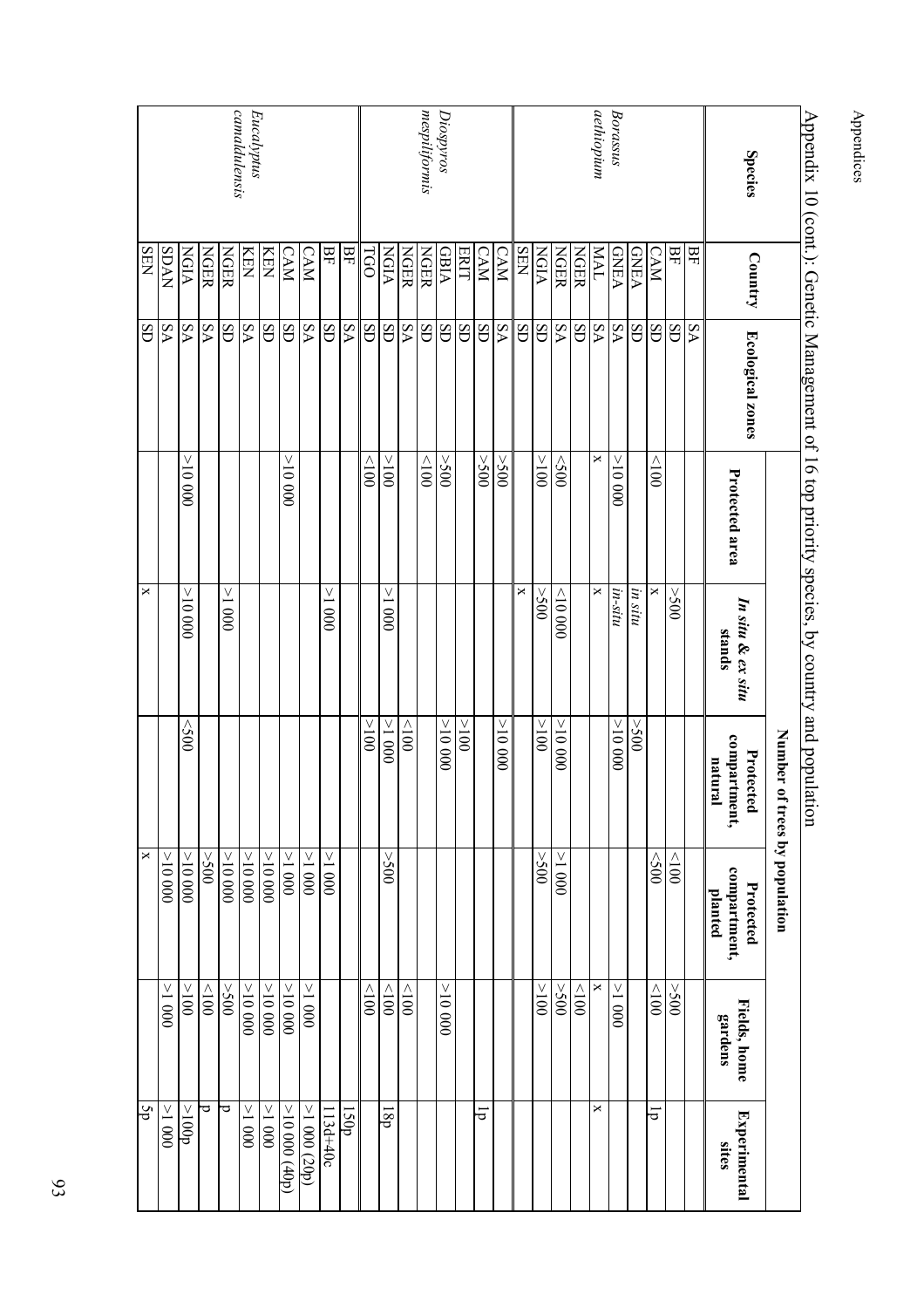|                    |              | $\Delta$ pendix 10 (conc.). Octicia management 01.10 to p priority species, by country and population |                |                             | TIOT                                 |                                      |                         |                         |
|--------------------|--------------|-------------------------------------------------------------------------------------------------------|----------------|-----------------------------|--------------------------------------|--------------------------------------|-------------------------|-------------------------|
|                    |              |                                                                                                       |                |                             | Number of trees by population        |                                      |                         |                         |
| <b>Species</b>     | Country      | <b>Ecological zones</b>                                                                               | Protected area | In situ & ex situ<br>stands | compartment,<br>natural<br>Protected | compartment,<br>planted<br>Protected | Fields, home<br>gardens | Experimental<br>sites   |
|                    | 몊            | ٧S                                                                                                    |                | 001<                        | 005<                                 |                                      | 001<                    | poz                     |
|                    | 묘            | SD                                                                                                    |                | 001<                        |                                      |                                      | $001<$                  | $\overline{d}$          |
|                    | <b>CAM</b>   | ΔA                                                                                                    | 001<           |                             | $\frac{1}{2}$                        |                                      | 1000                    |                         |
|                    | <b>CAM</b>   | SD                                                                                                    | 001<           |                             |                                      |                                      | 005<                    | d8                      |
|                    | KEN          | SD                                                                                                    |                | 0005<                       |                                      | 1000                                 |                         |                         |
|                    | KEN          | SΑ                                                                                                    |                | 0005<                       |                                      | $000$ I $<$                          |                         |                         |
| Faidherbia albida  | <b>NGER</b>  | ΔA                                                                                                    |                |                             | 0001                                 |                                      |                         |                         |
|                    | <b>NGER</b>  | SD                                                                                                    |                |                             | 0001                                 |                                      |                         |                         |
|                    | NGIA         | ٧S                                                                                                    | 1000           | 1 < 000                     | $000$ I <                            | 00001<                               | 001<                    | $d_{001} <$             |
|                    | <b>SDAN</b>  | SD                                                                                                    | 001            |                             | $000$ I $<$                          |                                      |                         |                         |
|                    | <b>SDAN</b>  | δA                                                                                                    |                |                             | $000$ I $<$                          |                                      |                         |                         |
|                    | <b>SEN</b>   | SD                                                                                                    | ×              | ×                           | ×                                    |                                      | ×                       | <sub>1p 1d</sub>        |
|                    | TGO          | SD                                                                                                    |                |                             | 000001<                              |                                      | 1000                    |                         |
|                    | <b>BEN</b>   | SD                                                                                                    | ×              | ×                           | $\mathsf{x}$                         |                                      | ×                       |                         |
|                    | ВF           | SD                                                                                                    | $001<$         | 001<                        |                                      |                                      |                         | ξā                      |
|                    | <b>CAM</b>   | ΔA                                                                                                    | 001            |                             |                                      | $\frac{1}{2}$                        | $000$ I $<$             | $\overline{a}$          |
|                    | <b>CAM</b>   | SD                                                                                                    | 005<           | ×                           | $001<$                               | $000$ I <                            | 001<                    | $\overline{\mathsf{d}}$ |
|                    | <b>AIBLA</b> | SD                                                                                                    | $00$ S<        |                             | $-1000$                              |                                      | 001<                    |                         |
| Khaya senegalensis | <b>GNEA</b>  | SD                                                                                                    | $<$ 500        | in-situ                     | $000$ I <                            |                                      | $\geq 100$              |                         |
|                    | <b>NGER</b>  | SD                                                                                                    | 001<           | 001                         | $\lesssim$ 00                        | $\lesssim$                           | 001                     | ರ                       |
|                    | <b>NGIA</b>  | SD                                                                                                    | $000$ I $<$    | 00000 <                     | $\leq$ 200                           | 00000 <                              | 001                     | 105                     |
|                    | <b>SEN</b>   | SD                                                                                                    |                | ×                           | $\times$                             |                                      |                         | p 1 d <sub>I</sub>      |
|                    | TGO          | SD                                                                                                    | 001            |                             | 000001 <                             | 00000 <                              | 001<                    |                         |

# Appendix 10 (cont.): Cenetic Management of 16 top priority species, py country and population d Appendix 10 (cont.): Genetic Management of 16 top priority species, by country and population

Appendices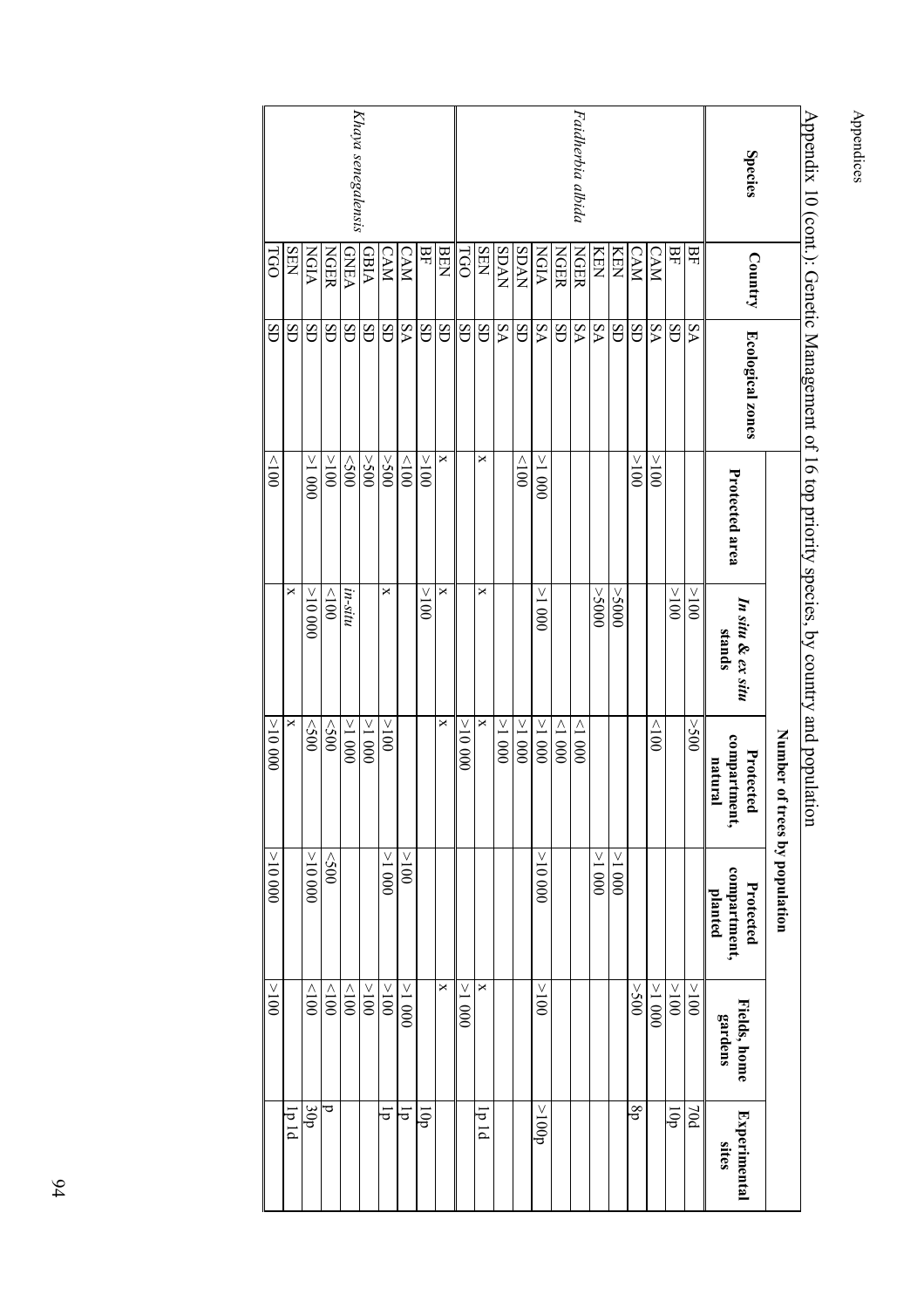|                   |              |                         |                          | $\Delta$ pelidix 10 (colit.). Oellette Mallagellielit 01 10 top pl lotits species, by coulits and population | mon                                  |                                      |                         |                       |
|-------------------|--------------|-------------------------|--------------------------|--------------------------------------------------------------------------------------------------------------|--------------------------------------|--------------------------------------|-------------------------|-----------------------|
|                   |              |                         |                          |                                                                                                              | Number of trees by population        |                                      |                         |                       |
| <b>Species</b>    | Country      | <b>Ecological zones</b> | Protected area           | In situ & ex situ<br>stands                                                                                  | compartment,<br>Protected<br>natural | compartment,<br>Protected<br>planted | Fields, home<br>gardens | Experimental<br>sites |
|                   | <b>BEN</b>   | SD                      | ×                        | ×                                                                                                            | ×                                    |                                      | ×                       |                       |
|                   | ЕF           | δA                      |                          | 001                                                                                                          | $000$ I <                            |                                      | 005<                    |                       |
|                   | 몊            | SD                      | 001                      | 0001<                                                                                                        | $000$ I <                            | $-1000$                              | 0001 <                  | ΓŠΡ                   |
|                   | <b>CAM</b>   | SD                      | $00$ S<br>$<$            |                                                                                                              |                                      | $\geq$                               |                         | ਚ                     |
|                   | <b>AIBIA</b> | SD                      | $00$ S<                  |                                                                                                              | $000$ I $<$                          |                                      | 1000                    |                       |
| Parkia biglobosa  | <b>GNEA</b>  | SD                      | $00$ S<                  | in-situ                                                                                                      | $000$ I <                            |                                      | 001<                    |                       |
|                   | <b>NGER</b>  | SD                      | $001<$                   | $001$                                                                                                        | $\leq$                               |                                      | 001<                    |                       |
|                   | NGIA         | SD                      | $00$ S<                  | 0001<                                                                                                        | 00000 <                              | $1000 \leq$                          | 0001<                   | $d_{\rm 16}$          |
|                   | <b>NHS</b>   | SD                      |                          | ×                                                                                                            | ×                                    |                                      |                         |                       |
|                   | <b>TGO</b>   | SD                      | $\geq 100$               | 0001 <                                                                                                       | 00000 <                              | 001<                                 | 00000 <                 |                       |
|                   | <b>AIBIA</b> | SD                      | 005<                     |                                                                                                              | 00000 <                              |                                      | 1000                    |                       |
| Pterocarpus       | NGIA         | SD                      | ${>}100$                 | 005<                                                                                                         | 005<                                 | 005<                                 | $\geq$                  | Śp                    |
| erinaceus         | TGO          | SD                      | 001<                     |                                                                                                              | 00000 <                              |                                      | $\geq$ 100              |                       |
|                   | BF           | ٧S                      |                          | $\geq$ 100                                                                                                   |                                      |                                      |                         |                       |
|                   | 묘            | SD                      | 001<                     | $00$ S<                                                                                                      |                                      |                                      | 0001<                   | l3p                   |
|                   | <b>CAM</b>   | SD                      | 001<                     |                                                                                                              |                                      |                                      | 001<                    | ਚ                     |
|                   | <b>ERIT</b>  | SD                      |                          |                                                                                                              | $\geq$                               |                                      |                         |                       |
|                   | <b>GBIA</b>  | SD                      | 005<                     |                                                                                                              | 0001 <                               |                                      | 0001                    |                       |
|                   | KEN          | SD                      |                          | > 5,000                                                                                                      | $000$ I <                            | 001<                                 | 001<                    |                       |
| Tamarindus indica | KEN          | ۶A                      |                          | > 5,000                                                                                                      | 0001<                                | 001<                                 | 001<                    |                       |
|                   | NGER         | δA                      |                          |                                                                                                              | $\leq$ 500                           |                                      | 001<                    |                       |
|                   | <b>NGER</b>  | SD                      |                          |                                                                                                              | $\geq$ 001                           |                                      | $\geq$                  |                       |
|                   | <b>NGIA</b>  | SD                      | 001<                     | $000$ ${\rm I} <$                                                                                            | 00000 <                              | $000$ I                              | 0001<                   | 25p                   |
|                   | <b>SDAN</b>  | δA                      | $\vee$<br>$\overline{0}$ |                                                                                                              | $000$ I $<$                          |                                      |                         |                       |
|                   | <b>SEN</b>   | SD                      |                          | $\Join$                                                                                                      | $\Join$                              |                                      |                         |                       |

## Appendix 10 (cont.): Genetic Management of 16 top priority species, by country and population Amendix 10 (cont) Gen  $\frac{1}{2}$ . \$  $25121$ ś  $\frac{1}{2}$ and nomilation

Appendices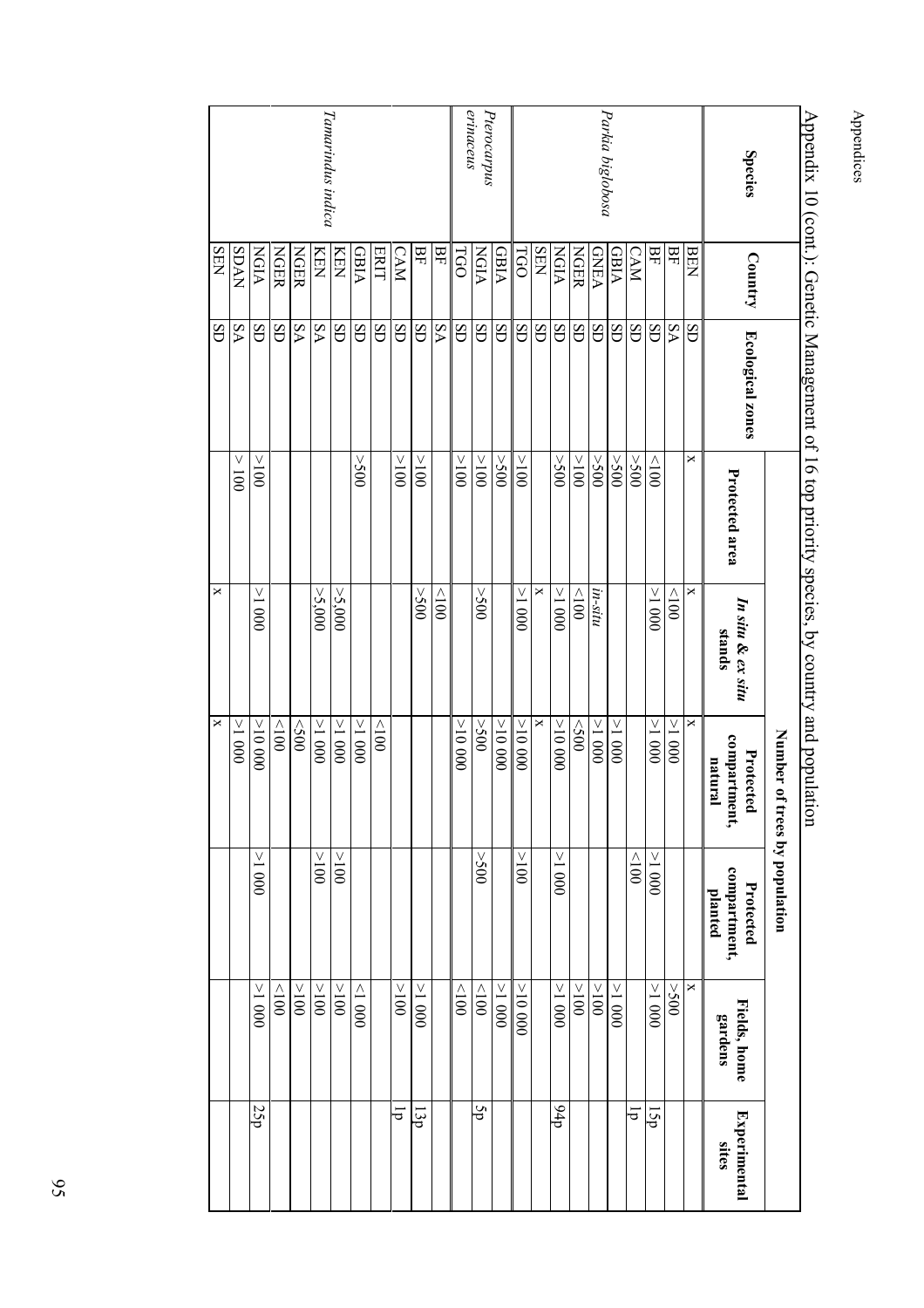|                                            |                                     |                                                                                                                                        |                                     | $\Lambda$ ppendix 10 (cont.): Genetic Management of 16 top priority species, by country and popula | Number o<br>ition                 | f trees by population                                                                                                                                                                                                                                                                                                                                                                                |                                 |                 |
|--------------------------------------------|-------------------------------------|----------------------------------------------------------------------------------------------------------------------------------------|-------------------------------------|----------------------------------------------------------------------------------------------------|-----------------------------------|------------------------------------------------------------------------------------------------------------------------------------------------------------------------------------------------------------------------------------------------------------------------------------------------------------------------------------------------------------------------------------------------------|---------------------------------|-----------------|
| <b>Species</b>                             | Country                             | <b>Ecological zones</b>                                                                                                                | Protected area                      | In situ & ex situ<br>stands                                                                        | compart. Natural<br>Protect<br>Eq | compartment,<br>Protected<br>planted                                                                                                                                                                                                                                                                                                                                                                 | Fields, home<br>gardens         | Experimental    |
|                                            | <b>BEN</b>                          | SD                                                                                                                                     | ×                                   | ×                                                                                                  | ×                                 |                                                                                                                                                                                                                                                                                                                                                                                                      |                                 |                 |
|                                            | 목                                   | SD                                                                                                                                     | $00$ S<                             | 1000                                                                                               | $\geq 1000$                       | ဂ                                                                                                                                                                                                                                                                                                                                                                                                    |                                 | 8p              |
|                                            | CAM                                 | SD                                                                                                                                     | 005<                                | $\lesssim$                                                                                         |                                   |                                                                                                                                                                                                                                                                                                                                                                                                      | $\geqslant$                     |                 |
| Vitelaria paradoxa                         | <b>GNEA</b>                         | SD                                                                                                                                     |                                     | ${*001}$                                                                                           | ln situ                           | 0001                                                                                                                                                                                                                                                                                                                                                                                                 | $>500*$                         | $^{*001*}$      |
|                                            | NGER                                | SD                                                                                                                                     |                                     |                                                                                                    | 000                               |                                                                                                                                                                                                                                                                                                                                                                                                      | $\geqslant$                     |                 |
|                                            | NGIA                                | SD                                                                                                                                     | 005<                                | 1000                                                                                               | 00000 <                           | $\geq 1000$                                                                                                                                                                                                                                                                                                                                                                                          | 005<                            | 35p             |
|                                            | TGO                                 | SD                                                                                                                                     | $\geq 1000$                         |                                                                                                    | 00000 <                           |                                                                                                                                                                                                                                                                                                                                                                                                      | 00000 <                         |                 |
|                                            | 몊                                   | δA                                                                                                                                     |                                     | 001                                                                                                |                                   |                                                                                                                                                                                                                                                                                                                                                                                                      | $\geq$                          | p <sub>09</sub> |
|                                            | 몊                                   | SD                                                                                                                                     | $\geq$                              | 001<                                                                                               | 001<                              |                                                                                                                                                                                                                                                                                                                                                                                                      | 000                             |                 |
|                                            | <b>CAM</b>                          | SD                                                                                                                                     | $-1000$                             | 0001 <                                                                                             | ×                                 |                                                                                                                                                                                                                                                                                                                                                                                                      | 001                             | ㅎ               |
|                                            | KEN                                 | SD                                                                                                                                     |                                     | 0001<                                                                                              | $\geq 1000$                       | 001<                                                                                                                                                                                                                                                                                                                                                                                                 | 001<                            |                 |
| Ziyphus mauritiana                         | KEN                                 | δA                                                                                                                                     |                                     | $-1000$                                                                                            | 1000                              | ν<br>$\frac{1}{2}$                                                                                                                                                                                                                                                                                                                                                                                   | 001<                            |                 |
|                                            | NGER                                | δA                                                                                                                                     |                                     |                                                                                                    |                                   |                                                                                                                                                                                                                                                                                                                                                                                                      | 001                             |                 |
|                                            | NGER                                | SD                                                                                                                                     |                                     |                                                                                                    |                                   |                                                                                                                                                                                                                                                                                                                                                                                                      | 001                             |                 |
|                                            | <b>SEN</b>                          | δA                                                                                                                                     |                                     | ×                                                                                                  | ×                                 |                                                                                                                                                                                                                                                                                                                                                                                                      | ×                               |                 |
|                                            | <b>SEN</b>                          | SD                                                                                                                                     |                                     | ×                                                                                                  | ×                                 |                                                                                                                                                                                                                                                                                                                                                                                                      |                                 | p 1 d           |
| MAL=Mali<br>$BFN = Bemin$<br>Countries:    | TCH=Chad                            | $GNEA = Guinea$                                                                                                                        | SEN= Senegal<br>CI= Côte d'Ivoire   | MAUR=Mauritania<br>BF= Burkina Faso                                                                | $TCO = Togo$<br>KEN= Kenya        | SDAN= Sudan<br>ERIT= Eritrea                                                                                                                                                                                                                                                                                                                                                                         | $NGER = Niger$<br>CAM= Cameroon |                 |
| $p = Provenance$<br>GBIE= Gambia           |                                     | $d = Descendance$<br>NGIA=Nigeria                                                                                                      | $c =$ Clone<br>$SA =$ Sahelian zone | $SD = North$ Sudanian zone                                                                         |                                   |                                                                                                                                                                                                                                                                                                                                                                                                      |                                 |                 |
|                                            |                                     | The following repositories of genetic resources have been considered:                                                                  |                                     |                                                                                                    |                                   |                                                                                                                                                                                                                                                                                                                                                                                                      |                                 |                 |
| $\circledast$<br>ਣ                         |                                     |                                                                                                                                        |                                     |                                                                                                    |                                   | Conservation Stands in stin, ex situ (managed for the explicit purpose of genetic conservation of specified target species). In case of ex situ conservation stands, number of provenances included in each<br>Protected Areas, National Parks (managed with the principle of full protection and minimum intervention by man), in which the target species is a component of a protected ecosystem; |                                 |                 |
|                                            | separate stand should be specified. |                                                                                                                                        |                                     |                                                                                                    |                                   |                                                                                                                                                                                                                                                                                                                                                                                                      |                                 |                 |
| $\widehat{\mathbf{c}}$<br>$\mathfrak{c}.1$ | Naturally regenerated forests;      | Forest Reserves, managed forests, in which special attention will be given to genetic conservation of target species in defined<br>c.2 | Plantations;                        |                                                                                                    | compartments                      |                                                                                                                                                                                                                                                                                                                                                                                                      |                                 |                 |
| $\widehat{\mathbb{E}}\widehat{\mathbb{C}}$ |                                     | Village woodlots, farmers' fields, windbreaks, homesteads;                                                                             |                                     |                                                                                                    |                                   |                                                                                                                                                                                                                                                                                                                                                                                                      |                                 |                 |
|                                            |                                     | Field experiments, selection and breeding programmes (with number of provenances, families, clones, as appropriate).                   |                                     |                                                                                                    |                                   |                                                                                                                                                                                                                                                                                                                                                                                                      |                                 |                 |

Appendices

Appendices

Estimates:

Factual information (f), or estimates (e), are given of the number of individuals in each category, per major ecological zone a s follows:

<u>Estimates:</u><br>Factual information (f), or estimates (e), are given of the number of individuals in each category, per major ecological zone as follows:<br><100 individuals<br>Optails are not provided on the significance of ecolo <100 individuals >100 individuals >500 individuals >1 000 individuals>10 000 individuals

Details are not provided on the significance of ecological zones in each country (ecological classification systems are general ly not compatible between neighbouring countries).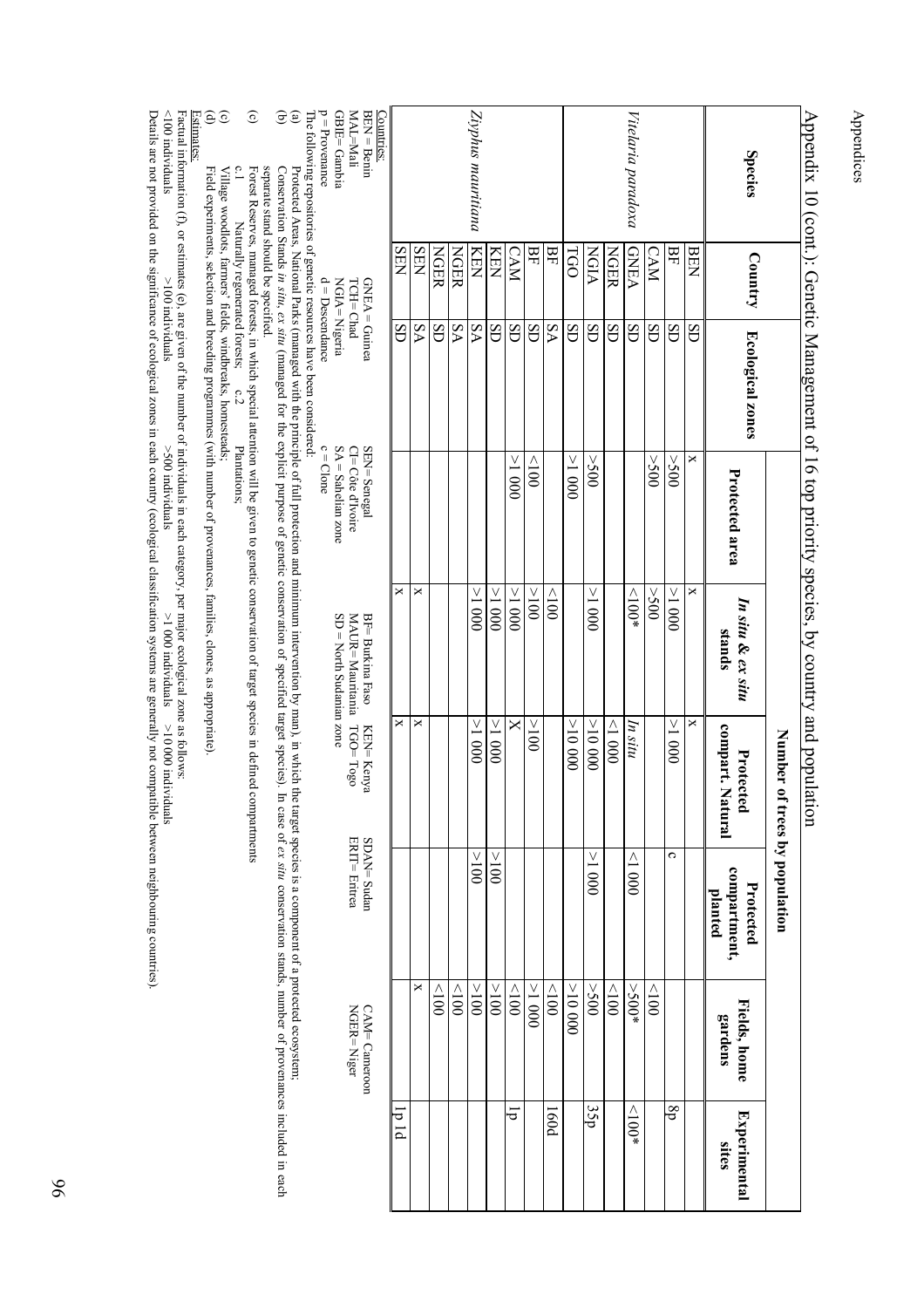*senegal Acacia nilotica Acacia* **Species Species** Country Ecol. Protected Managed for Unmanaged Threats and their causes KENKENSENSDANNGIAMAURKENCAMSENNGIANGIAMAURCAMNGIANGERNGERCountry SD SA SD SA SA SA SA SA SA SD SA SA SA SD SAEcol.<br>zone <1 000 >100 $>1,00$  >10 000 >1 000 >1 000 x >1 000 x**parks within (a)** >100 <100 <1 000 <100 <100 x >1 000 <100 x >10 000**protection Soil and water (b)**Number of trees by population **Number of trees by population** Managed for **Managed for** >10 000 >10 000 >100 >1 000 <10 000 <1 000 >1 000 $001$  >500 >500 x**Timber** >10 000 x**Product. (c)** >1 000 >1 000 >1 000 >1 000 >1 000 $0001 <$  >10 000**Grazing (d)** >10 000 >100 >1 000 >500 >10 000  $1000$  <100 >500 >10 000 <500 <100 $00$ s< Harvested  **Harvested (e) Unmanaged** >10 000 $1000$ l $>$  $001<$  <100 >500 >1 000 >1 000 >1 000 <100 <500**Grazing land (f)** medium mild serious medium mild milddrought drought serious serious mild medium mediumdrought **Factors Environ. (g)** mild mild mild medium mild mild mild mildCuts, clearing medium serious xvery serious very serious**Cuts, clearing** Threats and their causes  **(h)** mild medium mild mild medium mild mild mild medium serious serious**over- Cattle grazing (i)** mild**Infrastruc ture developm** medium serious serious x serious serious **(j)** gum fire**Other (k)** $\overline{2}$  $\overline{2}$  $\overline{z}$ U  $\overline{a}$ 4 5 **ب**  $\overline{c}$ U 5 **security Level of (l)**

SA

x

x

x

drought

x

–

Appendix 11: Level of security and nature of threats to the integrity of genetic resources of 16 top priority species **Appendix 11: Level of security and nature of threats to the integrity of genetic resources of 16 top priority species**

Appendices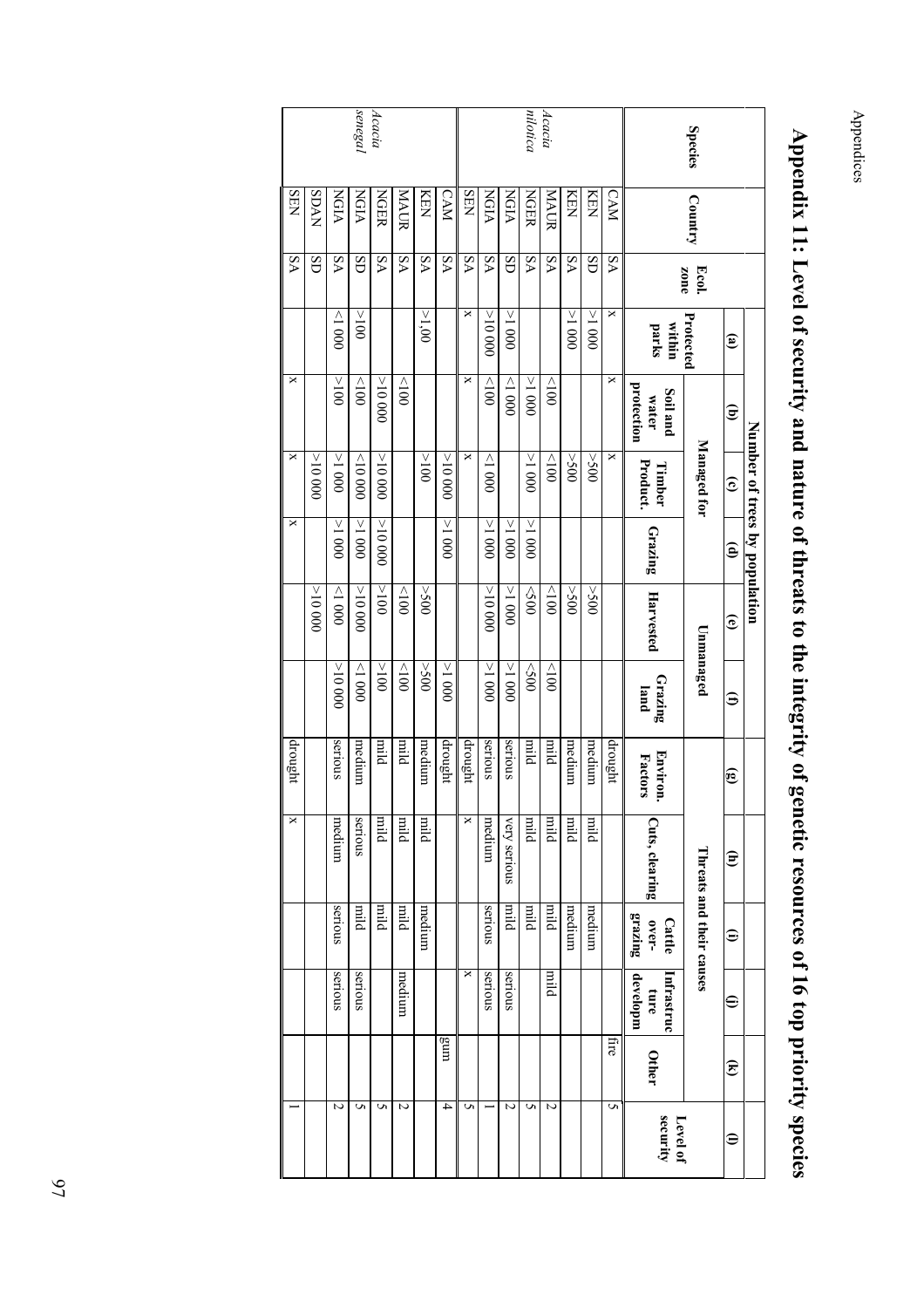| vmmdd,<br><b>Species</b> |             |       |                 |                                 | Number of trees by population |                        | ur ungert y vi Seneue tosom |                 |                        |                |                            |                                |                        |                          |
|--------------------------|-------------|-------|-----------------|---------------------------------|-------------------------------|------------------------|-----------------------------|-----------------|------------------------|----------------|----------------------------|--------------------------------|------------------------|--------------------------|
|                          |             |       |                 |                                 |                               |                        |                             |                 |                        |                |                            |                                |                        |                          |
|                          |             |       | $\mathbf{e}$    | $\widehat{\mathbf{e}}$          | $\widehat{\mathbf{c}}$        | $\widehat{\mathbf{e}}$ | $\widehat{\mathbf{e}}$      | Э               | $\widehat{\mathbf{e}}$ | Ξ              | $\bm{\oplus}$              | ⊖                              | $\widehat{\mathbf{z}}$ | $\mathrel{\mathfrak{S}}$ |
|                          | Country     | Ecol. | Protected       |                                 | Managed for                   |                        |                             | Unmanaged       |                        |                | Threats and their causes   |                                |                        |                          |
|                          |             | zone  | within<br>parks | protection<br>Soil and<br>water | Product.<br><b>Timber</b>     | Grazing                | Harvested                   | Grazing<br>land | Environ.<br>Factors    | Cuts, clearing | grazing<br>Cattle<br>over- | Infrastruc<br>developm<br>ture | Other                  | security<br>Level of     |
|                          | <b>CAM</b>  | SΑ    | $000$ I<        |                                 |                               |                        |                             |                 | drought                |                |                            |                                | fire                   | 4                        |
|                          | <b>ERIT</b> | SD    |                 | $\geq 00$                       |                               |                        |                             |                 |                        | blim           |                            |                                |                        |                          |
|                          | <b>GBIE</b> | SD    | $\geq 001$      | $\frac{1}{2}$                   | 001                           | 001                    | 00000 <                     | $rac{1}{2}$     | medium                 | medium         |                            | medium                         |                        | $\overline{\omega}$      |
|                          | <b>GNEE</b> | SD    |                 |                                 |                               |                        | 00S <                       | 00S<            | medium                 | blim           | blim                       | blin                           |                        | $\sim$                   |
|                          | MAUR        | Œ     |                 | 001                             |                               | $\frac{1}{2}$          | 001                         | 001             | blim                   | blim           | blim                       | blin                           |                        | Z                        |
| digitata<br>Adansonia    | <b>NGER</b> | SD    | 001             |                                 |                               |                        |                             |                 |                        |                | blimi                      |                                |                        |                          |
|                          | <b>NGER</b> | VS    | 001             |                                 | 0001                          |                        | 001<                        |                 | blin                   | blin           |                            |                                |                        | $\tilde{\phantom{a}}$    |
|                          | NGIA        | SD    | 001             | $\geqslant$                     | 00000 <                       | $\frac{1}{2}$          |                             | $\frac{1}{2}$   | plint                  | blin           | plint                      | blim <sup>1</sup>              |                        |                          |
|                          | NGIA        | δA    | $000$ l>        | $\leq$ 00                       | 00000 <                       | 005                    | 00001                       | $\leq$ 200      | plimi                  | blin           | blimi                      | blim                           |                        |                          |
|                          | <b>NVUS</b> | Œ     |                 |                                 |                               |                        | 0001 <                      |                 |                        |                |                            |                                |                        |                          |
|                          | <b>SEN</b>  | SD    |                 | ×                               | ×                             |                        |                             |                 | drought                |                |                            | ×                              | overfelling            |                          |
|                          | <b>BEN</b>  | SD    |                 |                                 |                               |                        | ×                           |                 |                        | ×              |                            |                                |                        | S                        |
|                          | <b>CAM</b>  | δA    |                 |                                 | 00000 <                       | 00000 <                | 00000 <                     | 00000 <         | very serious           | very serious   |                            |                                |                        | N                        |
|                          | $\Omega$    | SD    | ×               | ×                               | ×                             | ×                      | ×                           | ×               | pjim                   | mild           | medium                     | medium                         |                        |                          |
| Anogeissus               | <b>NGER</b> | δA    |                 |                                 |                               |                        | 001 <                       |                 | blim                   | blim           |                            |                                |                        | S                        |
| leiocarpus               | NGIA        | SD    | 0001            | $\geq 001$                      | 00000 <                       | $\leq$ 00              | 0001 <                      | $\leq$ 200      | blim                   | serious        | blim                       | blin                           |                        | S                        |
|                          | NGIA        | δA    | 0001            | 001                             | 0001<                         | 001                    | 0001 <                      | 001             | medium                 | blim           | serious                    | serious                        |                        |                          |
|                          | <b>SDAN</b> | SD    | $1/00$ S<       |                                 |                               |                        | 00000 <                     |                 |                        | 00000 <        |                            |                                |                        |                          |
|                          | LGO         | SD    |                 |                                 |                               |                        | ×                           | $\Join$         | ×                      | ×              |                            |                                |                        |                          |

Appendix 11 (cont.). Level of security and nature of threats to the integrity of genetic resources of 16 top priority species Appendix 11 (cont.): Level of security and nature of threats to the integrity of genetic resources of 16 top priority species

Appendices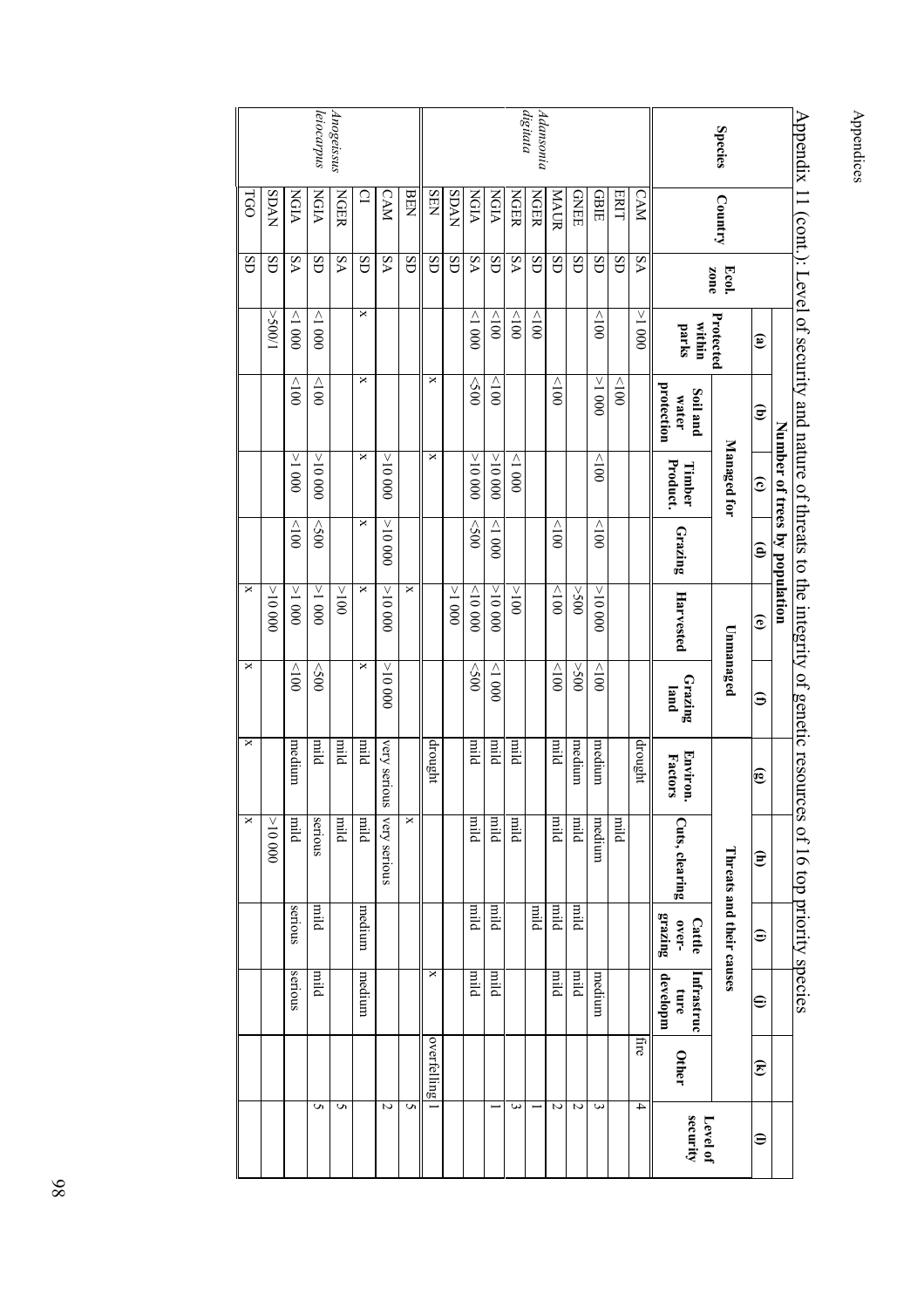|                  |             |       |                 |                                 | Number of trees by population |               |                        |                 |                            | Appendix 11 (coni.), Level of security and nature of unease to the integrity of generic resources of 10 to to priority species |                                   |                        |                        |                         |
|------------------|-------------|-------|-----------------|---------------------------------|-------------------------------|---------------|------------------------|-----------------|----------------------------|--------------------------------------------------------------------------------------------------------------------------------|-----------------------------------|------------------------|------------------------|-------------------------|
|                  |             |       | $\mathbf{e}$    | $\widehat{\mathbf{e}}$          | $\widehat{\mathbf{c}}$        | $\widehat{e}$ | $\widehat{\mathbf{e}}$ | Э               | $\mathbf{\widehat{e}}$     | ੩                                                                                                                              | $\widehat{\mathbf{e}}$            | ⊖                      | $\widehat{\mathbf{z}}$ | $\widehat{\phantom{a}}$ |
|                  |             | Ecol. |                 |                                 | Managed for                   |               |                        | Unmanaged       |                            |                                                                                                                                | <b>Threats and their causes</b>   |                        |                        |                         |
| <b>Species</b>   | Country     | zone  | Protected       |                                 |                               |               |                        |                 |                            |                                                                                                                                |                                   |                        |                        |                         |
|                  |             |       | within<br>parks | protection<br>Soil and<br>water | Product.<br>Timber            | Grazing       | Harvested              | Grazing<br>land | <b>Environ.</b><br>Factors | Cuts, clearing                                                                                                                 | grazing<br>over-<br><b>Cattle</b> | Infrastruc<br>ture dev | Other                  | security<br>Level of    |
|                  | <b>CAM</b>  | Œ     |                 |                                 | 00000 <                       |               |                        |                 | drought                    |                                                                                                                                |                                   |                        | msects                 |                         |
|                  | ERIT        | δA    |                 |                                 | $000$ I $<$                   |               |                        |                 |                            |                                                                                                                                |                                   |                        |                        |                         |
|                  | ERIT        | Œ     |                 |                                 | $000$ ${\rm I} <$             |               |                        |                 |                            |                                                                                                                                |                                   |                        |                        |                         |
| Azadirachta      | <b>KEN</b>  | VS    |                 | $000$ I<                        | 001 <                         |               |                        |                 |                            |                                                                                                                                | blim                              |                        |                        |                         |
| indica           | KEN         | SD    |                 | 1000                            | 001<                          |               |                        |                 |                            |                                                                                                                                | blim                              |                        |                        |                         |
|                  | <b>NGER</b> | δA    |                 | 00001<                          | $000$ I<br>$<$                |               | $000$ I <              |                 | serious                    | serious                                                                                                                        |                                   | serious                |                        |                         |
|                  | <b>NVUS</b> | δA    |                 |                                 | 0001 <                        |               |                        |                 |                            |                                                                                                                                |                                   |                        |                        |                         |
|                  | <b>SDAN</b> | Œ     |                 |                                 | $000$ I $<$                   |               |                        |                 |                            |                                                                                                                                |                                   |                        |                        |                         |
|                  | <b>CAM</b>  | VS    |                 | ×                               | ×                             |               |                        |                 | drought                    | ×                                                                                                                              |                                   |                        |                        | $\overline{\mathbf{c}}$ |
|                  | ERIT        | ΔA    |                 |                                 |                               |               |                        |                 |                            | blim                                                                                                                           |                                   |                        |                        |                         |
|                  | ERIT        | Œ     |                 | $\lesssim$                      |                               |               |                        |                 |                            | medium                                                                                                                         |                                   |                        |                        |                         |
|                  | KEN         | ΔA    | $000$ I $<$     |                                 | 005<                          | 001<          | 001 <                  | 001<            | serious                    | blim                                                                                                                           | serious                           |                        |                        |                         |
| <b>Balanites</b> | <b>NGER</b> | VS    |                 |                                 |                               |               | $<$ 500                | 005             | medium                     | medium                                                                                                                         | medium                            | blin                   |                        | 4                       |
| aegyptiaca       | NGIA        | SD    | $\leq$          | 005<                            | 0001 <                        | $000$ I<      | 001                    | 0001 <          | medium                     | blim                                                                                                                           | serious                           | blim                   |                        |                         |
|                  | NGIA        | δA    | $000$ I<        | 1000                            | 1 < 000                       | $000$ I<      | 00000 <                | 005<            | very serious               | serious                                                                                                                        | serious                           | blim                   |                        |                         |
|                  | <b>NVUS</b> | Œ     | $000$ I<        |                                 | 00000 <                       |               | 00000 <                | $00000<$        |                            |                                                                                                                                | serious<br>very                   |                        |                        |                         |
|                  | <b>SEN</b>  | ΔA    |                 | ×                               | ×                             | ×             |                        |                 | drought                    | ×                                                                                                                              |                                   | ×                      |                        | $\overline{c}$          |

Appendix 11 (cont.): Level of security and nature of threats to the integrity of genetic resources of 16 top priority species Ĭ  $\lambda$  11  $\lambda$ 5  $\ddot{t}$ Ê,  $713$ ļ.

Appendices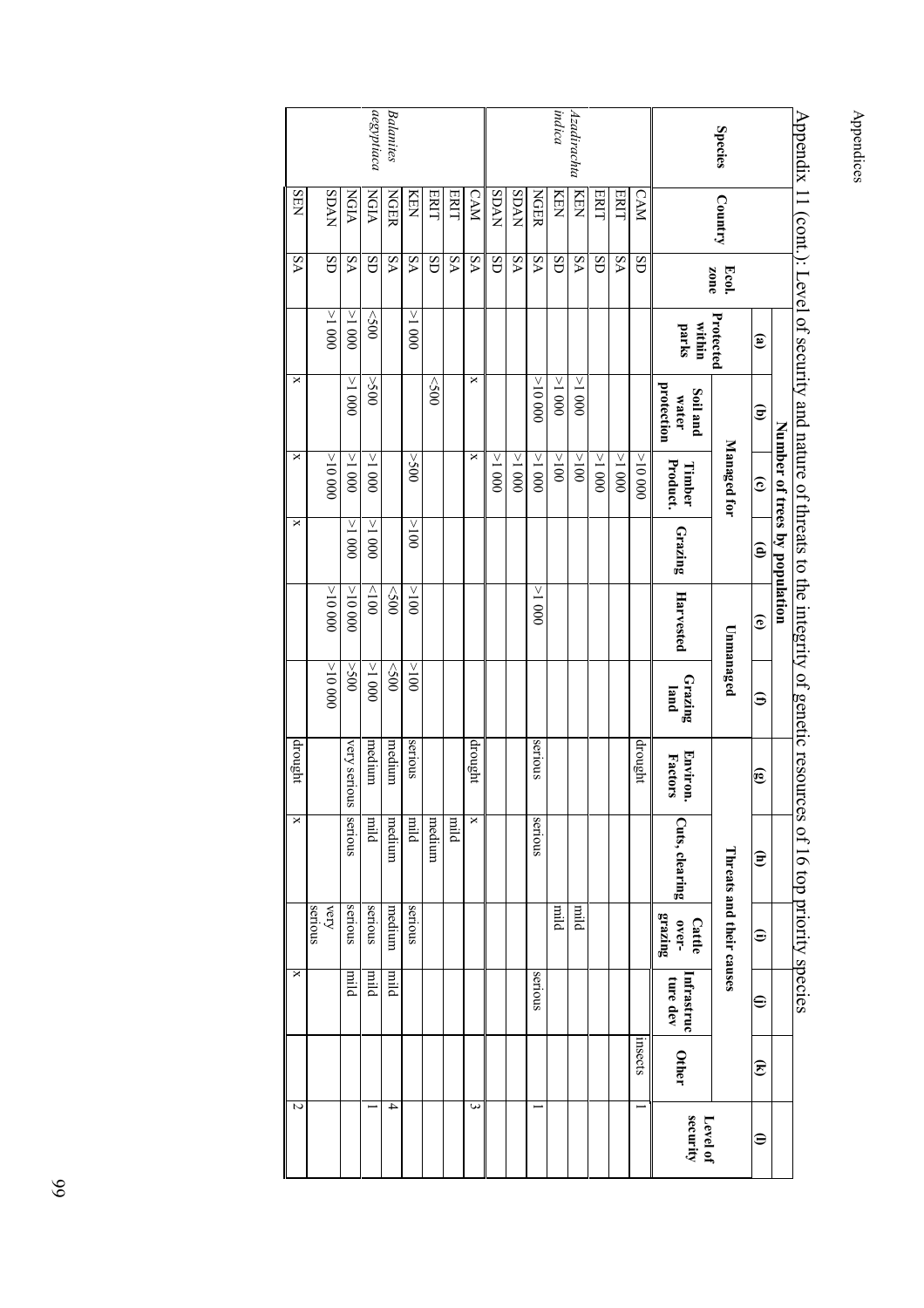|                             |             |       |                        |                                 |                               |                        | Appendix 11 (cont.): Level of security and nature of threats to the integrity of genetic resour |                 |                     | ces of 16 top priority species |                            |                                |                        |                         |
|-----------------------------|-------------|-------|------------------------|---------------------------------|-------------------------------|------------------------|-------------------------------------------------------------------------------------------------|-----------------|---------------------|--------------------------------|----------------------------|--------------------------------|------------------------|-------------------------|
|                             |             |       |                        |                                 | Number of trees by population |                        |                                                                                                 |                 |                     |                                |                            |                                |                        |                         |
|                             |             |       | $\mathbf{\widehat{e}}$ | ਭ                               | $\widehat{\mathbf{c}}$        | $\widehat{\mathbf{e}}$ | $\widehat{\mathbf{e}}$                                                                          | Э               | ඖ                   | Ξ                              | $\bm{\oplus}$              | ⊖                              | $\widehat{\mathbf{z}}$ | $\widehat{\phantom{a}}$ |
| <b>Species</b>              | Country     | Ecol. | Protected              |                                 | Managed for                   |                        |                                                                                                 | Unmanaged       |                     |                                | Threats and their causes   |                                |                        |                         |
|                             |             | zone  | within<br>parks        | protection<br>Soil and<br>water | Product.<br>Timber            | Grazing                | Harvested                                                                                       | Grazing<br>land | Environ.<br>Factors | Cuts, clearing                 | grazing<br>over-<br>Cattle | Infrastruc<br>developt<br>ture | Other                  | security<br>Level of    |
|                             | <b>BEN</b>  | SD    |                        |                                 |                               |                        | ×                                                                                               |                 |                     | ×                              |                            |                                |                        | S                       |
|                             | <b>CAM</b>  | SD    | ×                      |                                 | ×                             |                        |                                                                                                 |                 | drought             | ×                              |                            |                                |                        | $\tilde{\phantom{a}}$   |
|                             | <b>GNEE</b> | SD    | 00000 <                | 00001<                          | 0001                          | $000$ I<               | 00000 <                                                                                         | 00000 <         | very serior<br>Ξ    | serious                        | serious                    | blim                           |                        |                         |
| Borassus                    | <b>NGER</b> | SD    | $00$ S<                |                                 |                               |                        |                                                                                                 |                 |                     |                                |                            |                                |                        |                         |
| aethiopium                  | <b>NGER</b> | δA    | $00$ S<br>$\leq$       | $00$ S<                         | $00$ S<br>$<$                 |                        | $00$ S<                                                                                         |                 | blim                | blim                           | plim                       |                                |                        | S                       |
|                             | NGIA        | SD    | 001                    | $\frac{1}{2}$                   | 0001                          | 001                    | 001<                                                                                            | 001             | plim                | blim                           | blim                       | plint                          |                        | S                       |
|                             | NGIA        | ٧S    | $rac{1}{2}$            | $\frac{1}{2}$                   | $\overline{5}$                | 00S<                   | 001                                                                                             | 001             | blimi               | blin                           | blim                       | blin                           |                        |                         |
|                             | <b>LGO</b>  | SD    | ×                      |                                 | ×                             |                        | ×                                                                                               |                 | ×                   |                                |                            |                                |                        | $\tilde{\phantom{a}}$   |
|                             | <b>CAM</b>  | δA    |                        |                                 |                               |                        |                                                                                                 |                 | drought             |                                |                            |                                | gum extr.              | N                       |
|                             | <b>CAM</b>  | SD    |                        |                                 |                               |                        |                                                                                                 |                 | drought             |                                |                            |                                | fire                   |                         |
|                             | GBIE        | SD    | 001<                   | 005 <                           | 00S<                          |                        | 000S <                                                                                          |                 | serious             | serious                        |                            |                                |                        | S                       |
| mespiliformis<br>Diospyros  | <b>NGER</b> | δA    |                        |                                 |                               |                        | 001                                                                                             |                 | blin                | blim                           |                            |                                |                        | 4                       |
|                             | NGIA        | SD    | 001                    | 001                             | 001                           | 001                    | 001                                                                                             | 001             | blimi               | blim                           | pimi                       | blin                           |                        |                         |
|                             | NGIA        | δA    | 001                    | 001                             | $\geqslant$                   | 001                    | 001                                                                                             | 001             | blim                | blim                           | blim                       | piirr                          |                        | N                       |
|                             | LGO         | SD    | ×                      |                                 |                               |                        |                                                                                                 | ×               |                     |                                | ×                          |                                |                        | S                       |
|                             | <b>CAM</b>  | SD    |                        |                                 | 00000 <                       | ×                      |                                                                                                 |                 | heught              |                                |                            |                                |                        | N                       |
|                             | <b>KEN</b>  | δA    |                        |                                 | 000001 <                      |                        |                                                                                                 |                 |                     |                                | medium                     |                                |                        |                         |
|                             | <b>NGER</b> | δA    |                        | 1000                            | 0001<                         |                        |                                                                                                 |                 | medium              | medium                         |                            |                                |                        | 4                       |
|                             | <b>NGER</b> | SD    |                        | 1000                            | 000                           |                        |                                                                                                 |                 | serious             | serious                        |                            |                                |                        | 4                       |
| camaldulensis<br>Eucaluptus | NGIA        | SD    | 00000 <                | 000 $1 <$                       | 0001 <                        | $rac{1}{2}$            | $000$ I $<$                                                                                     | 0001            | medium              | blim                           | blim                       | blim                           |                        |                         |
|                             | NGIA        | δA    | $-1000$                | 0001<                           | 0001 <                        | 0001                   | 0001                                                                                            | 001             | blim                | blim                           | blim                       | blim                           |                        |                         |
|                             | <b>NVUS</b> | ٧S    |                        |                                 | 00000 <                       |                        |                                                                                                 |                 |                     |                                |                            |                                |                        |                         |
|                             | <b>SDAN</b> | SD    |                        |                                 | 00000 <                       |                        |                                                                                                 |                 |                     |                                |                            |                                |                        |                         |
|                             | <b>LGO</b>  | SD    |                        |                                 | ×                             |                        |                                                                                                 |                 |                     | ×                              | ×                          |                                |                        | Z                       |

Appendices Appendices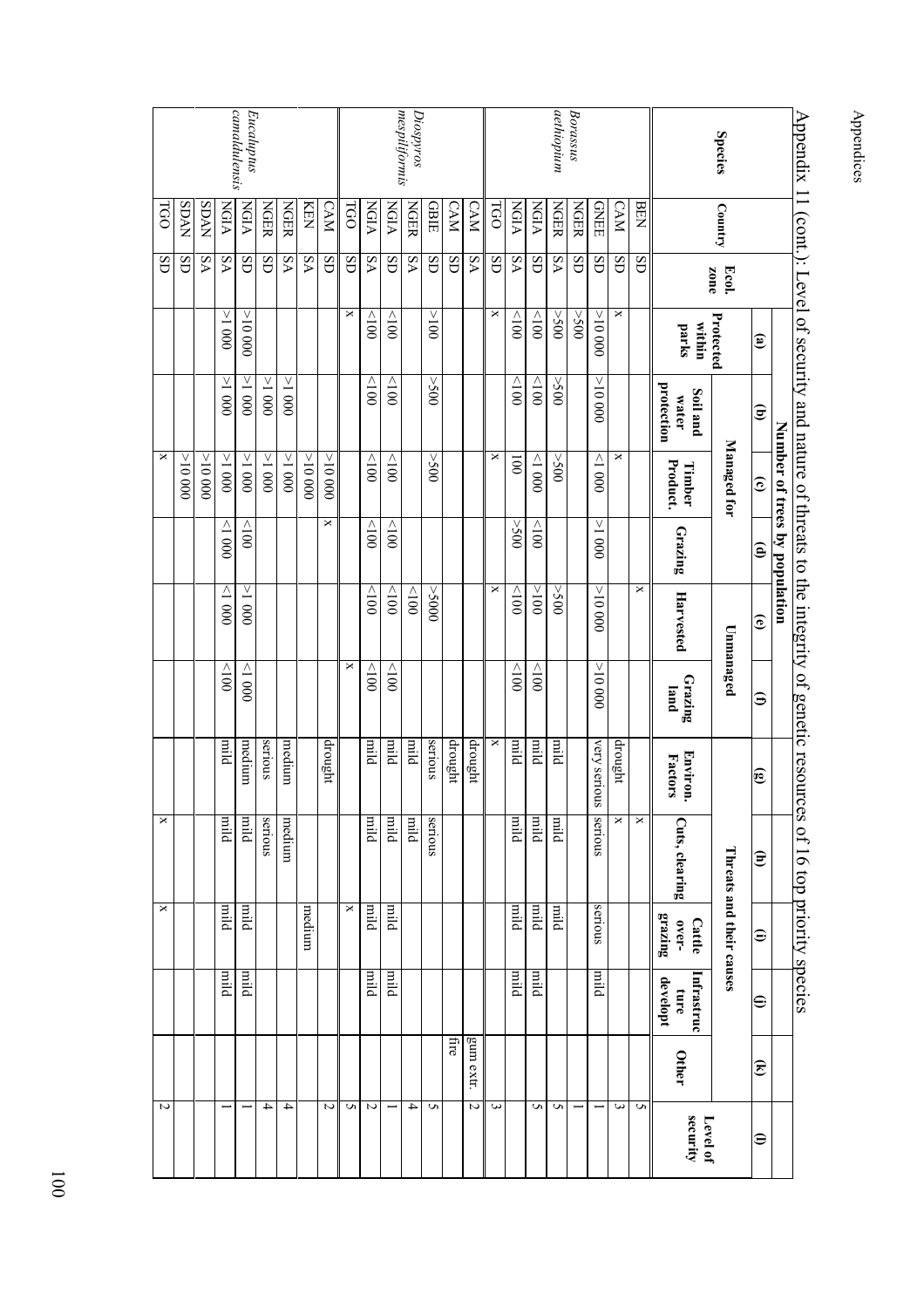|                             |                      |                               |                 |                                 |                               |                        | $\Delta$ penda 11 (cont.). Even of security and hattate of threats to the miterity of genetic resources |                 |                        | corode Attracted data at to soo |                                   |                        |                        |                         |
|-----------------------------|----------------------|-------------------------------|-----------------|---------------------------------|-------------------------------|------------------------|---------------------------------------------------------------------------------------------------------|-----------------|------------------------|---------------------------------|-----------------------------------|------------------------|------------------------|-------------------------|
|                             |                      |                               |                 |                                 | Number of trees by population |                        |                                                                                                         |                 |                        |                                 |                                   |                        |                        |                         |
|                             |                      |                               | $\mathbf{e}$    | $\widehat{\mathbf{e}}$          | $\widehat{\mathbf{c}}$        | $\widehat{\mathbf{e}}$ | $\widehat{\mathbf{e}}$                                                                                  | Э               | $\widehat{\mathbf{e}}$ | Ξ                               | $\bm{\Xi}$                        | ⊜                      | $\widehat{\mathbf{z}}$ | $\widehat{\phantom{a}}$ |
| <b>Species</b>              | <b>Countr</b>        | zone<br>Ecol.                 | Protected       |                                 | Managed for                   |                        | Unmanaged                                                                                               |                 |                        |                                 | <b>Threats and their causes</b>   |                        |                        |                         |
|                             | $\ddot{\phantom{0}}$ |                               | within<br>parks | protection<br>Soil and<br>water | Product.<br>Timber            | Grazing                | Harvested                                                                                               | Grazing<br>land | Environ<br>Factors     | Cuts, clearing                  | grazing<br>over-<br><b>Cattle</b> | Infrastruc<br>ture dev | Other                  | security<br>Level of    |
| camaldulensis<br>Eucalyptus | <b>GBIE</b>          | $\overline{\text{d}}\text{s}$ | 0001 <          | 0001 <                          | 0001 <                        |                        | $-1000$                                                                                                 |                 | serious                | serious                         |                                   | serious                |                        | UN                      |
|                             | CAM                  | Œ                             |                 |                                 |                               |                        |                                                                                                         |                 | drought                |                                 |                                   |                        |                        | ω                       |
|                             | <b>CAM</b>           | ٧S                            |                 |                                 | ×                             | 00000 <                |                                                                                                         |                 | drought                |                                 |                                   |                        | ÍİС                    | S                       |
|                             | $\Omega$             | SD                            | ×               | ×                               | ×                             | ×                      | ×                                                                                                       | ×               | blim                   | nild                            | blin                              | medium                 |                        |                         |
|                             | KEN                  | $\overline{\mathrm{d}}$ s     | 5000            | $000$ I<                        | 00S<                          |                        |                                                                                                         |                 | medium                 | piiri                           | serious                           |                        |                        |                         |
|                             | KEN                  | VS                            | 0005<           | 1000                            | 00S <                         |                        |                                                                                                         |                 | medium                 | blim                            | serious                           |                        |                        |                         |
|                             | MAUR                 | Œ                             |                 | $\geqslant$                     |                               |                        | 001                                                                                                     | 001             | plin                   | blin                            | blin                              | blin                   |                        | N                       |
| $abida$<br>Faidherbia       | <b>NGER</b>          | $\overline{\text{d}}$         |                 | $\frac{1}{2}$                   | $000 \text{ }$                |                        | 0001 <                                                                                                  | $000$ I<        | medium                 | serious                         | serious                           | medium                 |                        | ω                       |
|                             | NGER                 | ٧S                            |                 | 005<                            | 00S<                          | 001<                   | 001<                                                                                                    | 001 <           |                        | medium                          | medium                            | medium                 |                        | ω                       |
|                             | <b>NGIA</b>          | SD                            | $000$ I<        | $\geq 1$ 000                    | 00000 <                       | 00000 <                | $001$ $>$                                                                                               | $\frac{1}{2}$   | nila                   | blim                            | blin                              | blim                   |                        |                         |
|                             | NGIA                 | δA                            | $\geq 1000$     | $\geq 1$                        | 00000 <                       | 00000 <                | $000$ I $<$                                                                                             | 0001 <          | medium                 | serious                         | serious                           | blim                   |                        |                         |
|                             | SDAN                 | GS                            | 001<            |                                 |                               |                        | $000$ I <                                                                                               |                 |                        |                                 | serious                           |                        |                        |                         |
|                             | <b>SEN</b>           | SD                            | ×               | ×                               | ×                             | ×                      |                                                                                                         |                 | drought                |                                 | ×                                 | ×                      |                        | U                       |
|                             | TGO                  | Œ                             | ×               | ×                               |                               |                        |                                                                                                         |                 |                        |                                 | ×                                 |                        |                        |                         |

Appendix 11 (cont.): Level of security and nature of threats to the integrity of genetic resources of 16 top priority species Anendix 11 (cont): Ď  $\vec{b}$  $\frac{1}{2}$ ℶ ₹ こもち ₹ ₽ Ť. p  $0.516$  for ₫. Juritz ₫ י<br>הופכ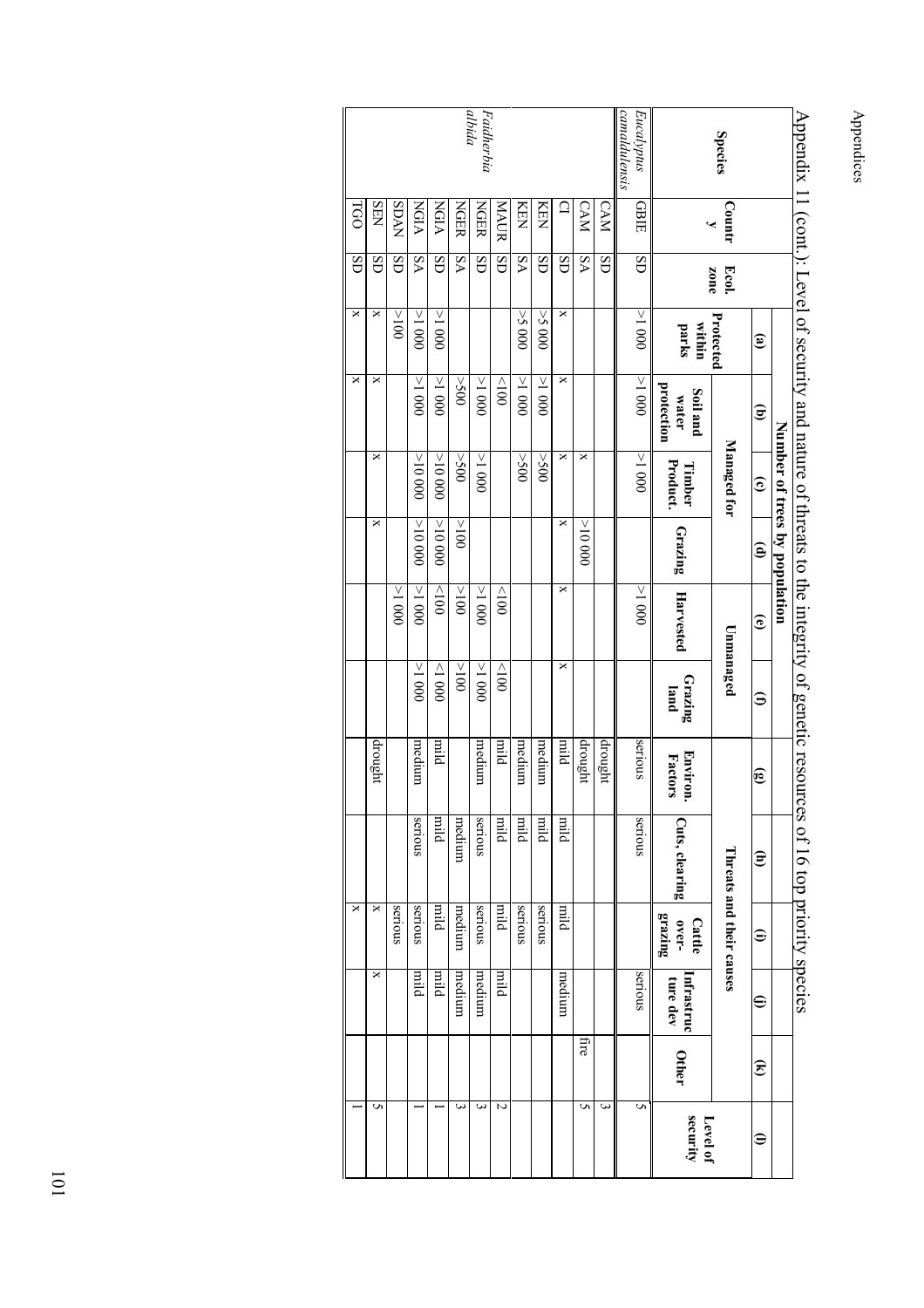| Appendix 1     |              |                 |                 |                                 | Number of trees by population |                        |                        |                 |                     | 11 (cont.): Level of security and nature of threats to the integrity of genetic resources of 16 top priority species |                                   |                        |                    |                         |
|----------------|--------------|-----------------|-----------------|---------------------------------|-------------------------------|------------------------|------------------------|-----------------|---------------------|----------------------------------------------------------------------------------------------------------------------|-----------------------------------|------------------------|--------------------|-------------------------|
|                |              |                 | $\mathbf{e}$    | $\widehat{\mathbf{e}}$          | $\widehat{\mathbf{c}}$        | $\mathbf{\widehat{e}}$ | $\widehat{\mathbf{e}}$ | Э               | ඖ                   | Ξ                                                                                                                    | $\bm{\oplus}$                     | ⊖                      | $\widehat{\bm{z}}$ | $\widehat{\phantom{a}}$ |
| <b>Species</b> | Country      | Ecol.           | Protected       |                                 | Managed for                   |                        |                        | Unmanaged       |                     |                                                                                                                      | Threats and their causes          |                        |                    |                         |
|                |              | zone            | within<br>parks | protection<br>Soil and<br>water | Product.<br>Timber            | Grazing                | Harvested              | Grazing<br>land | Environ.<br>Factors | Cuts, clearing                                                                                                       | grazing<br>over-<br><b>Cattle</b> | Infrastruc<br>ture dev | Other              | security<br>Level of    |
|                | BEN          | SD              |                 |                                 |                               |                        | ×                      |                 |                     | ×                                                                                                                    |                                   |                        | ×                  | $\overline{1}$          |
|                | <b>CAM</b>   | SD              |                 |                                 |                               |                        |                        |                 | drought             | ×                                                                                                                    |                                   |                        | overfelling        | ٤                       |
|                | <b>CAM</b>   | δA              |                 |                                 | ×                             | ×                      |                        |                 | drought             | serious                                                                                                              |                                   |                        | overfelling        | G                       |
|                | $\mathbf{a}$ | SD              | ×               | ×                               | ×                             | ×                      |                        | ×               | medium              | blim                                                                                                                 | blimi                             | medium                 |                    |                         |
|                | GBIE         | SD              | $00$ S<br>$<$   | 0001 <                          | 0001 <                        | 001                    | 0001 <                 | $\frac{1}{2}$   | very serio<br>Š     | serious                                                                                                              |                                   | serious                |                    | S                       |
| Khaya          | <b>GNEE</b>  | SD              | $00$ S<         | 60                              | 001                           | 001                    | 0001 <                 | 0001 <          | serious             | blimi                                                                                                                | blimi                             | blim                   | ×                  | $\sim$                  |
| senegalensis   | <b>MAUR</b>  | δA              |                 | $\frac{1}{2}$                   | 001                           |                        | 001                    |                 | piiri               | blin                                                                                                                 |                                   |                        |                    | $\sim$                  |
|                | <b>NGER</b>  | SD              | 001             |                                 |                               |                        |                        |                 |                     |                                                                                                                      |                                   |                        |                    | Z                       |
|                | <b>NGER</b>  | δA              |                 |                                 | 001<                          |                        | 001                    |                 | blim                | blin                                                                                                                 |                                   |                        |                    | 4                       |
|                | NGIA         | SD              | 00001<          | $000$ l>                        | 0001 <                        | $\geq 100$             | 0001 <                 | 1000            | blim                | blim                                                                                                                 | blim                              | blim                   |                    |                         |
|                | NGIA         | δA              | 0001 <          | $\frac{1}{200}$                 | 001 <                         | 001                    | 001                    | 001             | plim                | blim                                                                                                                 | plim                              | bliml                  |                    |                         |
|                | <b>GO</b>    | SD              | ×               |                                 | ×                             |                        | ×                      |                 |                     | ×                                                                                                                    |                                   |                        |                    | 4                       |
|                | <b>BEN</b>   | $\overline{dS}$ |                 |                                 | ×                             |                        |                        |                 |                     | ×                                                                                                                    |                                   |                        |                    | S                       |
|                | <b>CAM</b>   | SD              | ×               |                                 |                               |                        | 00000 <                |                 | drought             | ×                                                                                                                    |                                   |                        | ÎIre               | 4                       |
|                | CAM          | ٧S              | ×               | ×                               | ×                             |                        |                        |                 |                     | ×                                                                                                                    |                                   |                        |                    | 4                       |
|                | ₽            | SD              | ×               | ×                               | ×                             | ×                      | ×                      | ×               | blim                | medium                                                                                                               | medium                            | medium                 |                    |                         |
|                | GBIE         | SD              | 005<            | 0001 <                          | 0001 <                        | $00$ S<                | 000000 <               | 0001 <          | serious             | blim                                                                                                                 | blim                              | blim                   |                    | S                       |
| Parkia         | GNEE         | SD              | $00$ S<         | $00$ S<                         | 00S <                         | $\geqslant$            | 001 <                  | 1000            | serious             | blim                                                                                                                 | blim                              | blim                   |                    | $\sim$                  |
| biglobosa      | <b>NGER</b>  | δA              |                 |                                 | 00S<                          |                        | 001 <                  |                 |                     | blin                                                                                                                 | blim                              |                        |                    | $\tilde{\text{c}}$      |
|                | <b>NGER</b>  | SD              | $rac{1}{2}$     |                                 |                               |                        |                        |                 | blim                |                                                                                                                      | blim                              |                        |                    |                         |
|                | NGIA         | SD              | 00000 <         | $000$ l>                        | 00000 <                       | 000 l>                 | 00000 <                | $-1000$         | serious             | serious                                                                                                              | medium                            | medium                 |                    |                         |
|                | NGIA         | δA              | 1000            | $\geq$                          | $\overline{1800}$             | 0001                   | 0001                   | 001<            | blim                | medium                                                                                                               | blim                              | blim                   |                    |                         |
|                | <b>SEN</b>   | SD              |                 | ×                               | ×                             |                        |                        |                 | drought             | ×                                                                                                                    |                                   | ×                      |                    | 4                       |
|                | <b>LGO</b>   | Œ               | $\mathsf{x}$    | ×                               | X                             |                        |                        |                 | X                   |                                                                                                                      | X                                 |                        |                    |                         |

Appendix 11 (cont.): Level of security and nature of threats to the integrity of genetic resources of 16 top priority species  $\frac{1}{2}$  11  $\frac{1}{2}$ ز<br>+ þ  $\ddot{t}$ Ł Ь t.  $+16.1$ 

Appendices

Appendices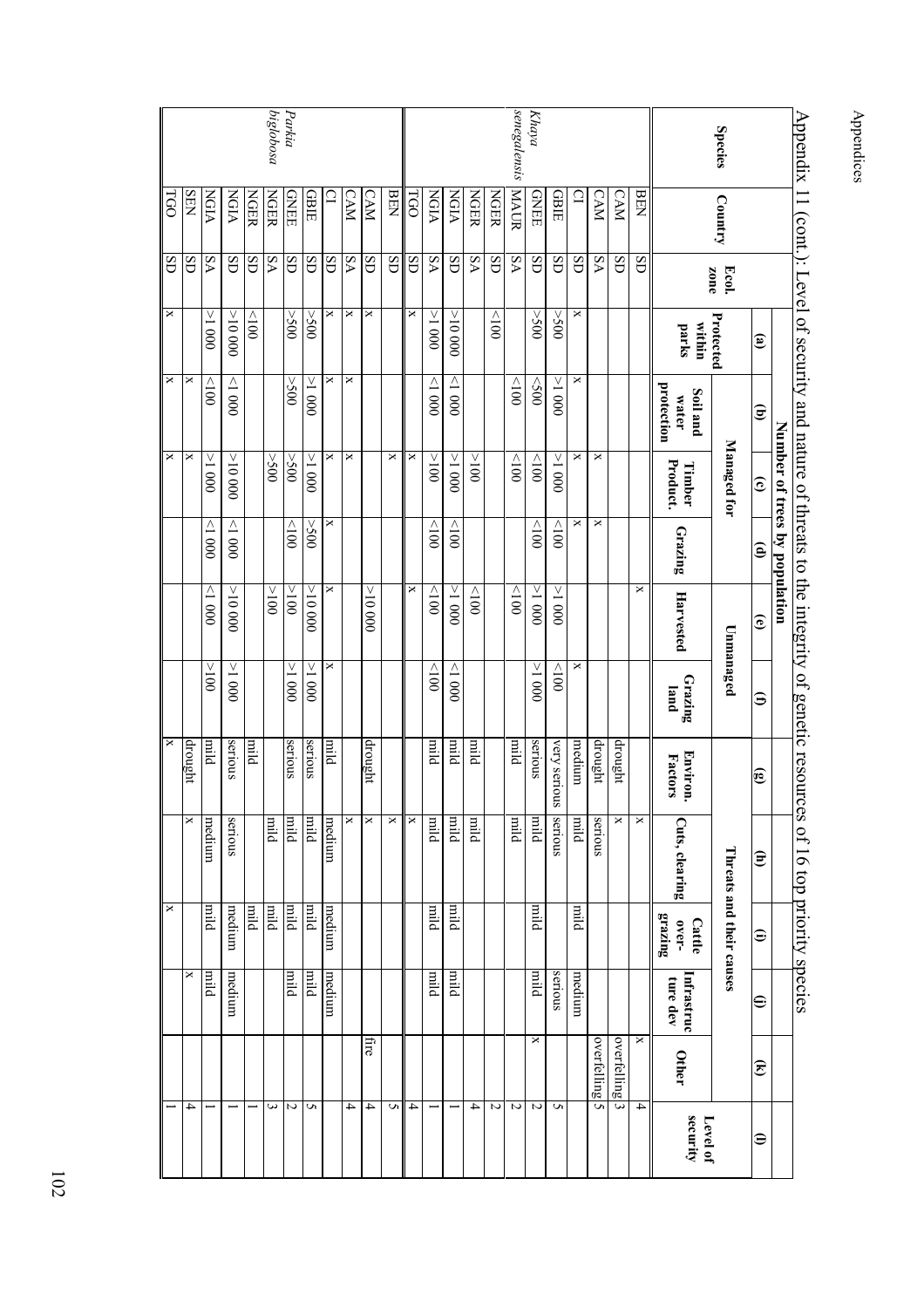| Appenua        | $C$ ULL,     |               |                        | $\Gamma$ - Feach of Scoulty and Hattic Of |                               | mears to               | uit mitgury of genetic resoul |                 |                        | corner formulation and cores |                                   |                        |                    |                         |
|----------------|--------------|---------------|------------------------|-------------------------------------------|-------------------------------|------------------------|-------------------------------|-----------------|------------------------|------------------------------|-----------------------------------|------------------------|--------------------|-------------------------|
|                |              |               |                        |                                           | Number of trees by population |                        |                               |                 |                        |                              |                                   |                        |                    |                         |
|                |              |               | $\mathbf{\widehat{e}}$ | ਭ                                         | $\widehat{\mathbf{c}}$        | $\mathbf{\widehat{e}}$ | $\widehat{\mathbf{e}}$        | Э               | $\widehat{\mathbf{e}}$ | Ξ                            | Ξ                                 | ⊖                      | $\widehat{\bm{z}}$ | $\widehat{\phantom{a}}$ |
| <b>Species</b> | Country      | zone<br>Ecol. | Protected              |                                           | Managed for                   |                        |                               | Unmanaged       |                        |                              | Threats and their causes          |                        |                    |                         |
|                |              |               | within<br>parks        | protection<br>Soil and<br>water           | Product.<br>Timber            | Grazing                | Harvested                     | Grazing<br>land | Environ.<br>Factors    | Cuts, clearing               | grazing<br>over-<br><b>Cattle</b> | Infrastruc<br>ture dev | <b>Other</b>       | security<br>Level of    |
|                | <b>BEN</b>   | SD            |                        |                                           | ×                             |                        | ×                             |                 |                        |                              | ×                                 |                        |                    | S                       |
|                | <b>CAM</b>   | δA            | ×                      |                                           |                               |                        | 00000 <                       |                 | drought                | ×                            |                                   |                        | ĨIге               | 4                       |
|                | GBIE         | SD            | 005<                   | $000$ I<                                  | 0001 <                        | $000$ I                | 00000 <                       | 0001<           | serious                | very serious                 | serious                           | serious                |                    | S                       |
| Pterocarpus    | MAUR         | SD            | 001                    | 001                                       | 001                           | 001                    | 001                           | 001             | plim                   | blim                         | blim                              |                        |                    | Z                       |
| erinaceus      | NGIA         | SD            | 001                    | $\frac{1}{2}$                             | $\geqslant$                   | 001                    | 001                           | 001             | plin                   | blim                         | blim                              | blim                   |                    | $\epsilon$              |
|                | NGIA         | δA            | 001                    | 001                                       | 001                           | 001                    | 001                           | 001             | plint                  | blin                         | blimi                             | blin                   |                    | S                       |
|                | LGO          | SD            |                        |                                           |                               |                        | ×                             | ×               | ×                      | ×                            | ×                                 | ×                      |                    | 4                       |
|                | <b>BEN</b>   | SD            |                        |                                           |                               |                        | ×                             |                 |                        |                              |                                   |                        |                    | 4                       |
|                | <b>CAM</b>   | SD            | ×                      |                                           |                               |                        |                               |                 | drought                |                              |                                   |                        |                    | ω                       |
|                | <b>CAM</b>   | δA            |                        |                                           | ٧<br>00001                    |                        | 0001 <                        |                 | drought                |                              |                                   |                        | ĨIre               | 4                       |
|                | $\mathbf{C}$ | SD            |                        | ×                                         | ×                             | ×                      | ×                             | ×               | medium                 | medium                       | blimi                             | medium                 |                    |                         |
|                | KEN          | SD            | 000S<                  | $000$ I<                                  | 001<                          |                        | 005<                          |                 | serious                | blim                         | medium                            |                        |                    |                         |
| Tamarindus     | KEN          | δA            | 0005<                  | 000 $1 <$                                 | 001 <                         |                        | 005<                          |                 | serious                | piiri                        | medium                            |                        |                    |                         |
| indica         | MAUR         | SD            |                        | 001                                       | $\geqslant$                   | 001                    | 001                           | $\frac{1}{2}$   | blim <sup>1</sup>      | blim                         | blim                              | blimi                  |                    | $\sim$                  |
|                | <b>NGER</b>  | SD            |                        |                                           | $00$ S>                       |                        | 00S<                          | $00$ S<         | blin                   | medium                       | medium                            |                        |                    | 4                       |
|                | <b>NGER</b>  | δA            |                        |                                           | 001                           |                        | 001                           | 001             | blin                   | blim                         |                                   |                        |                    | 4                       |
|                | <b>NGIA</b>  | SD            | 00000 <                | 0001                                      | 00001                         | 000                    | 0001 <                        | $000$ l>        | medium                 | medium                       | medium                            | medium                 |                    | $\sim$                  |
|                | NGIA         | δA            | $000$ l>               | $\geq 100$                                | $000$ I <                     | $000$ I<               | 0001                          | 0001            | blim <sup>1</sup>      | medium                       | blim                              | blim                   |                    | 2                       |
|                | <b>NVCS</b>  | SD            | $\geq$                 |                                           |                               |                        | $\geq 1$                      |                 |                        |                              |                                   |                        |                    |                         |
|                | <b>BEN</b>   | SD            |                        |                                           | ×                             |                        |                               |                 |                        |                              |                                   |                        |                    | S                       |
| Vitellaria     | <b>CAM</b>   | SD            | ×                      |                                           | ×                             |                        | ×                             |                 | drought                | serious                      |                                   |                        |                    | $\mathbf{\omega}$       |
| propp.rod      | ₽            | SD            | ×                      | ×                                         | ×                             | ×                      | ×                             | ×               | medium                 | medium                       | medium                            | medium                 |                    |                         |
|                | <b>GNEE</b>  | SD            | 001 <                  | 001<                                      | 001 <                         | 001                    | 00S<                          | 00S <           | serious                | blim                         | pim                               | blim                   |                    | $\sim$                  |

Appendix 11 (cont.): Level of security and nature of threats to the integrity of genetic resources of 16 top priority species Annendix 11 (cont.) Level of se  $\ddot{+}$ 5. natime しょうしょ ₹ 5 발 ŝ İ,  $\ddagger$  $\overline{a}$ ă  $\frac{1}{2}$ . ודרפכ  $0.516$  for nrinrity anecies Appendices

Appendices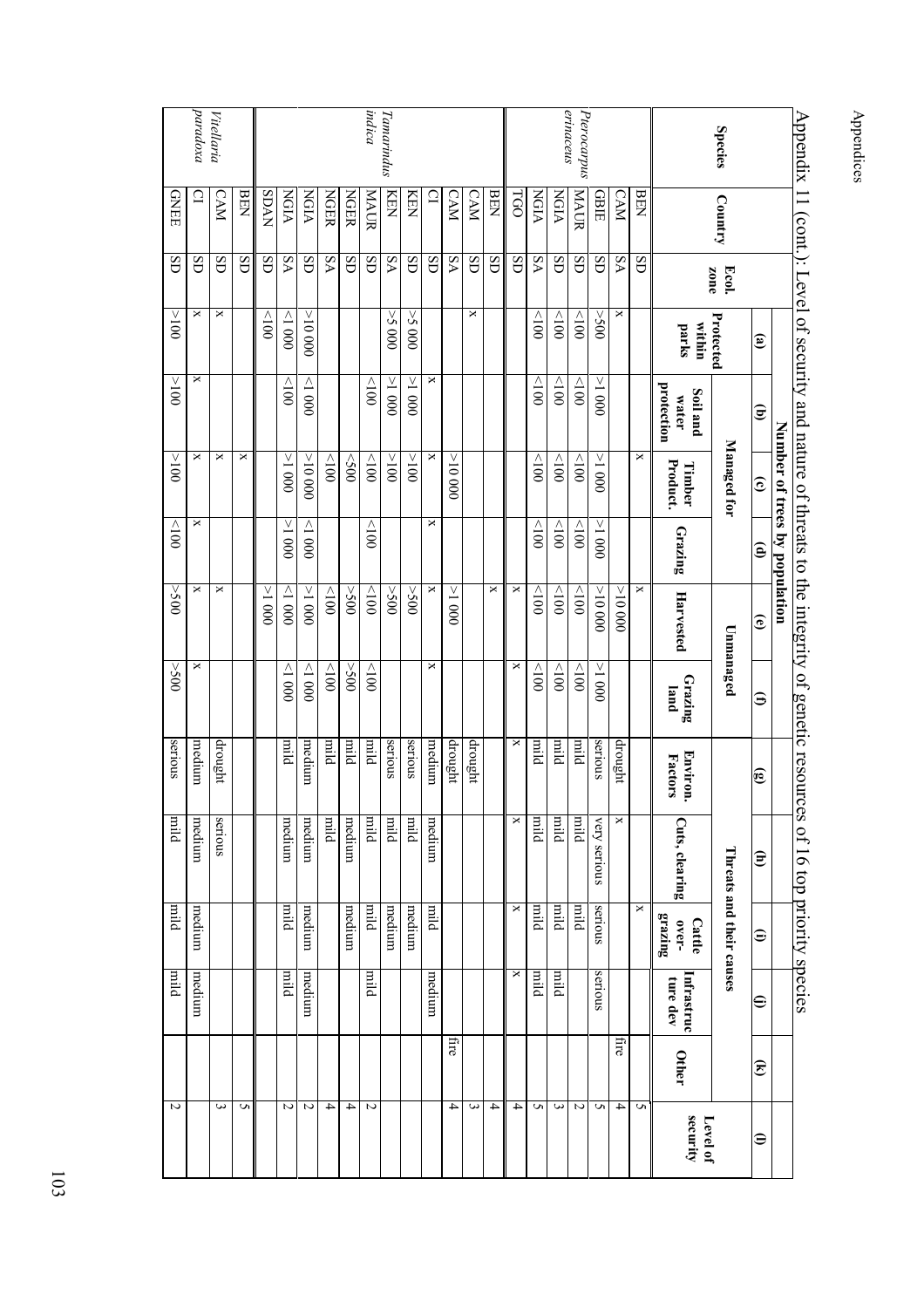| $GBIE = Gambia$<br>MAL=Mali<br>$\operatorname{BEN}=\operatorname{Bemin}$<br>Countries: |            |       |                               | mauritiana<br>Ziziphus        |             |             |            |                               |                 | proportod<br>Vitellaria       |             |             |                                   | <b>Species</b>                  |                        |                               |                                                                                                                               |
|----------------------------------------------------------------------------------------|------------|-------|-------------------------------|-------------------------------|-------------|-------------|------------|-------------------------------|-----------------|-------------------------------|-------------|-------------|-----------------------------------|---------------------------------|------------------------|-------------------------------|-------------------------------------------------------------------------------------------------------------------------------|
|                                                                                        | <b>SEN</b> | NGER  | MAUR                          | KEN                           | KEN         | CAM         | <b>CAM</b> | LGO                           | NGIA            | NGIA                          | <b>NGER</b> | <b>NGER</b> |                                   | Country                         |                        |                               |                                                                                                                               |
|                                                                                        | ۶A         | δA    | $\overline{\text{d}}\text{s}$ | $\overline{\text{d}}\text{s}$ | ٧S          | VS          | GS         | $\overline{\text{d}}\text{s}$ | VS              | $\overline{\text{d}}\text{s}$ | GS          | ٧S          |                                   | Ecol.<br>zone                   |                        |                               |                                                                                                                               |
| $GNEA = G$ uinea<br>$NGIA = Nigeria$<br>TCH=Chad                                       |            |       |                               | 1000                          | $\geq 1000$ | ×           | ×          | ×                             | $\frac{1}{200}$ | 00000<                        |             |             | within<br>parks                   | Protected                       | $\widehat{\mathbf{e}}$ |                               |                                                                                                                               |
|                                                                                        |            | 00S<  | $\geq$                        | 005<                          | $00$ S<     | ×           |            |                               | 001             | $\geq 001$                    |             |             | protection<br>Soil and<br>water   |                                 | $\widehat{\mathbf{e}}$ |                               |                                                                                                                               |
| $SA =$ Sahelian zone<br>SEN= Senegal<br>$CI = C$ ôte d'Ivoire                          | ×          | 00S < | $001$ >                       | 001 <                         | 001 <       |             |            | ×                             | 0001 <          | 00000 <                       |             |             | Product.<br>Timber                | Managed for                     | $\widehat{\mathbf{c}}$ | Number of trees by population |                                                                                                                               |
|                                                                                        | ×          |       | $rac{1}{2}$                   |                               |             | ×           | ×          | ×                             | 001             | $\frac{1}{2}$                 |             |             | Grazing                           |                                 | $\mathbf{\widehat{e}}$ |                               |                                                                                                                               |
|                                                                                        |            | 001   | 001                           | 00S <                         | 00S <       | $\geq 1000$ |            | ×                             | 0001 <          | 0001 <                        |             | 001<        | Harvested                         |                                 | $\widehat{\mathbf{e}}$ |                               |                                                                                                                               |
| $SD = North$ Sudanian zone<br>BF= Burkina Faso<br>MAUR=Mauritania                      |            | 001   | 001                           |                               |             |             |            | ×                             | 001             | $\geq 100$                    |             |             | Grazing<br>land                   | Unmanaged                       | Э                      |                               |                                                                                                                               |
|                                                                                        |            | blim  | blim                          | medium                        | medium      | drought     | drought    |                               | serious         | serious                       |             |             | Environ<br>Factors                |                                 | $\widehat{\mathbf{e}}$ |                               |                                                                                                                               |
| KEN= Kenya<br>$TCO = Togo$                                                             | ×          | plint | piiri                         | blim                          | blim        | ×           | ×          | ×                             | blim            | piiri                         |             | blim        | Cuts, clearing                    |                                 | Ξ                      |                               | Appendix 11 (cont.): Level of security and nature of threats to the integrity of genetic resources of 16 top priority species |
| SDAN= Sudan<br><b>ERIT=</b> Eritrea                                                    |            |       | blim                          | medium                        | medium      |             |            | ×                             | blin            | blin                          |             |             | grazing<br>over-<br><b>Cattle</b> | <b>Threats and their causes</b> | $\bm{\Xi}$             |                               |                                                                                                                               |
|                                                                                        |            |       | blim                          |                               |             |             |            |                               | blim            | blin                          |             |             | Infrastruc<br>ture dev            |                                 | $\oplus$               |                               |                                                                                                                               |
|                                                                                        |            |       |                               |                               |             |             |            |                               |                 |                               |             |             | Other                             |                                 | $\widehat{\mathbf{z}}$ |                               |                                                                                                                               |
| $NGER = Niger$<br>$CAM = Cameroon$                                                     |            | ω     | 2                             |                               |             | 4           | Z          | ω                             | Z               |                               |             | س           | security<br>Level of              |                                 | $\widehat{=}$          |                               |                                                                                                                               |

 $\ddot{\phantom{1}}$ Appendix 11 (cont.): Level of security and nature of threats to the integrity of genetic resources of 16 top priority species  $\frac{1}{t}$  $\frac{1}{2}$  $\frac{1}{2}$  $\overline{a}$  $\frac{1}{2}$ ŀ Ĺ,  $\frac{1}{2}$  $\ddot{+}$  $\vdots$ ŀ  $\ddot{\phantom{0}}$ ŀ.  $+ 15 +$ l. ļ.

1.: implementation / enforcement of regulations probable, and regulations scientifically sound (for use/management categories 4.a-4.d above); or threat mild/occasional (categories 4.e-4.j above); or threat mild/occasional (categories  $4.e^{-4}$ .j).  $2-3$  : intermediate between 1 and 5. (categories 4.e-4.j above); 5 : implementation/ enforcement of regulations unlikely (categories 4.1-4.d); or threat severe with high probability of genetic degradation or loss 1.: implementation / enforcement of regulations probable, and regulations scientifically sound (for use/management categories 4 .a-4.d above); or threat mild/occasional

# Appendices Appendices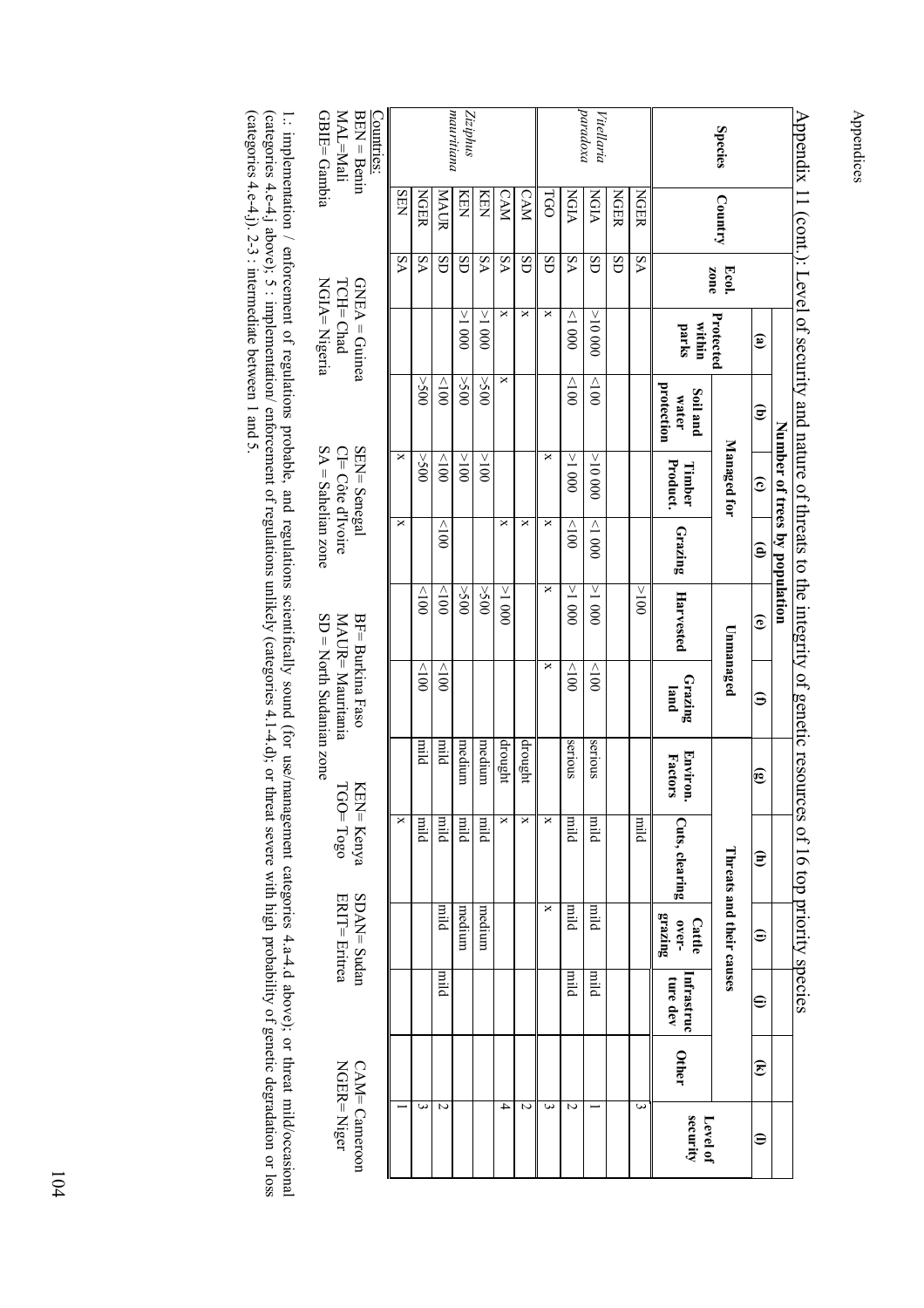## **Appendix 12: Outline for country reports on forest genetic resources in Sahelian and North Sudanian Africa for the preparation of the Subregional Workshop on Forest Genetic Resources, Ouagadougou, Sept. 1998**

- 1/ Social-economic conditions and issues related to the conservation, utilization and management of forest genetic resources.
	- \* status of forest resources
	- \* utilization of trees
	- \* identification of threats, if any
	- \* links between the forestry sector and forest genetic resources
	- \* links between other activities : agriculture, agroforestry, animal husbandry, industry
- 2/ Past and present activities in the field of conservation, utilization and management of forest genetic resources.
	- \* demand and supply of seed for agroforestry and afforestation programmes
	- \* *in-situ* conservation (protected areas, forests, parks, ...)
	- \* *ex-situ* conservation ( seed, conservation stands, in-vitro cultivation, ...)
	- \* tree improvement (provenance trials, progeny tests, seed orchards, ...)
- 3/ Institutional framework
	- \* institutions : their role, responsibilities, capabilities.
	- \* national legislation, policy, strategy on forest genetic resources
	- \* links with other initiatives (Convention on Biological Diversity, Agenda 21 of UNCED, ...)
- 4/ Identification of national priorities \* list of priority species
- 5/ Side activities
	- \* training and capacity building
	- \* research
	- \* national forestry policy and institutional issues
- 6/ Proposals for regional and international collaboration
	- \* Regional cooperation schemes (networks, ...)
	- \* international cooperation

#### Annexes

Any other useful information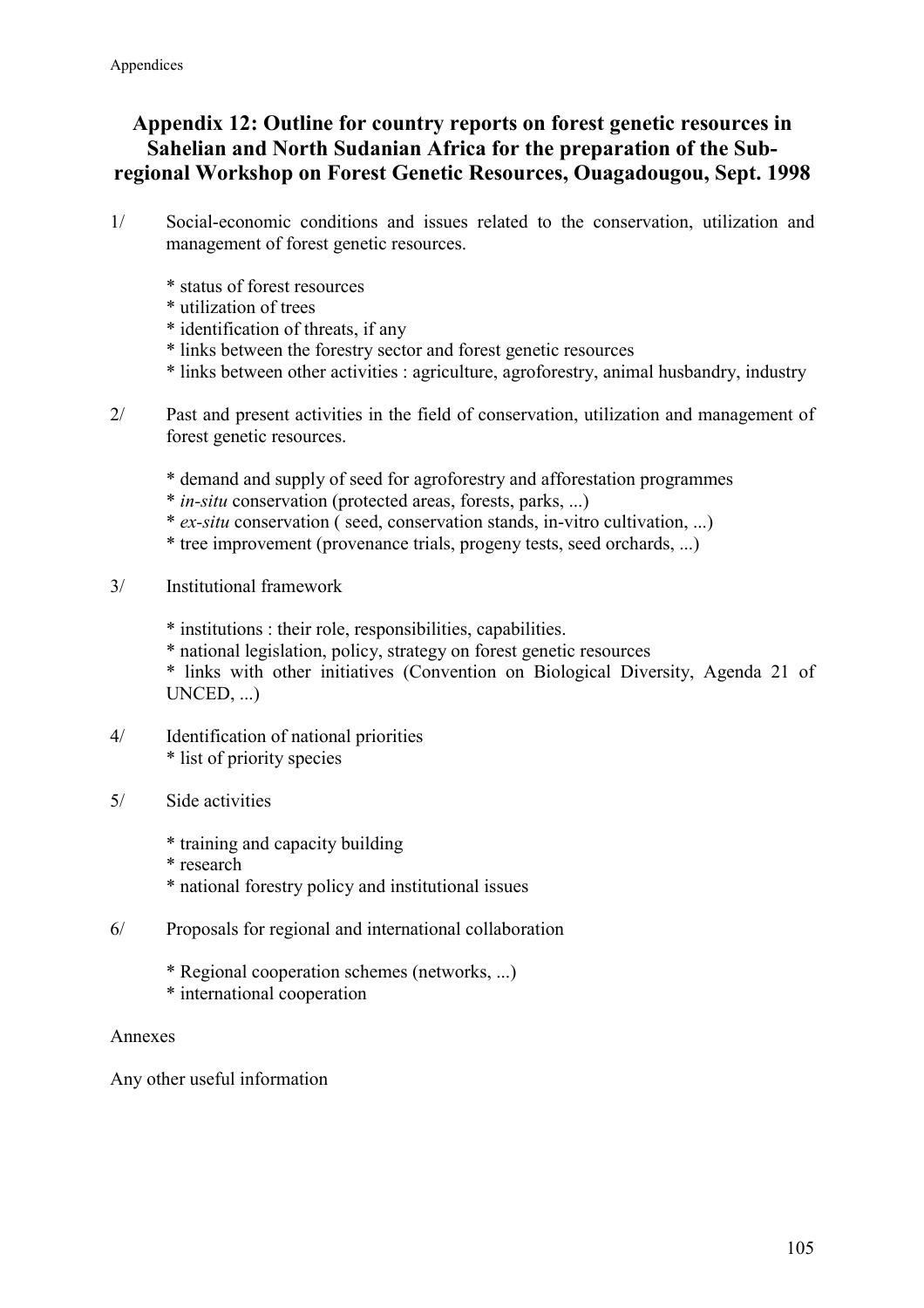## **Appendix 13: List of country reports prepared by national experts for the Sub-regional Workshop on the Conservation, Management, Sustainable Utilization and Enhancement of Forest Genetic Resources in Sub-Saharan Africa, Ouagadougou, Burkina Faso, 22 – 24 September 1998**

| Country                | Title of report                                                                                                                | Author(s)                                               | <b>Institution</b>                                                                     | Date              |
|------------------------|--------------------------------------------------------------------------------------------------------------------------------|---------------------------------------------------------|----------------------------------------------------------------------------------------|-------------------|
| Benin                  | Rapport national sur les<br>ressources phytogénétiques<br>forestières                                                          | Agbahungba,<br>Georges.<br>Sokpon, N.                   | Institut national des<br>recherches agricoles;<br>Faculté des sciences<br>agronomiques | September<br>1998 |
| <b>Burkina</b><br>Faso | Conservation et utilisation<br>des ressources génétiques<br>forestières                                                        | Nikiéma, Albert<br>Ouédraogo, Sibiri<br>Boussim, Joseph | Centre national de semences<br>forestières                                             | August 1998       |
| Cameroon               | Rapport national du<br>Cameroun                                                                                                | Fondoun, Jean Marie                                     | Institut de la recherche<br>agricole pour le<br>développement;<br>Direction des forêts | August 1998       |
| Chad                   | Rapport national du Tchad                                                                                                      | Tal, Mounlang                                           | Direction des forêts et de la<br>protection de<br>l'environnement                      | Mai 1998          |
| Côte<br>d'Ivoire       | Rapport national de Côte<br>d'Ivoire (zone de savanes)                                                                         | Ouattara, N'Klo                                         | Centre national de recherche<br>agronomique                                            | August 1998       |
| Eritrea                | Conservation,<br>Management, Sustainable<br>Utilisation and<br><b>Enhancement of Forest</b><br>Genetic Resources in<br>Eritrea | Araya Eman, Elias                                       | Ministry of Agriculture                                                                | September<br>1998 |
| Ethiopia               | <b>Status of Forest Genetic</b><br>Resources in Ethiopia                                                                       | Bekele, Million<br>Berhanu, Leykun                      | <b>Natural Resources</b><br>Management and Regulatory<br>Department                    | September<br>1998 |
| Gambia                 | Review of Information on<br><b>Forest Genetic Resources</b>                                                                    | Danso, Abdoulie                                         | <b>Forestry Department</b>                                                             | August 1998       |
| Ghana                  | National Document on<br><b>Forest Genetic Resources</b><br>of savannah in Ghana                                                | Siaw, Daniel EKA                                        | Forest Research Institute of<br>Ghana                                                  | September<br>1998 |
| Guinea                 | Rapport national de la<br>République de Guinée sur<br>les ressources génétiques<br>forestières                                 | Diawara, Djiramba                                       | Direction nationale des eaux<br>et forêts                                              | June 1998         |
| Kenya                  | The status of Forest<br>Genetic Resources and<br>Plan of Action for the Dry<br>Zone Areas of Kenya                             | Kigomo, Bernard                                         | Kenya Forestry Research<br>Institute                                                   | <b>June 1998</b>  |
| Mali                   | Situation des ressources<br>phytogénétiques au Mali                                                                            | Maiga, Alpha S.                                         | Institut d'économie rurale                                                             | May 1998          |
| Mauritania             | Rapport national sur la<br>conservation et l'utilisation<br>durable des ressources<br>génétiques forestières en<br>Mauritanie  | Ould M'Baré,<br>Cheikhna                                | Direction de<br>l'environnement et de<br>l'aménagement rural                           | April 1998        |